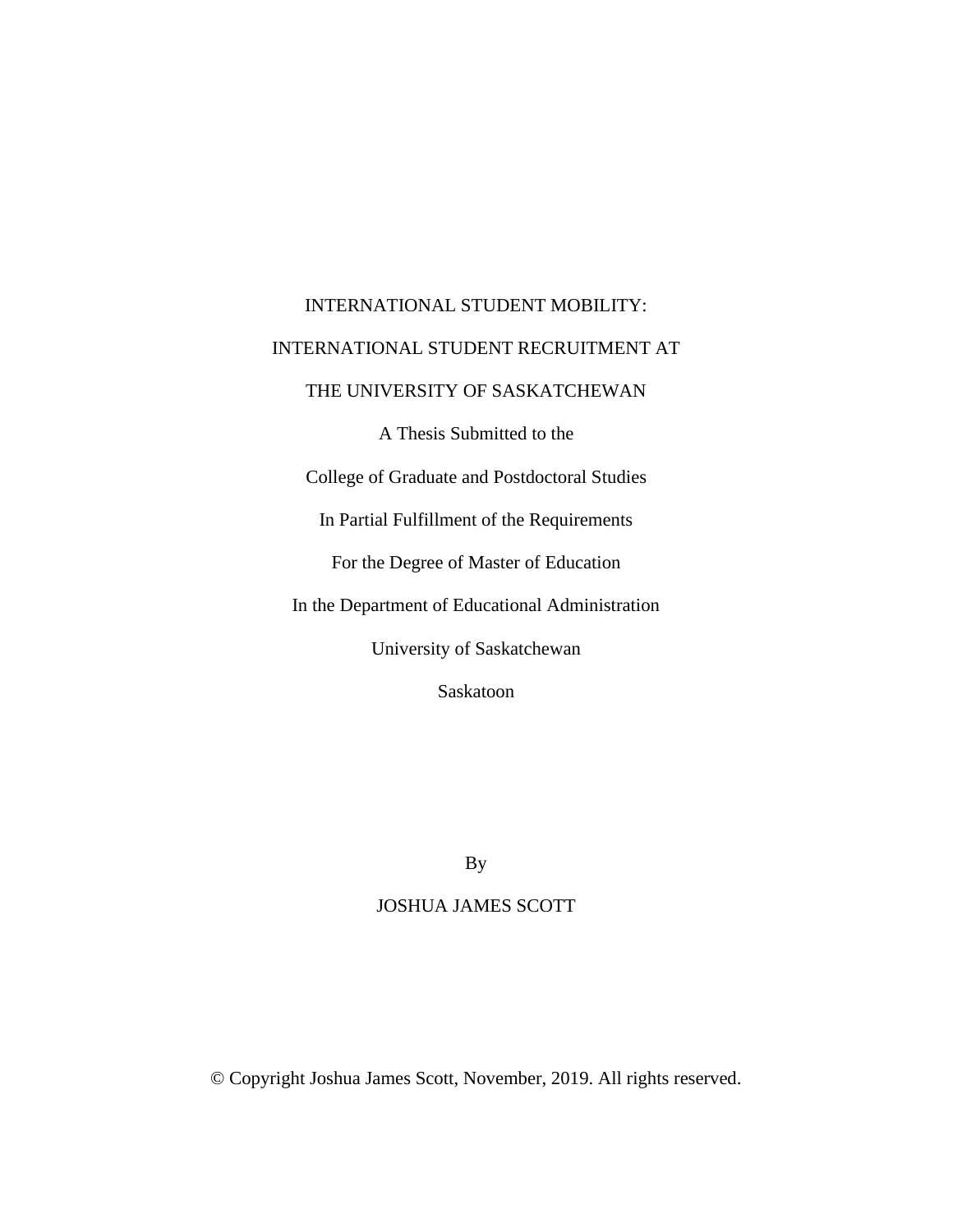#### **Permission to Use**

<span id="page-1-0"></span>In presenting this thesis/dissertation in partial fulfillment of the requirements for a Postgraduate degree from the University of Saskatchewan, I agree that the Libraries of this University may make it freely available for inspection. I further agree that permission for copying of this thesis/dissertation in any manner, in whole or in part, for scholarly purposes may be granted by the professor or professors who supervised my thesis/dissertation work or, in their absence, by the Head of the Department or the Dean of the College in which my thesis work was done. It is understood that any copying or publication or use of this thesis/dissertation or parts thereof for financial gain shall not be allowed without my written permission. It is also understood that due recognition shall be given to me and to the University of Saskatchewan in any scholarly use which may be made of any material in my thesis/dissertation.

Requests for permission to copy or to make other uses of materials in this thesis/dissertation in whole or part should be addressed to:

Head of the Educational Administration 28 Campus Dr. University of Saskatchewan Saskatoon, Saskatchewan S7N 0X1 Canada

OR

Dean College of Graduate and Postdoctoral Studies University of Saskatchewan 116 Thorvaldson Building, 110 Science Place Saskatoon, Saskatchewan S7N 5C9 Canada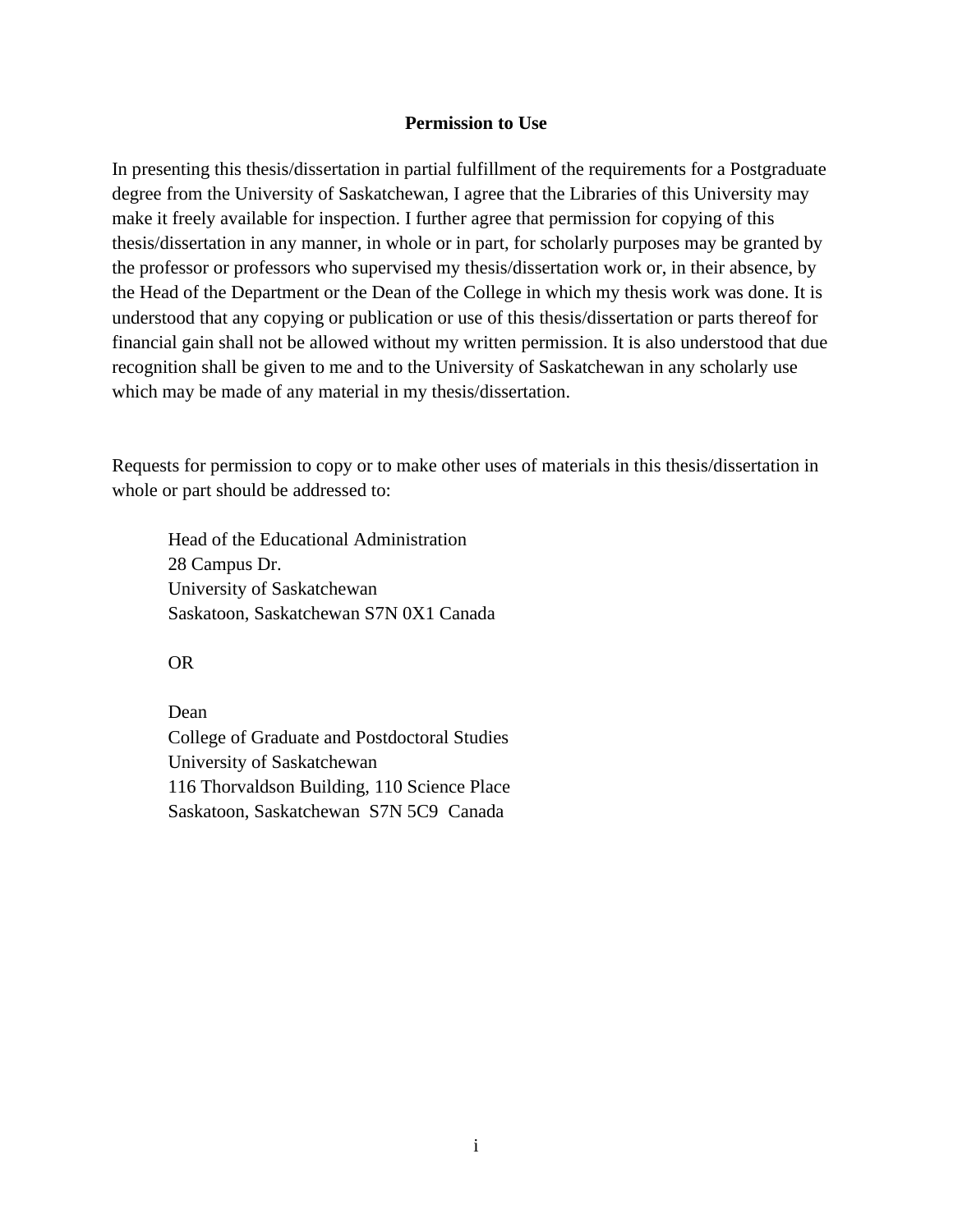#### **Abstract**

<span id="page-2-0"></span>The number of international students studying at the University of Saskatchewan has not seen the same growth trends as the rest of Canada and has actually decreased in the number of international students from a peak of 2,542 in the 2015/2016 academic year to 2,516 in the 2017/2018 academic year (University of Saskatchewan, 2017). The University of Saskatchewan ranks near the bottom of the U15, the premier group of research universities in Canada, for the percentage of international students as part of its student population and last in overall international student population in Western Canada (U15, 2017). The goal of this mixed methods study was to determine what factors influenced the current international students at the University of Saskatchewan and compare the results with the university's initiatives and structures supporting the recruitment of international students so the university may become more efficient in attracting international students. Quantitative data was collected from an online survey. Qualitative data was collected through document analysis and follow-up interviews from the online survey. The data collected from the documents was analysed in relation to migration theory proposed by Lee (1966) and the push-pull factors identified by Lam, Ariffin, and Ahmad (2011); Lee and Tan (1984); Mazzarol, Kemp, and Savery (1997); and Mazzarol and Soutar (2002) to see if the structures and initiatives are in alignment with earlier research. Both qualitative and quantitative data was analysed using a side-by-side comparison approach outlined by Creswell (2014); the qualitative findings were reported so that themes were drawn and then compared to the quantitative results.

*Keywords:* internationalisation, international student, push-pull factors, recruitment initiatives

ii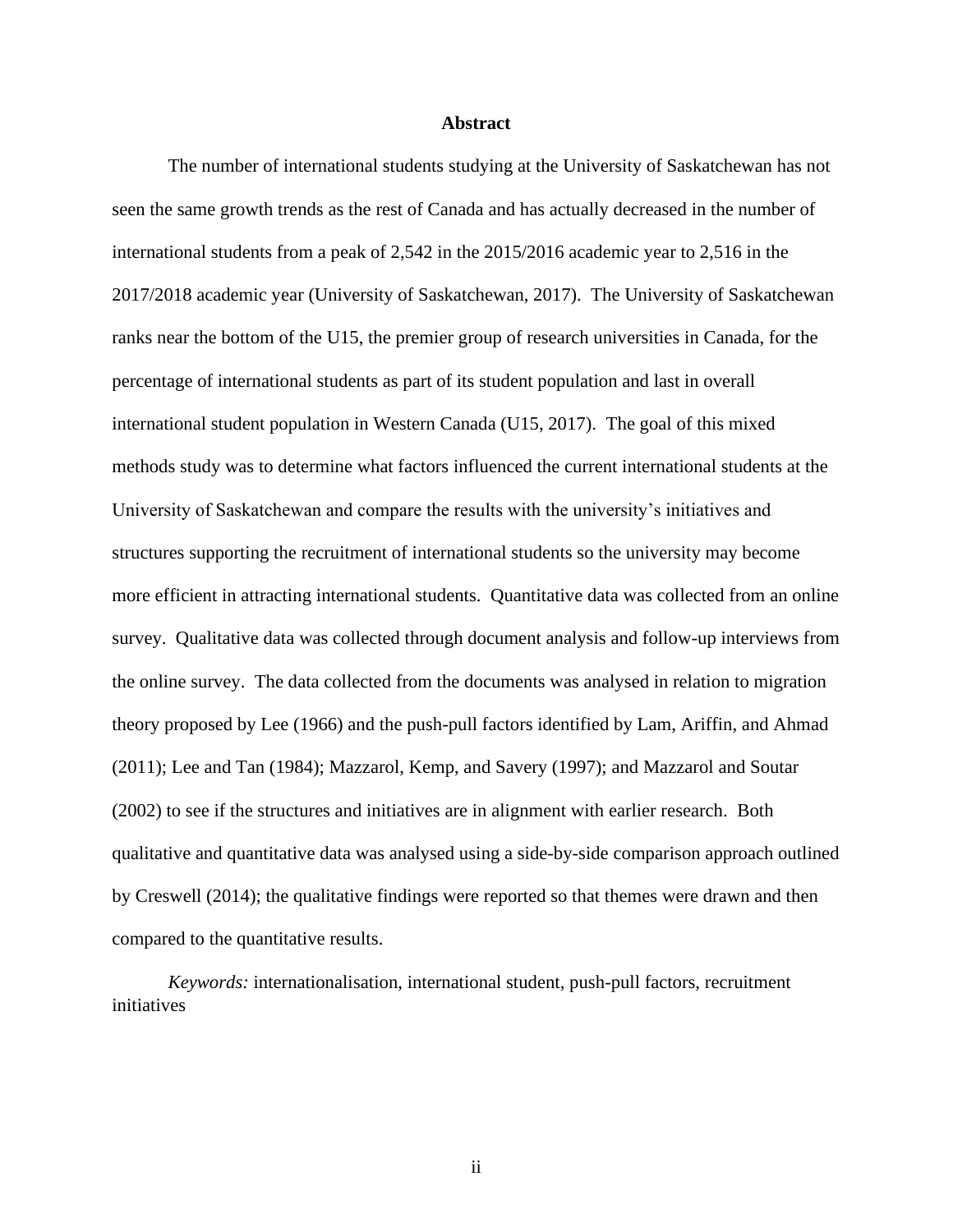#### **Acknowledgements**

<span id="page-3-0"></span>I wish to acknowledge and thank Dr. Jing Xiao's contribution to my thesis. As my supervisor, Dr. Xiao provided me with valuable comments, suggestions, and insights regarding my writing and research. As someone who was once an international grad student, Dr. Xiao also offered counsel and advice on adjusting to life in Canada that was much appreciated. In addition, I would also like to thank my dad for his wise counsel and sympathetic ear. He has and always will be there for me.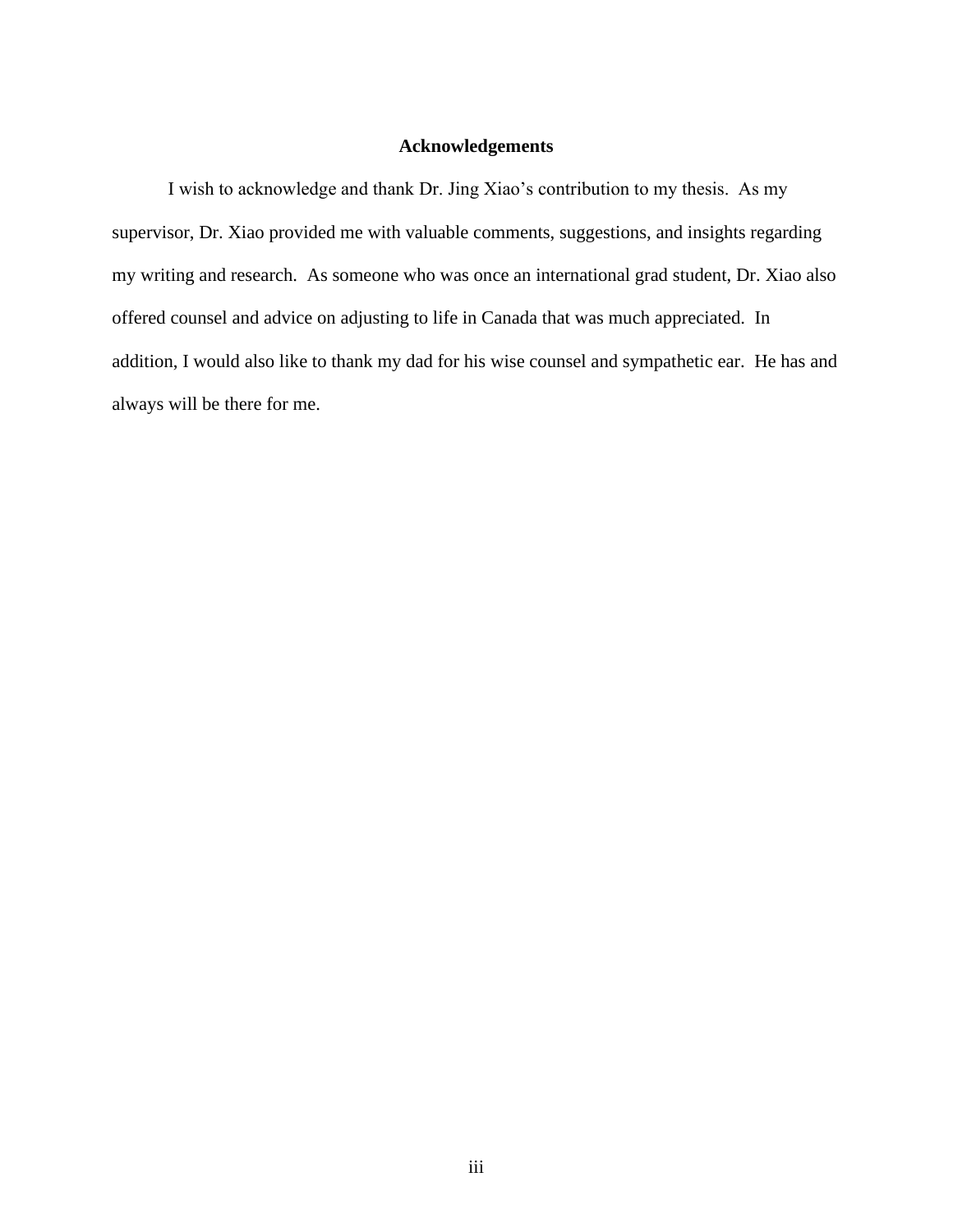| <b>Table Of Contents</b> |  |
|--------------------------|--|
|                          |  |
|                          |  |
|                          |  |
|                          |  |
|                          |  |
|                          |  |
|                          |  |
|                          |  |
|                          |  |
|                          |  |
|                          |  |
|                          |  |
|                          |  |
|                          |  |
|                          |  |
|                          |  |
|                          |  |
|                          |  |
|                          |  |
|                          |  |
|                          |  |
|                          |  |
|                          |  |
|                          |  |
|                          |  |
|                          |  |
|                          |  |
|                          |  |
|                          |  |

#### ntente  $T_2$ <sub>b</sub>l  $fC$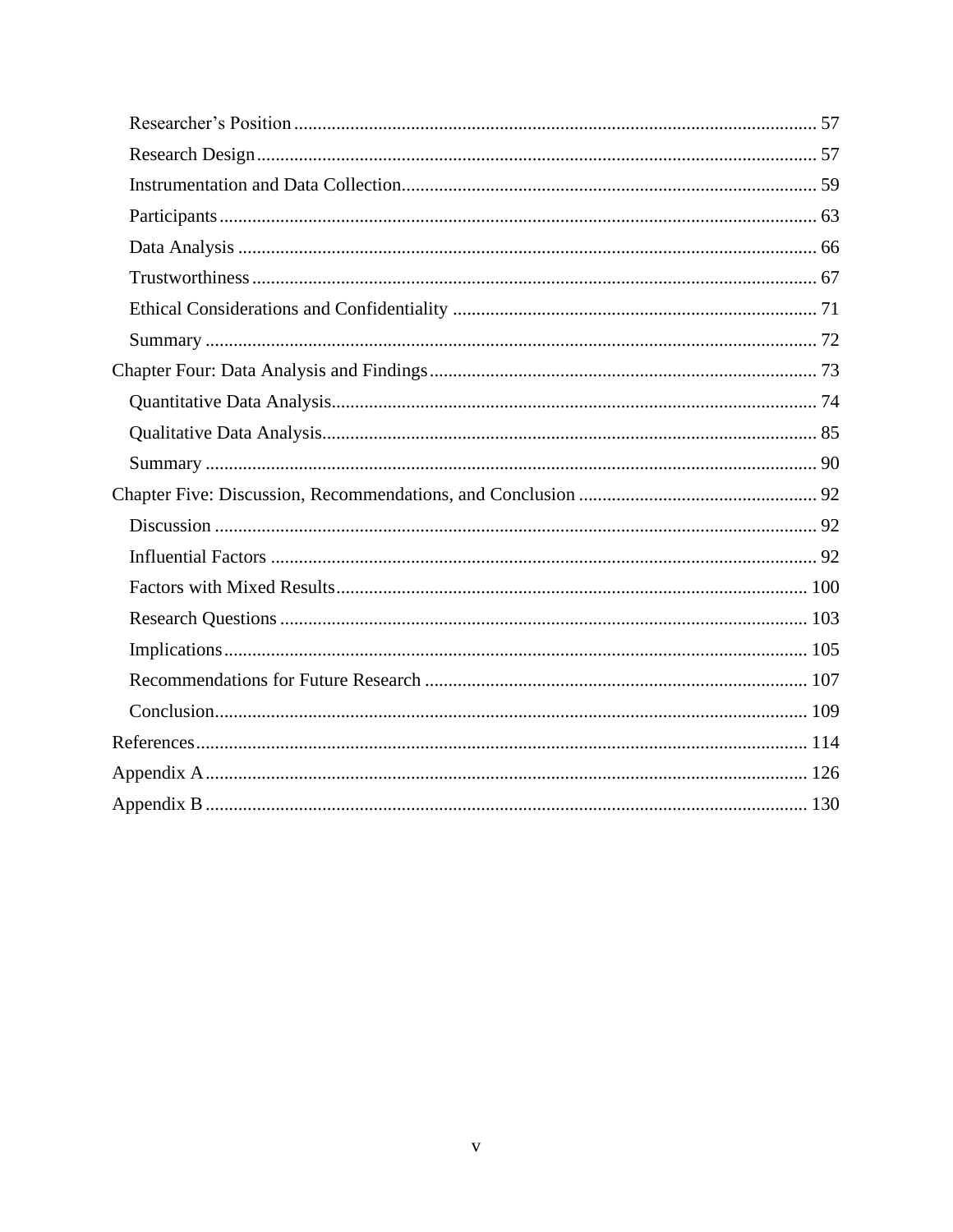## List of Figures

| Figure | Page |
|--------|------|
|        |      |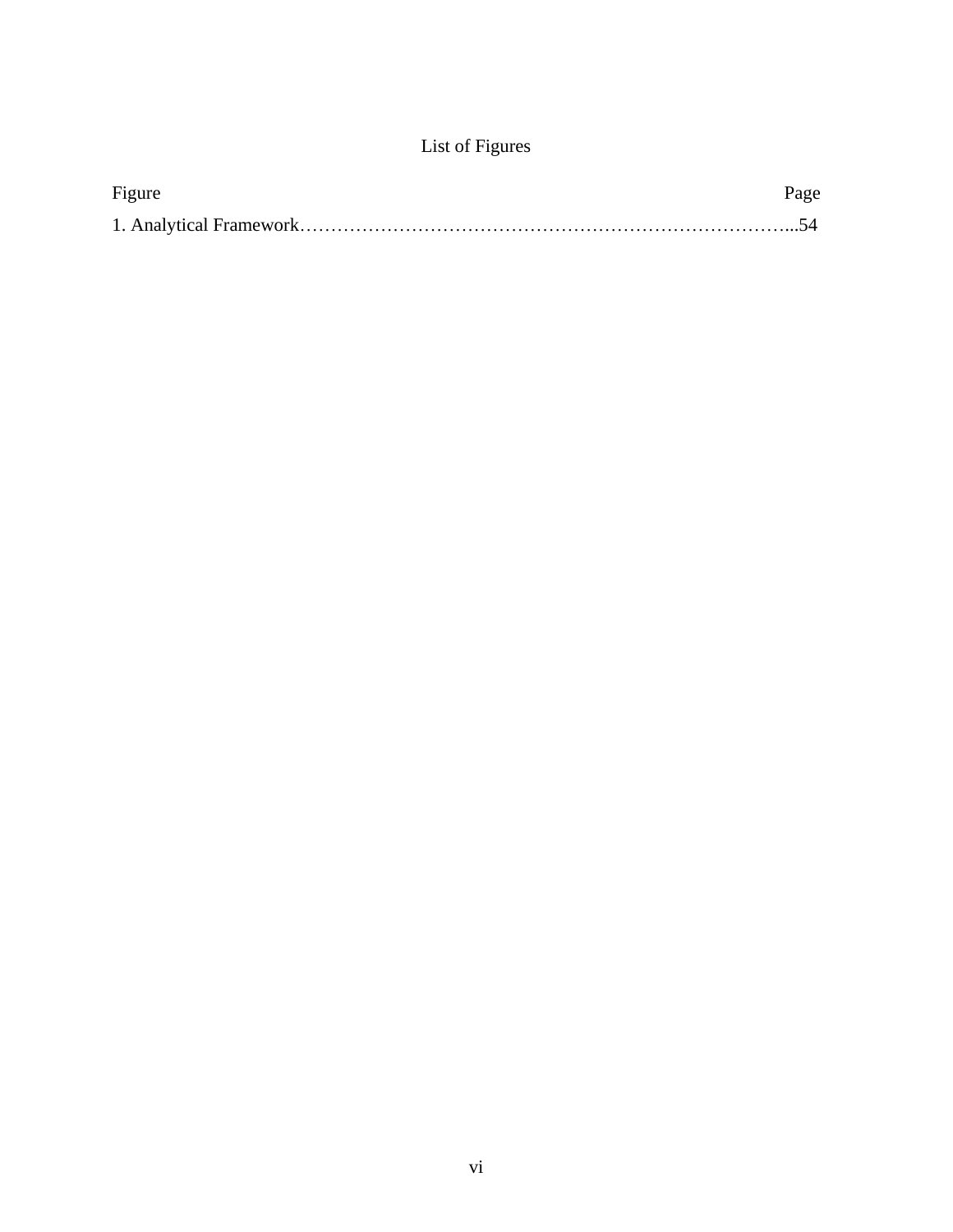| List of Tables | Page |
|----------------|------|
|                |      |
|                |      |
|                |      |
|                |      |
|                |      |
|                |      |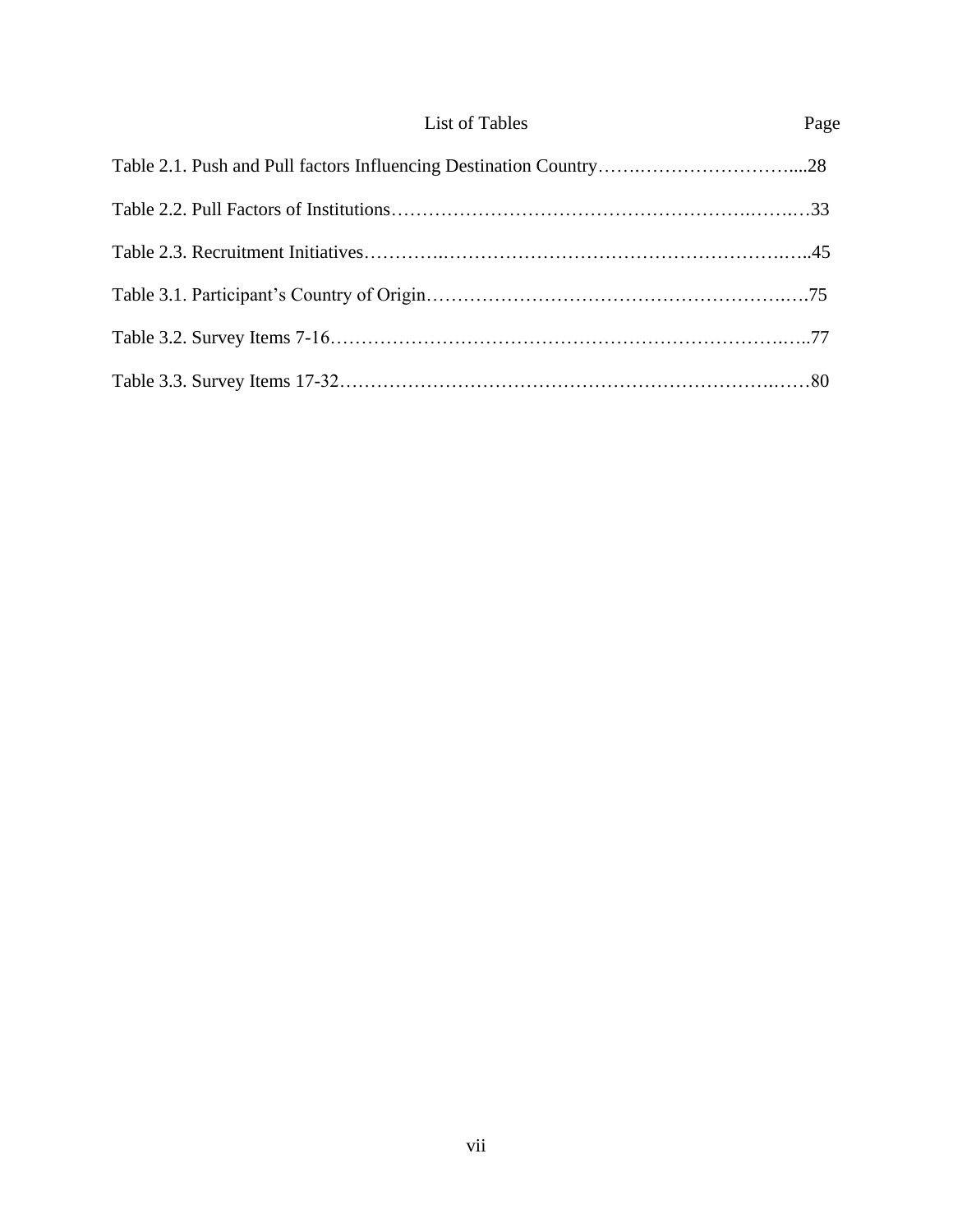#### **Chapter One: Introduction to the Study**

<span id="page-8-0"></span>Universities have been competing more aggressively, both nationally and internationally, for students because it is believed the competition for students is a driver of quality and efficiency in higher education (Austin & Jones, 2016). Wagner (2004) saw globalisation as a major contributor to the changing of the university landscape due to the addition of higher education institutions to the world market. Many researchers see internationalisation and globalisation as the best ways to increase the number of international students, especially graduate research students (Altbach, 2002; Austin & Jones, 2016; Hazelkorn, 2011; Rüdiger, 2008). The Organization for Economic Co-operation and Development (OECD) found that the number of international students globally doubled from 2000 to 2011, and the expansion of international students was immune to the effects of the global economic crisis that occurred during the late 2000s (OECD, 2013). An international student is a student enrolled in an institution outside their country of citizenship (OECD, 2013). The largest numbers of international students come from Asia, where they represented 53 percent of international students enrolled in 2011 (OECD, 2013). Historically, the most popular country for international students to study has been the United States but other countries, such as Canada, have been increasing their percentage of international students, while the United States dropped from 23 percent of the share to 17 percent from 2000 to 2011 (OECD, 2013). In 2012, over 4.5 million students studied abroad and that number is expected to reach over 7 million by 2025 (Stein & de Andreotti, 2016).

According to Canada's International Education Strategy, in 2012, international students contributed over 8.4 billion dollars to the Canadian economy (Global Affairs Canada [GAC], 2014). There were over 265,400 international students studying in Canada in 2012 and they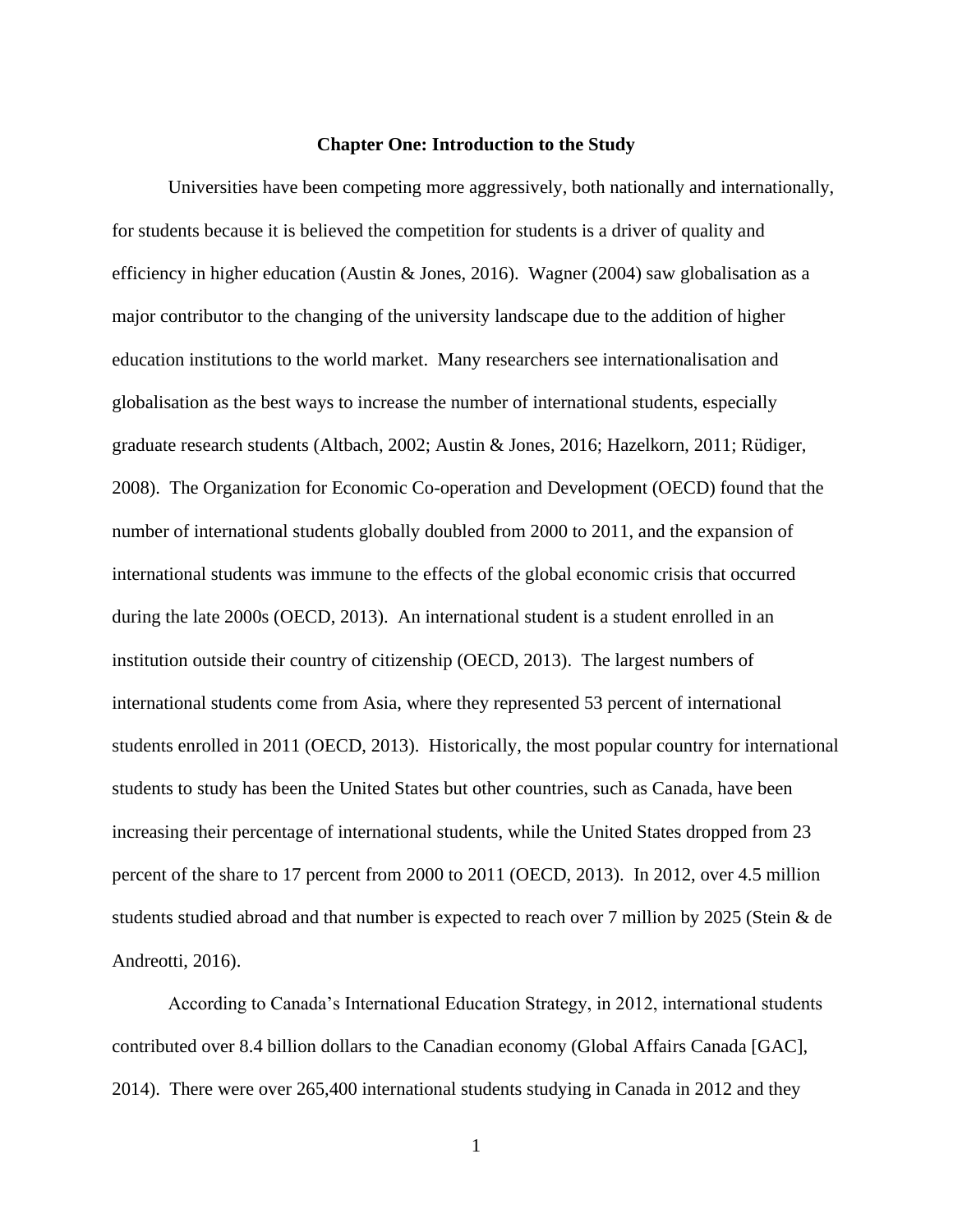helped sustain over 86,570 Canadian jobs (GAC, 2014). Through housing costs, food, entertainment, and taxes, international students contributed locally to communities and nationally to governments while they helped sustain and create jobs in the service industry (Kunin  $\&$ Associates, 2012; Stein & de Andreotti, 2016). Canada's Minister of International Trade explained the importance of international education as "at the very heart of our current and future prosperity" and a way to fuel the "people-to-people ties crucial to long-term success in an increasingly interconnected global economy" (GAC, 2014, p.4). International student mobility was heralded by Guo and Chase (2011) as the "cornerstone of the growing internationalisation of Canadian universities" (p.309). McGrath (2010) believed universities should maximise diversity because it is important for the well-being of the campus and the community at large. This was because everyone, not just those involved at the university, could have experiences like attending a racial-cultural awareness workshop, discussing racial or ethnic issues, or socializing with someone from another racial-ethnic group that have been proven to have positive effects on knowledge and skill acquisition (McGrath, 2010).

International students contributed more economically to universities compared to domestic students due to the differential tuition fees that they pay, sometimes 40 percent or more than domestic students (Leary, Hotchkiss, & Robb, 2016). The practice of charging international students higher tuition than domestic students in Canada started in 1974 at the University of Alberta and the practice can be found in every province in Canada (Leary et al., 2016). The universities' rationale for charging international students higher tuition is the parents and family of international students did not contribute to the social services that domestic student's families would have through taxes and other fees in the years leading up to postsecondary education (Leary et al., 2016). International students also face different obstacles than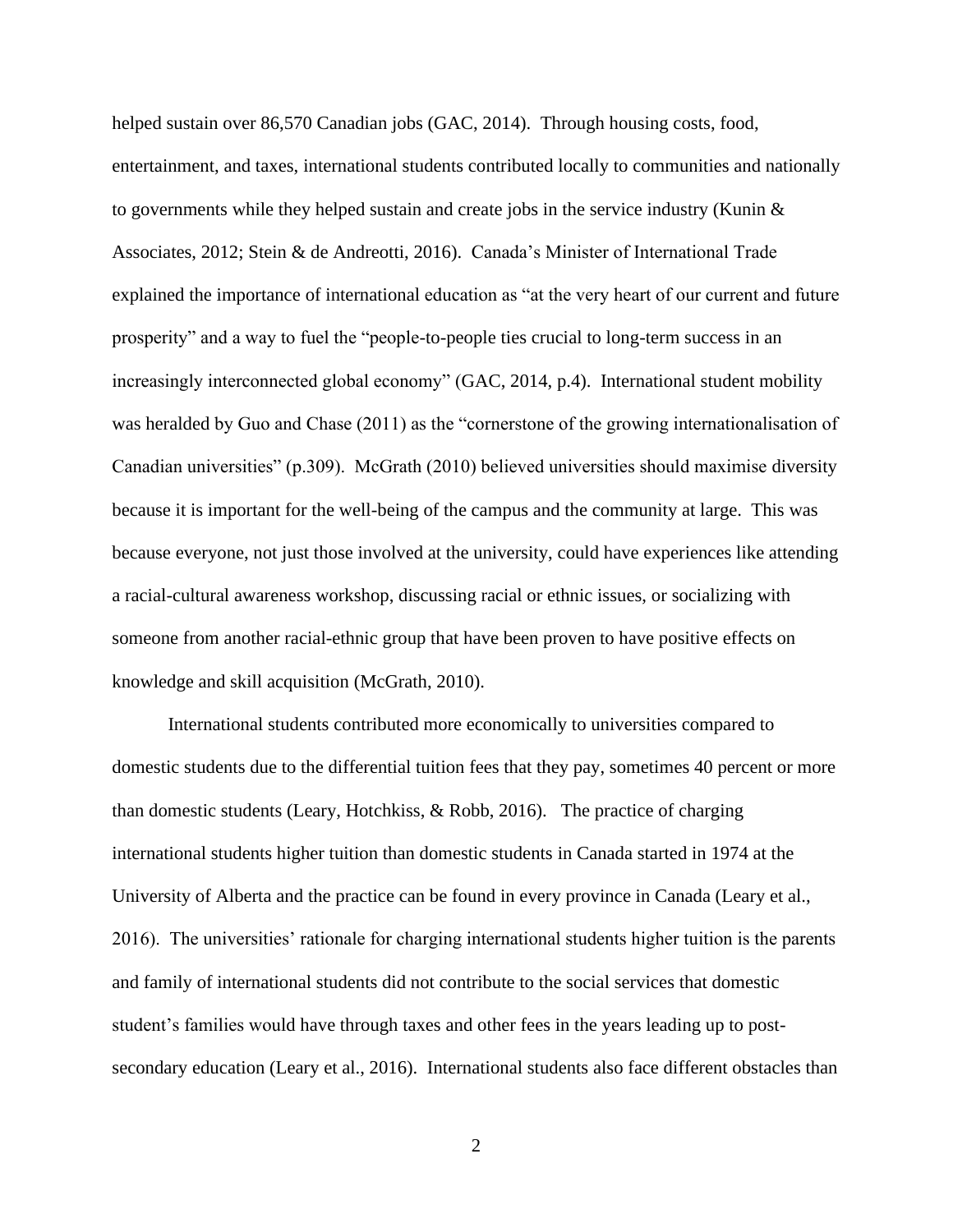domestic students and have needed more support and services available for them to be successful (University of Saskatchewan Integrated Planning Committee, 2003). Examples of non-academic services international students have utilized were international tax filing services and support for immigration issues, among others (University of Saskatchewan Integrated Planning Committee, 2009).

From 2003 to 2013, there was an 84 percent increase in the number of international students attending university in Canada (Canadian Bureau for International Education [CBIE], 2014). In 2013 there were 293,500 international students studying in Canada across all levels of university making it the seventh-most popular destination for internationally mobile students in the world (CBIE, 2014). The benefits of international students encompass more than the immediate economic boost brought on with higher tuition costs. Research has shown nearly half of international students planned to remain in Canada long-term after university to continue contributing to the country's economy (CBIE, 2009). According to Citizenship and Immigration Canada (as cited in GAC, 2014) "immigration is expected to account for 100 percent of net growth in the workforce" (p. 9), as the birth rate within Canada cannot keep up with the retirement of previous generations; attracting the best and brightest students from abroad will help secure Canada's long-term prosperity and economic success (GAC, 2014). The Canadian government has recognized the impact that international students have on the country and thus, created a plan that intends to double the population of international students by 2022 (GAC, 2014). Experts see the number of internationally mobile students rising and since there was an 84 percent increase in the number of international students in Canada from 2003 to 2013, Canada's recruitment goal seems obtainable (CBIE, 2014).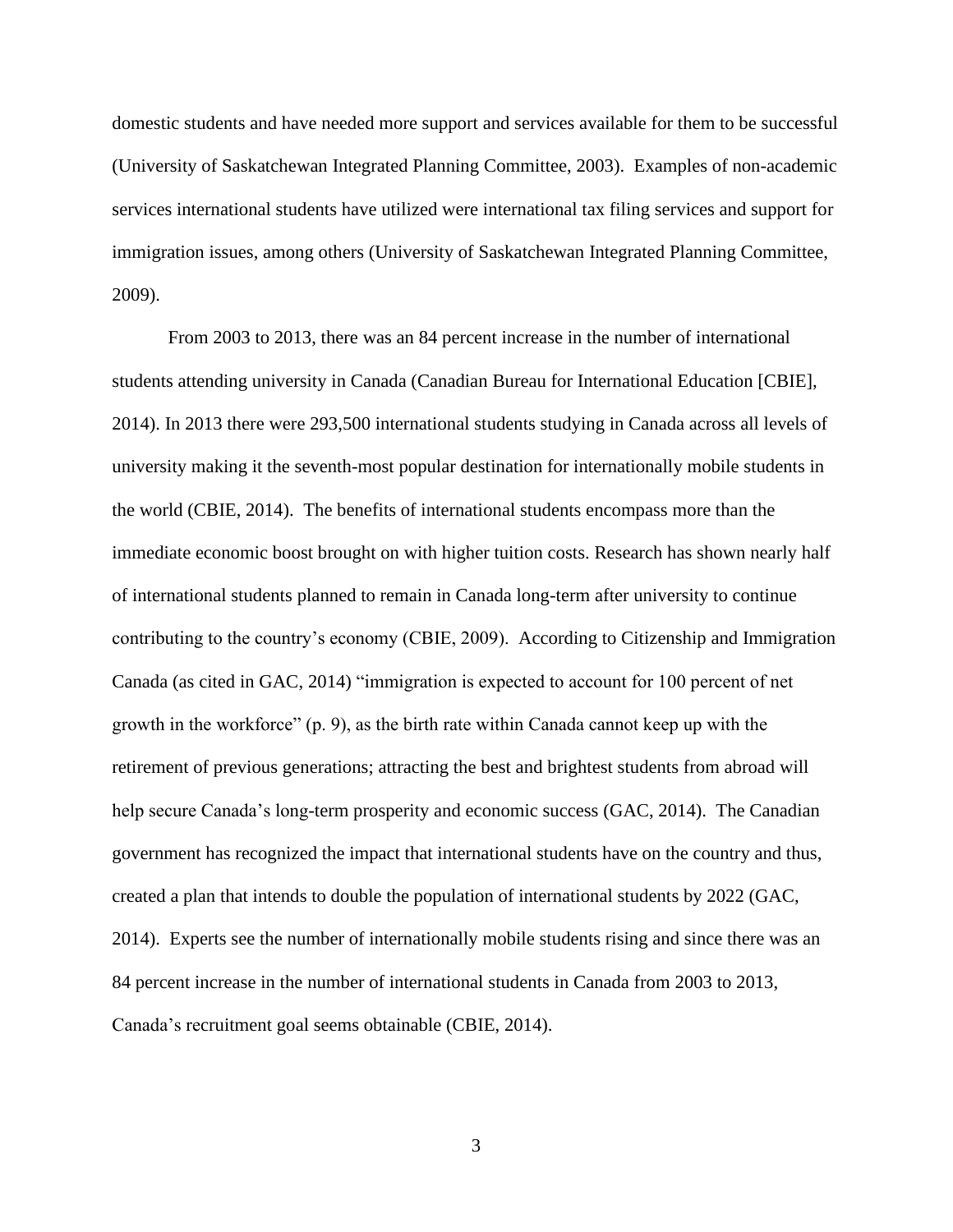Globally, higher education has been "transformed from being considered a social expenditure to being an essential component of the productive economy" (Hazelkorn, 2011, p. 8), although the budgetary policy instituted in Saskatchewan in recent times has seemed counterintuitive to that notion. The Ministry of Advanced Education (2017) for the province of Saskatchewan has set a provincial goal of raising the number of international students studying in one of Saskatchewan's post-secondary institutions by 75 percent over the 2011 baseline of 5,144 international students. The number of international students studying in the province of Saskatchewan has steadily risen from 5,144 in 2011 to 7,296 for the 2017-2018 academic year (Saskatchewan Advanced Education, 2018). For the 2017-2018 academic year, 77 percent of international students in Saskatchewan were enrolled in undergraduate and graduate programs, while 22 percent were enrolled in non-degree programming (Saskatchewan Advanced Education, 2018). Twenty-seven post-secondary institutions in Saskatchewan belonged to the International Student Program in the 2017-2018 academic year, which provided provincial authorization to enroll international students at an institution (Saskatchewan Advanced Education, 2018). In order for a higher education institution in Saskatchewan to belong to the International Student Program, the institution must meet or exceed all of the guidelines outlined by the Educational Institutions and Child Care Facility Administration's (2019) *Designation Framework*, like offering scholarships, having an international student advisor, marketing appropriately, having policies in place to take care of the basic needs of international students, and having a risk mitigation strategy among others.

The economic importance of international students on the economies of the universities and the province itself will continue to grow, especially with recent reductions in funding that the government has implemented. For the 2014-2015 academic year, the government of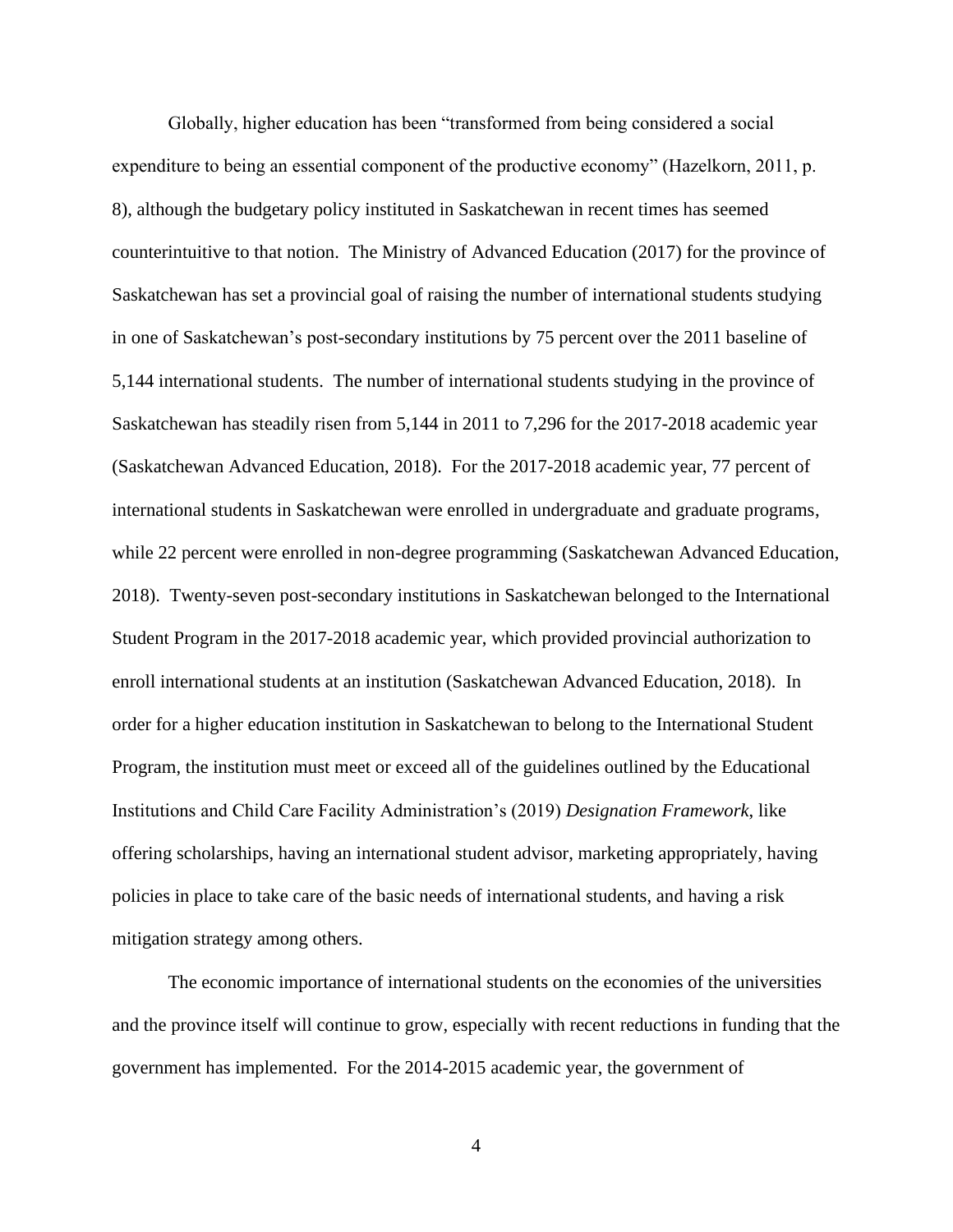Saskatchewan gave 717.6 million dollars to universities and post-secondary institutions and provided 134 million dollars for financial supports for students (Saskatchewan Advanced Education, 2014). However, the amount of money budgeted to universities and post-secondary institutions, as well as students, peaked in the 2014-2015 academic year and has steadily declined since (Saskatchewan Advanced Education, 2015; 2016; 2017). For the 2015-2016 academic year, the government of Saskatchewan budgeted 9 million less for funding to universities and post-secondary institutions while cutting 77 million dollars for financial supports for students (Saskatchewan Advanced Education, 2015). There was a 22.3 million dollar decrease in funding to universities and post-secondary institutions and a 4 million dollar decrease for financial supports for students in 2016-2017 (Saskatchewan Advanced Education, 2016). Most recently, there was a 44 million dollar decrease in funding to universities and postsecondary institutions and a 7 million dollar decrease for financial supports for students for the 2017-2018 year (Saskatchewan Advanced Education, 2017). Increasing the number of international students, who pay a higher tuition cost, could help mitigate the decline in funding the government of Saskatchewan has implemented the last few years (GAC, 2014; Leary et al., 2016).

#### <span id="page-12-0"></span>**Problem Statement**

The number of international students studying at the University of Saskatchewan has not seen the same growth trends as the rest of Canada and has actually decreased in the number of international students from a peak of 2,542 in the 2015/2016 academic year to 2,516 in the 2017/2018 academic year (University of Saskatchewan, 2017). The University of Saskatchewan ranked near the bottom of the U15, the premier group of research universities in Canada, for the percentage of international students as part of its student population and last in overall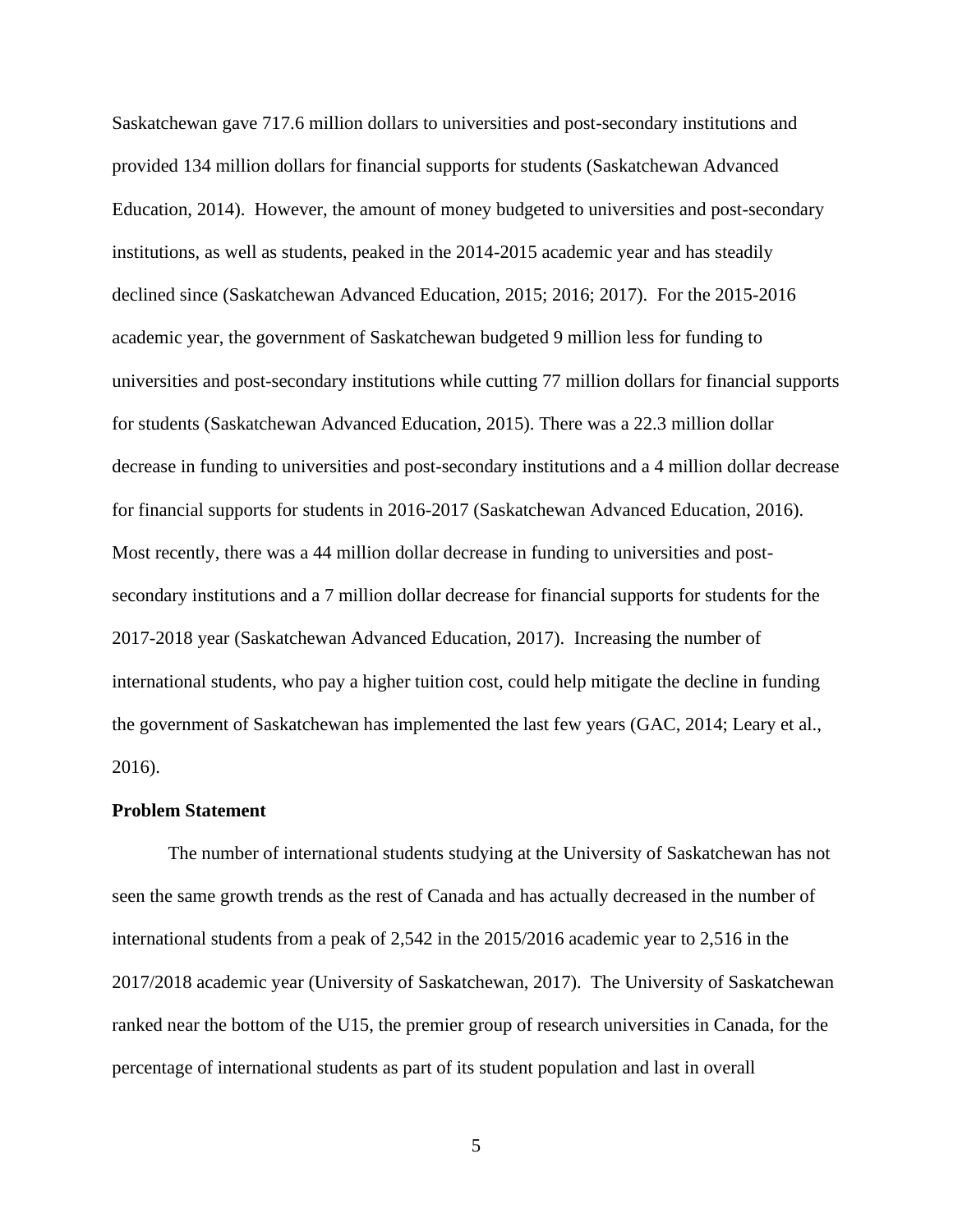international student population in Western Canada (U15, 2017). International students were 11.5 percent of the student body at the University of Saskatchewan (University of Saskatchewan, 2017). In comparison, the University of British Columbia has around 12,960 international students that made up approximately 24 percent of their student body (University of British Columbia, 2017), while the University of Manitoba has over 5,000 international students that made up approximately 17 percent of their overall student body (University of Manitoba, 2016). An analysis needs to be conducted of the University of Saskatchewan's international recruitment initiatives to see if they coincide with what current literature emphasises as factors that influence international students' choice in higher education institutions. Also, some international students currently studying at the University of Saskatchewan need to be consulted to explore what factors brought them to the University of Saskatchewan to see if the concentration of the resources being used could be better focused in the future.

#### <span id="page-13-0"></span>**Purpose of the Study**

The purpose of this study is to analyse the recruitment initiatives of international students at the University of Saskatchewan and compared the results to what international students presently enrolled at the University of Saskatchewan say about factors that influenced their decision to study at the University of Saskatchewan. The percentage of international students that make up the student body at the University of Saskatchewan is one of the lowest in the public university system in the western Canadian provinces of Manitoba, Saskatchewan, Alberta, and British Columbia (U15, 2017). With increased financial restrictions placed on the University of Saskatchewan with the budget cutbacks instituted by the provincial government (Saskatchewan Advanced Education, 2017), there is an immediate need to increase the number of international students present at the University of Saskatchewan. To explore that purpose, a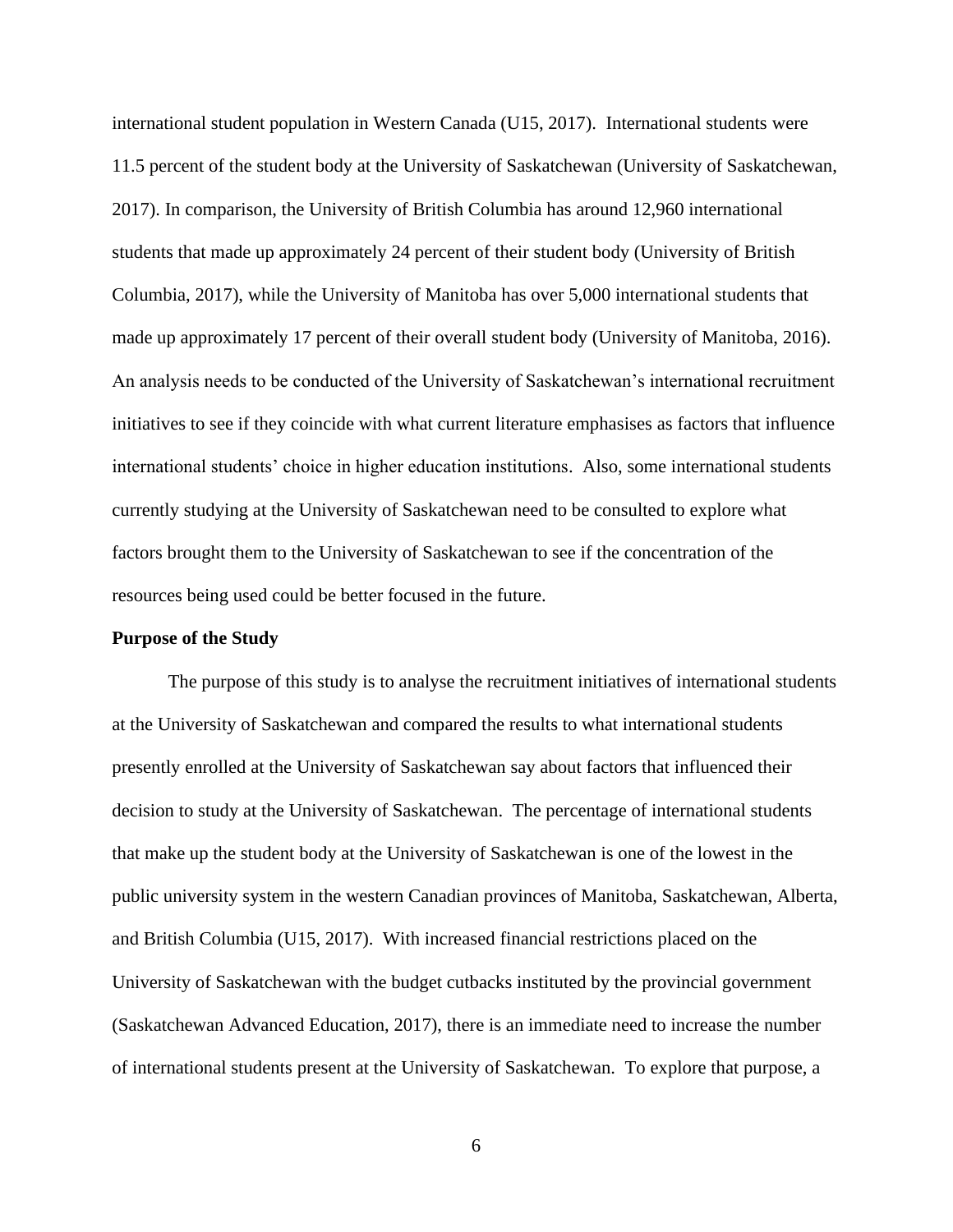study needs to be conducted to analyse the recruitment policies that, in turn, drive the recruitment of international students. The results of this analysis will be used in conjunction with a survey conducted of present international students at the University of Saskatchewan that will ascertain the factors that contributed to their decision to study at the university. The goal of the study is to determine what factors influenced the current international students at the University of Saskatchewan and compare the results with the university's initiatives and structures supporting the recruitment of international students so the university may become more efficient in recruiting international students.

#### <span id="page-14-0"></span>**Research Questions**

 With the abovementioned purpose and research questions, the following definitions will be used:

- What factors influenced current international students at the University of Saskatchewan to choose it over other universities in Canada?
- What are the recruitment initiatives at the University of Saskatchewan that support the recruitment of international students?
- How can the University of Saskatchewan increase its appeal to international students?

#### <span id="page-14-1"></span>**Definitions**

- Globalisation-The flow of technology, economy, knowledge, people, values, and ideas across borders (Knight, 2004).
- Internationalisation-The process of integrating an international, intercultural or global dimension into the purpose, functions or delivery of postsecondary education (Knight, 2004).
- International student- Student enrolled in an institution outside their country of citizenship (OECD, 2013).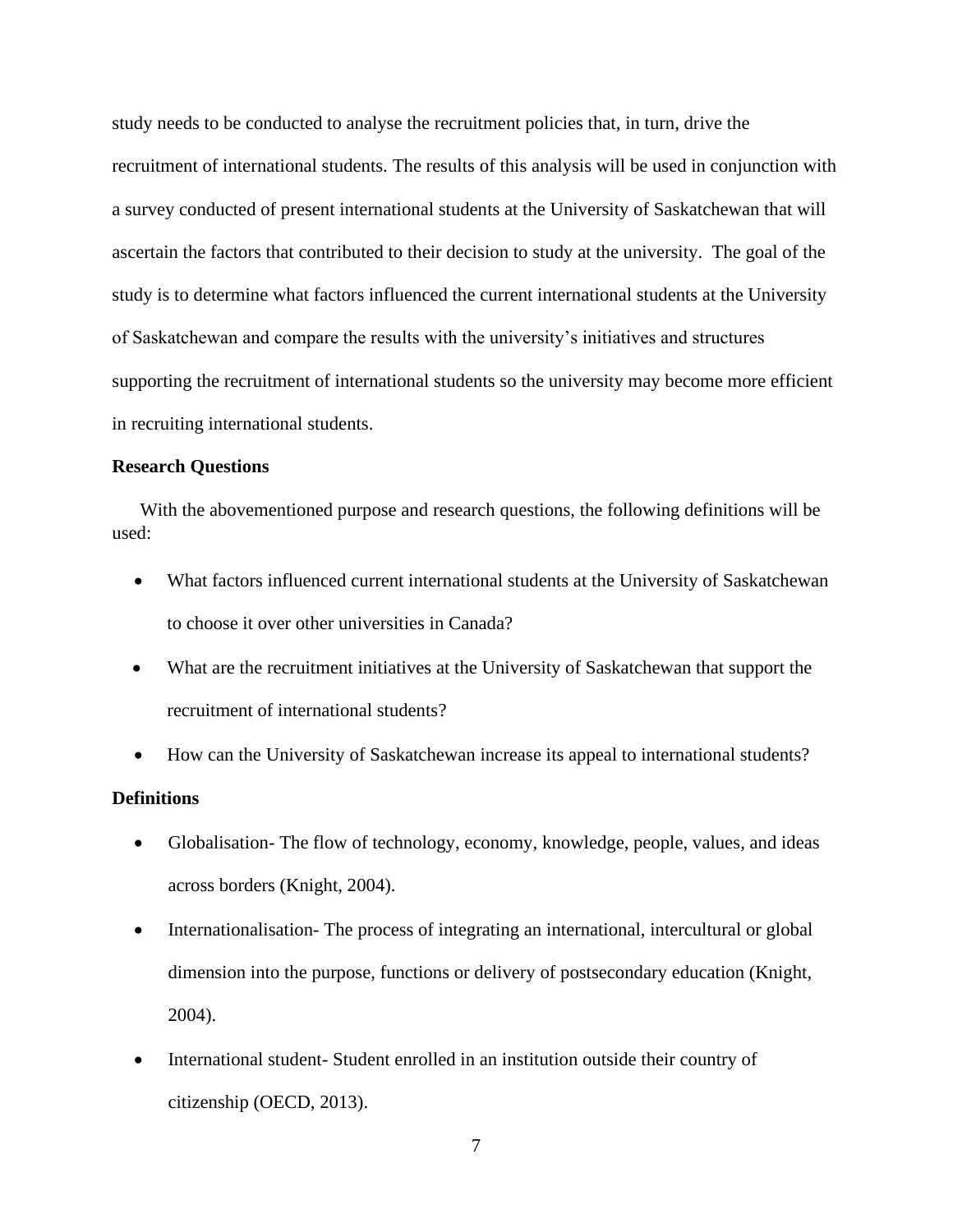- Push factors- factors operate within the student's home country and initiate a student's decision to undertake international study (Mazzarol & Soutar, 2002).
- Pull factors- factors operate within the individual external countries to make the country attractive to international students (Mazzarol & Soutar, 2002).

#### <span id="page-15-0"></span>**Limitations**

The study was conducted at the University of Saskatchewan during the spring and summer terms of 2019, and occurred only once. Thus, time was a limitation as the study could not be conducted across multiple terms/years to ensure that participant characteristics mirrored the international student demographics at the University of Saskatchewan with regards to country of origin and academic level. This led to a disproportionate number of participants from certain countries and at different academic levels that did not accurately reflect the population demographics at the University. Another limitation was that there was only one version of the survey being administered, so it was impossible to measure the internal validity against itself through multiple administrations. To limit the occurrence of including non-valid results, the link to the survey was only available to students with access to the University of Saskatchewan's PAWS system or that received the *Global Connections* newsletter from the International Student and Study Abroad Centre. There were also two mandatory questions that asked participants if he or she was a current student at the University of Saskatchewan and were classified as an international student; an answer of no to either question navigated the participant to the end of the survey and did not produce any usable results.

#### <span id="page-15-1"></span>**Delimitations**

The study was delimited to those students at the University of Saskatchewan, both undergraduate and graduate, that migrated to attend the university from outside of Canada. The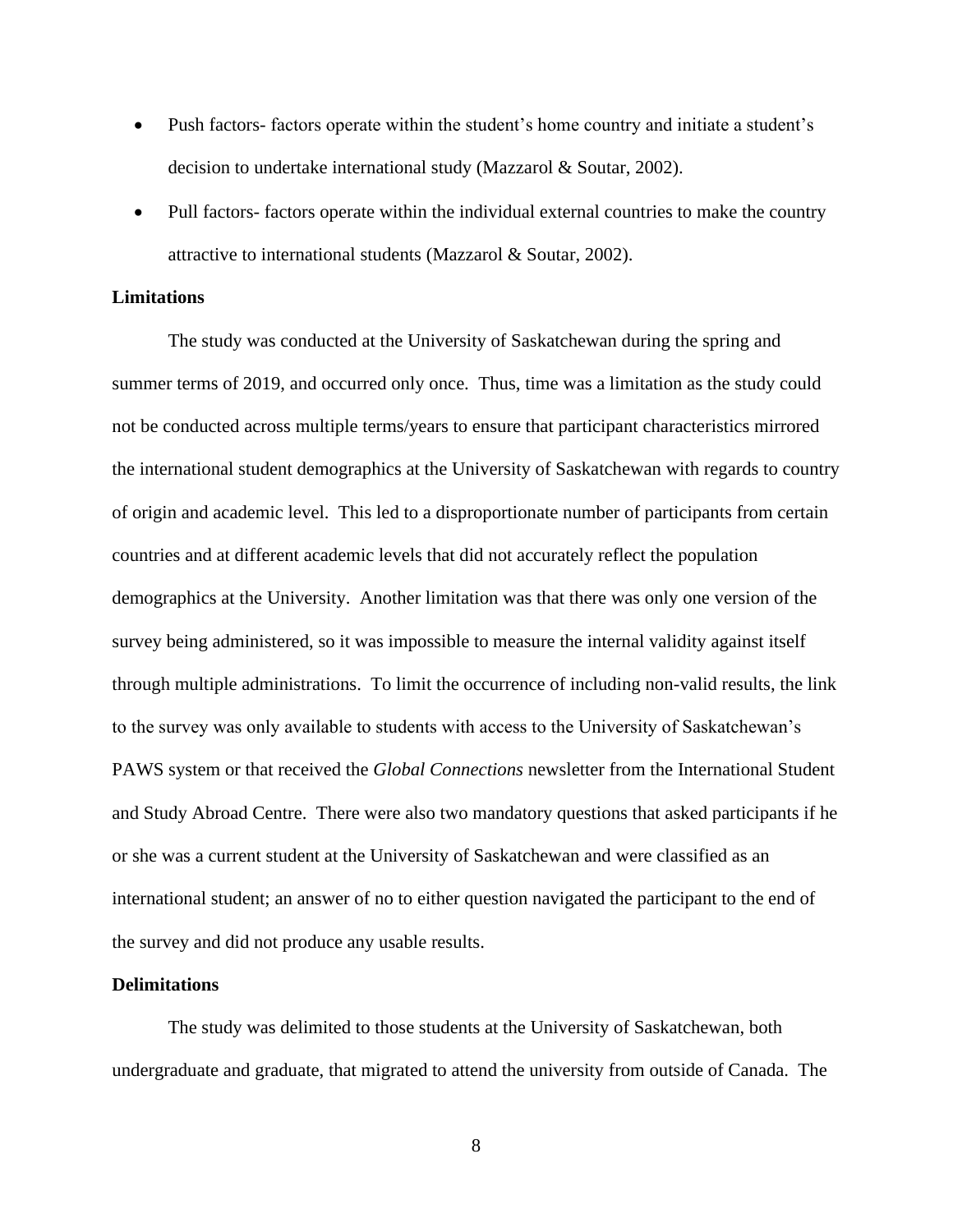study illuminated the specific factors that influenced international students that were already enrolled at the University of Saskatchewan, but those factors may change in the future with changes in society, demographics, and world economies. The study was also delimited to 99 respondents that participated in the survey within the five-week window. The literature for the document analysis was delimited to *Foundational Documents* at the University of Saskatchewan that were related to recruitment initiatives specific to international students and available publicly online. The interview participants were delimited to only include those who completed the online survey and provided their email address and agreed for further contact related to a follow-up interview. The results of this study may be transferable to other universities in the U15 that reside in the prairie provinces of Manitoba, Saskatchewan, and Alberta as they are more comparable in geographic proximity and size than large universities in the U15 like the University of Toronto or the University of British Columbia.

#### <span id="page-16-0"></span>**Assumptions**

It was assumed that all international students that attended the University of Saskatchewan and participated in the survey had a reason for choosing it over other universities in Canada; that their attendance was not random selection. It was assumed that a recruitment initiative that appeared on multiple *Foundational Documents* was of more importance than a recruitment initiative that only appeared on one document because it was supported across multiple documents over several years. It was also assumed that the University of Saskatchewan could make itself more appealing to future international students by altering or creating new initiatives based on the suggestions of the international students that participated in the study.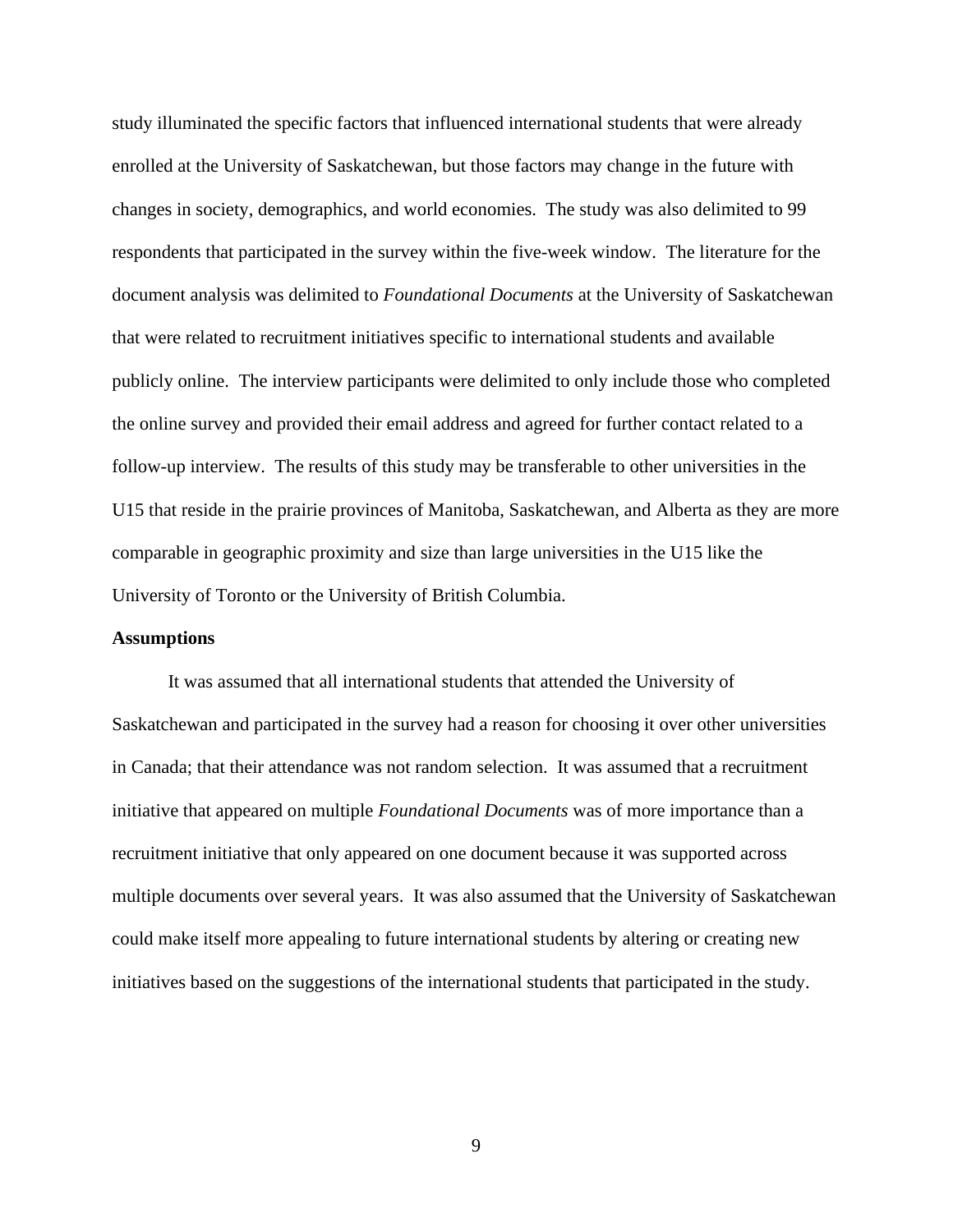#### <span id="page-17-0"></span>**Significance**

The findings of this study will benefit several levels of academia. International students at the University of Saskatchewan have participated in national surveys that are similar to the one in this study but there has not been a survey conducted with the international students at the University of Saskatchewan specifically. As an international student at the University of Saskatchewan, I have never participated or been invited to participate in a university-wide survey that focused on the factors included in the present study. The findings from the study may benefit those involved in recruitment at the various colleges and the recruitment department of the University of Saskatchewan to better understand what influenced international students to choose the University of Saskatchewan.

The findings from this study may also benefit those involved with international student recruitment at the provincial-level as there is little research available regarding international students in the prairie provinces in Canada. In 2015, there was a similar survey in British Columbia that had an area of focus on international students, *BC Student Survey: Final Report* (British Columbia Council on Admissions and Transfer), but no similar survey was publicly available in any of the other Western provinces of Canada. Gaining a better understanding of Saskatchewan's international student population could help with the recruitment goals the province has set (Saskatchewan Advanced Education, 2018).

#### <span id="page-17-1"></span>**Organisation of the Thesis**

This study was organised into five chapters. Chapter one discussed the context of the study, its purpose, research questions, significance of the findings, definitions of the key terms used, and the limitations and delimitations. Chapter two provided a literature review that highlighted several studies that found factors that influenced international students; the review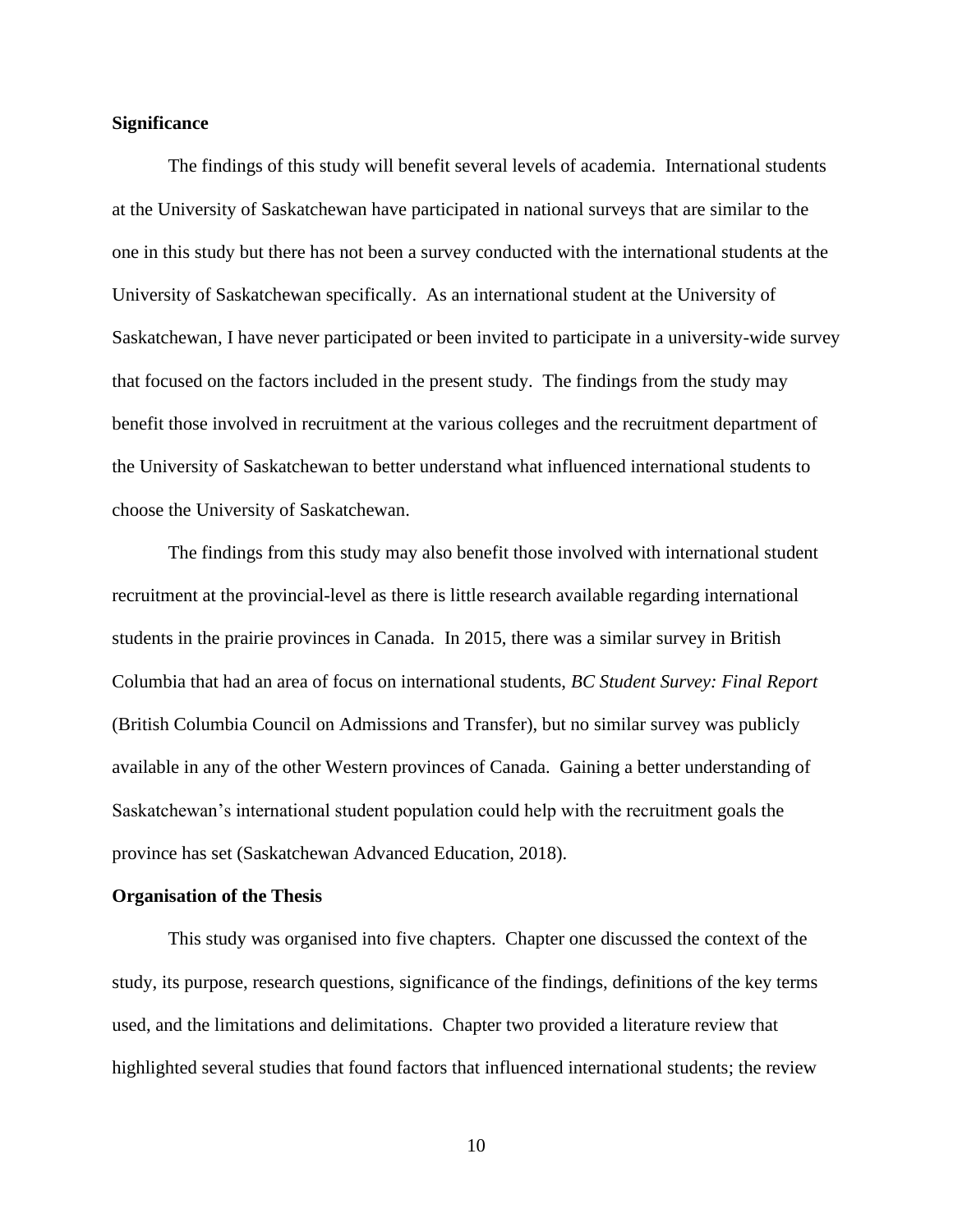also included a description of the results of the document analysis that was conducted on four *Foundational Documents* of the University of Saskatchewan. Chapter three described the research design of the study, data collection, data analysis, participant selection, trustworthiness, and ethical considerations. Chapter four presented the data analysis from the online survey and follow-up interviews and highlighted several factors that were found influential. Chapter five provided a discussion of the findings of the online survey, follow-up interviews, and document analysis and the relationship of the data collected to results from previous studies and literature. Chapter five also provided recommendations and a summary of the study.

#### <span id="page-18-0"></span>**Summary**

Chapter one introduced readers to this study by providing a background of the climate on international student recruitment. The global increase of internationally mobile students and the demographic information on the countries that had the most international students were described. Several areas—economic, academic, labour—that international students have contributed to their host countries were explained as rationale for the importance of international students. The Province of Saskatchewan has set a goal for increasing the population of international students despite a steady decrease in provincial funding for universities across the province. This led to the problem statement, the University of Saskatchewan ranks near the bottom of the U15 for international students enrolled overall and as a percentage of its overall student body. Three research questions were proposed to help understand the recruitment initiatives at the University of Saskatchewan and identified the factors that influenced international students that were enrolled when this study was conducted. Several limitations and delimitations were also explained, as well as the significance the study will contribute to future research efforts.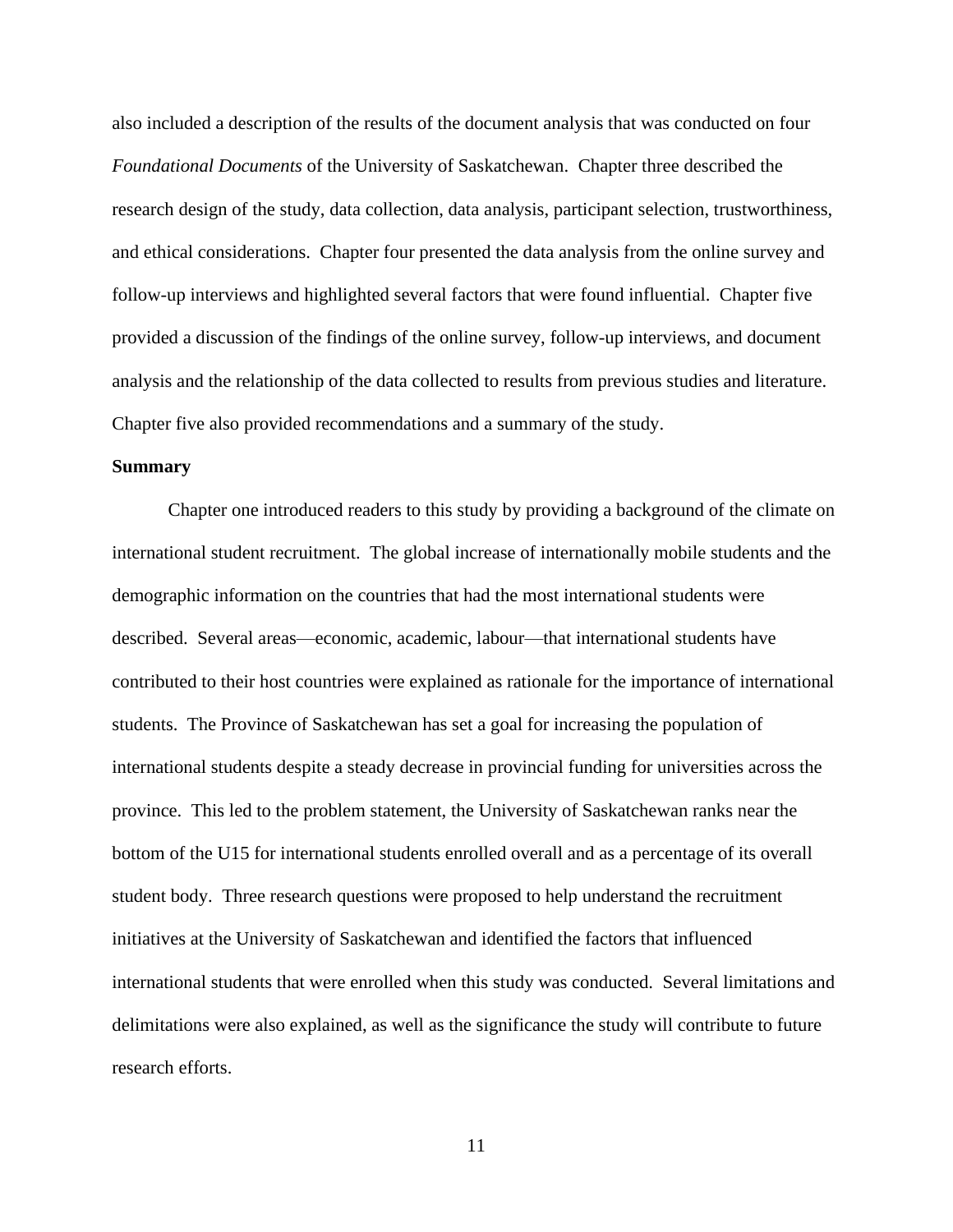#### **Chapter Two: Literature Review**

<span id="page-19-0"></span>Chapter two presents the current state of universities in Canada and the importance of remaining competitive as universities, which have become a part of the global market during the rise of internationalisation and globalisation. This chapter also includes the review of literature on the establishment of migration theory and the influence it had on the *push-pull* model that forms the basis for the analytical framework of the study. The significant *pull factors* that have been found to influence international students' decision to choose specific universities were also identified and explained. A document analysis on four *Foundational Documents* from the University of Saskatchewan was also conducted, and the international student recruitment initiatives that were found in the documents were presented and contrasted to previous research findings.

#### <span id="page-19-1"></span>**Introduction**

In 2012, there were over 4.5 million students whom studied university abroad, a number that is expected to reach over 7 million by 2025 (Stein & de Andreotti, 2016). The most popular destinations, like Canada, which saw an 84 percent increase in international students from 2003- 2013 (Leary et al., 2016), have several factors driving this increase in international students. One contributing factor was global competition for highly skilled manpower, as several countries like the United States, Canada, Australia, and Japan have a need to fill human resource gaps in their knowledge economies (de Wit, Ferencz, & Rumbley, 2012). Universities have unparalleled importance in the knowledge-based world that has emerged during the 21st century, where they provide the research that enables innovation to take place and training for future employment (Altbach & Teichler, 2001). This is important for countries like Canada, who has an aging workforce and not enough Canadians to replace the retirees, therefore, immigration during the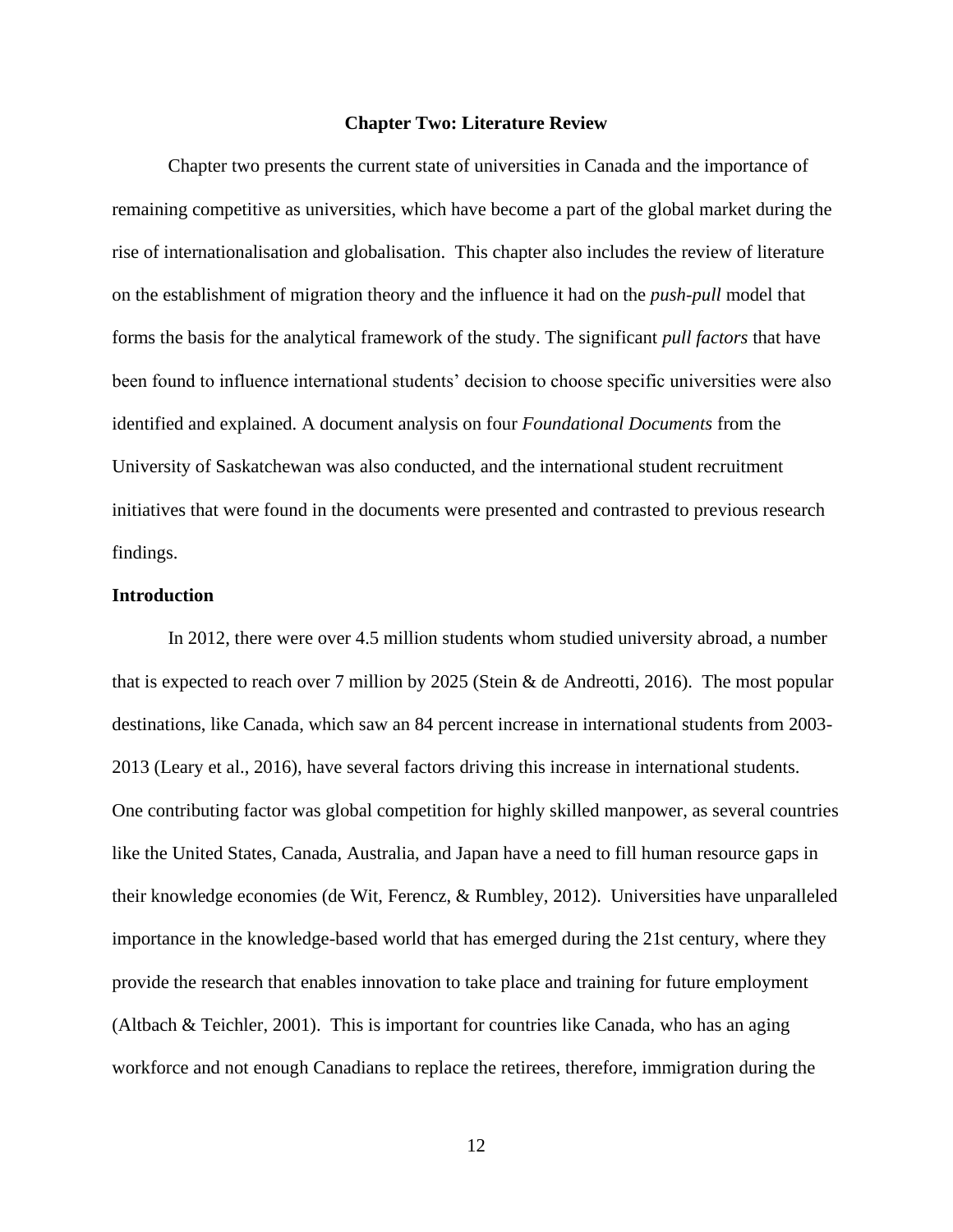upcoming decade is being expected to account for 100 percent of net growth in the workforce (GAC, 2014). The Canadian government has recognized the impact that international students have on the country and thus, wish to attract the best and brightest students from abroad to help secure Canada's long-term prosperity and economic success (GAC, 2014).

International students have become a source for economic expansion at both local and national levels (Stein & de Andreotti, 2016), another factor that has contributed to the rise in international students. Many international students are charged higher tuition than domestic students in many Western countries (Stein & de Andreotti, 2016) but tuition was just one aspect of the economic benefits international students bring and applied at the university level. In the United States, international students contributed an estimated 14 billion dollars to their economy (McCormack, 2007) while in Canada in 2012, international students contributed 8.4 billion to the Canadian economy (GAC, 2014). Through housing costs, food, entertainment, and taxes, international students contributed locally to communities and nationally to governments while helping sustain and create jobs in the service industry (Kunin & Associates, 2012; Stein & de Andreotti, 2016). The decline of public subsidies for domestic students and deregulation of tuition fees for foreign students also made international students more attractive to universities (Healey, 2008). As Healey (2008) found, "[The] recruitment of large numbers of foreign students…in low cost subjects like business and management where large contribution margins could be earned, became a way to maintain revenues and cross-subsidise both research and domestic students" (p. 346). International students are more than just money and skills though, as they contribute a wealth of knowledge and culture to their host countries (Leary et al., 2016).

In addition to the benefits of increased tuition and the various economic areas that international students contribute (Kunin & Associates, 2012), foreign students also bring an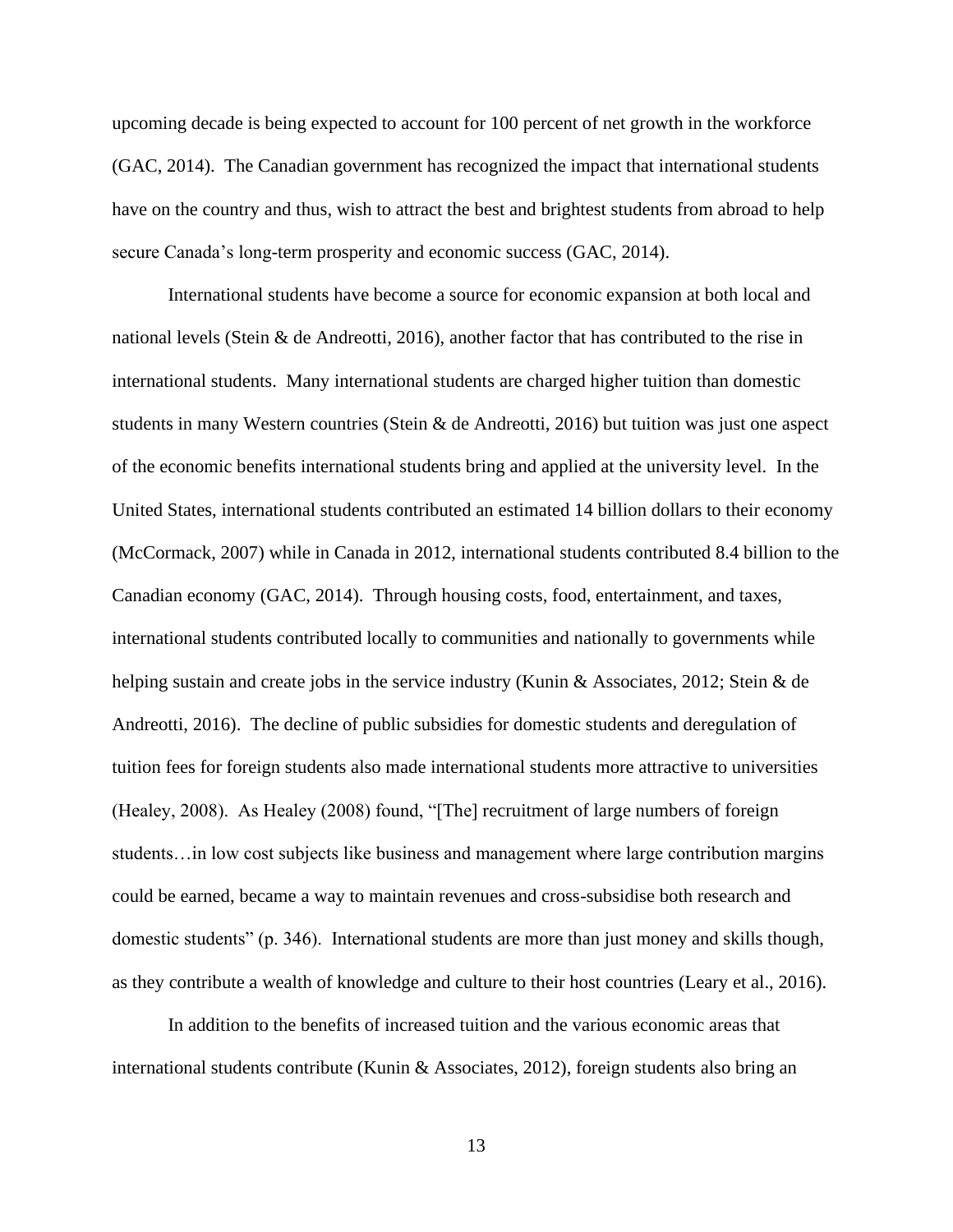abundance of knowledge and culture that universities want their students to experience and use to their advantage to be better prepared in today's global environment (Leary et al., 2016). The diversity that international students bring helps universities to acclimatise its students to the political, religious, racial, socio-economic, and cultural differences present in a global society (Leary et al., 2016). Kunin and Associates (2012) also found international students to be cultural agents that can help communities, smaller communities in particular, evolve toward values of openness to and respect for cultural diversity. With the migration of international students and the assets they bring with them having such positive effects (Leary et al., 2016), universities found themselves competing globally as institutions of higher education have begun entering the world market (Wagner, 2004) in the age of the market economy (Austin & Jones, 2016). According to Austin and Jones (2016), universities have been competing more aggressively internationally for students because it is believed that this competition for students and government funds are drivers of quality and efficiency in higher education. Globalisation has been a major contributor to the changing of the university landscape in the market (Wagner, 2004), but internationalisation has also had an influence as well (Knight, 2004).

#### <span id="page-21-0"></span>**Globalisation**

Altbach (2002) believed globalisation was inevitable, unstoppable, and mostly positive; with advances in Internet connectivity, the strengthening of the global labour force of highly skilled personnel, the growth of English as the medium for scientific communication, and an increase in advanced training in many fields, all examples of the positive affects of globalisation. Altbach (2002) shaped the definition of globalisation that Knight (2004) proposed, "the flow of technology, economy, knowledge, people, values, and ideas . . . across borders" (p. 8). To Knight (2004), globalisation refers to "worldwide in scope and substance" (p. 8) and does not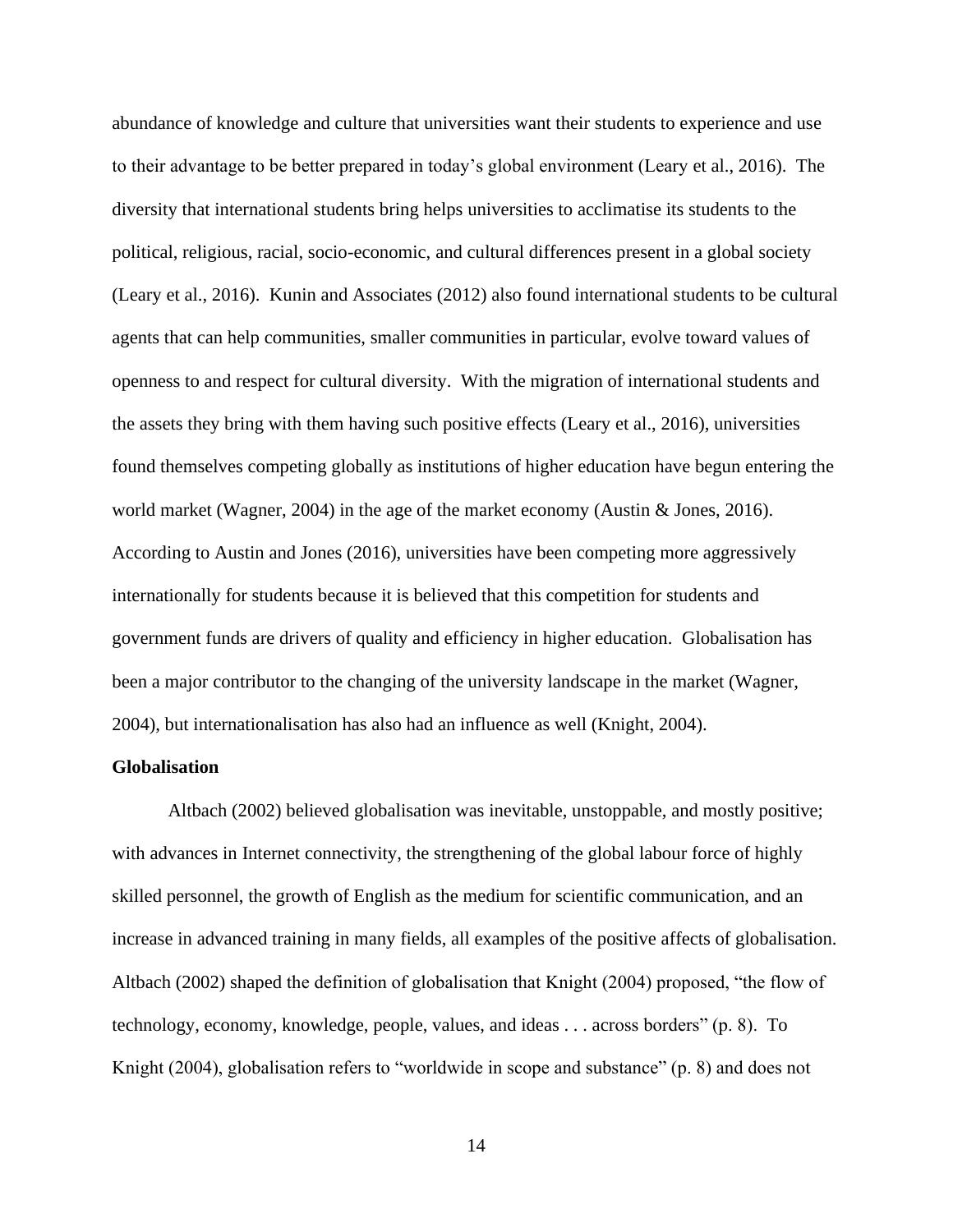deal with the concept of a nation. Madgett and Bélanger (2008) describe globalisation in regards to education as a way in which national providers of higher education that were normally confined to providing their services within the borders of a nation have been able to export these education services to other countries. Hazelkorn (2011) furthers Madgett and Bélanger's (2008) description, adding, "[globalisation] is measured by connecting people and processes globally, and breaking down traditional barriers" (p. 6).

Historically, when universities were first founded at Bologna and Paris in the  $11<sup>th</sup>$  and 12<sup>th</sup> centuries, respectfully, they were international institutions and quickly grew to be globalised (Altbach & Teichler, 2001). The two institutions of higher education expanded throughout Europe and used a common language while providing training to a student body originating from many different countries. The faculty at the institutions were recruited from around the known world and helped translate books from Arabic and Greek, bringing the most advanced scientific knowledge from the more advanced corners of the world (Altbach & Teichler, 2001). As time advanced, the global economy came to fruition and with it, a globalised academic system for both students and staff (Altbach & Teichler, 2001). Examples that illustrate the effects of globalisation are: English became the language of choice for research and teaching purposes internationally; the Internet is used for teaching, research, and socialization; academic institutions began partnering with institutions in other countries; many institutions have created satellite campuses in other countries; and many institutions around the globe have similar degree structures, comparable courses, transferrable credits, and related mechanisms of the evaluation and measurement of academic progress (Altbach & Teichler, 2001).

Gacel-Ávila (2005) sees the multidimensional changes that incorporate economies, fields of science and technology, communications, education, culture, and politics becoming more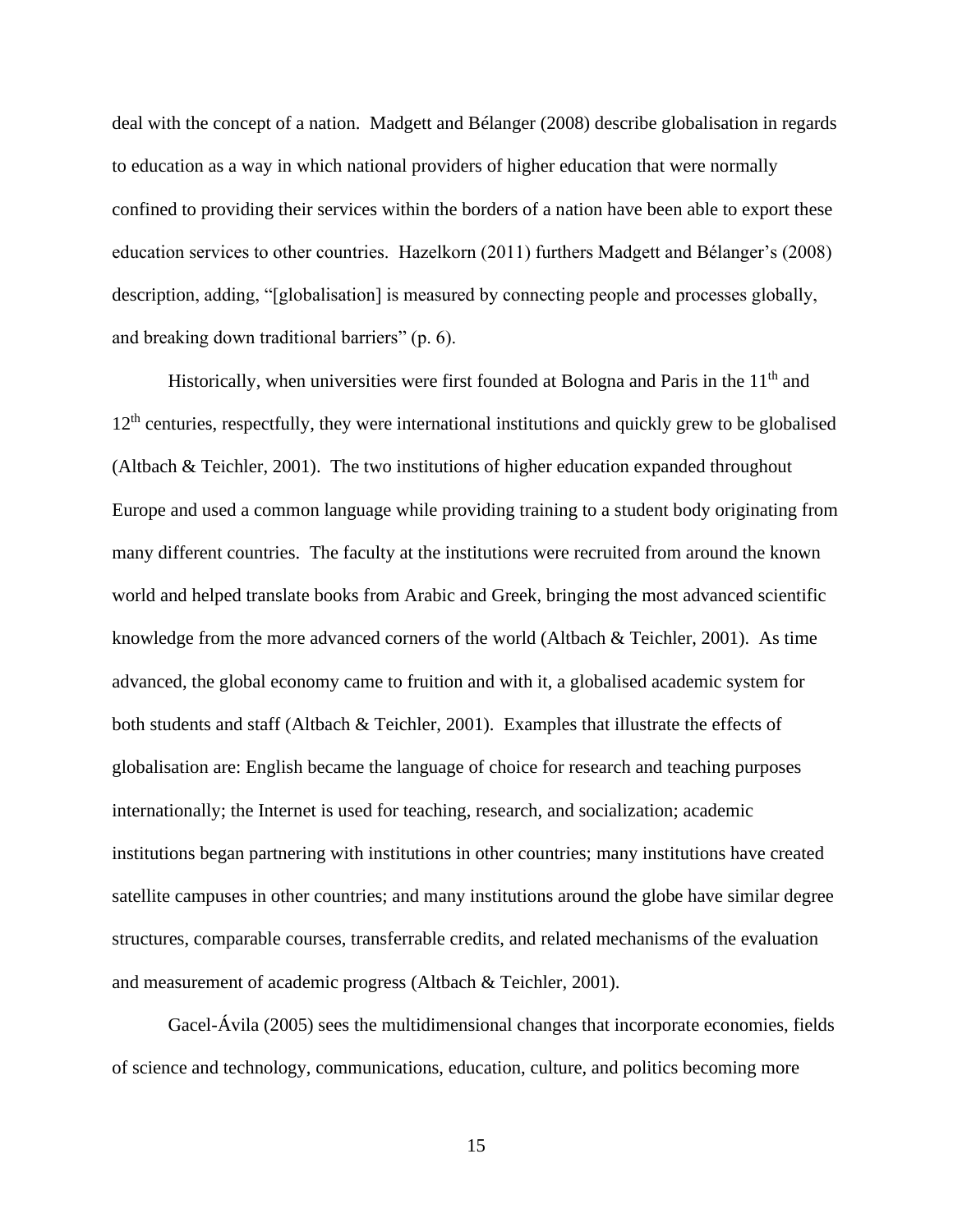accelerated. These changes create a relationship of more interdependence and competitiveness between nations (Gacel-Ávila, 2005). Gacel-Ávila (2005) believed the process of globalisation as mostly positive, even though not all nations were able to participate at the same level on the global scale. Gacel-Ávila (2005) labels the different levels of globalisation that nations experience as "globali[s]ers" and the "globali[s]ed" (p. 121) and believes there is a growing distance economically, educationally, and technologically that exists between the more globalised nations and the less globalised nations. To Gacel-Ávila (2005), the global context has prompted an increased demand for education that has caused institutions of higher learning to modify their mission, tasks, and responsibilities so that their graduates can live and participate as global citizens and professionals. While globalisation has become a major component of the higher education, internationalisation has also been an influencing factor in the 21st century (Atlbach, 2002; Altbach & Teichler, 2001; de Wit, 2011).

#### <span id="page-23-0"></span>**Internationalisation**

Internationalisation is a term that has been growing in focus in the field of higher education and explains the international dimension of higher education, specifically, postsecondary education (Knight, 2004). According to de Wit (2011), the last three decades have seen the rise of the international dimension of higher education become more central to the agenda of not only institutions of higher education, but of international organizations and national governments, student organizations, and accreditation agencies. This led Altbach and Teichler (2001) to declare, "at no time since the Middle Ages has higher education been more international in nature" (p. 5). The declaration has been supported through the increase in international students from 250,000 in 1965 to 3.7 million in 2006 (de Wit, Ferencz, & Rumbley, 2013) and growing further to 4.5 million in 2012 (Stein & de Andreotti, 2016). Altbach and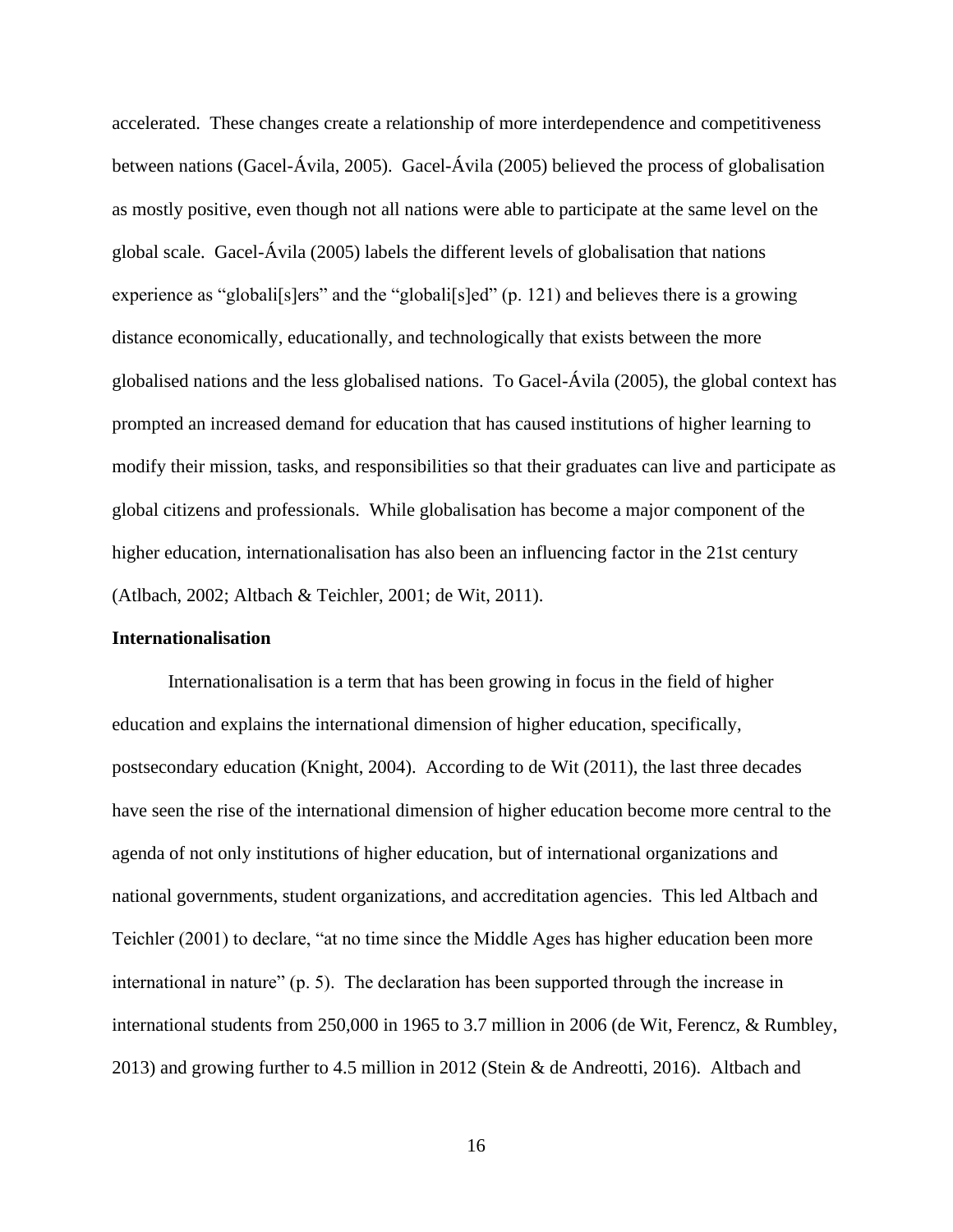Teichler (2001) also noted that there has been an increase in the number of international academics and researchers, although they admit it is hard to find an exact number as research on the topic is lacking. However, for as much attention as internationalisation had been getting, Knight (2004) admitted that there has been some confusion regarding what internationalisation means.

Knight (2004) presented numerous aspects regarding internationalisation as reasons for confusion of finding an accepted definition. According to Knight (2004), some people viewed internationalisation as a series of international activities for students and teachers, international partnerships, and new international research enterprises. This was the working definition used from the 1980s until the mid-1990s and was largely an institutional approach (Knight, 2004). Towards the late-1990s, academics saw internationalisation as the delivery of education to other countries, possibly through branch campuses or franchises or as an inclusion of international or global dimensions into the curriculum (Knight, 2004). This introduced an organizational approach to internationalisation but left the internal dimension of internationalisation reliant upon the external environment and did not context internationalisation in terms of the education sector itself (Knight, 2004). The challenge was creating a definition that acknowledges internationalisation at both the national/sector level and the institutional level. Knight (2004) proposed a working definition of internationalisation as, "the process of integrating an international, intercultural or global dimension into the purpose, functions or delivery of postsecondary education" (p. 11). The reason Knight (2004) chose "process" was to convey that internationalisation as an ongoing effort and makes the definition more generic while not reflecting the priorities of a country, institution, or specific group of stakeholders. Using the terms "international, intercultural, and global dimension" intentionally chosen by Knight (2004)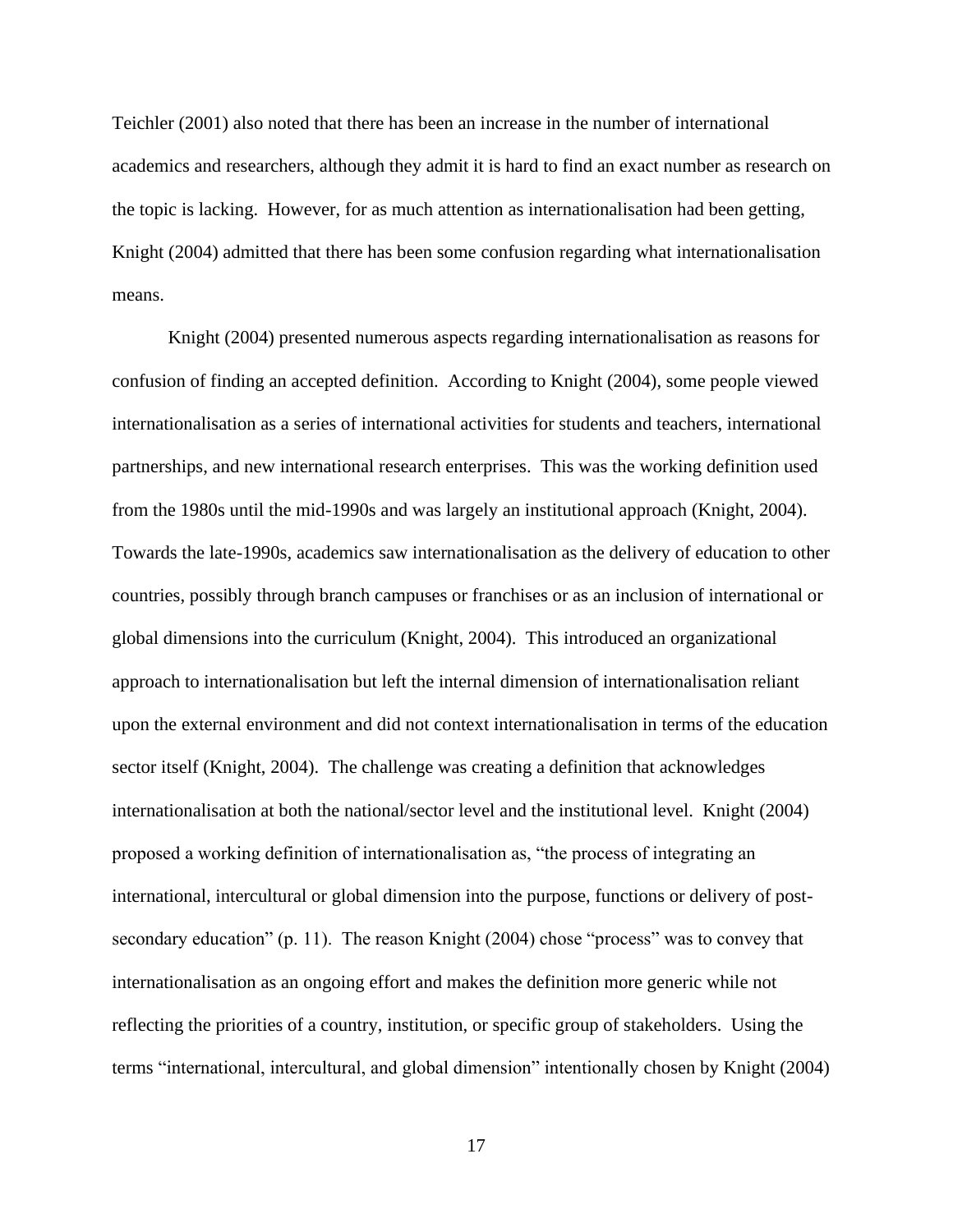to illustrate how the three terms compliment each other and give richness in breadth and depth to the complex process of internationalisation.

de Wit (2011) viewed internationalisation as a move from a reactive issue to a pro-active strategic issue over the years and has also seen its scope, focus, and content evolve significantly. The increased competition in higher education (Austin & Jones, 2016; de Wit, 2011) along with the commercialization and cross-border delivery of higher education have challenged the value that has been traditionally attached to cooperation. de Wit (2011) also identified two different aspects evolving within the internationalisation of higher education namely, internationalisation at home and internationalisation abroad. Internationalisation at home is more curriculum oriented and involves activities that help students develop an international awareness and intercultural skills so they will be prepared to be active in a globalised world (de Wit, 2011). Some activities related to internationalisation at home include, "curriculum and programmes, teaching and learning processes, extra-curricular activities, liaison with local cultural/ethnic groups, and research and scholarly activities" (de Wit, 2011, p. 244). Internationalisation abroad includes all forms of education across borders, as in the mobility of students, faculty, projects, programs, and providers (de Wit, 2011). de Wit (2011) also saw four broad categories of rationales behind the rise in popularity of internationalisation: political, economic, social and cultural, and academic. Economic rationales, according to de Wit (2011), were considered to be more dominant than any of the other categories but academic rationales are gaining importance.

Altbach and Teichler (2001) viewed higher education as a central element in the economic future, and traditional organizations that have provided effective leadership in the area of higher education must redefine their roles and provide services that will keep them current and relevant. The United States has historically been the hub for international student migration,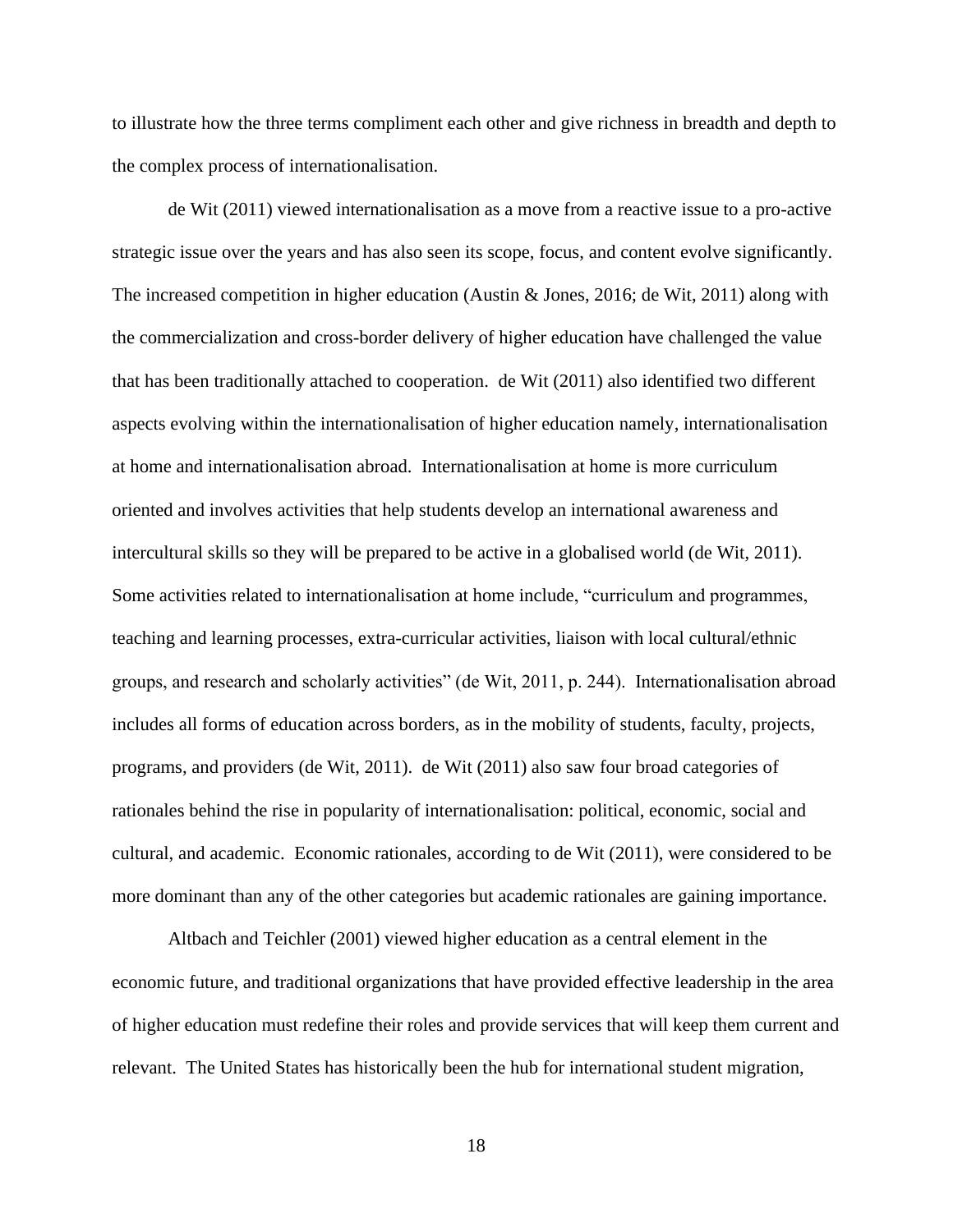accounting for 35 percent of international students in 1980 (Altbach & Teichler, 2001). The United States is still the global leader for international student interest but its percentage of international mobile students has diminished as other countries in Europe, North America, and Asia have increased their market share of international students (Altbach & Teichler, 2001). Some of the reasons for an increased interest from other countries can be attributed to internal factors of those countries such as an increase in academic quality, well-structured graduate programs, and more political influence on the global stage. The United States has also stymied its own growth by increasing tuition fees, charging higher tuition for foreign students, and a steady decline in federally allocated funds for exchange programs (Altbach & Teichler, 2001). During the decade from 2000-2010, the United States went from having 23 percent of the world's mobile students to 18 percent (de Wit et al., 2013), as other countries expanded their market share during this period. Historically, the flow of students has gone from the southern hemisphere to the northern hemisphere, from developing countries to the industrialized nations, and the number of students willing to make the journey has gradually increased (Altbach  $\&$ Teichler, 2001).

#### <span id="page-26-0"></span>**Institutional Responses**

Healey (2008) believed that public funding for higher education institutions will continue to decrease and with it, governmental control over the universities. This means that more of the financial burden will fall on the higher education institutions and they will need to look more to the unregulated market of international students (Healey, 2008; Ross, Grace, & Shao, 2013). Some governments, like Canada's, have aided the institutions by offering pull factors such as student visas that are easy to apply for and the ability to stay and work for two years after graduating to work towards permanent residency (McCormack, 2007). Some universities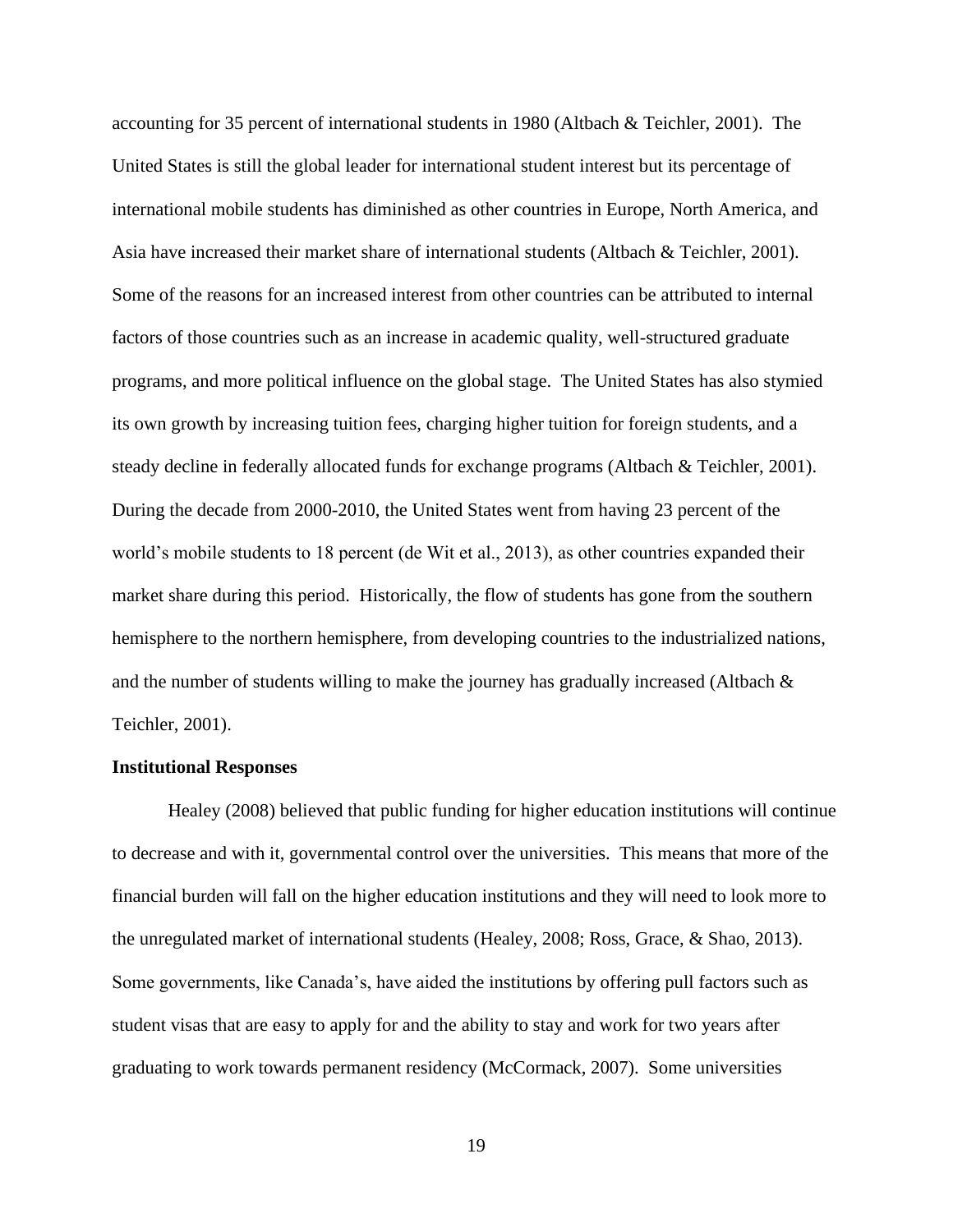believed that charging international students a higher tuition rate will attract better-quality students from abroad that have the money and the drive to be successful (de Wit et al., 2013). Other universities have relied on the advertisement of student exchanges with overseas institutions to draw in prospective students (Findlay et al., 2006).

Ross et al. (2013) found that institutions predominantly adopted a customer orientation focus on recruitment of international students. This involved achieving long-term satisfaction by developing an understanding of the needs of current and future international students. Some institutions have also begun consulting strategic marketers that work to provide the educational institution with an identity in the marketplace, ensuring that there is a customer focus, supported by an assurance to quality improvement (Trim, 2003). By utilizing a strategic marketing approach, many universities undertook an external analysis that was composed of customer analysis, competitor analysis, market analysis, and an analysis of the environment that is paired with an internal analysis (Trim, 2003). Once the analysis' have been completed, the strategic team can then make recommendations on the most effective marketing strategy for the university.

#### <span id="page-27-0"></span>**Relationship Marketing**

*Relationship marketing* originates in the business world and states that, "the purpose of businesses is to create and keep customers" (Klassen, 2002, p. 81). From this point of view, students are the *customers* as they are consuming education, making education a commodity to be purchased. One of the easiest ways to market an institution of higher education, in the modern era, is through the Internet as it is a relatively inexpensive resource for the distribution of information (Klassen, 2002). Most university websites provided prospective students with online entrance applications, virtual campus tours, and information regarding classes and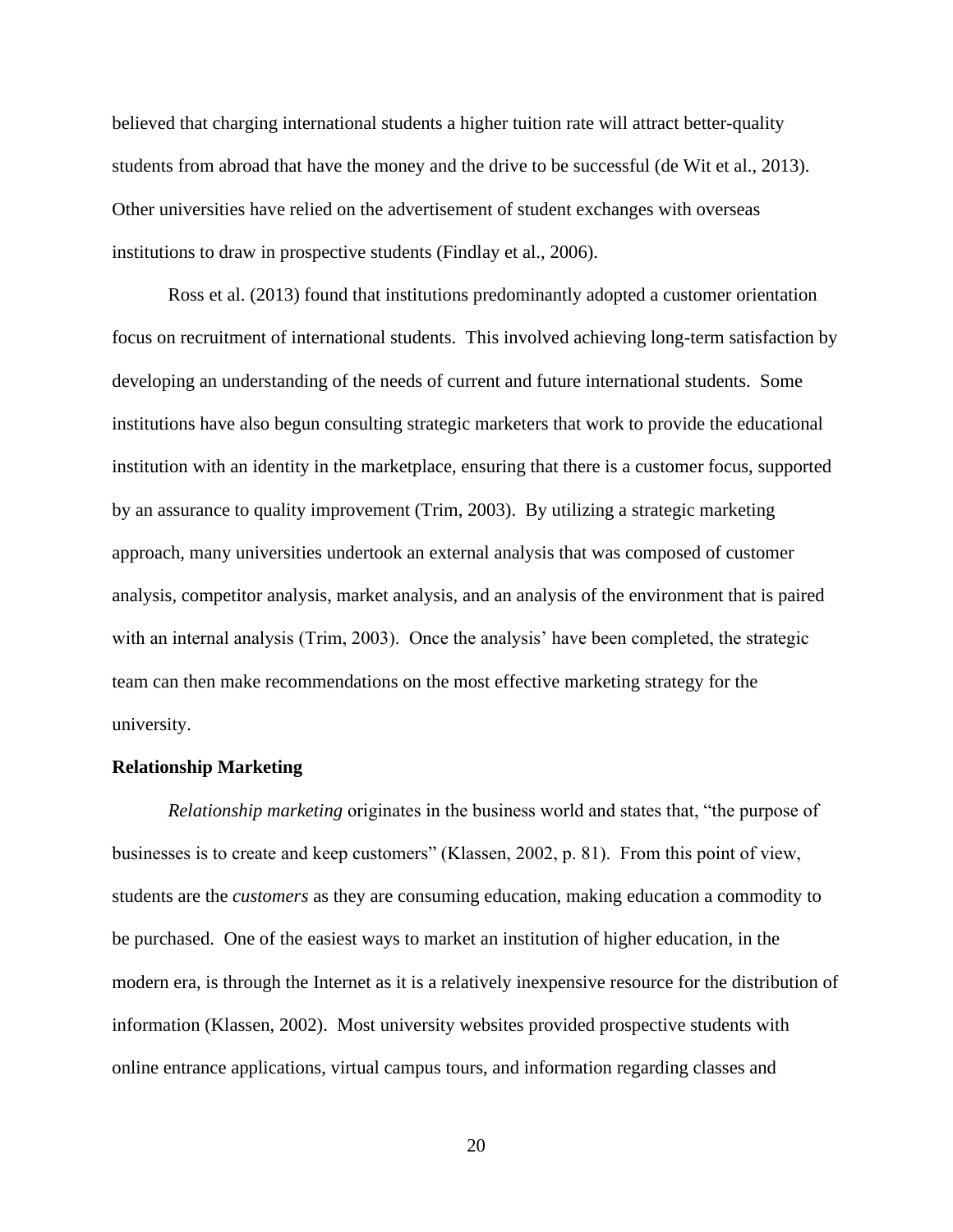programs and are often the first method of contact for prospective students (Leary et al., 2016). All higher education websites are not created equal, however, and Klassen (2002) explained that even though the Internet was thought to be the equalizer since web-based marketing is relatively inexpensive and available by institutions, there are large differences between various university websites.

Klassen (2002) found that the top-ranked institutions of higher education significantly outperformed lower-ranked institutions in all three areas of analysis, making them better equipped to create and sustain relationships with their prospective students, and offered two explanations that may explain the results. The first explanation Klassen (2002) offered was that some universities do not see websites as an essential part of their marketing strategy and that just having a website does not guarantee an effect on marketing success. Institutions of higher education cannot stop once the website is built, they must maintain and successfully operate them; this entails a significant financial cost however, Klassen's (2002) second explanation of why some universities lack top-quality websites. It can cost upwards of 10,000 dollars per month to achieve 500,000 website views for a month, relatively cheap compared to 120,000 dollars for a single, 30-second, primetime television commercial (Klassen, 2002). However, 10,000 dollars per month may be too steep for some institutions of higher education, conceding to more-established and profitable institutions. Klassen's (2002) study could have been strengthened with an comparison of the costs of maintaining a website lacking in information but advertising via social networks and ads on popular search engines versus the costs of creating and maintaining a website with all three areas of information used in the study but not spending money to advertise on social media or popular search engines and analyzing the results to see which would be more effective at influencing prospective students.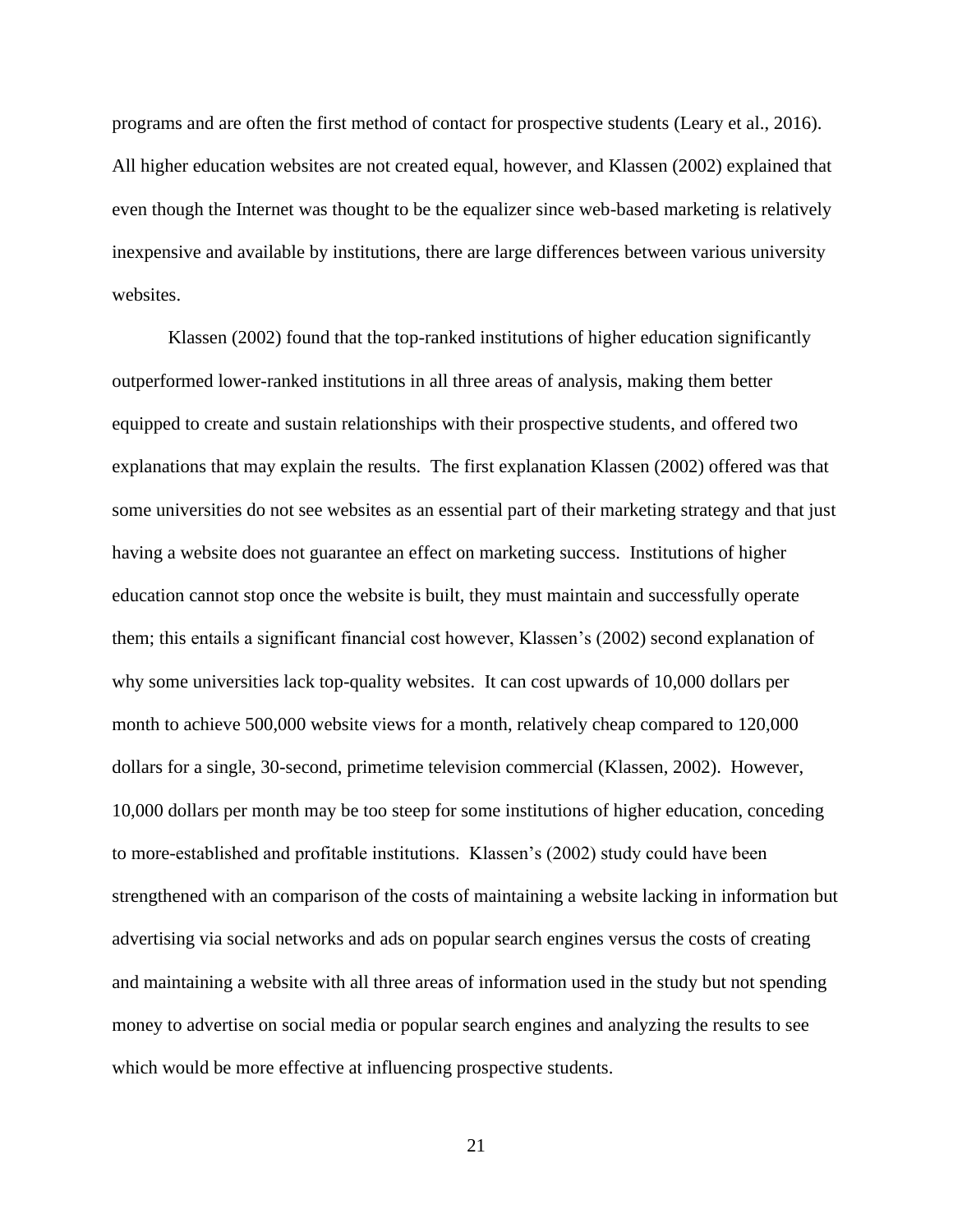Hemsley-Brown and Oplatka (2006) had a differing view of marketing in the higher education sector and lament the business terminology that has been assigned to the field that began in the 1990s. Oplatka and Hemsley-Brown (2004) take issue with students being labeled as consumers and believed that the business world morally contradicts the values of education and has no place with its terminology. Oplatka (as cited in Oplatka & Hemsley-Brown, 2004) was not "happy with the idea of advertising, commercializing, considering education to be a product in the same way as sunglasses are a product" (p. 382). The rejection of higher education as a product led Hemsley-Brown and Oplatka (2006) to view it as a service because education is people based and should emphasise the importance of relationships with customers. To those involved in higher education, it is not transactional deals between traders that is the driving force, it is developing educational relationships. Hemsley-Brown and Oplatka (2006) believe relationship marketing is compatible with the nature of higher education services because it "promotes the involvement of students in the marketing and image-building of their institutions" (p. 329) and emphasises the importance of the service staff whom are responsive to the students' needs and expectations. Helgesen (2006) applied Hemsley-Brown and Oplatka's (2006) studentcentered approach to relationship marketing in a study analyzing relationships between students and their institution in Norway.

Helgesen (2006) saw relationship marketing as focused on retention and the link between customer retention, customer satisfaction, and the financial performance of the business unit. Historically, relationship marketing was traditionally applied to industrial and service markets (Helgesen, 2006) but has come to be associated with higher education as it, in turn, has increasingly been seen as part of the service industry (Hemsley-Brown & Oplatka, 2006). Customer values are created as their wants, needs, and desires are met by the businesses and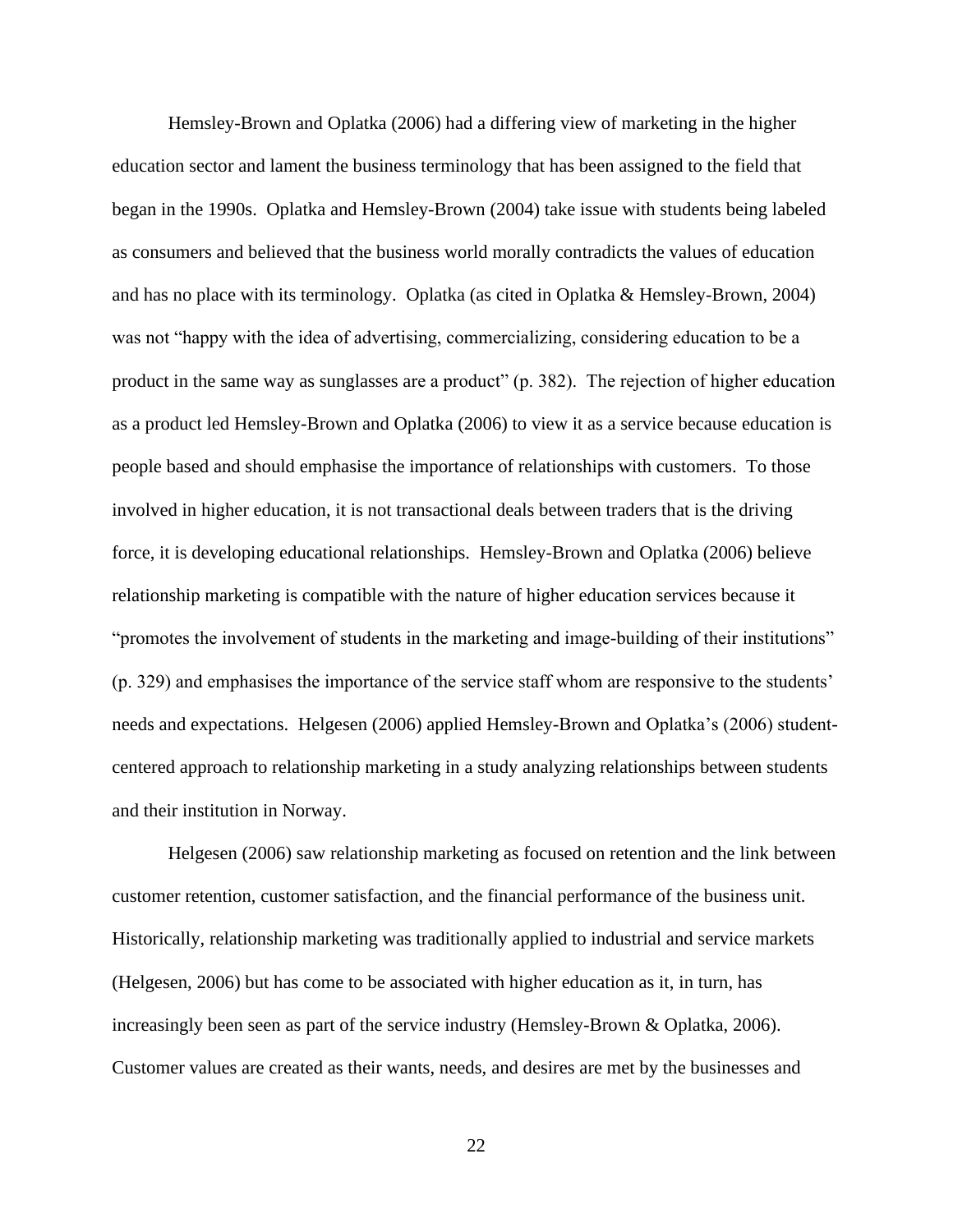relationship marketing believes the creation of customer values should be an ongoing process over the lifetime of the relationship. Helgesen (2006) wanted to explore the relationship between an educational institution and its students. Specifically, the researcher wanted to find if there were links between student loyalty, student satisfaction, and the perception of the reputation of the institution.

Helgesen's (2006) study tested three hypotheses: "students' perception of the reputation of the university college is positively related to student loyalty, student satisfaction is positively related to student loyalty, and student satisfaction is positively related to the students' perception of the reputation of the university college" (p. 66). The data collected by Helgesen (2006) showed that the three concepts analysed were positively related, which implied that student satisfaction and students' perception of the reputation of the university influence student loyalty. The researcher believed that drivers of satisfaction, reputation, and loyalty of students should be identified by the managers and marketers of higher education institutions and can do so by carrying out periodic student surveys. The marketers need to know what creates student value at each institution so that they may create the appropriate marketing campaign (Helgesen, 2006). Helgesen's (2006) study could have been more valid had there been a separate analysis of the responses of graduate students and undergraduate students to see if there were opposing opinions at the different levels of education. The decrease in public funds for higher education institutions has caused an increase in competition for international students (Austin & Jones, 2016) and universities must understand the factors contributing to the decision of international students to leave the countries they know as home to seek education elsewhere.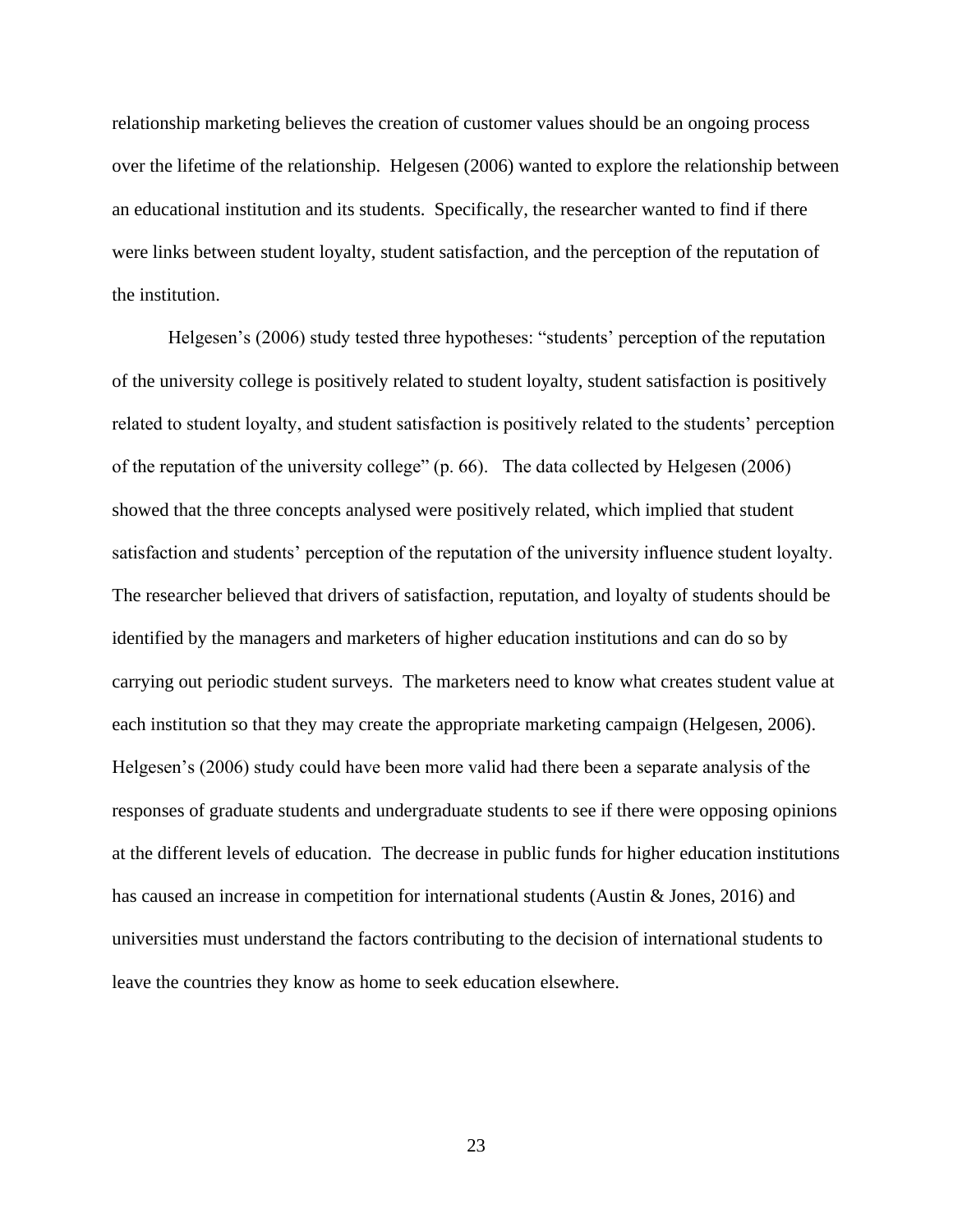#### <span id="page-31-0"></span>**Studying Abroad**

The concept of higher education students choosing to complete part or all their studies in a foreign country is not a new concept (Altbach & Teichler, 2001). The historic trend was mainly an elitist initiative that served mostly in the most prestigious universities around the globe and involved students from Western countries going to other Western countries to "broaden one's perspective and perhaps provide knowledge of a foreign language and civilization" (Altbach & Teichler, 2001, p. 17). However, the traditional idea of a cultural experience as the driving force behind the decision to study abroad has been replaced by the goal of obtaining knowledge useful for the internationalised professions in the 21st century (Altbach & Teichler, 2001). Altbach and Teichler (2001) believe that in studying abroad, students could develop a mutual understanding while learning about specific scientific fields, could provide future leaders with an international perspective, and could give international opportunities to population groups usually excluded from postsecondary education. The decision to study abroad could be further explained by Lee's (1966) migration theory and the push-pull model (Mazzarol, Kemp, & Savory, 1997; Mazzarol & Soutar, 2002) that was derived from Lee's (1966) research.

#### <span id="page-31-1"></span>**Migration Theory**

Lee (1966) defined migration as "broadly as a permanent or semipermanent change of residence" (p. 49) and did not place any restrictions upon the distance of the move, the voluntary or involuntary nature of the act, or if the migration was internal or external. Excluded in Lee's (1966) definition were nomads who move continuously, migratory workers who have no longterm residence, and people that move seasonally to other residences they own. In analyzing patterns of migration, Lee (1966) concluded that every act of migration had four factors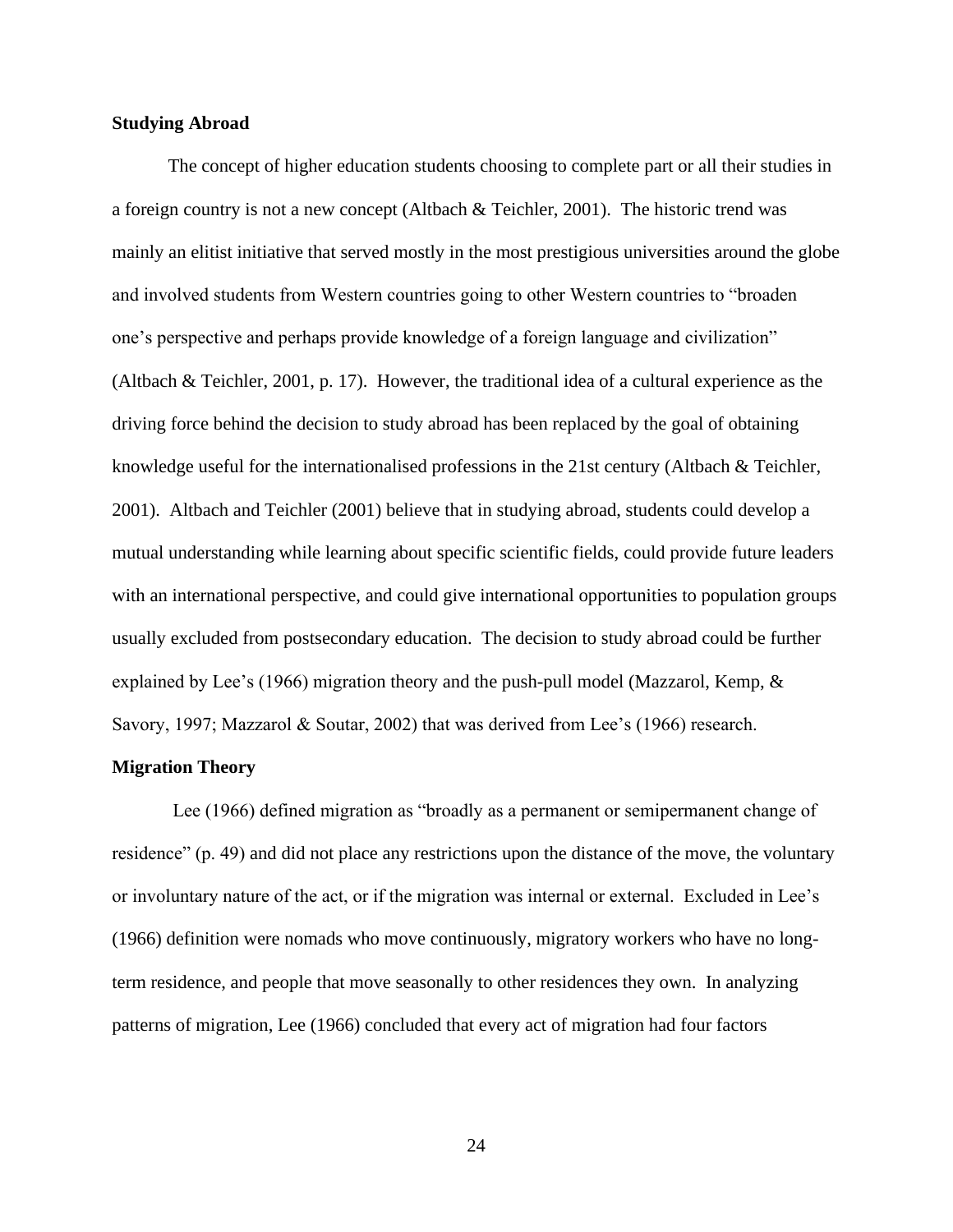influencing decision-making: the place of origin, the destination, personal factors, and an intervening set of obstacles.

Lee (1966) believed the factors surrounding the origin and destination as well as the intervening set of obstacles as having different levels of effect on individual migrants. What may be a positive factor to some, like having a good school system in the destination country, might not be an influencing factor to potential immigrants that do not have children. In addition to the origin and destination factors, there are also intervening obstacles like physical, distance, and monetary barriers that may keep a potential immigrant from overcoming the natural inertia that favours staying in the same residence (Lee, 1966). For some potential immigrants, personal factors may have as much influence as the other three categories combined. Lee (1966) noted that some people's personalities inhibit change, others are very resistant to moving or changing their lives, sharp breaks in the life cycle may be either prohibitive or inhibitive of migration, and some individuals seek guarantees for work and housing while others need little provocation or promise to decide to migrate. This observation of ever-changing factors, unique to individual immigrants, led Lee (1966) to explain migration theory as being "inexact" (p. 50) in its calculation. Lee's (1966) analytical framework that looked at the various factors pertaining to migration has come to be known as the "push-pull" model and has become very popular in its use (de Haas, 2008, p.9).

More recent researchers like de Haas (2008) disliked the push-pull model as it,

"ignore[d] the heterogeneity and internal stratification of societies while general contextual factors habitually defined as either push or pull factors are likely to work out in a differentiated way on the individual level, and might subsequently encourage some people to leave and others to stay" (p. 9).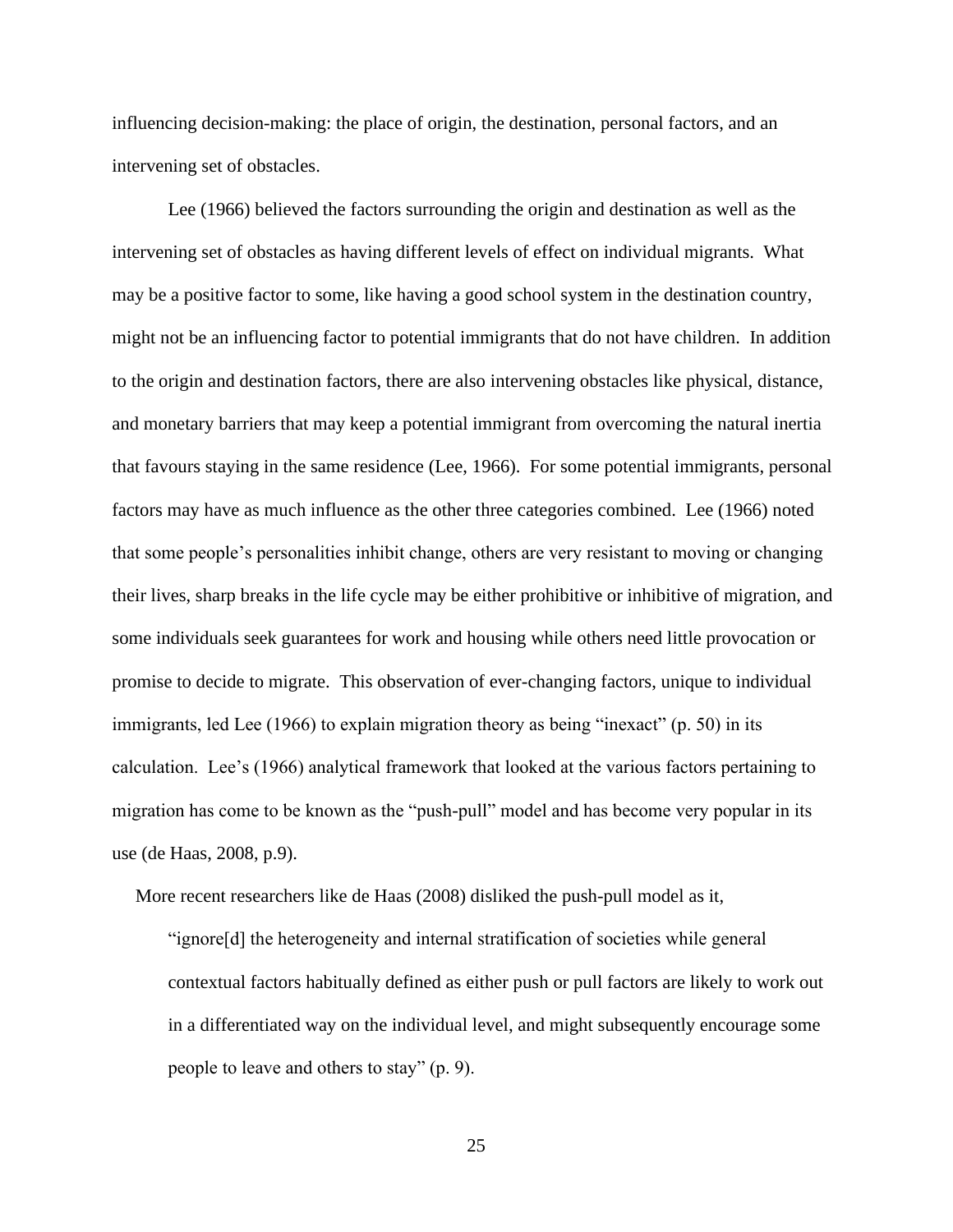de Haas (2008) also disliked the push-pull model as the factors are often found in mirror to each other. Wages are an example—would an immigrant move to a foreign country because wages are higher (pull) or would they move to the foreign country because wages were lower in their origin country (push)? de Haas (2008) believed the decision was made using both factors and believes it "arbitrary and open to subjective judgement to establish whether the push or the pull is dominant" (p. 10). However, using de Haas's (2008) logic, all immigrants claiming wages as the basis for immigration should end up in the same destination country that provides the highest wages, but that is not accurate according to Lee (1966).

In the following section, push and pull factors were explained and discussed in-depth and findings from several studies that analysed students' decisions to study internationally were organized according to the push-pull model. Even though the studies varied in geographic location, there were many similar factors that influenced the students to study internationally. Mazzarol and Soutar (2002) conducted research on the push and pull factors influencing Asian students to attend universities in Australia; Lam, Ariffin, and Ahmad (2011) surveyed international students studying in Malaysia; and Sà, Florax, and Rietveld (2004) gathered data on Dutch students internally migrating in the Netherlands for higher education.

#### <span id="page-33-0"></span>**Push-pull Factors**

**Push factors.** Mazzarol and Soutar (2002) identified numerous factors that were involved with students making the decision to attend higher education institutions in countries other than their own. The student's reasoning was a combination of "push and pull" (Mazzarol & Soutar, 2002, p. 82) factors; push factors operate within the student's home country and initiate a student's decision to undertake international study while pull factors operate within the individual external countries to make the country attractive to international students. One of the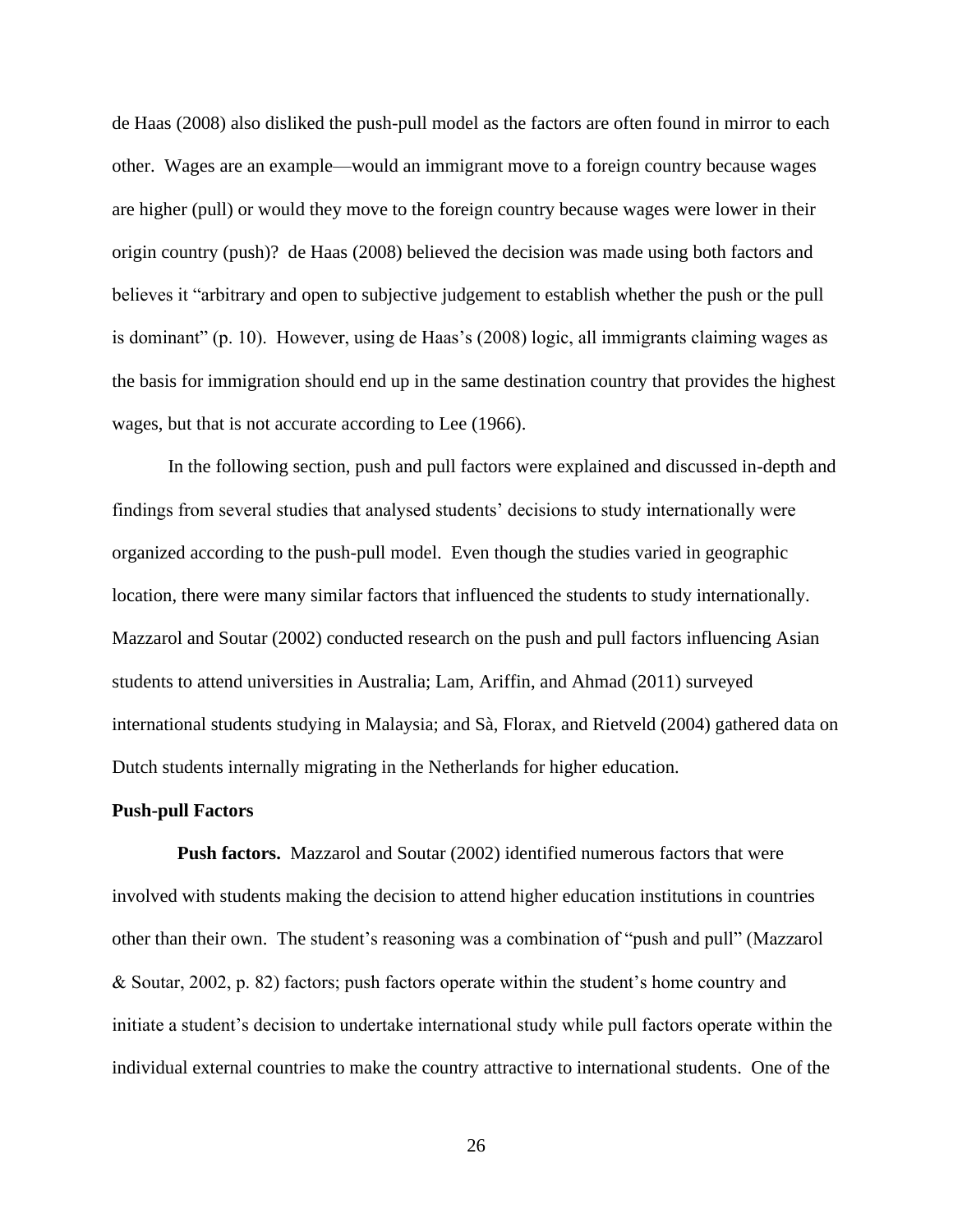most important push factors influencing students is a lack of access to higher education in their home country (Lee & Tan, 1984; Mazzarol & Soutar, 2002; McMahon, 1992). Lee and Tan (1984) saw developing countries, specifically, as having the inability to satiate the internal demand for higher education, thus pushing their students to developed countries that have established higher education institutions. Other push factors could be: a desire to study in an English-speaking country, lack of quality of the higher education in the home country, the relative wealth of the home country population, and the growth rate in the home country (Lee  $\&$ Tan, 1984; Karamera, Oguledo, & Davis, 2000; Mazzarol & Soutar, 2002; McMahon, 1992). Table 2.1 lists the push and pull factors that have been shown to influence international students.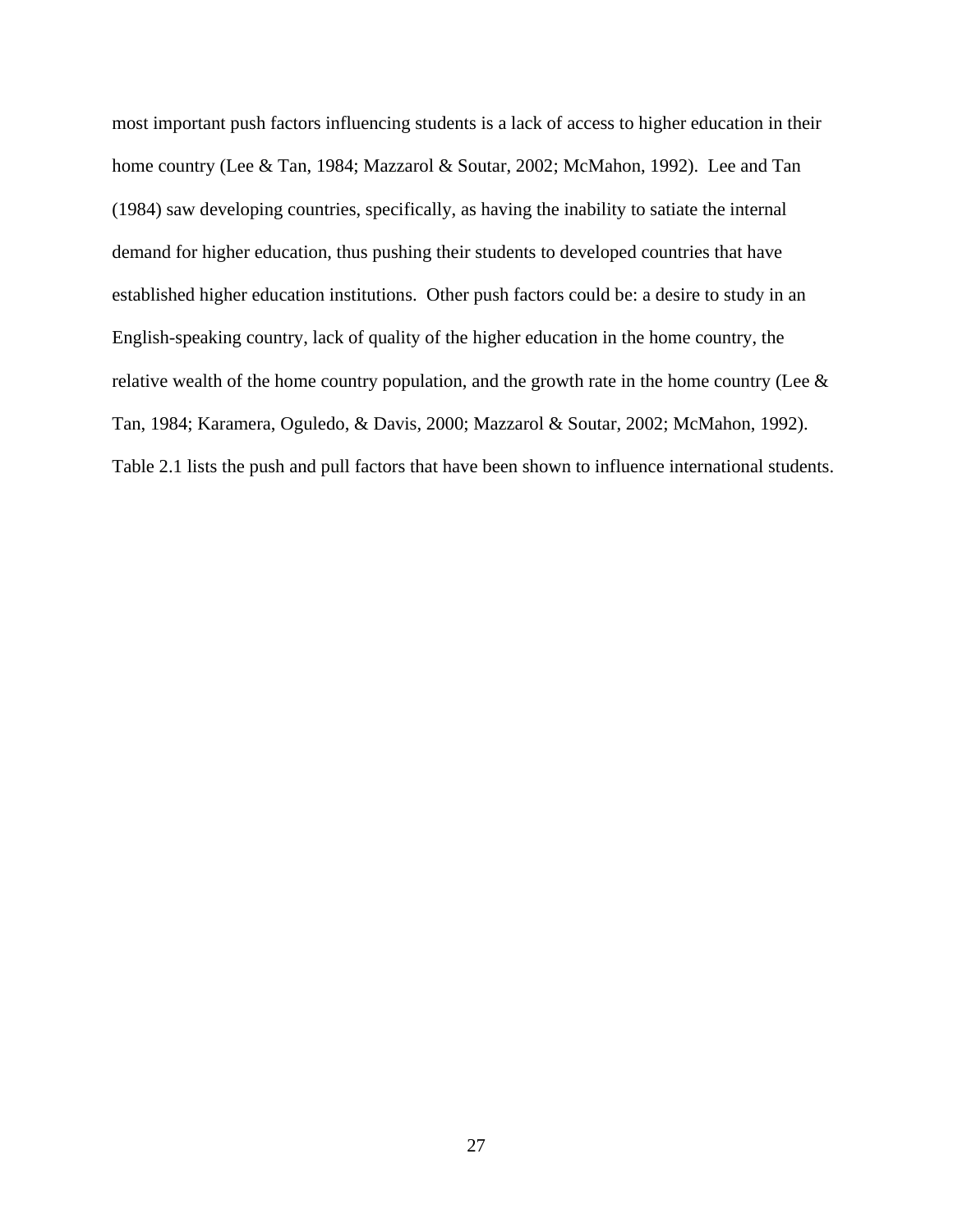#### Table 2.1

#### *Push and Pull Factors Influencing Destination Country*

| <b>Push Factors</b>                         | <b>Pull Factors</b>                                               |
|---------------------------------------------|-------------------------------------------------------------------|
| Lack of Access to HE                        | Knowledge and<br>Awareness of DC                                  |
| Inability to Satiate Internal Demand for HE | <b>Reputation for Quality</b><br>of HE in DC                      |
| Desire to Study in English-speaking Country | HC will Recognize<br>Qualifications from DC                       |
| Lack of Quality of HE in HC                 | <b>High Quality Education</b><br>Services in DC                   |
| Relative Wealth of the Population of HC     | <b>Financial and Social</b><br>costs of Relocating to<br>DC       |
| Growth Rate in HC                           | Personal<br>Recommendations from<br>Family and Friends            |
|                                             | <b>Study Climate, Physical</b><br>Climate, and Lifestyle in<br>DC |

*Note*: HE = higher education; HC = home country; DC = destination country. Adapted from ""Pushpull" factors influencing international student destination choice", by Mazzarol, T. & Soutar, G., 2002, *International Journal of Education Management, 16*(2), 82-83.

**Pull factors.** When there are enough push factors to influence a student to study internationally, a specific country must be chosen to undertake his or her studies. The selection of a specific country is done by analyzing the pull factors of the countries of interest to the student (Mazzarol, Kemp, & Savory, 1997; Mazzarol & Soutar, 2002; McMahon, 1992). Mazzarol et al. (1997) analysed previous research, like McMahon (1992) and Lee and Tan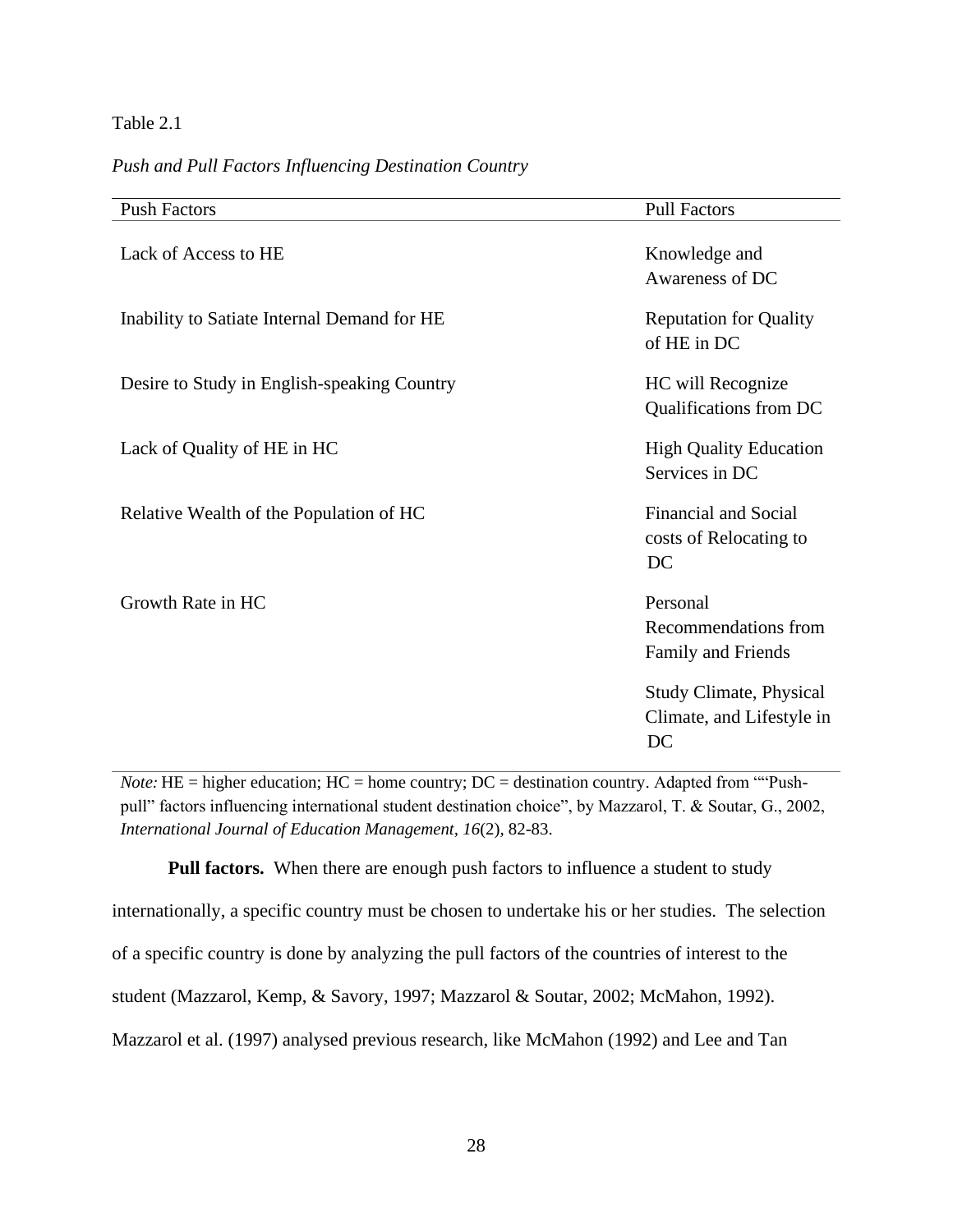(1984), and identified four pull factors influencing international student's decision to choose a host country.

The first pull factor Mazzarol et al. (1997) identified was the overall level of knowledge and awareness of the country of interest that was made available via information that had been disseminated to the student's home country and the ease with which that information was able to be obtained. Part of the knowledge and awareness factor is the destination country's reputation for quality and whether their home country would recognize the qualifications obtained once the student completed their studies abroad (Mazzarol et al., 1997). Mazzarol and Soutar (2002) found the destination country must have a reputation for high quality education services, while having those education qualifications recognized by their originating countries, and have a high international profile that is easy for prospective international students to find information about. Lam et al.'s (2011) study also found international students place a lot of importance on the destination country's academic reputation and base their decisions on a lot of information gathered from a variety of sources. Sá et al.'s (2004) study showed the importance of knowledge and awareness to Dutch students through their possession of intricate knowledge about several economic factors of living and studying away from home, like rent and the local amenities, as well as knowledge about prospective institutions, like programs offered and quality of staff.

The second pull factor identified by Mazzarol et al. (1997) was the level of personal recommendations that the destination country receives from parents, relatives, and friends. Mazzarol and Soutar (2002) felt there was considerable evidence that the reputation of institutions is affected by the number of people who are willing to refer others to it. The researchers found word-of-mouth referrals to be one of the most powerful forms of promotion and that parents and relatives that graduated from an institution and enjoyed their experience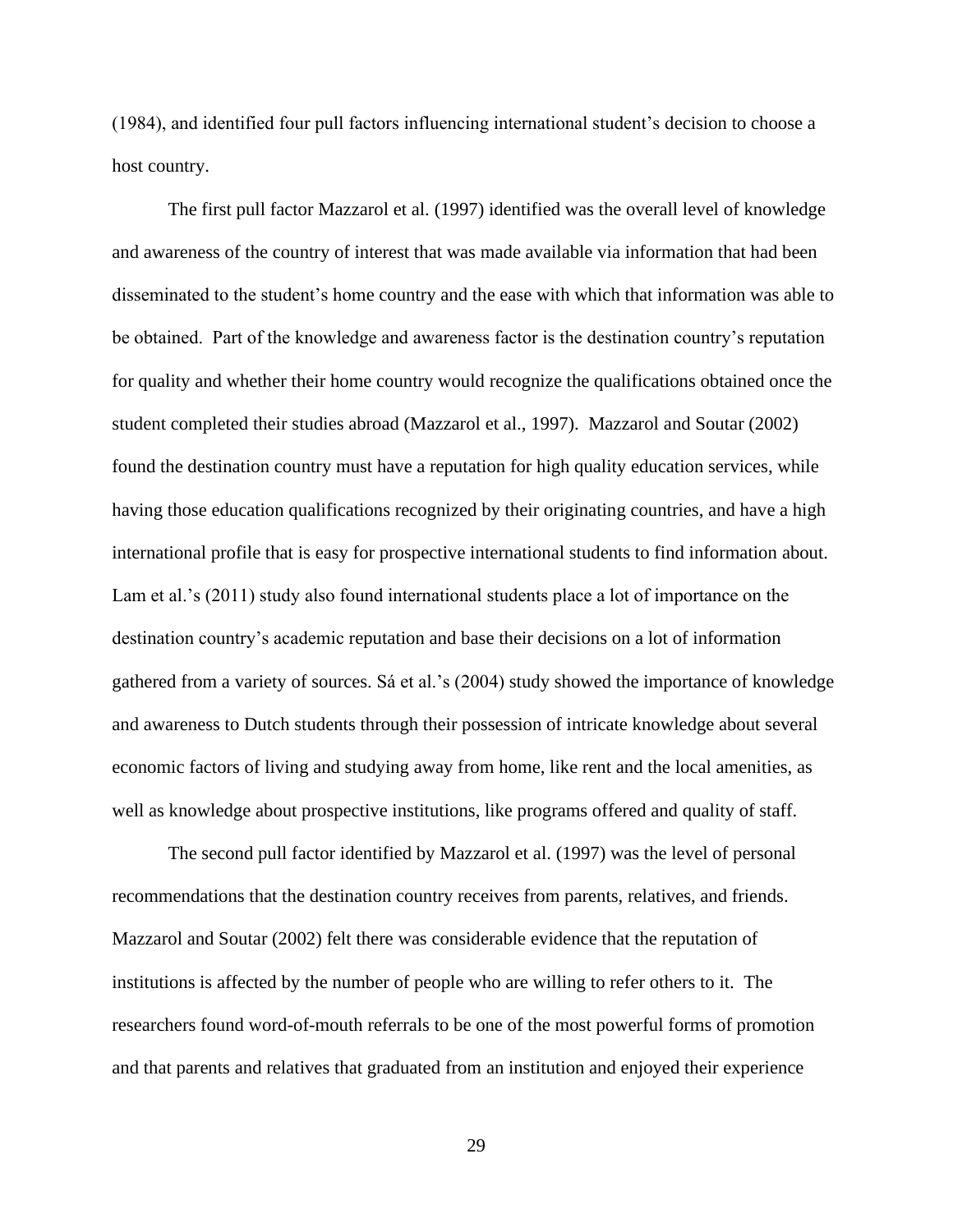were likely to recommend the same institution to their children, family members, and friends. Mazzarol and Soutar (2002) also found the recommendations of recruitment agents to have considerably less influence than family and friends on prospective international students' choice of foreign institution.

A third pull factor that influenced potential international students was financial and social cost issues (Mazzarol et al., 1997). Financial costs included fees, living expenses, travel costs, and availability of part-time work while social costs were the presence of other students from the student's home country, crime, safety, and racial discrimination (Mazzarol et al., 1997). Mazzarol and Soutar (2002) found financial and social cost issues to be very important for the Asian students in their study. Many students expected to work part-time or to work as research assistants in their chosen fields to gain experience during their studies (Mazzarol  $\&$  Soutar, 2002). The Asian students in Mazzarol and Soutar's (2002) study also valued having an established population of overseas students, suggesting that, "once a host country has succeeded in attracting relatively large number of international students from a particular source country, their presence will serve as an additional "pull" factor" (86). Lam et al. (2011) did not find opportunities to work part-time influential in their study but did find lower tuition fees to be an important influencing factor to the international students they surveyed. Karamera et al. (2000) found that distance impaired migration because as the distance between potential immigrant's home country and destination country increased, the costs and needs for migration also increased. Sá et al. (2004) also found financial cost to have a large influence on students travelling for education. Sá et al. (2004) showed that elevated levels of rent deterred students from attending universities in particular areas and suggested changes to taxation laws that would focus on tax breaks for taxpayers providing student boarding to decrease rent charges.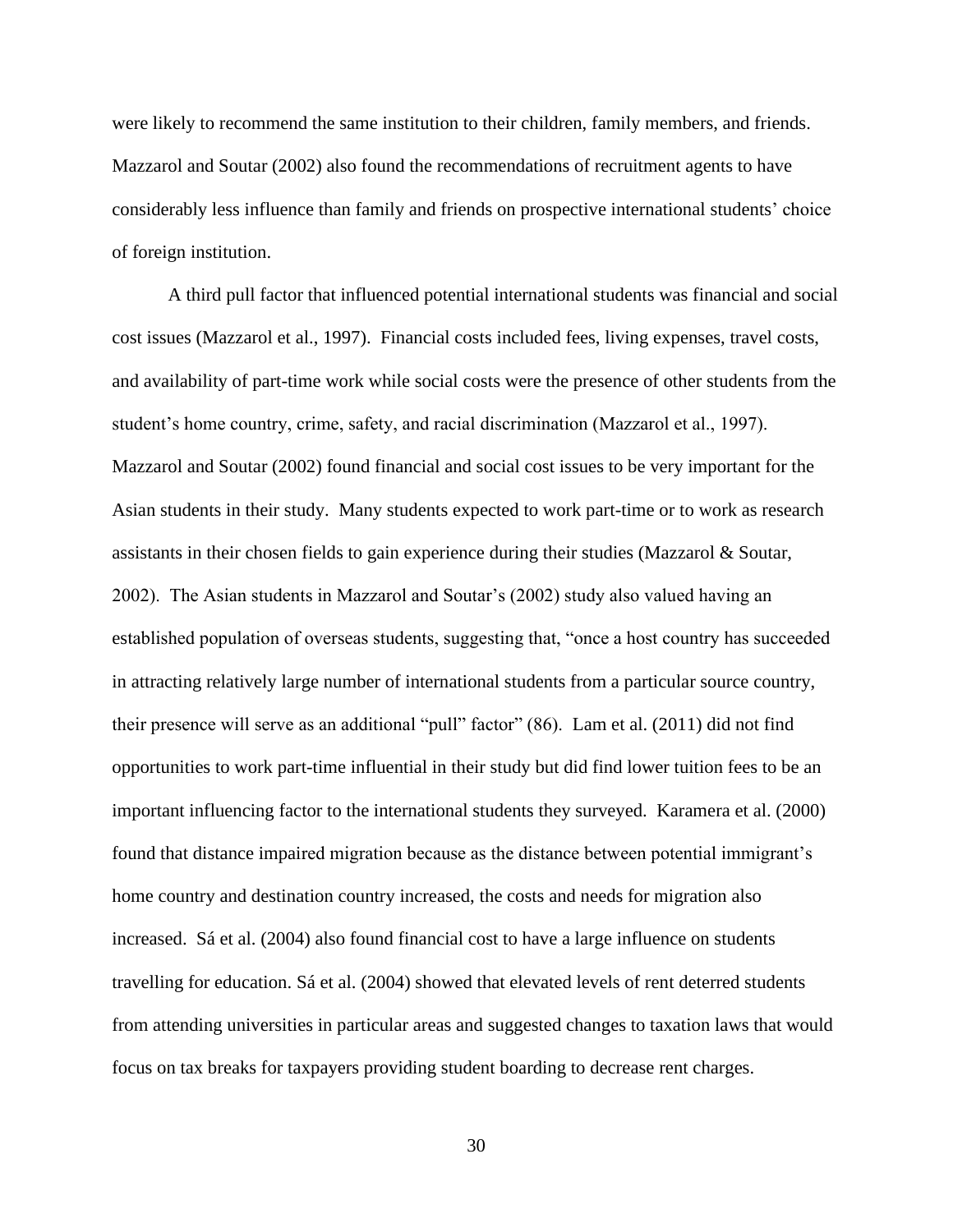The fourth pull factor was the environment of the host country that included the study climate, physical climate, and lifestyle (Mazzarol et al., 1997). Mazzarol and Soutar (2002) found Asian students wanted to live in a comfortable climate, that was exciting, while maintaining a quiet-studious environment. Lam et al. (2011) also found the international students they surveyed valued the attractiveness of the university's location, the learning atmosphere and environment, and the safety and security of the host country. However, neither survey quantified or explained what was being measured when the researchers gathered data from international students on study and physical climates and lifestyle factors. By not setting any delimitations or offering further explanation, the researchers left too much interpretation to the students being surveyed and to those who interpreted the results as there was too much variance for personal preference for what one considers "ideal" for environment and security.

The three studies by Mazzarol and Soutar (2002), Lam et al. (2011), and Sá et al. (2004) were instrumental in gathering data on the influencing factors on student's decisions to study abroad. However, improvements could be made to strengthen such studies in the future. For example, the reliability of Mazzarol and Soutar's (2002) study could have been enhanced by separating the results of the student responses into undergraduate and postgraduate responses as there are different factors that influence students at the two different levels. Lam et al.'s (2011) study only had 130 respondents to their survey but no information was given on the overall total of international students where the study was administered, Universiti Kebangsaan Malaysia (UKM), to determine if the sample was sufficient for generalization to the university, much less on a global scale. Little information was given regarding the nationalities of those who participated in the survey and no mention of differences between nationalities regrading push or pull factors were included in the results or discussion. There were a disproportionate number of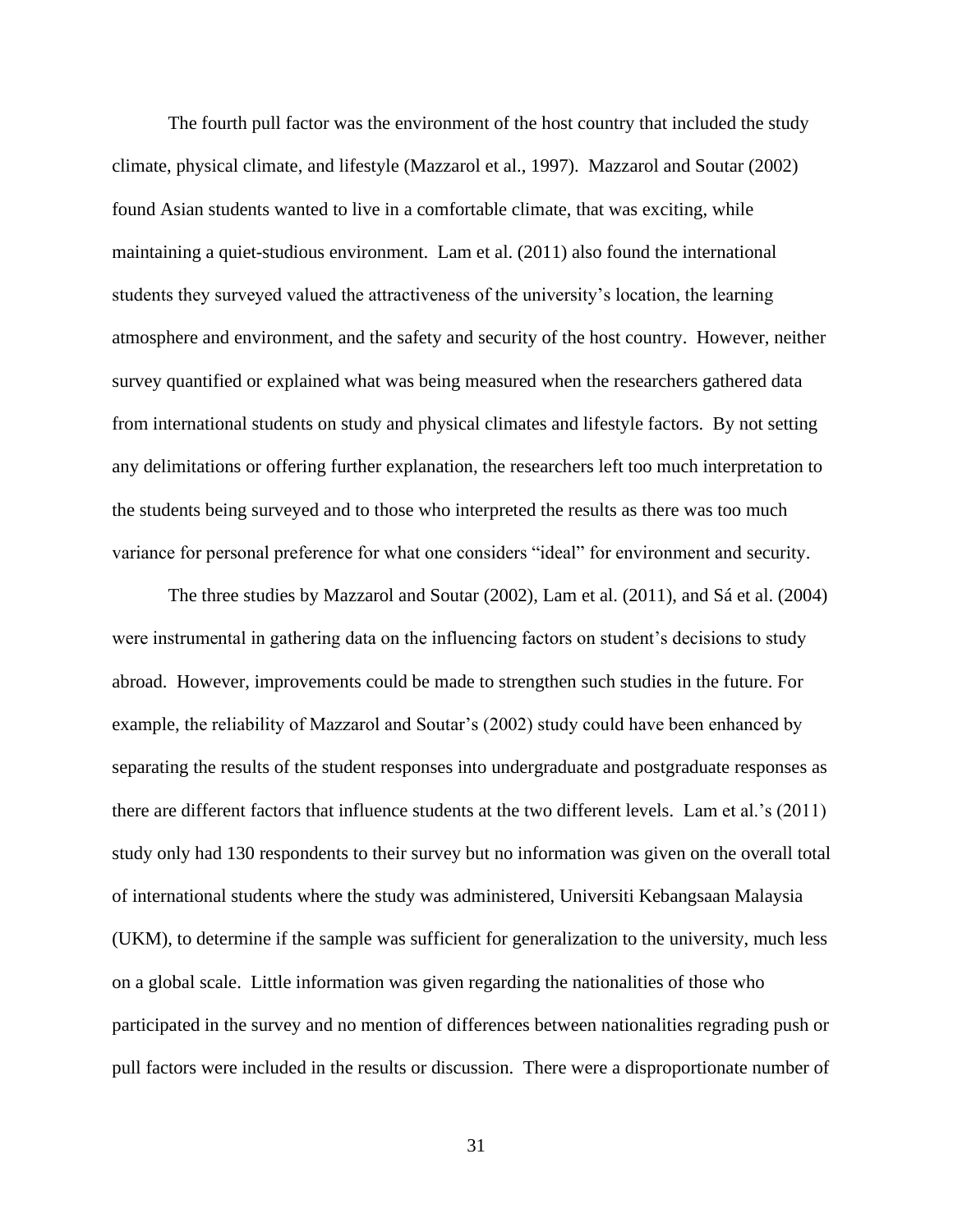Indonesian respondents—57 percent (Lam et al., 2011)—but there was no mention of the international makeup of the student body at UKM to know if this was a valid representation. The student education level was also disproportionately represented as undergraduate students were nine percent of respondents but Master's students were nearly 68 percent of the respondents (Lam et al., 2011). The researchers believe that a lot of these discrepancies could be eliminated by using quota sampling or area sampling in the future (Lam et al., 2011).

Three stages have been identified that international students undergo before committing to study internationally (Lam et al., 2011; Mazzarol, 1998; Mazzarol et al., 1997). The first stage is made up of push factors and involves a student making the decision to study internationally rather than locally. Once the decision to study elsewhere has been made, a host country must be chosen. During this second stage of choosing a host country, the student weighs the pull factors of various countries of interest. Upon the selection of a host country, the student analyses the pull factors of individual institutions that will be explained in-depth in the following section (Lam et al., 2011; Mazzarol, 1998; Mazzarol et al., 1997).

### **Pull Factors of Institutions**

After a student decides to undertake higher education internationally, he or she must begin narrowing down a particular institution based upon numerous pull factors (Lam et al., 2011; Mazzarol & Soutar, 2002; Sá et al., 2004). Several studies have been completed by a plethora of authors and there are a lot of similarities in the data behind international student's decision to choose a specific institution. The following subsections have been organized according to the various factors, listed in Table 2.2, that influence international students. Note, there is no hierarchy of importance given to the order of the factors.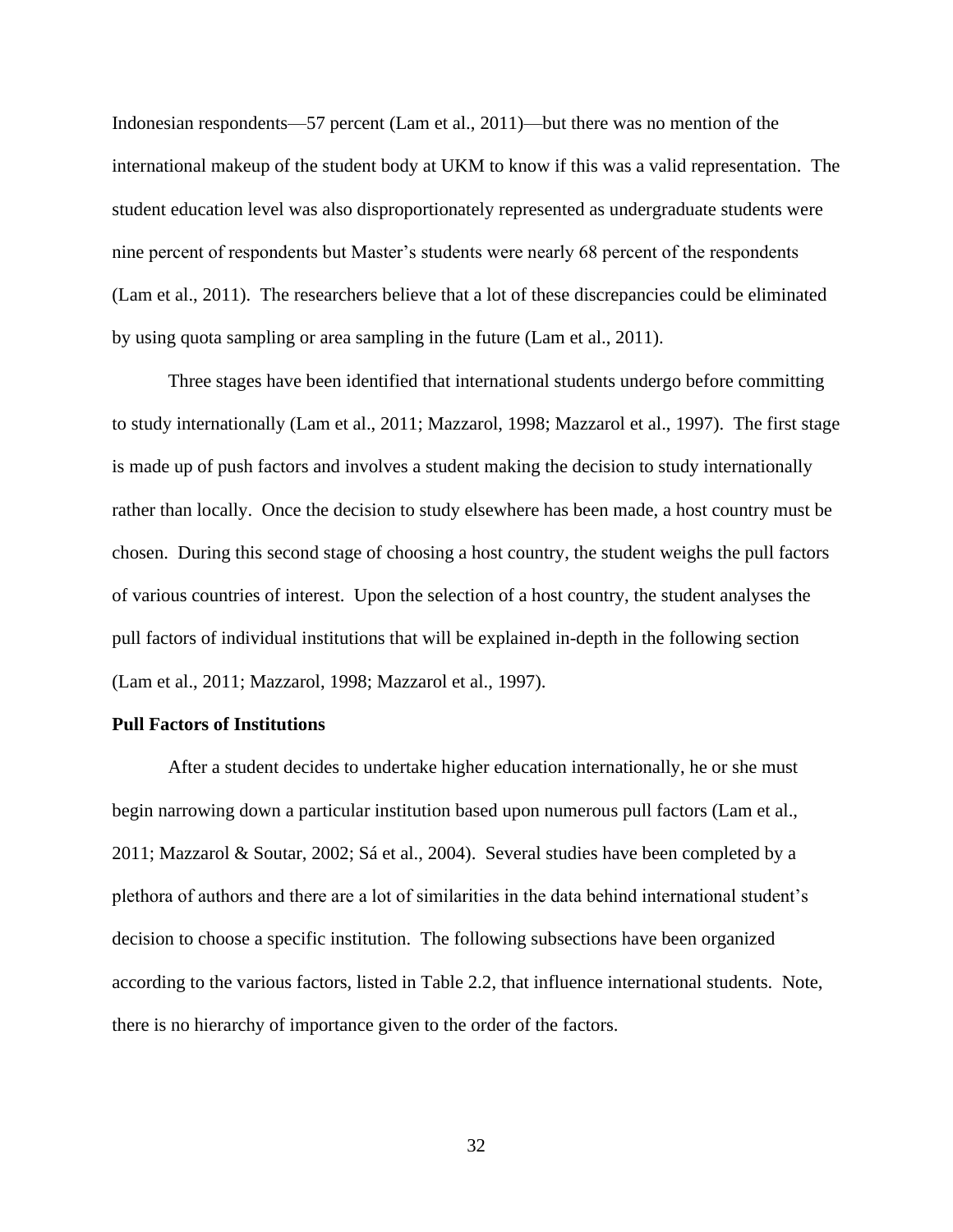# Table 2.2

## *Pull Factors of Institutions*

# Factor Ease of Obtaining Information Academic and Non-academic Student Services Recommendations by Friends and Family Financial and Social Costs Academic Courses and Programs Quality of Faculty Technology Institution Image, Reputation, and Ranking

*Note*: Adapted from ""Push-pull" factors influencing international student destination choice", by Mazzarol, T. & Soutar, G., 2002*, International Journal of Education Management, 16*(2), 85-88.

**Information.** Currently, there are many ways to disseminate information and a lot of higher education institutions offer vast amounts of information for prospective students online (Klassen, 2002). Sometimes, especially with international students, the information that prospective students seek is different than the generic information provided by the administrators in student booklets (Madgett & Bélanger, 2008). Hemsley-Brown and Oplatka (2006) believed that a gap existed between the academic and practical aspects of the program that was sought by prospective students and what documents the university provided for information. Additionally, Hemsley-Brown and Oplatka (2006) found that universities missed opportunities to highlight examples of exceptional faculty at the university or to provide potential classes and time table samples. International students require information that differs and exceeds what domestic students may be interested in like how to physically travel to where the institution is located, obtaining a student visa, weather and temperature fluctuations, governmental fees, and lifestyle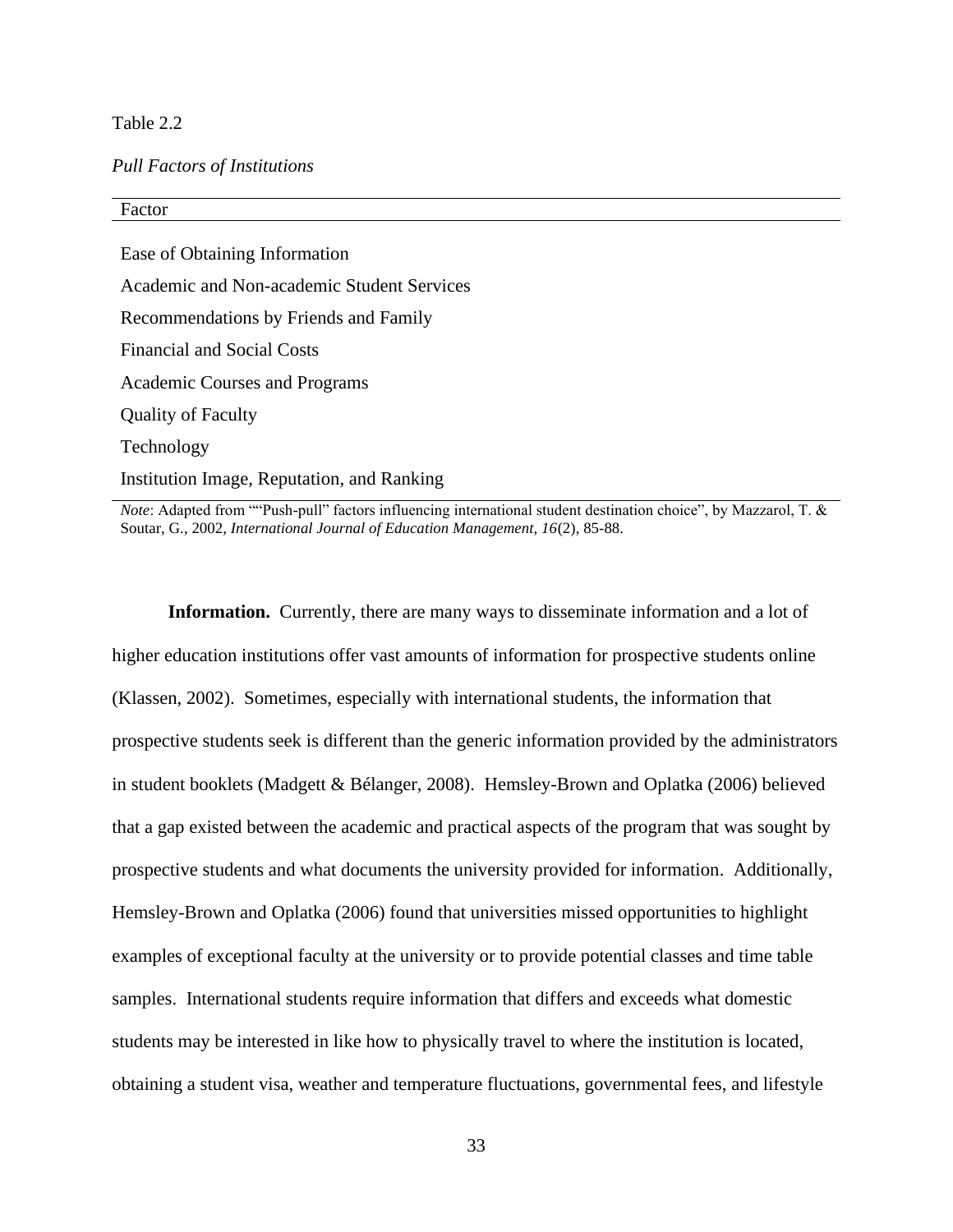information like where to find grocery stores that would cater to student's nationalities (Leary et al., 2016; Madgett & Bélanger, 2008). While Madgett and Bélanger (2008) showed that Canada has performed well recently in the providing of pertinent information for international students, a study by Mortimer (1997) showed that some universities lack efficiency when responding to student inquiries for information.

Public funding for higher education institutions in the United Kingdom was declining in the 1990s, and in response the universities began to expand their interest in international students (Mortimer, 1997). Mortimer (1997) found that the availability of information was one of the main factors in the decision for international students to attend a certain institution of higher education in the United Kingdom and sought to find out if the information being provided by these institutions met the inquiries of foreign students. Mortimer's (1997) study involved sending a letter from the aspect of a prospective student and requested correspondence from the admissions unit at each respective university in regards to six areas: course information on economics and business studies, entry requirements, course fees for international students, availability and cost of accommodations, the number of international students present at each university, and the application procedure. The researcher chose three weeks as the time limit that would be used to judge universities' response time.

Mortimer (1997) did not get a response from 19 of the 69 universities contacted within the three-week time period. Out of the 50 universities that did respond within the time limit, 44 percent provided student booklets that addressed many areas of concern from the letter, 32 percent provided information on courses, 84 percent provided information regarding student fees, 30 percent provided information on accommodations, 74 percent provided information on the number of international students, 16 percent provided application information, but none of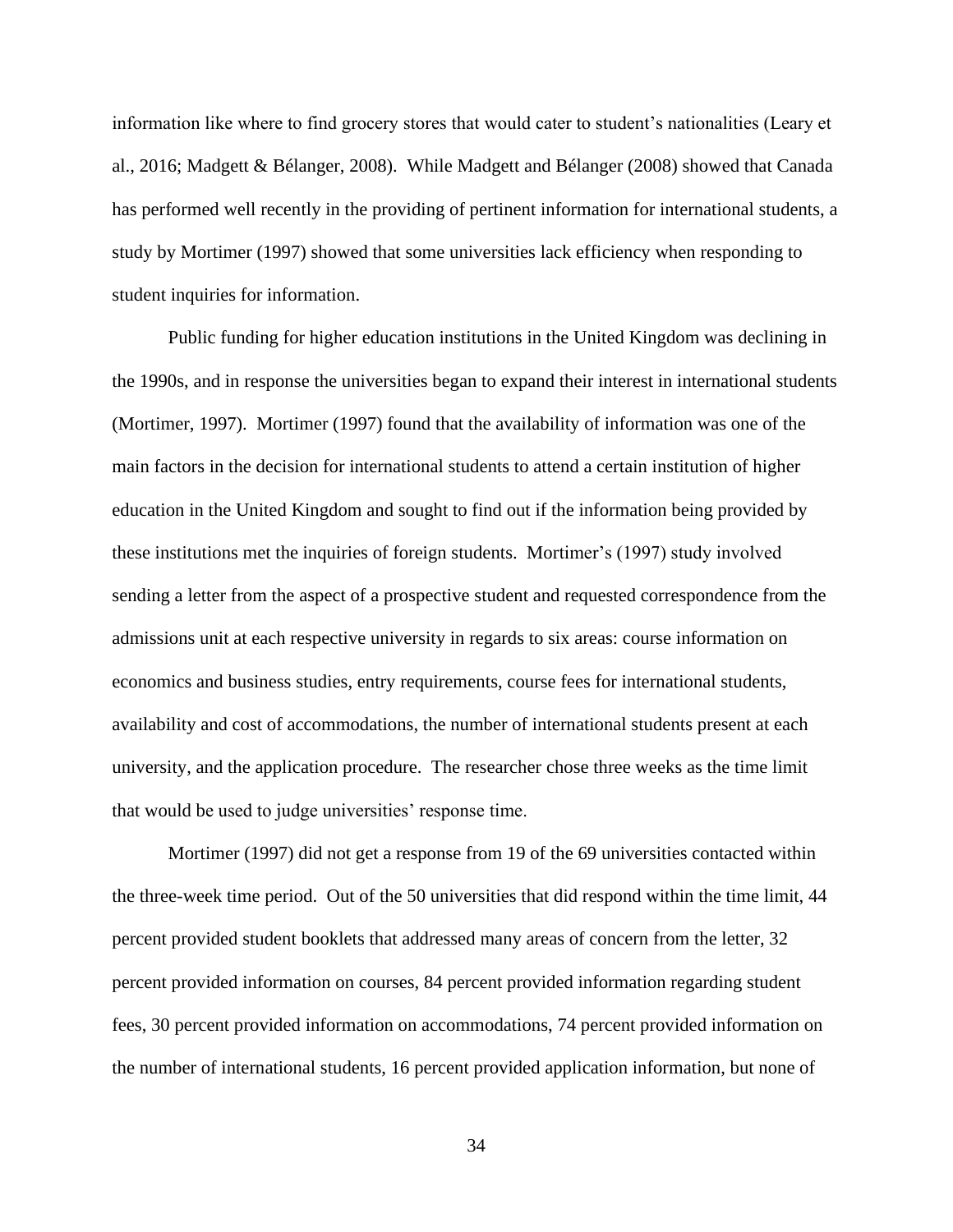the universities provided information on the entry requirements of students. Mortimer (1997) believed that the slow response time of the universities coupled with their lack of information provided showed the universities are either uninterested in the student's enquiry or are not organized enough to respond quickly. One way higher education institutions have began dealing with the growing number of international students, the amount of information they seek, and the variance in entry requirements is by having a dedicated department centered on the needs of international students, often within the department of student services (Leary et al., 2016).

**Student services.** Student services vary in form and may cover both academic and nonacademic needs (Mavondo, Tsarenki, and Gabbott, 2004). Mavondo et al. (2004) believed that student services, depending on the life cycle of the student, may be critical to their ability to pursue higher education. The increase in international students necessitates a growing sector of services needed to ensure their success in their programs of study as their experiences, especially during their first year, can have a huge effect on their retention (Leary et al., 2016). Many international students struggle with language proficiency; this is troubling since most are required to take a language proficiency test before acceptance to a foreign university (Leary et al., 2016). Social relationships are also very important to international students and universities need to ensure that they are given opportunities to interact with their teachers and peers in different venues (Leary et al., 2016). The programs, expertise, and practices of the student services unit at the university will also influence the effectiveness of recruitment and retention of international students (Leary et al., 2016). Leary et al. (2016) found that, while many universities were satisfactory for meeting the needs of their diverse group of students, there were some areas where improvement could be made.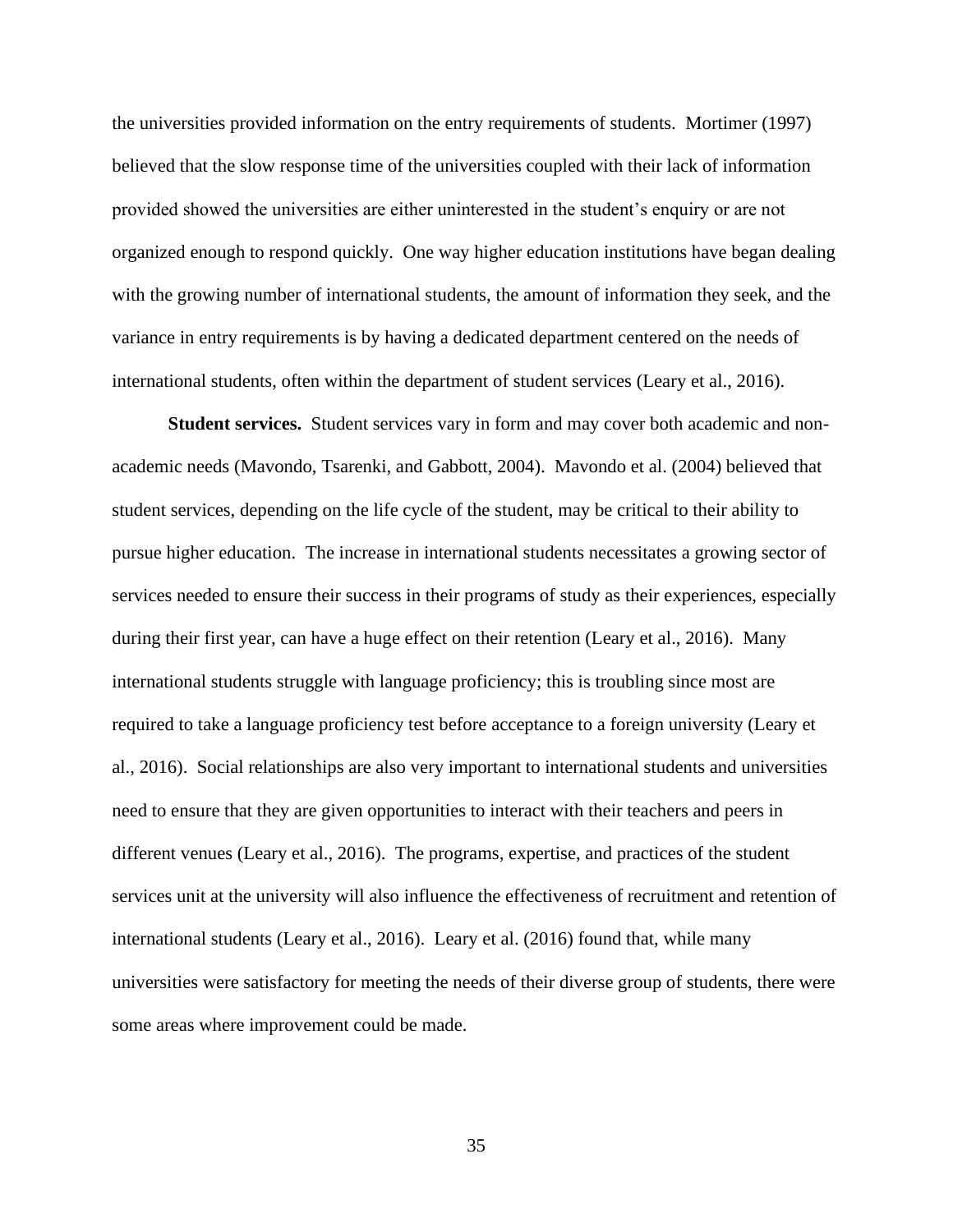One area that Leary et al. (2016) found most universities lacking was how international students were welcomed upon their arrival to their new country. For many international students, they arrive at airports or bus stations without directions of where to go for a safe residence or hotel, how to get to their new domiciles, or where grocery stores that will cater to their diverse preferences are located (Leary et al., 2016). Having a center dedicated to offering services for international students is an effective way to recruit and retain them but the staff at these centers should come from diverse backgrounds as well or at least be knowledgeable in the differences between cultures, like their verbal and non-verbal communication styles (Leary et al., 2016). There are also differences between the types cultures that the staff need to be aware of. For example, Leary et al. (2016) points out that collectivist cultures value "loyalty, sharing, social interaction, conformity, and specifically the advice and direction of family members" (p. 117) while students from individualist cultures value "self-reliance, competition, and reward, and are interested in pursuing their personal goals, distrust people in power, and are not always loyal to their workplace" (pp. 116-117). Universities need to offer information on the procedures related to immigration as it can be a cumbersome task to undertake for international students that may struggle with the country's language (Leary et al., 2016). McBride (1998) highlighted the importance of student services for international students by saying, "money spent on ensuring that services to international students are good may be the best investment in a recruitment strategy" (p. 31). By understanding what students value at a given university, higher education institutions have a higher chance of alumni recommendations to prospective students (Mavondo et al., 2004).

**Recommendations.** Recommendations are closely related to satisfaction and loyalty as they both are indicators of the possibility that ongoing and future relationships between the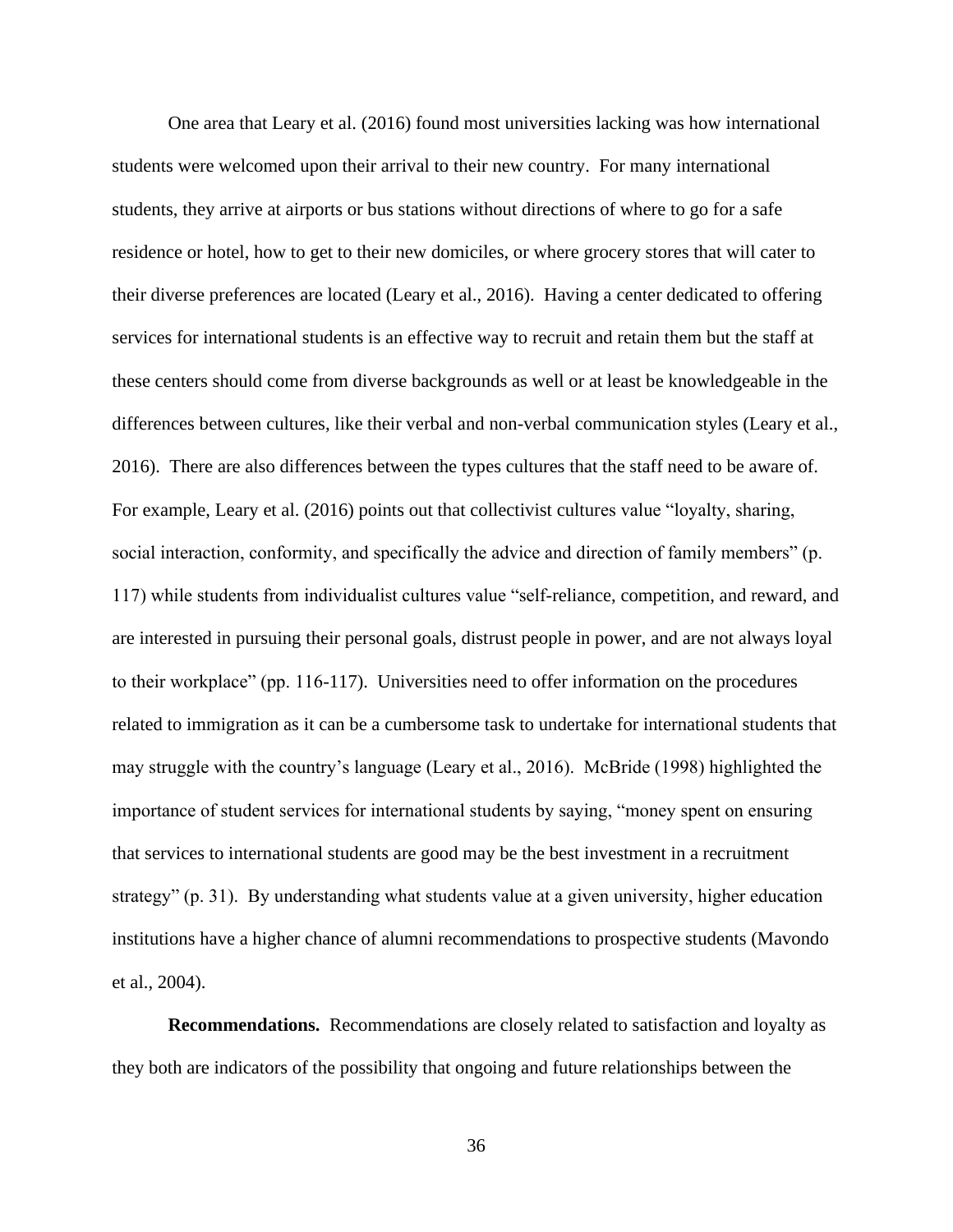student and higher education institution will occur (Mavondo et al., 2004). Former students are more likely to recommend an institution to prospective students if their own learning experience while at the institution was positive (Mavondo et al., 2004). For a prospective student, especially if he or she is a member of the recommending student's family or friend, recommendations reduce the level of perceived risk and uncertainty related with service purchase decisions (Mavondo et al., 2004). Word-of-mouth referrals are one of the most powerful forms of promotion and that parents and relatives that graduated from an institution and enjoyed their experience were likely to use to recommend the same institution to their children, family members, and friends (Mazzarol & Soutar, 2002). Binsardi and Ekwulugo's (2003) study of 62 international students in the United Kingdom showed that the second-most effective promotional strategy was to involve alumni, friends, and relatives.

**Costs.** There are a lot of factors that go into accounting for costs for international students. In addition to the cost of elevated tuition, textbooks, and living accommodations, international students also have to figure in travel expenses to get to the institution from their home country, decide if he or she will fly home for any breaks or vacation, pay for increased application fees to the institution, especially in the United States, and pay for expenses related to immigration like student visas (Madgett & Bélanger, 2008). A study by Findlay, King, Stam, and Ruiz-Gelices (2006) of 1,200 students from 10 higher education institutions in the United Kingdom showed 80 percent of respondents assigned importance to finance as a barrier to studying internationally. Binsardi and Ekwulugo (2003) found that the best way to attract more students, according to their study involving higher education students from the United Kingdom, was by concentrating on the price variables like lowering tuition while the second-best way was by giving more scholarships to international students. A search by Madgett and Bélanger (2008)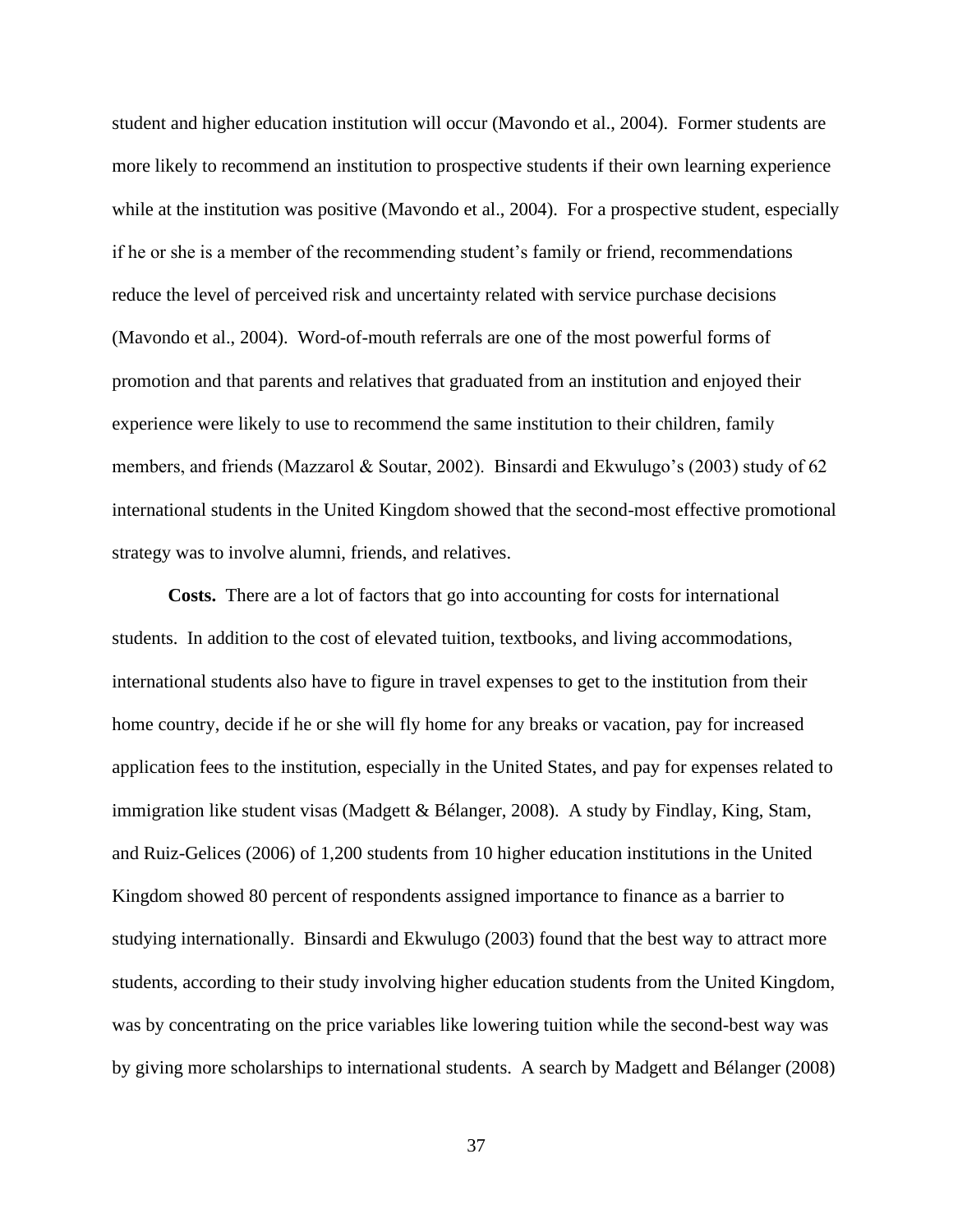showed that Canada had an advantage over competitors like Australia, United Kingdom, and the United States for its cost of living and overall cost of several programs popular with international students like Internet technology, engineering, and a master's in business. Canada has also maintained its openness to international students after the United States and United Kingdom increased their domestic security and charge increased fees, like 100-dollar fee for international student validation using the Student and Exchange Visitor Information System (Madgett & Bélanger, 2008). Offering an abundance of courses that appeal to international students while employing high-quality faculty are ways that higher education institutions have maintained appeal, negating the effect of exorbitant prices that some charge international students (Mazzarol, 1998; Binsardi & Okulugo, 2003).

**Courses and faculty.** The types of courses and the quality of the faculty hired are usually left to colleges of universities to fulfill but are also large influencing factors for international students (Mazzarol, 1998). Mazzarol (1998) believed institutions' ability to recruit and retain high-calibre staff is a critical success factor, especially in the education services industry where students select courses on the reputation of teaching staff. Mavondo et al. (2004) found that the quality of teaching was directly related to international student's recommendation, previously explained as an influencing factor, of a higher education institution. Binsardi and Ekwulugo (2003) found that when they asked international students what was important when choosing an institution, the third-most important factor was the rating of the teaching at the institution. Bain (2004) defined outstanding teaching as those who help "their students learn in ways that made a sustained, substantial, and positive influence on how those students think, act, and feel" (p. 5). By encouraging colleges to hire faculty that are outstanding in teaching practice, universities can increase appeal to international students.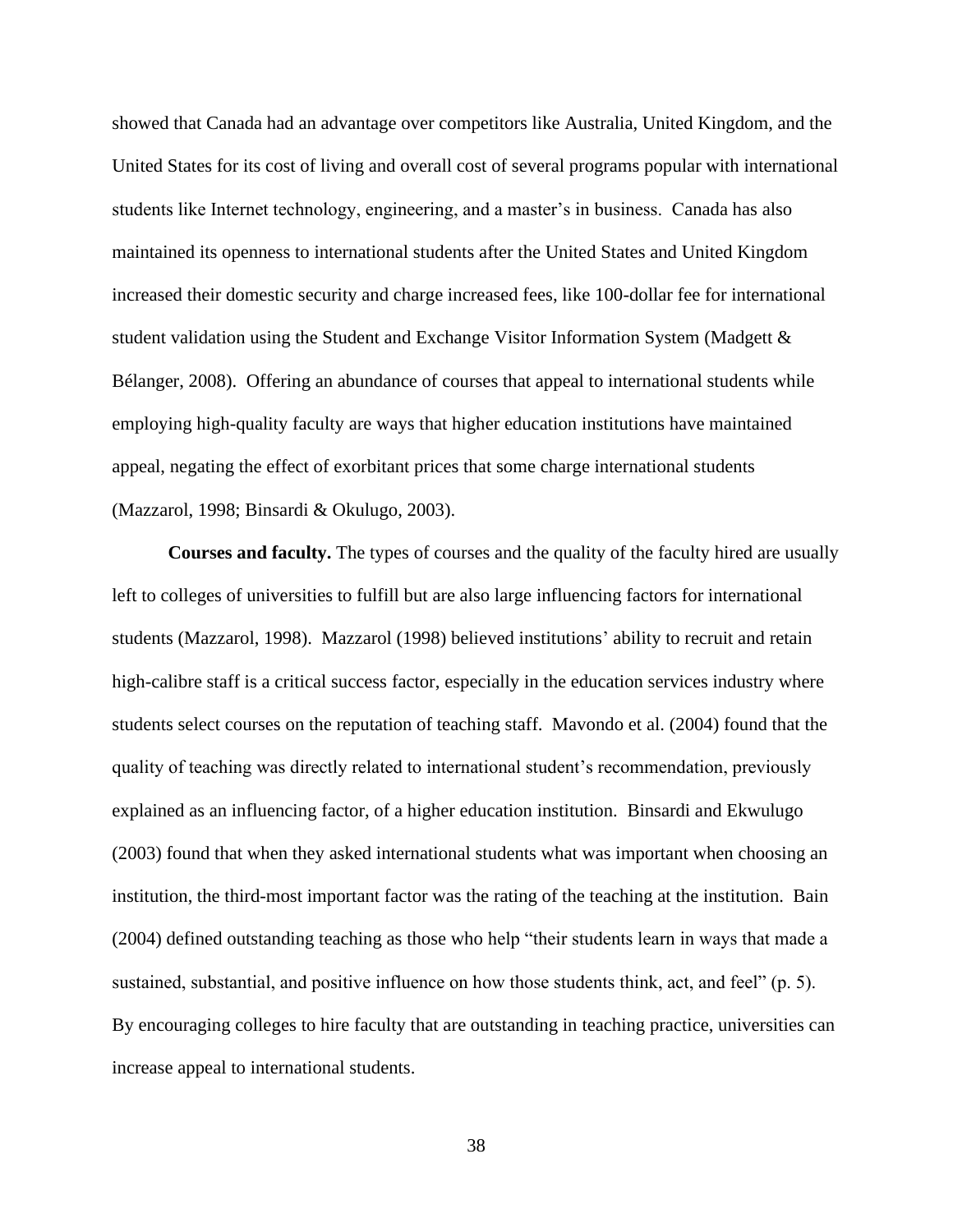Mazzarol (1998) also found that an institution's capacity for offering a broad range of programs and courses was a potential source for competitive advantage. Mazzarol (1998) analysed one of the major Australian institutions of higher education that was ranked among the top ten Australian universities in the field of international education and found one of the ways it was able to enhance its appeal to international students was by making all its programs relevant not only to Australian students, but to the students from Asia where Australia imports most of its international students. When Binsardi and Ekwulugo (2003) asked international students what was important when choosing an institution, the most important factor that influenced the students was courses on offer. By encouraging colleges to offer more courses that will appeal to international students, especially those in areas that traditionally choose Canada, universities can further increase their appeal to international students.

**Technology.** Technology is a field that has grown every year and has also been shown to have an impact on attractiveness of higher education institutions (Mazzarol, 1998). Technology has also been linked to the achievement of competitive advantage within the realm of higher education as well as the technical superiority of the institution (Mazzarol, 1998). Mavondo et al. (2004) found a correlation between the technology that higher education institutions offer and international students' recommendation of institutions. To be attractive to international students, universities must offer up-to-date technology that is able to meet the student's needs (Mavondo et al., 2004). Technology has quickly become an important tool for the modern university and its rapid development has led to the creation of online education that can function as both an alternative to and supplement of traditional teaching, also known as faceto-face instruction (Tallent-Runnels, Thomas, Lan, Cooper, Ahern, Shaw, & Xiaoming, 2006). In 2002, Pethokoukis (as cited in Tallent-Runnels et al., 2006) reported that online classes were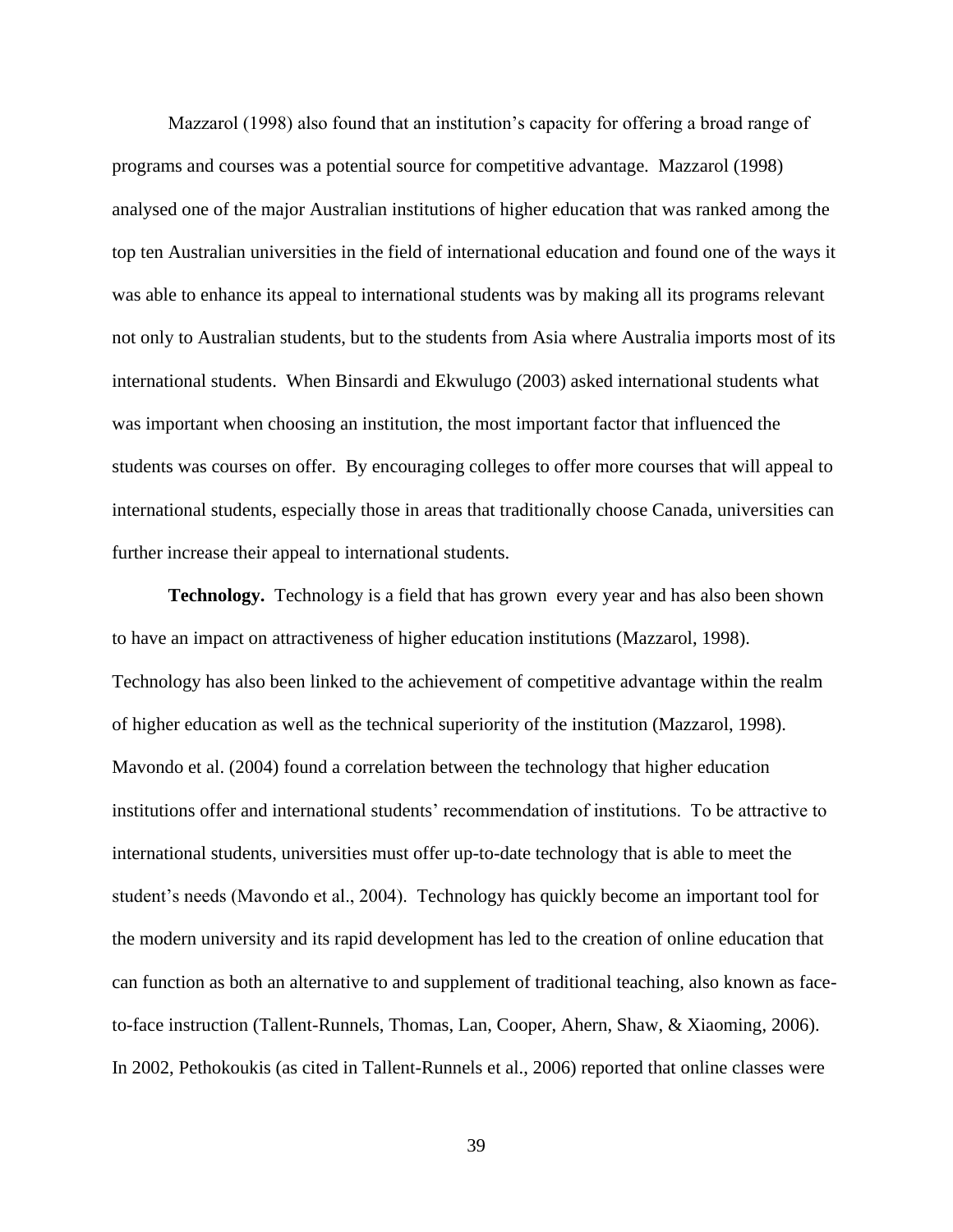increasing by 33 percent per year and that 200 universities offered online graduate degrees. With increasing pressure being placed upon the higher education system by university presidents to grow the online education field (Parker, Lenhard, & Moore, 2011), and the necessity to remain competitive in an increasingly globalised world (Austin & Jones, 2016), it seems higher education institutions must continue being competitive in the field of technology.

**Institution image, reputation, and ranking.** The reputation of an institution can be defined as the esteem in which people hold it or as the overall valuation in which a company is held by those with an interest (Helgesen, 2006). According to Helgesen (2006), an institution's reputation may be "interpreted as the overall perception of a company, what it stands for, what it is associated with, and what one can assume will be gotten when buying the products or using the services of the company" (p. 57). Nguyen and LeBlanc (2001) described institutional image as "the overall impression made on the minds of the public about an organization" (p. 303). Institutional image and reputation are important to develop and maintain loyal customers and are used in educational services as positioning factors to influence prospective students (Nguyen & LeBlanc, 2001).

The reputation of higher education institutions reflects the history of its past actions; a favourable perception of the reputation by its students was shown to be related to student loyalty in Helgesen's (2006) study. When Binsardi and Ekwulugo (2003) asked international students what was important when choosing an institution, the reputation of the institution was the fourth most-important factor behind courses, fees, and the ratings of teachers. An institution's reputation and prestige are assets that allow higher education institutions to convey non-price information to customers and Hazelkorn (2011) believed "reputation is built over time and can be tested, while prestige is intangible and may be based on opinion or perception" (p. 20).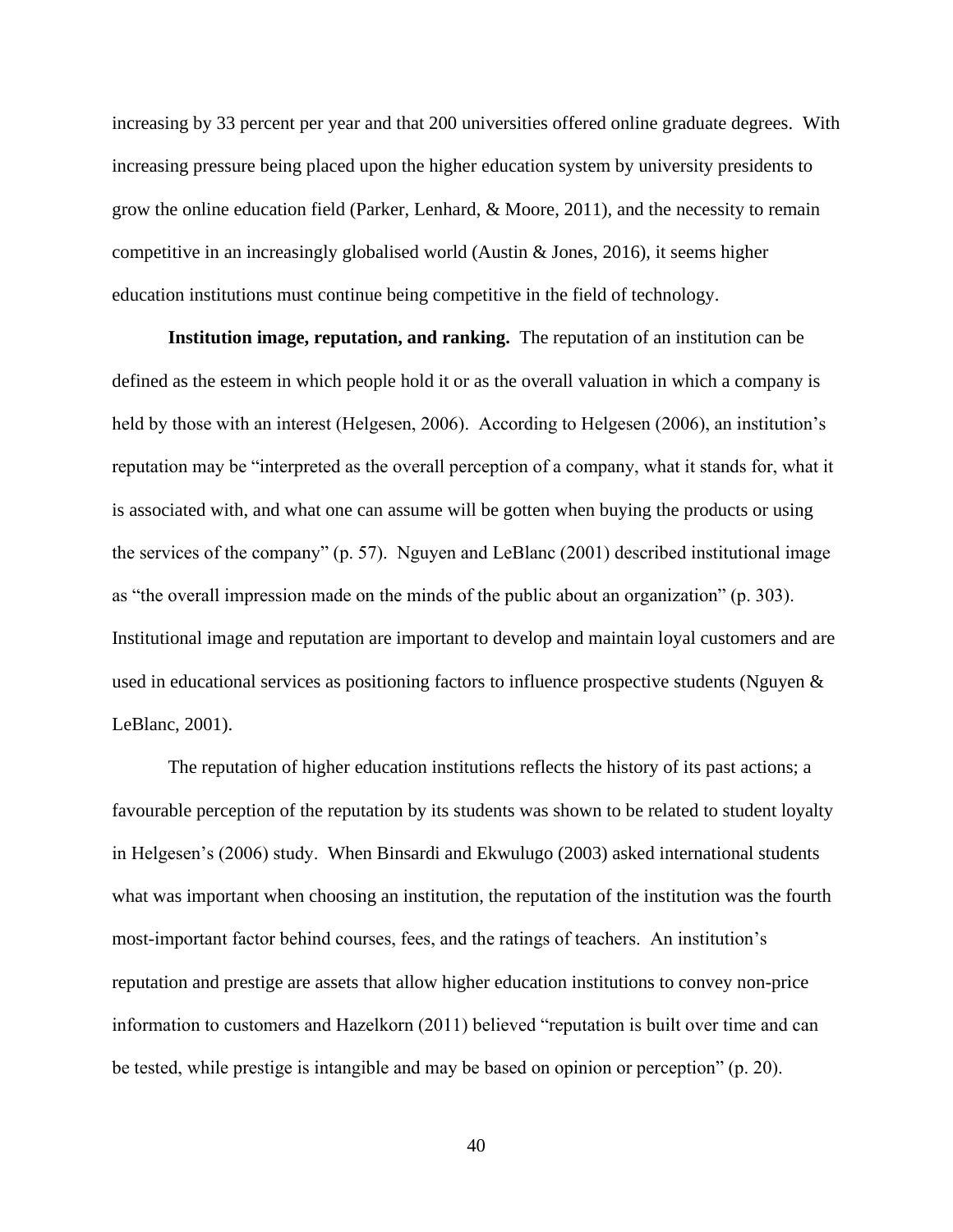College entry scores and preparatory exams or secondary school scores, also affect an institution's reputation and Hazelkorn (2011) found that parents and students assume that higher entry requirements and the level of selectivity into the university or specific program of study corresponds to better academic quality. Reputation can also be linked to name recognition of higher education institutions and Mazzarol (1998) found this to be a critical factor in the development of competitive advantage of institutions. Mazzarol (1998) used Ivy League institutions and the amount of success they have achieved throughout history as an example of how name recognition and image can overcome shortcomings in other areas. There is also a perceived relationship between high tuition and the reputation of higher education institutions, with institutions increasing tuition substantially in their efforts to become leading institutions (Bowman & Bastedo, 2009). By increasing tuition and restricting financial aid, higher education institutions are trying to attract more high-achievers, which they believe is "correlate[d] strongly with socioeconomic status" (Hazelkorn, 2011, p. 144). Nguyen and LeBlanc (2001) believed that as an organization repeatedly succeeds in fulfilling its promises, the reputation of the organization will increase. Conversely, the destruction of an organization's reputation can be caused by harm to its credibility (Nguyen & LeBlanc, 2001).

Hemsley-Brown and Oplatka (2006) found some institutions, due to a pressure to compete more aggressively for international students, have tried to adopt an image as one of a highly stratified higher education institution even though they were of low status in the higher education strata. This was an issue because it contradicted the image the institution was trying to convey with their reputation in the market. Hemsley-Brown and Oplatka (2006) also noted how the concept of institutional image and reputation in higher education differ from other services organizations. In most services organizations, high sales and high demand are the markers for a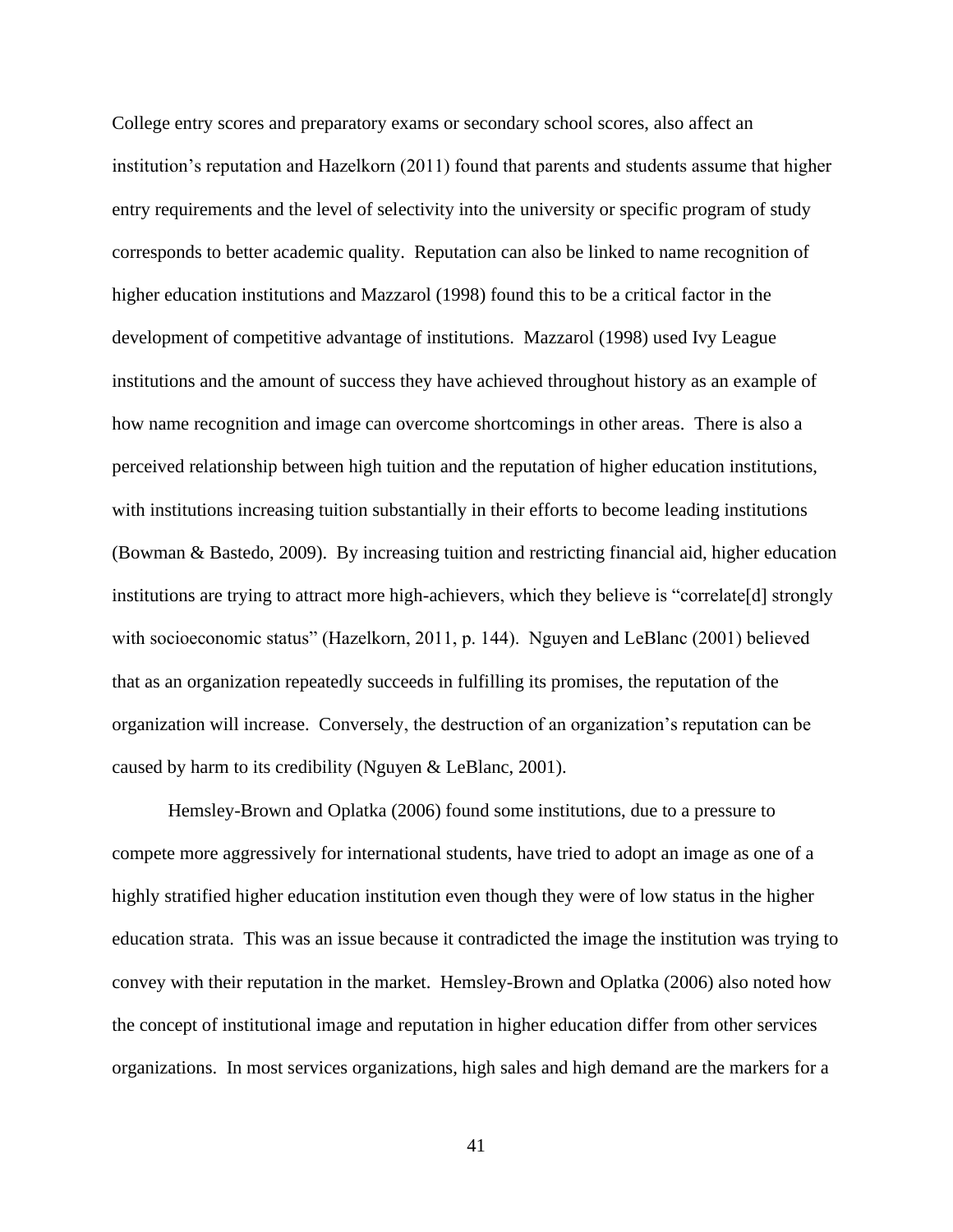company's high reputation. However, in higher education, the more selective the institution, the more prestige exuded (Hemsley-Brown & Oplatka, 2006). To this effect, universities trying to increase their image and reputation by advertising newly-built facilities may be harming their standing in the eyes of prospective international students. It may be best served for higher education institutions to focus on other factors, such as lowering fees, offering more scholarships, hiring high-quality faculty, and boosting course offerings, that the university has more direct control over to attract more international students (Hemsley-Brown & Oplatka, 2006). The rank obtained by universities on national and international lists has also become an important influencing factor, evidenced by the continued rise in national and international rankings publications since 1987 (Hazelkorn, 2011).

Since the inception of "America's Best Colleges" by *U.S. News and World Report* in 1987, media organizations like *Times* in the United States, *Der Speigal* in Germany, *Macleans* in Canada, and *Reforma* in Mexico have published similar lists that rank higher education institutions (Hazelkorn, 2011). Governments, accreditation agencies, and higher education organizations have also developed their own systems that evaluate and rank institutions of higher education, and in 2001 there were over 50 national ranking systems and ten global rankings that vary in significance (Hazelkorn, 2011). Rankings lists are popular because they provide the user with a convenient way to pre-sort through multiple higher education institutions, making quick assessments and comparisons between their favourites without having to spend hours developing in-depth profiles of institutions (Contreras, 2007).

In the United States, a major study of over 1,000 higher-achieving high school students showed that the students believe "where you go to college will play a big role in your social and professional success later in life" (Hearne, 2009, p. 5). A similar study of German students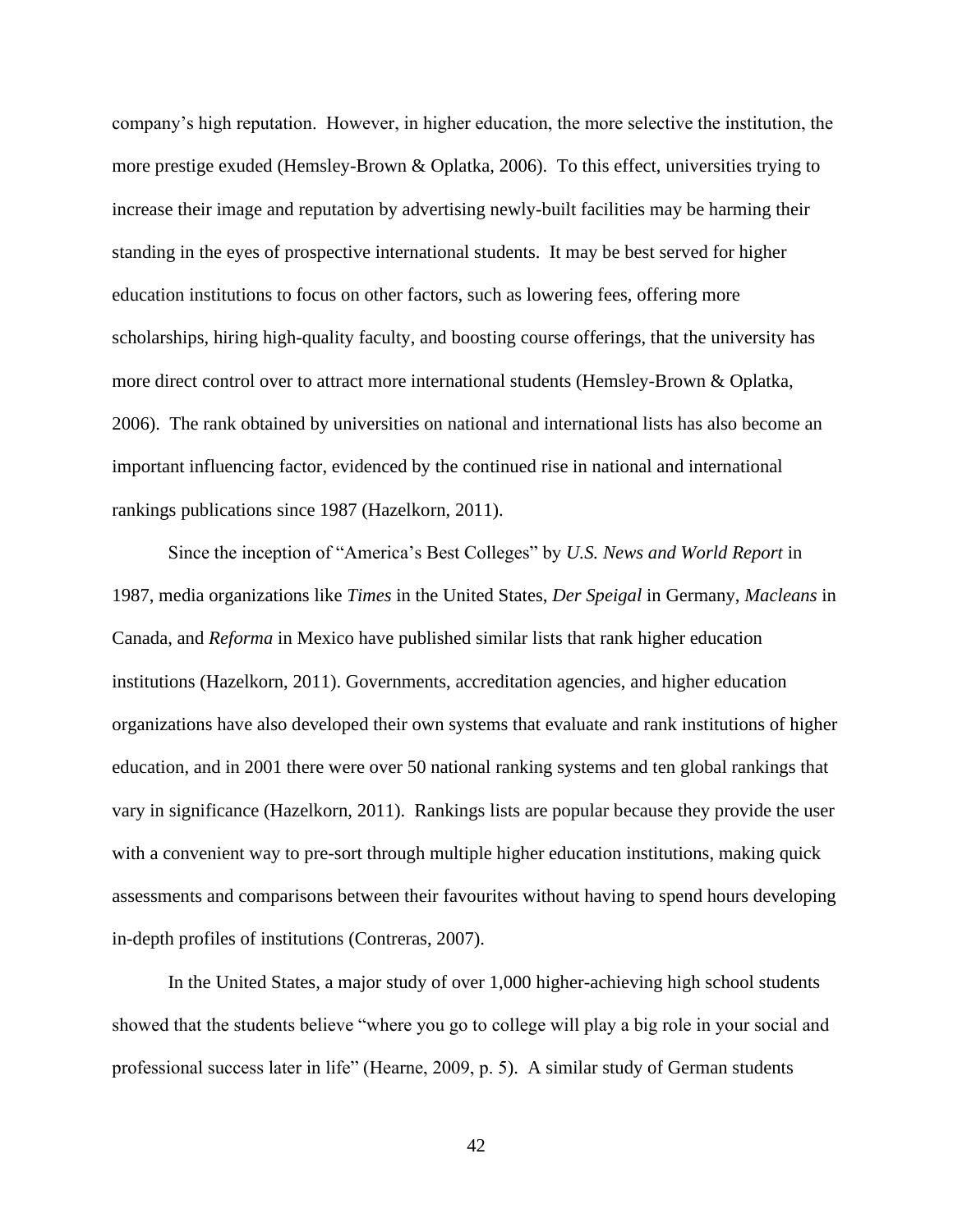found over half of the students selected a specific university based on its high reputation (Federkeil, 2009). University rankings were also a significant influencing factor for East Asian students seeking to study in Canada (Chen, 2007); this is significant as the majority of international students studying abroad come from Asia (OECD, 2013). The usage of rankings to influence students into attending universities has also risen sharply over the last two decades (Hazelkorn, 2011).

 However, research findings by Clarke (2007) indicate that there is a wide variance among students that use university rankings to influence their choice. High-achieving students, students who have the financial ability to pay full fees without grants or government help, and students enrolling at private colleges were more likely to use rankings than students receiving grant or government financial assistance, wish to attend public universities, were from lowincome families, or were first-in-family students (Clarke, 2007). Students interested in certain degree programs also showed variance in the influence of university rankings. Students pursuing engineering, business, or science programs were more likely to use rankings to influence their choice than students interested in arts, humanities, or social science (Federkeil, 2009).

There has been an undeniable increase in the number of prospective higher educationseeking students that use national and international ranking tables, however, it is often not the most important factor influencing students' institution choice (Hazelkorn, 2011). A survey of students in the United States by the Higher Education Research Institute (HERI) showed "rankings in national magazines" as ranked eighth-important behind other factors like academic reputation, size of university, and graduates getting good jobs (HERI, 2007, p. 2). There is evidence of a growing influence of rankings on students' choice of higher education institutions, but there is no consensus on whether it will ever become the most important factor (Hazelkorn,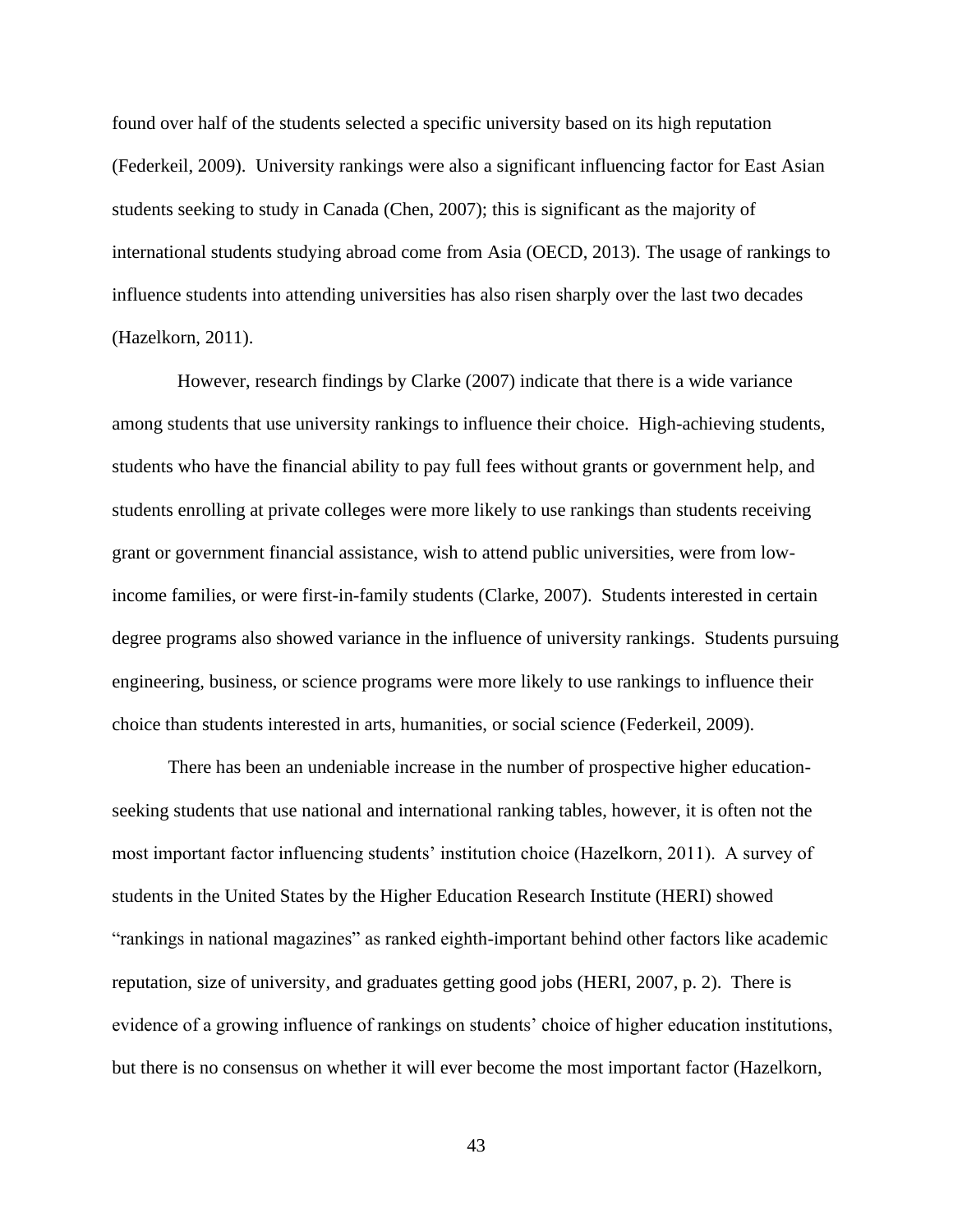2011). Given the many motivating factors driving international students to choose where to continue their studies and the variance across different cultures (Lam et al., 2011; Mazzarol & Soutar, 2002; Mazzarol et al., 1997), universities need to be aware of the specific factors that influenced their international students to attend so they can maximise their recruitment initiatives and remain competitive in the global marketplace (Austin & Jones, 2014; Wagner, 2004). The following section outlines several international student recruitment initiatives of the University of Saskatchewan that were present in several of the *Foundational Documents* that define the University.

#### **University of Saskatchewan Document Analysis**

The University of Saskatchewan has posted many *Foundational Documents*, which are university-wide planning documents, on its webpage. The documents are overarching across the colleges at the University and outline the strategic directions the University wished to move in the various areas of interest. Several of the *Foundational Documents* outlined initiatives in regards to international student recruitment. The four documents from the University of Saskatchewan were: *Globalism and the University of Saskatchewan: The Foundational Document for International Activities at the University of Saskatchewan* (2003), *Implementation Plan for the Foundational Document for International Activities* (2009)*, International Blueprint for Action 2025* (2018), and *University Plan 2025* (2018). The document analysis was conducted in NVivo where the data was coded so that themes could be generated. From the themes, the recruitment initiatives for the university in regards to international students were identified. The initiatives, along with previous research (Lam, Ariffin, &Ahmad, 2011; Mazzarol & Soutar, 2002; Sà, Florax, & Rietveld, 2004) that identified push-pull factors that influenced international student's' choices of universities were used to create the questions for the survey and follow-up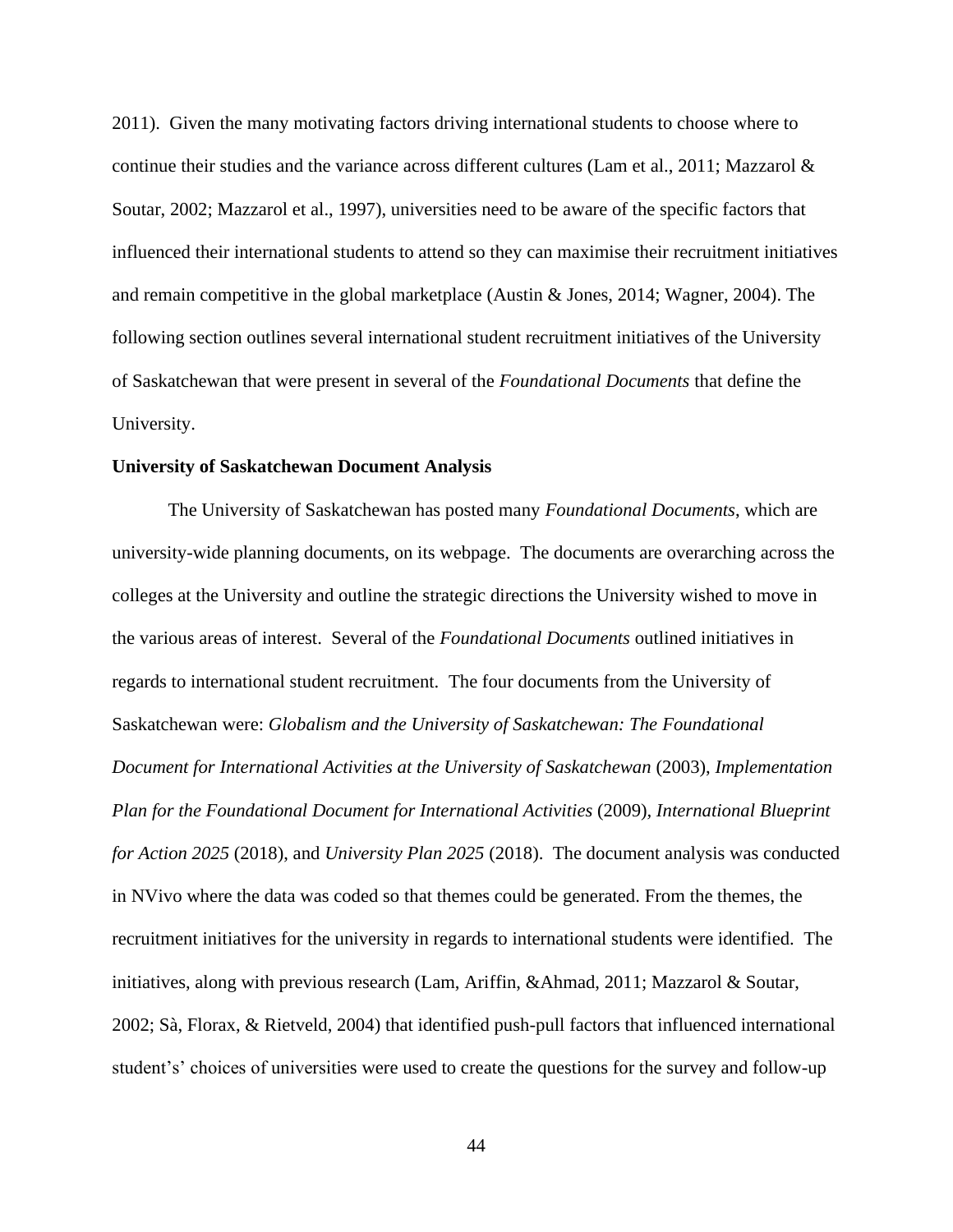interviews. Table 2.3 lists the various initiatives set forth by the University of Saskatchewan and also notes how many documents mentioned the initiative. The list is organized in descending order according to how many documents mention the initiative.

# Table 2.3

#### *Recruitment Initiatives*

| Initiative                                           | Number of documents |
|------------------------------------------------------|---------------------|
|                                                      |                     |
| Diversify Faculty by Recruiting Abroad               | 4                   |
| <b>Strengthen International Research Activities</b>  | 4                   |
| Establish More Partnerships with Universities Abroad | 4                   |
| Promote Academic and Non-academic Success of         | 3                   |
| <b>International Students</b>                        |                     |
| Add International Focus to Academic Courses          | 3                   |
| Create More Exchange Agreements with Universities    | 3                   |
| <b>Host More International Conferences</b>           | 3                   |
| Increase Financial Awards for International Students | 2                   |

**International student recruitment initiatives.** The first effort to emphasise initiatives for the recruitment of international students to the University of Saskatchewan was in 2003 with the creation of the *Globalism and the University of Saskatchewan* document. In 2018, the University of Saskatchewan continued to provide initiatives that emphasised the recruitment of international students in the documents *International Blueprint for Action 2025* and *University Plan 2025*. Even though there was a 15-year difference between the first and last documents, there were numerous initiatives that were present in all four documents. The following subsections will be organized in descending order, with initiatives that were present in all four documents presented first and ending with initiatives that were only present in two documents.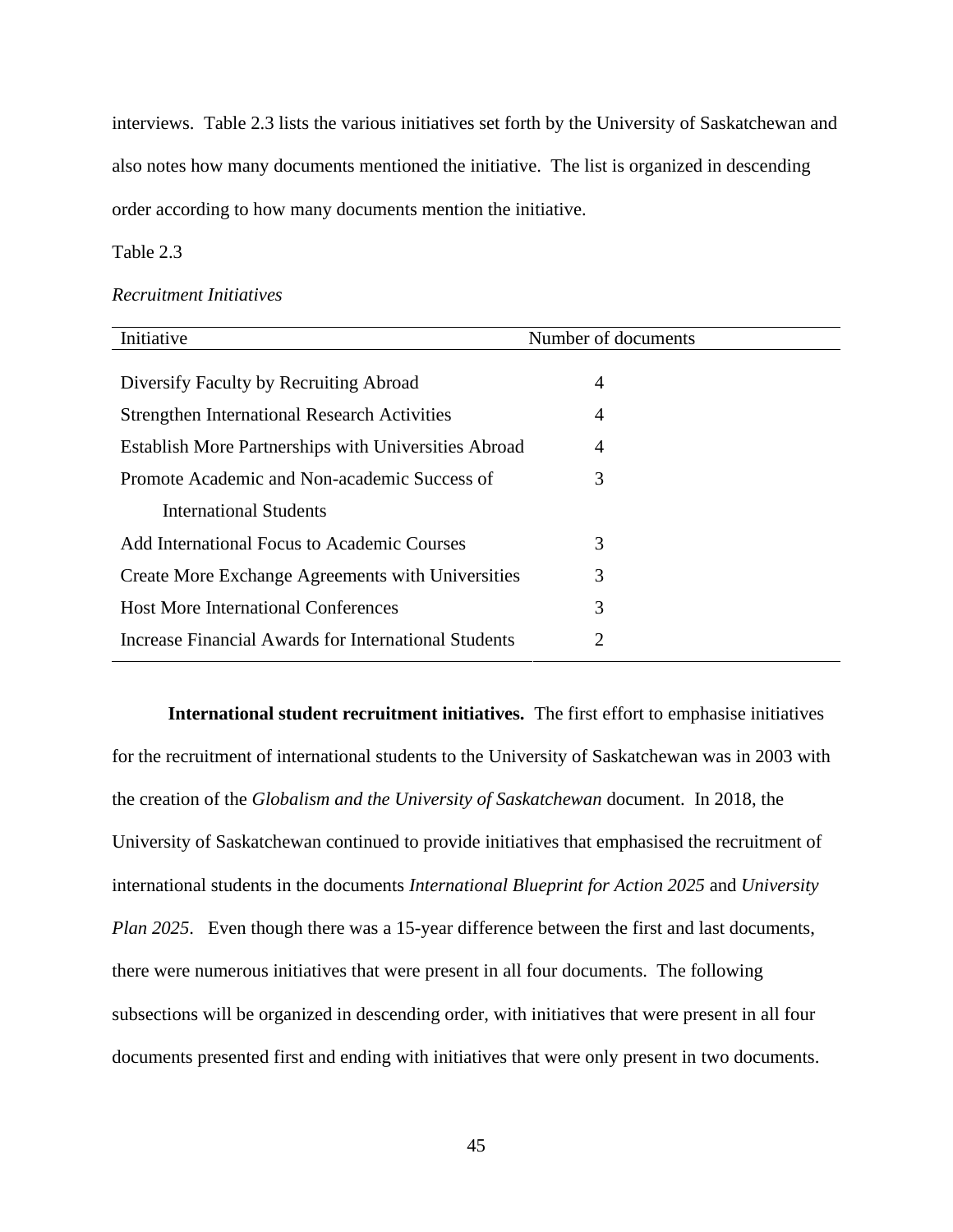*Initiatives in all four documents.* There were three initiatives that were present in all four of the *Foundational Documents*: diversifying the faculty with an emphasis on recruiting from abroad, strengthening international research activities, and establishing more partnerships with universities overseas. Each of the initiatives were ongoing and do not have targeted completion dates, so being present on all four documents over 15 years cannot be seen as a failure to fulfill the initiatives. Being present on all four *Foundational Documents* also shows the priority the University places on each of the initiatives.

The University of Saskatchewan's initiative of diversifying the faculty with professors from abroad was described through several statements and objectives on the different documents. In *Globalism and the University of Saskatchewan* (2003) it was stated that the University needed to "increase the number and diversity of faculty with international expertise to complement areas of strength and respond to emerging opportunities for growth" (p. 6). The initiative was expanded in 2009 in the *Implementation Plan for the Foundational Document for International Activities* where a directive was put forth to "those with administrative responsibilities…in the hiring of new faculty should ensure that an appropriate discussion occurs prior to the authorization to fill a position about the wisdom/necessity of recruiting and hiring someone with international experience or background" (p. 38). This showed that the University sought to expand the number of faculty with international experience and backgrounds and wanted those in charge of filling positions to actively consider adding international diversity to each position as it became available. The *International Blueprint for Action 2025* (2018) emphasised the initiative of international diversity of faculty by stating that the University wanted to "attract leading international researchers to our university" (p. 7) while the *University Plan 2025* (2018) stressed "growth in the recruitment of global faculty and students to all disciplines" (p. 12). There were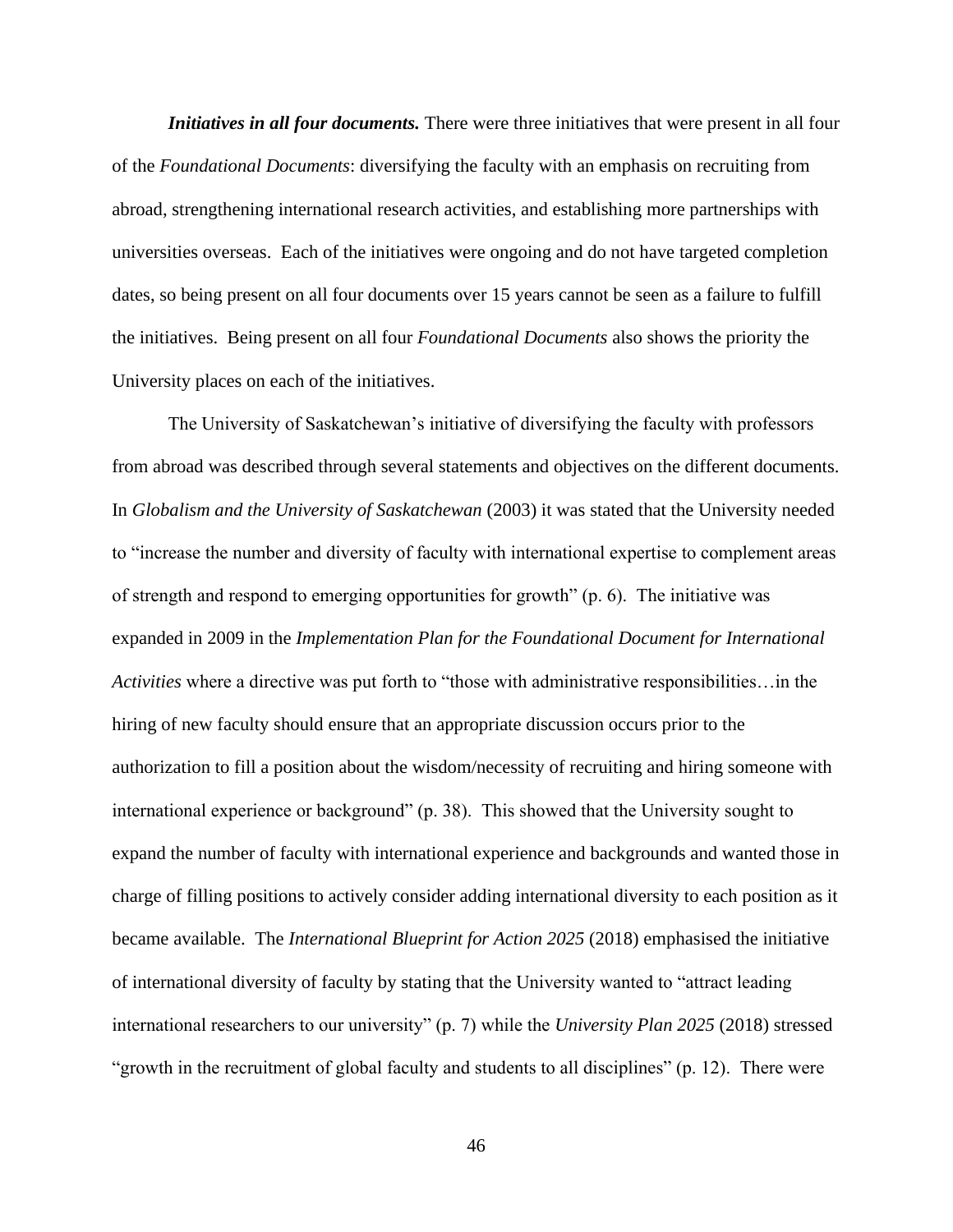no baseline or target numbers provided in any of the documents so it was difficult to measure the long-term success of the initiative.

The second initiative that was present on all four *Foundational Documents* was the establishment of partnerships with institutions around the world. In 2003, The University of Saskatchewan had some partnerships with institutions around the globe but wanted to "enhance the partnerships…abroad to support the University's internationali[s]ation vison and goals" (*Globalism and the University of Saskatchewan*, p. 7). Some progress was made and the University had established more partnerships by 2009, when it was recommended that the University "establish an International Research Partnership Fund….Funding should be provided on a matching basis for up to five years (renewable) to international partnership plans" (*Implementation Plan for the Foundational Document for International Activities,* p. 51). The funding was to be used on international research projects that were worked on by partner institutions of the University of Saskatchewan where both institutions contributed significantly to the reciprocity of the research. The *International Blueprint for Action 2025* (2018) and *University Plan 2025* (2018) both make the forming of new research partnerships with leading global institutions a significant goal going forward. The forming of new research partnerships goes in conjunction with strengthening the international research activities, the final initiative that was present on all four *Foundational Documents* of the University of Saskatchewan.

The third initiative aimed to strengthen international research activities and was explained in a variety of ways. As de Wit (2011) previously described, one of the rationales behind the increase in popularity of internationalism was academic in nature. In 2003, to increase faculty interest in international research, the University of Saskatchewan aimed to "create an environment in which faculty members involved in international research activities are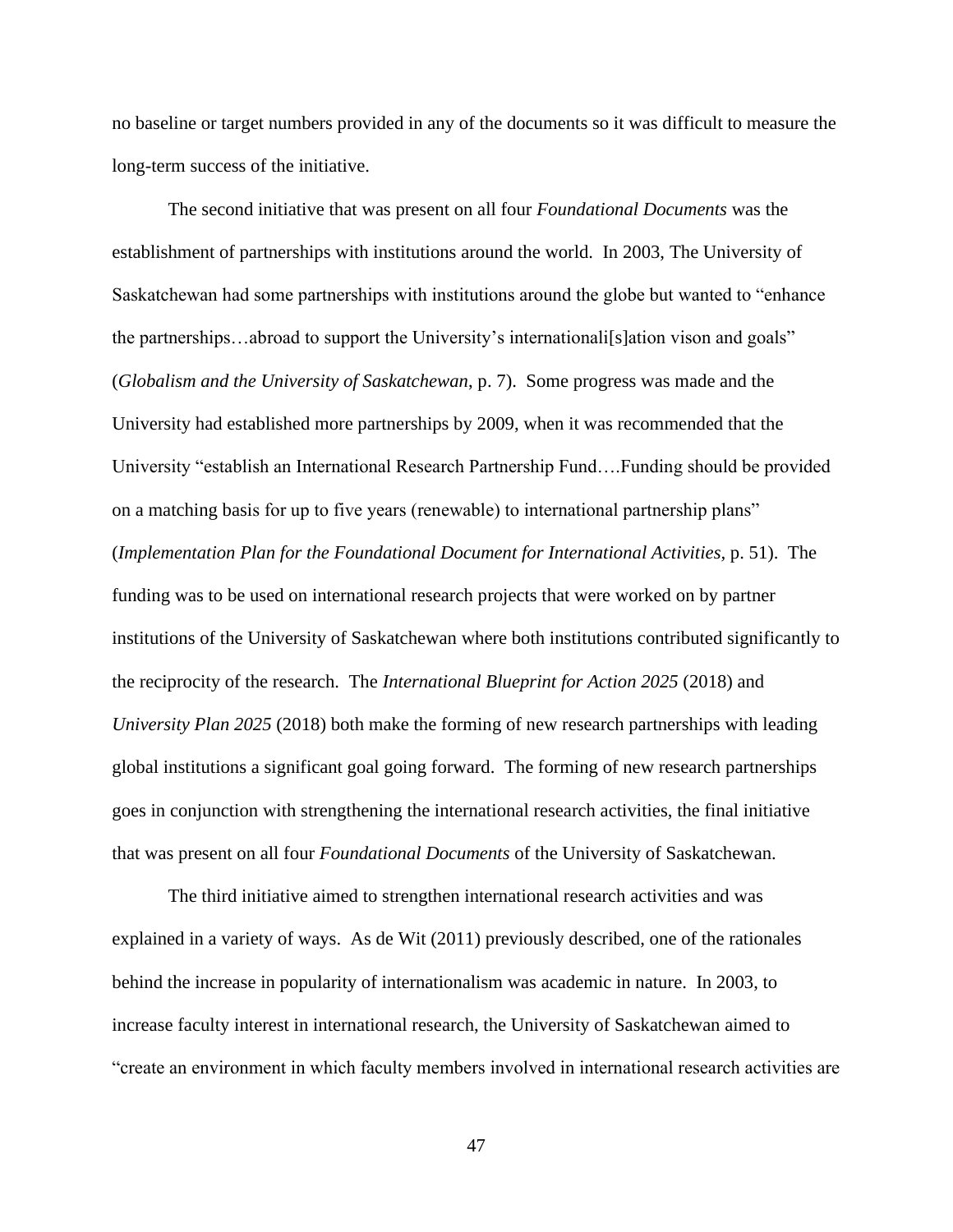given appropriate support and recognition" (*Globalism and the University of Saskatchewan*, p. 14) and wanted to increase faculty awareness of international opportunities. In 2009, the University set a target of "increasing [the] amount of international research activity five-fold" (*Implementation Plan for the Foundational Document for International Activities,* p. 35) and proposed paying for the increase in research activity by applying for more grants from federal granting councils to exceed the national average. The *University Plan 2025* (2018) did not provide clear details regarding international research but did call for an increase in "scholarly influence, visibility, and impact" (p. 10), which can be done through international research activities. *The International Blueprint for Action 2025* (2018) described many ways to meet the initiative like establishing an International Research Fund, providing further support services for faculty that engage in international research projects, and increasing the number of Global Research Leadership Awards that are available to faculty. With the recent documents providing many increases in the incentives to promote international research, it was clear that the University was making it a high priority moving forward.

All three initiatives were significant to the University of Saskatchewan as evidenced by their inclusion on four *Foundational Documents* that emphasised international student recruitment. The three initiatives were tested for influence in this study's survey to see their level of influence on international students' decision to study at the University. It is worth noting the only initiative in this subsection found in previous studies to influence international students was the faculty at a university (Binsardi & Ekwulugo, 2003; Mavondo et al., 2004; Mazzarol, 1998). However, the previous studies spoke more to the quality of the staff and not the international diversity present. In response, the University aimed to satisfy both diversity and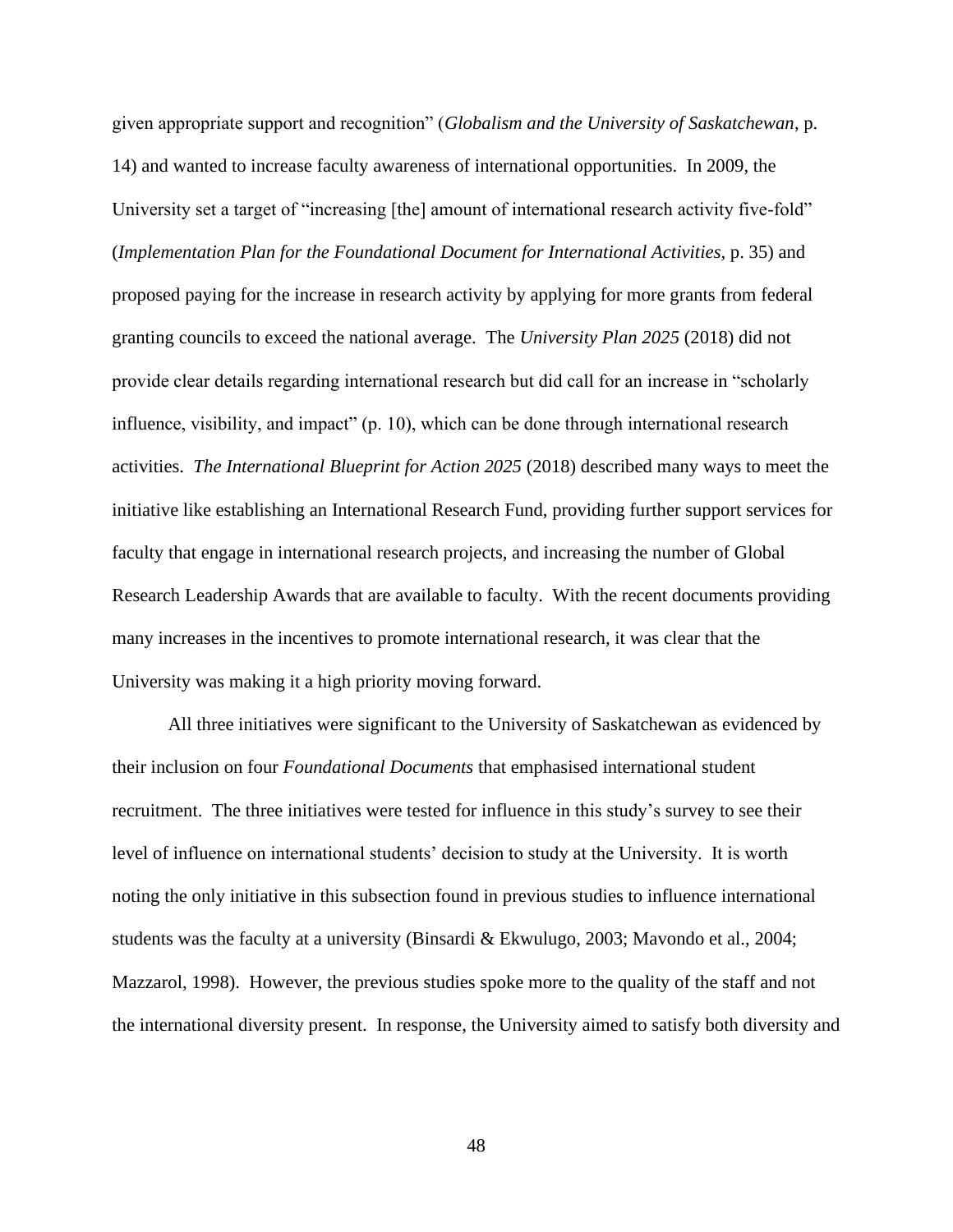quality in its goal of enticing the best faculty and staff from across the globe (*University Plan 2025*; 2018).

*Initiatives in three documents.* The University of Saskatchewan had four initiatives that were present on three of the four *Foundational Documents* analysed. All four initiatives were present over the 15-year gap between the first document in 2003 (*Globalism and the University of Saskatchewan*) and the most recent document in 2018 (*International Blueprint for Action 2025*). The longevity of the initiatives showed their significance to the University of Saskatchewan and were also tested for influence on international students in the survey for the study.

The first initiative that was present in all three *Foundational Documents* was the promotion of academic and non-academic success of international students. In 2003, the University recognized that international students faced different obstacles than domestic students and there needed to be more support and services available for them to be successful (*Globalism and the University of Saskatchewan*). To provide more services and support to international students, the University created the International Student Office and by 2009, the Office was the source for many workshops on immigration issues and provided information on filing international taxes and obtaining Saskatchewan Health Coverage (*Implementation Plan for the Foundational Document for International Activities*). In 2018, the University continued prioritizing the success of international students and aimed to "ensure adequate resources for academic and non-academic international student advising, and for supports to meet student needs and regulatory requirements" (*International Blueprint for Action 2025*, p. 5). The University's commitment to the success of international students through supports and services is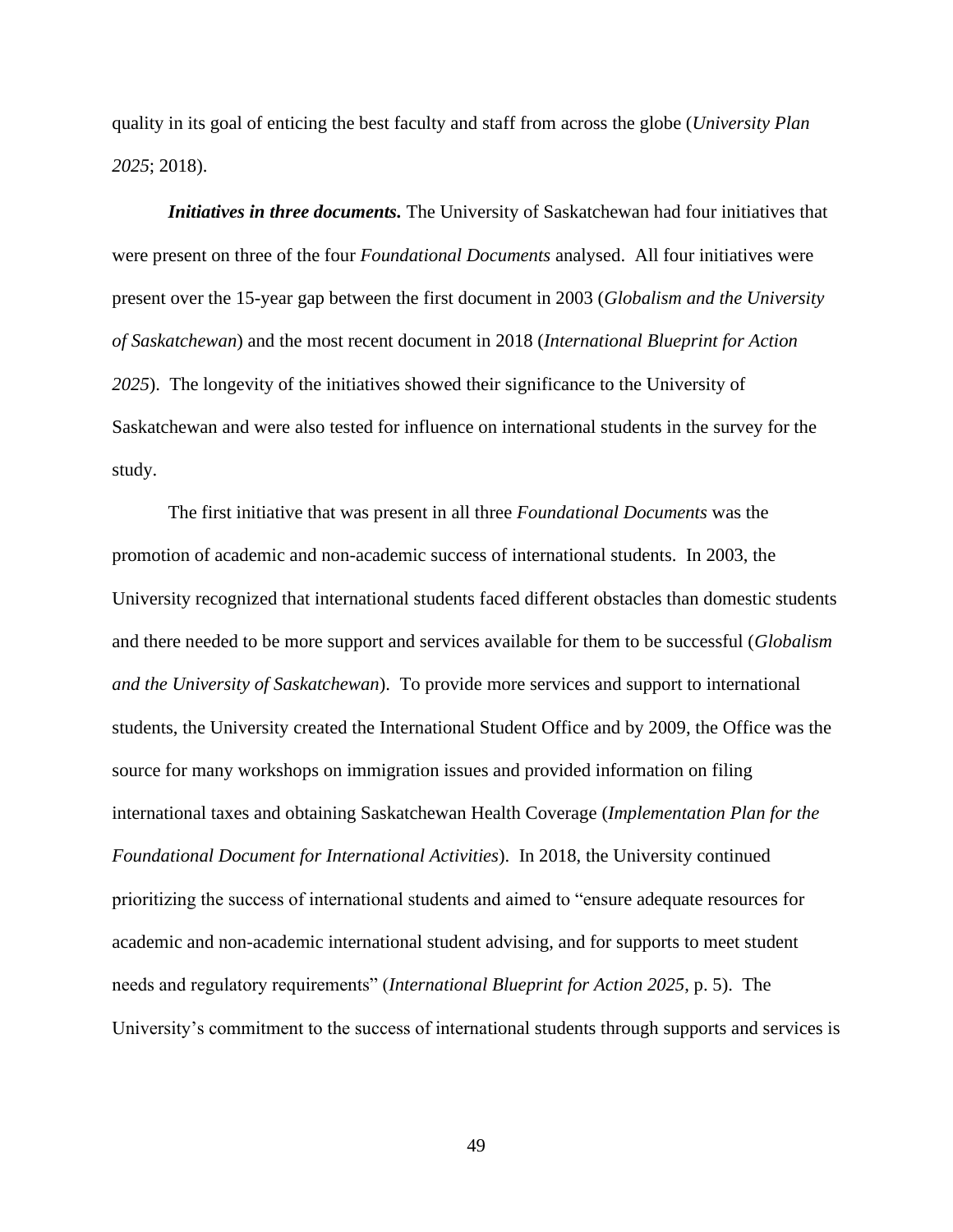important and was shown in several studies (Leary et al., 2016; Mavondo et al., 2004; McBride, 1998) to be a significant factor in the recruitment and retention of international students.

The second initiative that was present on three of the *Foundational Documents* was to enhance academic courses to include an international focus. The University felt that instructional programs could provide an introduction to the global environment and "help prepare our students for active participation in the global economy and society" (*Globalism and the University of Saskatchewan*, 2003, p. 5). To make the infusion of international content more apparent, the University recommended in 2009 to add a section on new programs and course forms that would require a comment on the international content that was offered in the program or course (*Implementation Plan for the Foundational Document for International Activities*). The *International blueprint for action 2025* (2018) wanted to design additional courses with the explicit goal of attracting international students from different populations. Ideas for possible courses included "academic/English language bridging programs aligned with student demand; targeted distance education programming; and short-term summer and special interest programming" (p. 4). Mazzarol's (1998) and Binsardi and Ekwulugo's (2003) studies found courses offered at universities to be a significant influencing factor on institution choice of international students and further supports the University of Saskatchewan's support of the initiative.

Another initiative that the University of Saskatchewan emphasised was to create more exchange agreements with universities that would support the exchange of students and faculty. In 2003, the University wanted to expand the number of exchange agreements around the globe and increase student and faculty participation in the exchanges as a way to expand different forms of collaboration like teaching, learning, and research (*Globalism and the University of*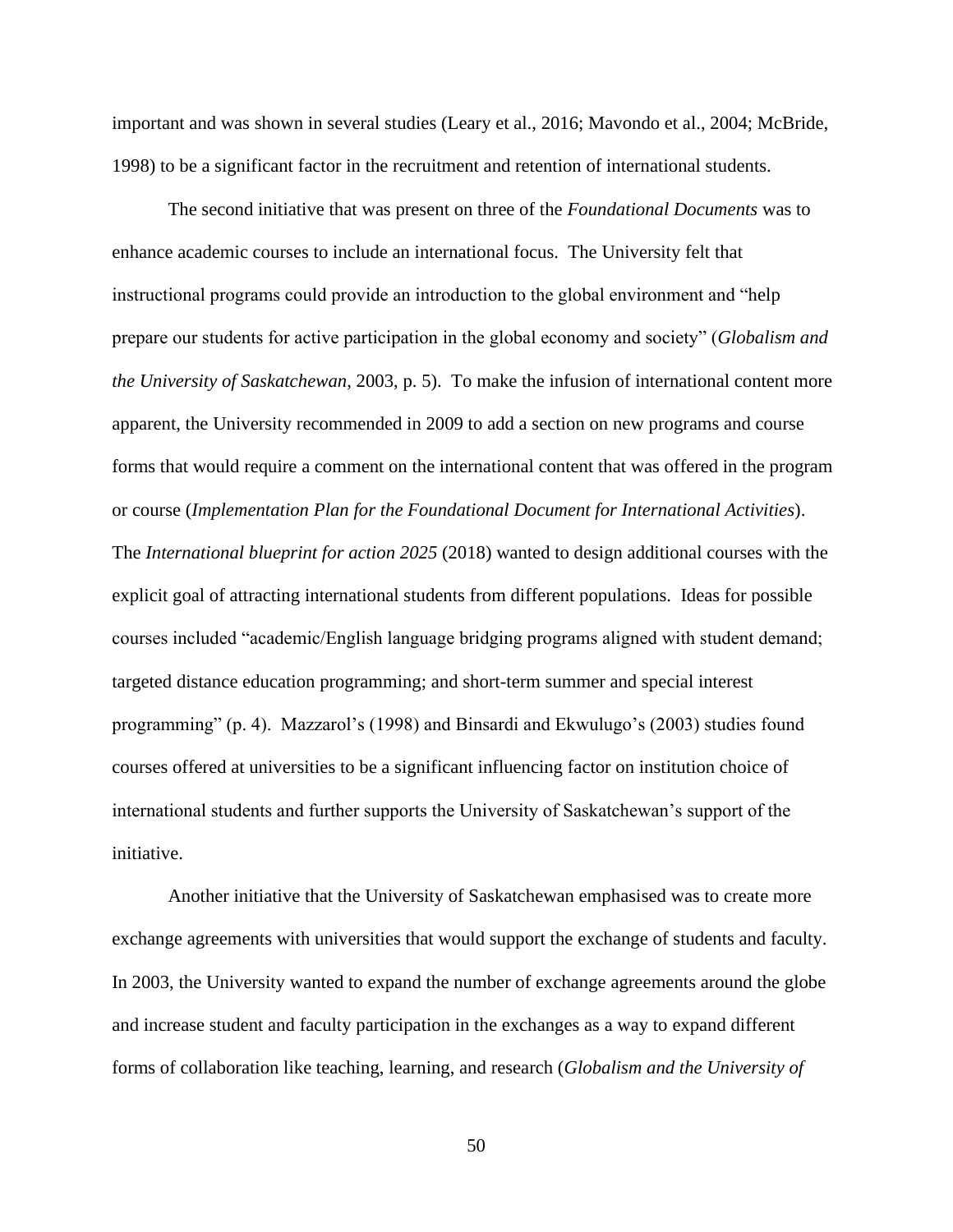*Saskatchewan*). The University reported significant progress towards the initiative by 2009, with exchange programs with 58 universities in 18 countries, almost double the amount from six years before (*Implementation Plan for the Foundational Document for International Activities*). The University also joined the National Student Exchange, giving students at the University of Saskatchewan the opportunity to study at 150 additional institutions in the United States (*Implementation Plan for the Foundational Document for International Activities*, 2009). In 2018, the University continued to pledge its support for exchange and international professional development opportunities (*International Blueprint for Action 2025*). Previous studies by Lam et al. (2011), Mazzarol and Soutar (2002), and Sá et al. (2004) did not show exchange agreements to be a significant influencing factor to international students but the University's continued support of the initiative warranted investigation by this study.

The last initiative that was supported on three of the University of Saskatchewan's *Foundational Documents* was to host more international conferences at the University. The initiative was first proposed in 2003 and proposed hosting conferences with international subjects and/or with extensive international participation (*Globalism and the University of Saskatchewan*). In 2009, it was stated that holding more international conferences on the University's campus would "improve our reputation and…promote more contacts with international scholars and students" (*Implementation Plan for the Foundational Document for International Activities,* p. 17). In 2018, the University wanted to establish a recurring conference entitled "Supporting the Well-Being of Communities Around the World" (*International Blueprint for Action 2025*, p. 8). Previous studies by Mazzarol and Soutar (2002), Lam et al. (2011), and Sá et al. (2004) did not show the hosting of international conferences or conferences with the goal to target international scholars to be a significant influencing factor to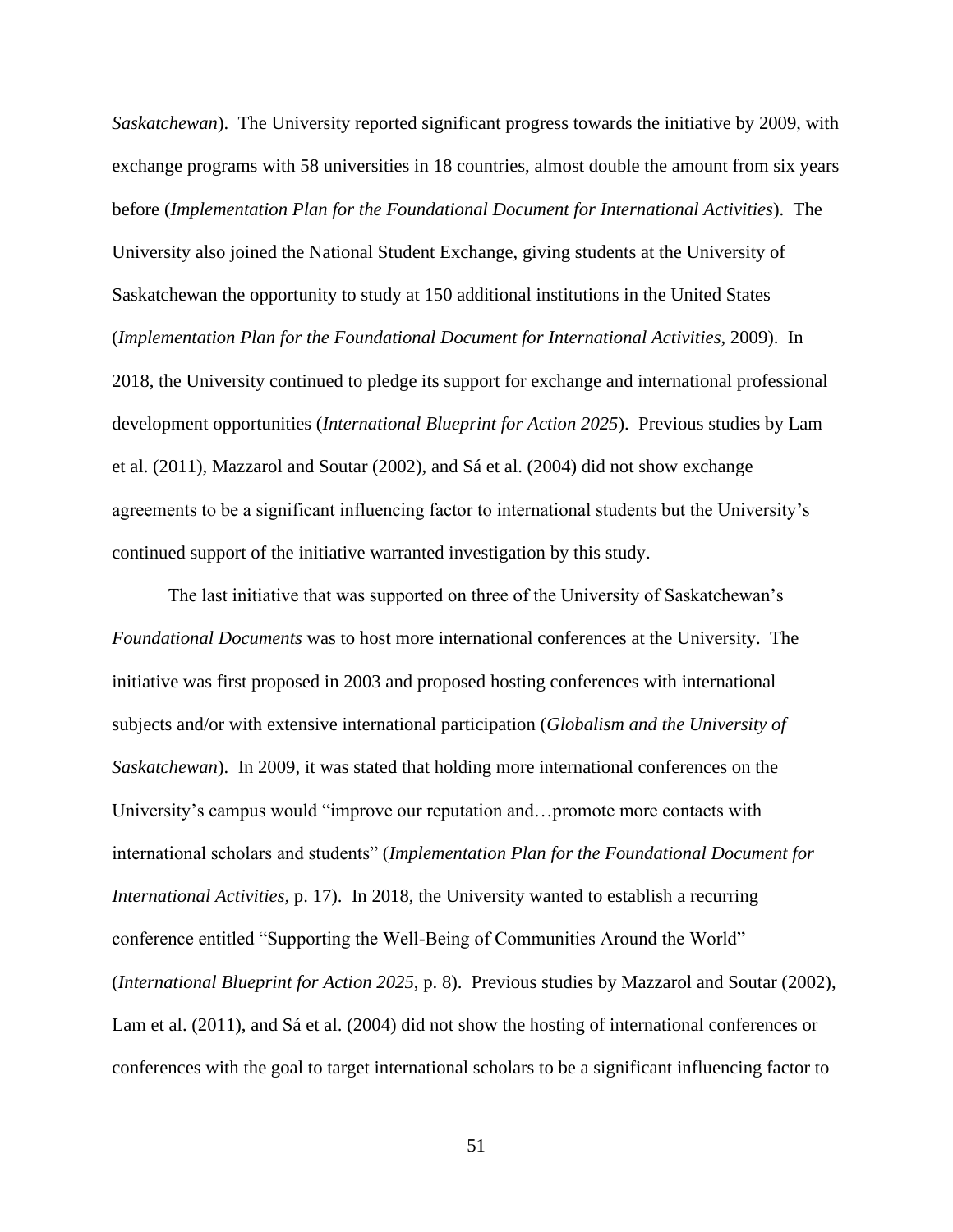international students, however, the University's continued support of the initiative warranted investigation by this study.

The four initiatives that targeted the recruitment of international students in this subsection were important, as evidenced by the University's continued support through three *Foundational Documents* that spanned 15 years. The first two initiatives, academic and nonacademic supports for international student success and courses with international elements, were shown in previous research (Binsardi & Ekwulugo, 2003; Leary et al., 2016; Mavondo et al., 2004; McBride, 1998, Mazzarol, 1998) to be significant influencing factors on international student's' choice for higher education institutions. Even though there was a lack of support from the aforementioned studies regarding the final two initiatives in this subsection, the University's continued support of the expansion of student and faculty exchanges and a desire to host international conferences merited further investigation by the survey in this study.

*Initiatives in two documents*. There was one initiative of the University of Saskatchewan that was supported on two *Foundational Documents* that called for an increase in financial rewards for international students. This initiative was more recent than previously mentioned initiatives, as it was first emphasised in 2009 in the *Implementation Plan for the Foundational Document for International Activities* document. The University proposed that colleges review the scholarships they offered and expand their target groups to include international students. Also emphasised to the colleges was that scholarships already available to international students should be used as a tool "to recruit qualified [international] students" (*Implementation Plan for the Foundational Document for International Activities*, 2009, p. 26). The initiative was further supported in 2018 when the University wanted to "offer new targeted international student awards and work-study program funding in support of international enrolment goals"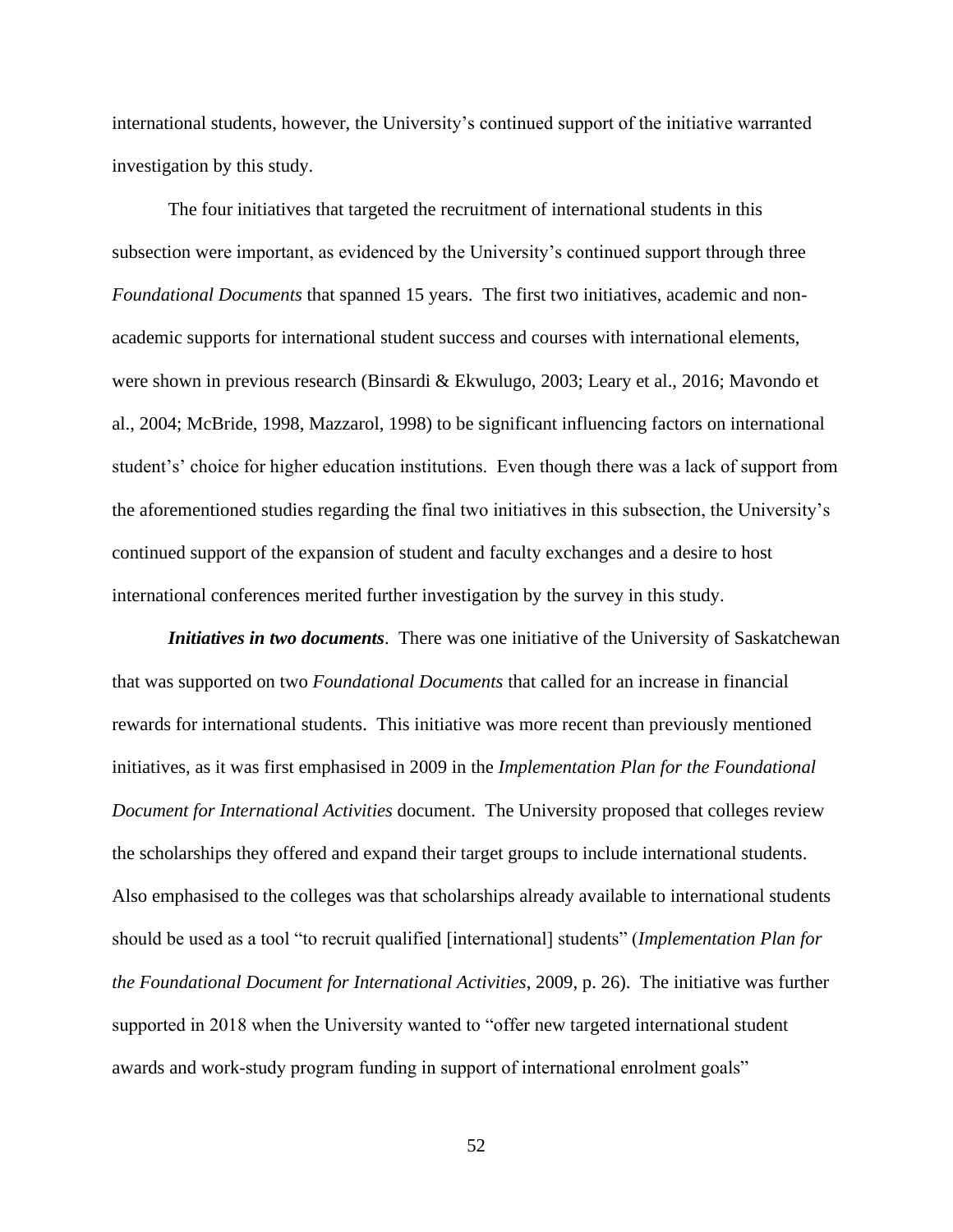(*International Blueprint for Action 2025*, p. 5). Previous research by Findlay et al. (2006), Binsardi and Ekwulugo (2003, and Madgett and Bélanger (2008) showed that international students were significantly influenced by price variables and lowering costs had a positive impact on their recruitment.

#### **Analytical Framework**

Figure 1 shows the analytical framework developed based on the findings of the literature review and the purpose of this study. To gain perspective on the University of Saskatchewan's initiatives regarding international student recruitment, a document analysis was conducted with attention to themes, wording, and phrasing. The data collected from the documents was analysed in relation to migration theory proposed by Lee (1966) and the push-pull factors identified by Lam et al. (2011); Lee and Tan (1984); Mazzarol et al. (1997); and Mazzarol and Soutar (2002). To find the push and pull factors that influenced current international students at the University of Saskatchewan and to get their perspective as to what could be improved in the future at the university, a link to an online survey was be sent to international students using convenience sampling. The survey consisted of twenty-six 5-point Likert-scale questions and an open-ended question and the results were analysed in relation to migration theory and the push-pull factors mentioned previously. Follow-up interviews were conducted, individually, with three participants, using random sampling, that completed the online survey to gather qualitative data to help explain, in more detail, their survey responses.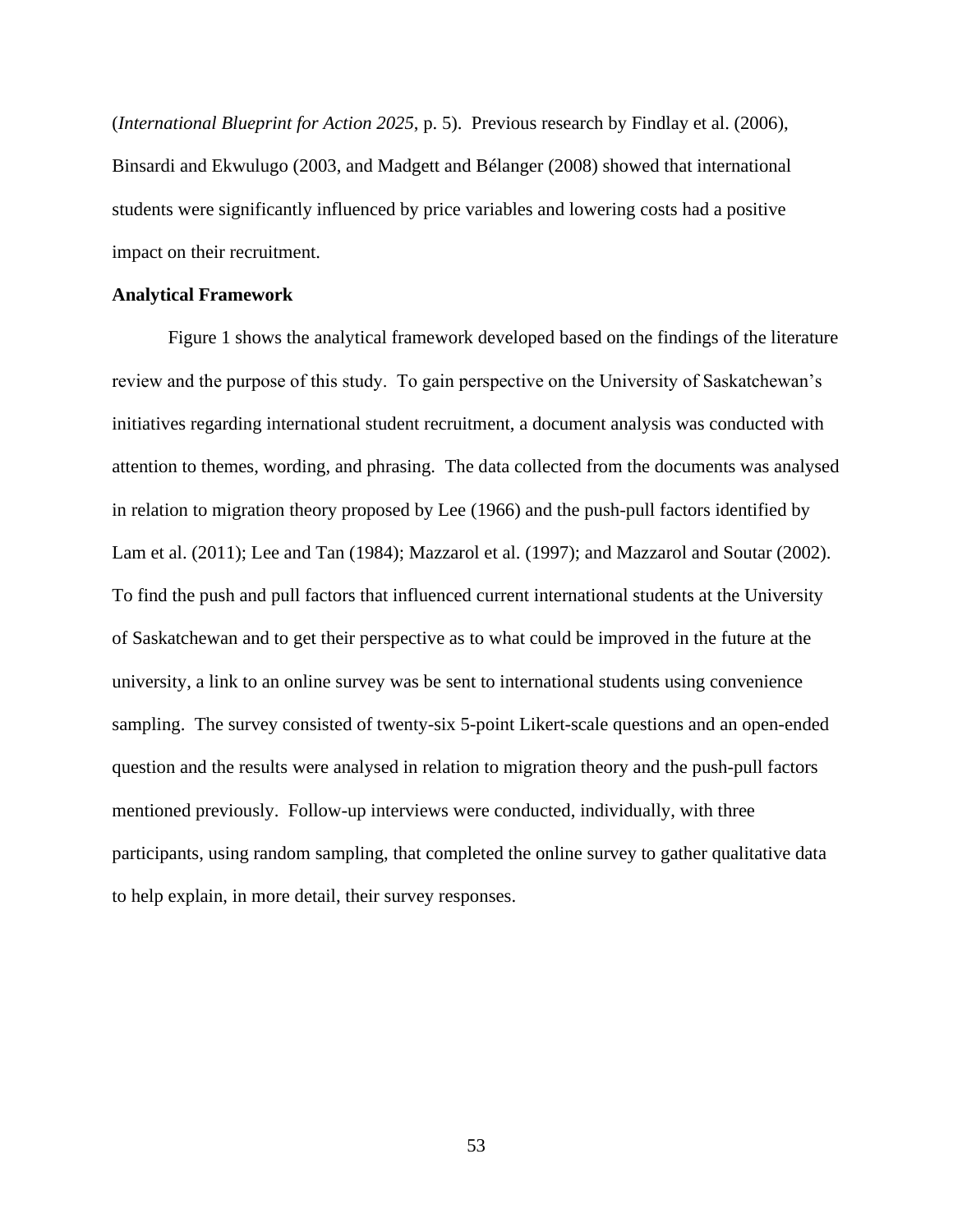

*Figure 1.* Analytical framework

## **Summary**

The global growth in international education has been strong and many institutions of higher education enjoy the cultural and economic contributions that international students bring (Ross & Grace, 2010). The diversity that international students bring helps universities to acclimatize its students to the political, religious, racial, socio-economic, and cultural differences present in a global society (Leary et al., 2016). International students have allowed institutions to maintain and develop academic programs as government and public funding for higher education institutions has begun declining (Ross & Grace, 2010). Globalisation (Wagner, 2004) and internationalisation (Knight, 2004) have been influencing drivers of international student recruitment at the institution-level and higher education institutions have responded accordingly. As the number of international students continues to rise (Stein & Andreotti, 2016), competition among higher education institutions will increase as well (Austin & Jones, 2016). There are numerous push-pull factors (Lam et al., 2011; Mazzarol & Soutar, 2002) influencing international students' decisions to attend higher education abroad and universities have responded with strategic marketing campaigns (Trim, 2003), relationship marketing (Helgesen, 2006; Hemsley-Brown & Oplatka, 2006), and an increased Internet focus (Klassen, 2002) as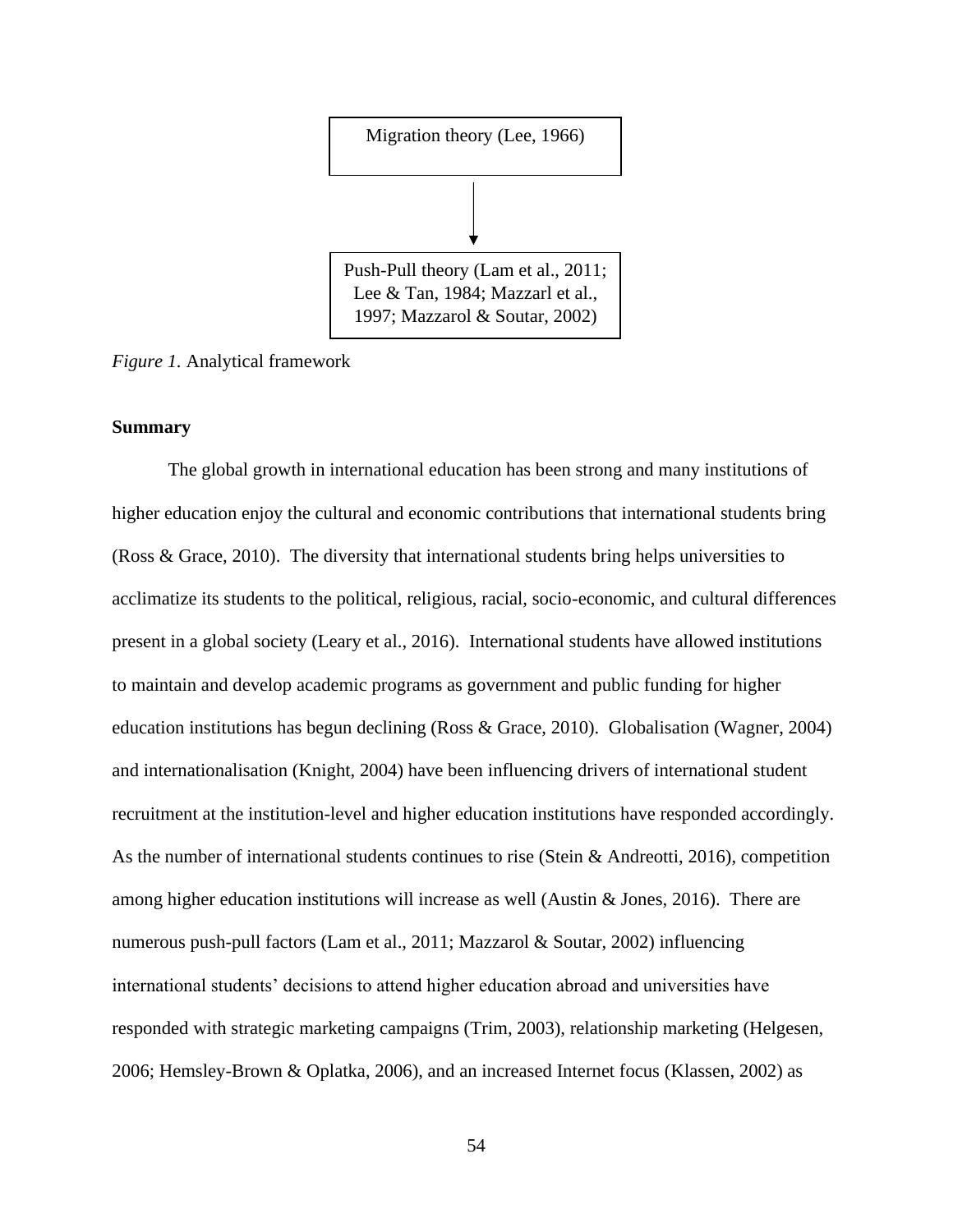ways to entice prospective international students. Universities in Canada have been targeting international students as a priority, as 96 percent of Canadian universities include internationalisation as part of their strategic planning, with 89 percent accelerating the pace of internationalisation from 2010 to 2013 (Universities Canada, 2014).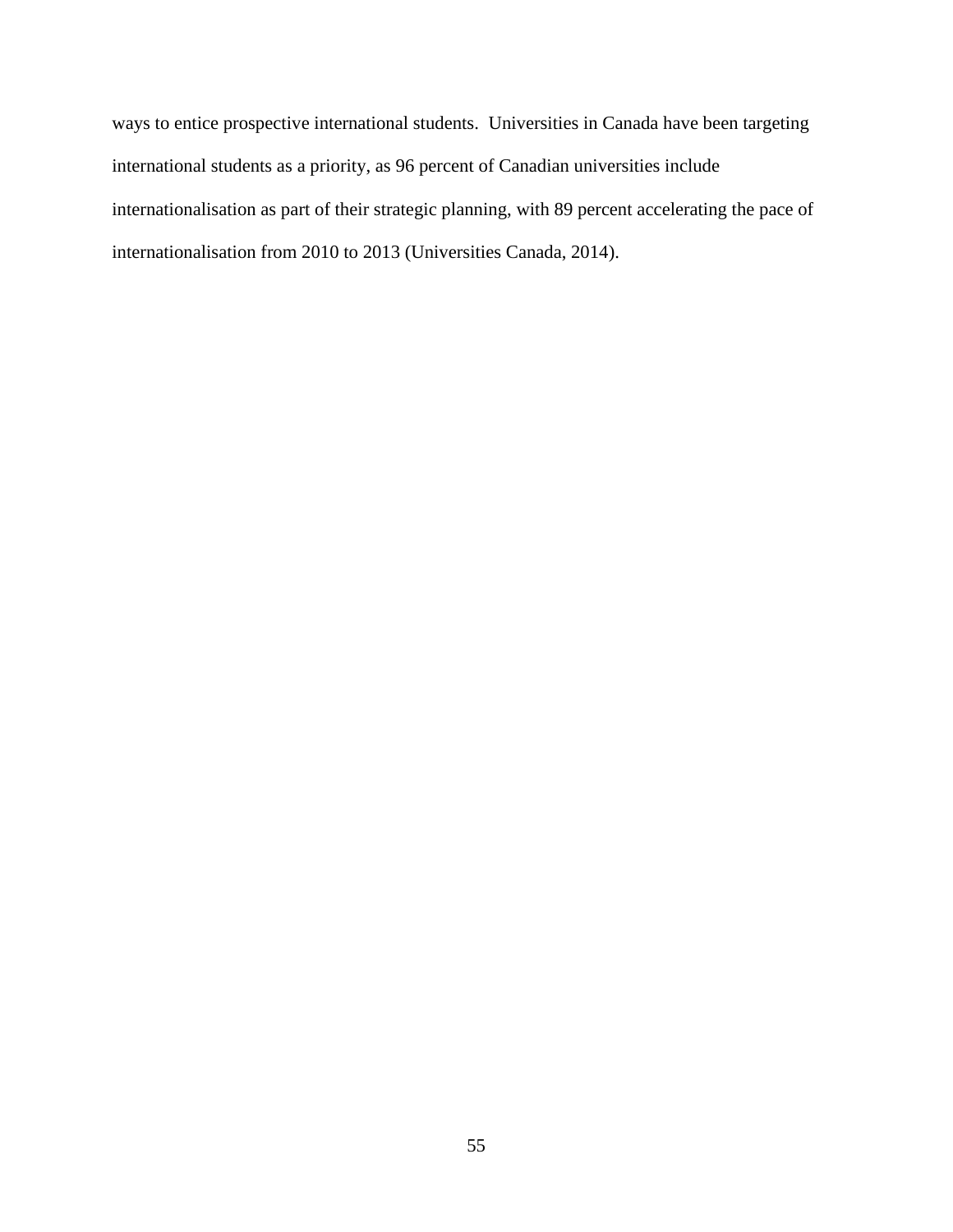#### **Chapter Three: Methodology**

Chapter three introduced: research design, researcher's position, instrumentation, data collection, data analysis, participants, trustworthiness, and ethical considerations. A summary was also provided at the conclusion of the chapter.

#### **Purpose of the Study**

The purpose of this study was to analyse the recruitment initiatives of international students at the University of Saskatchewan and compared the results to what international students presently enrolled at the University of Saskatchewan say about factors that influenced their decision to study at the University of Saskatchewan. The percentage of international students that make up the student body at the University of Saskatchewan is one of the lowest in the public university system in the western Canadian provinces of Manitoba, Saskatchewan, Alberta, and British Columbia (U15, 2017). With increased financial restrictions placed on the University of Saskatchewan with the budget cutbacks instituted by the provincial government (Saskatchewan Advanced Education, 2017), there is an immediate need to increase the number of international students present at the University of Saskatchewan. For that purpose, a study was conducted that analyses the recruitment policies that drive the recruitment of international students. The results of this analysis were used in conjunction with a survey conducted of present international students at the University of Saskatchewan that ascertained the factors that contributed to their decision to study at the university. The goal of the study was to determine what factors influenced the current international students at the University of Saskatchewan and compare the results with the university's initiatives and structures supporting the recruitment of international students so the university may become more efficient in recruiting international students.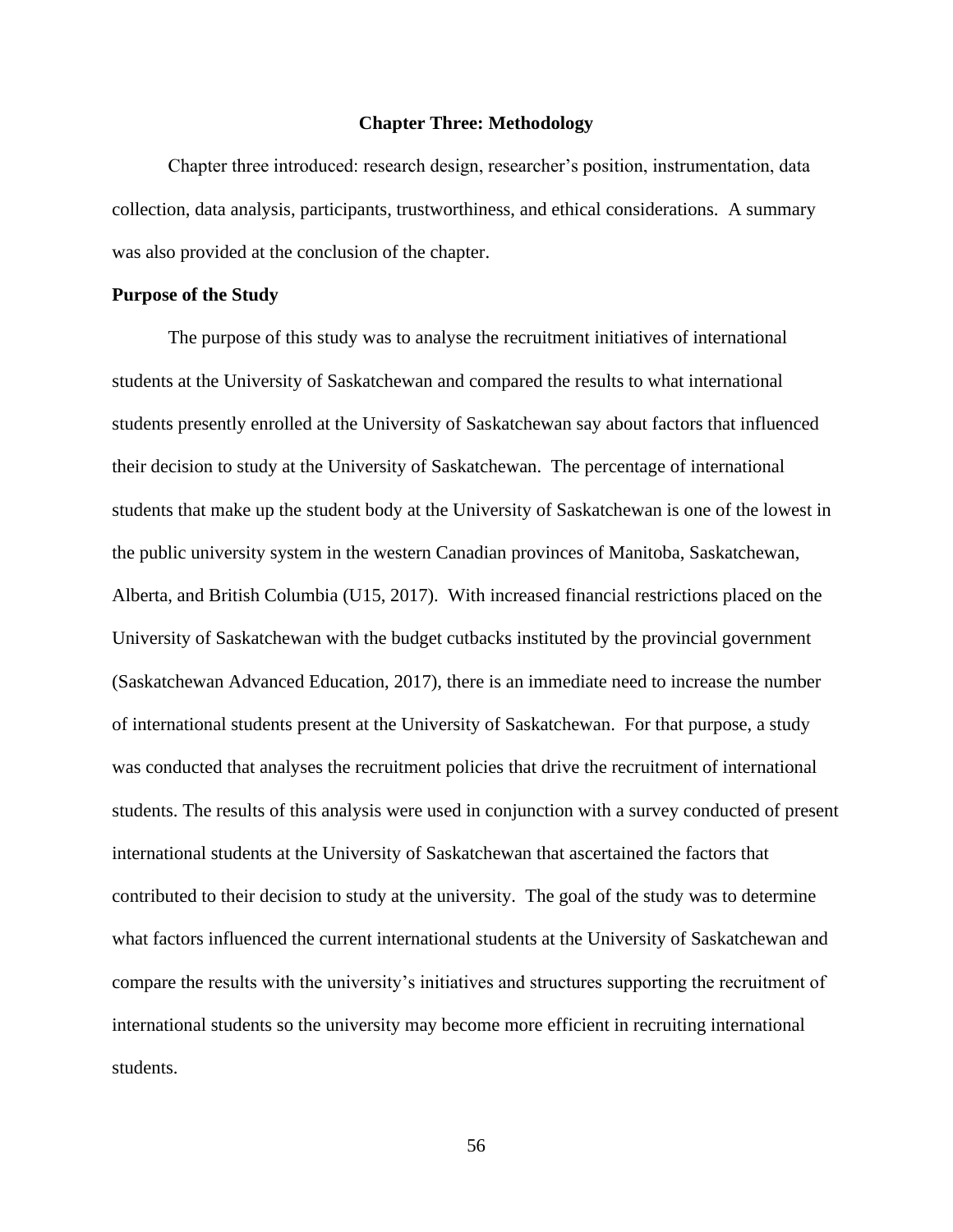## **Research Questions**

- What factors influenced current international students at the University of Saskatchewan to choose it over other universities in Canada?
- What are the recruitment initiatives at the University of Saskatchewan that support the recruitment of international students?
- How can the University of Saskatchewan increase its appeal to international students?

# **Researcher's Position**

The researcher is an international student from the United States. As an international student involved in educational administration, the researcher has a personal interest in international student recruitment at the university-level. The researcher, through research conducted for coursework, noticed the University of Saskatchewan lagged behind comparable universities in Western Canada regarding international student enrolment and wished to better understand what brought other international students to the University of Saskatchewan and what some of the university's recruitment initiatives were.

## **Research Design**

Mixed methods research is a research design that allows the researcher to combine elements of both qualitative and quantitative research methods into a single study while minimizing the limitations of both approaches (Creswell, 2014). Mixed methods provides a "sophisticated, complex approach to research….[and] is a useful strategy to have a more complete understanding of research questions" (Creswell, 2014, p. 218). There are numerous types of mixed methods research but an explanatory sequential mixed methods design is most appropriate for the proposed study. The explanatory sequential mixed methods approach is a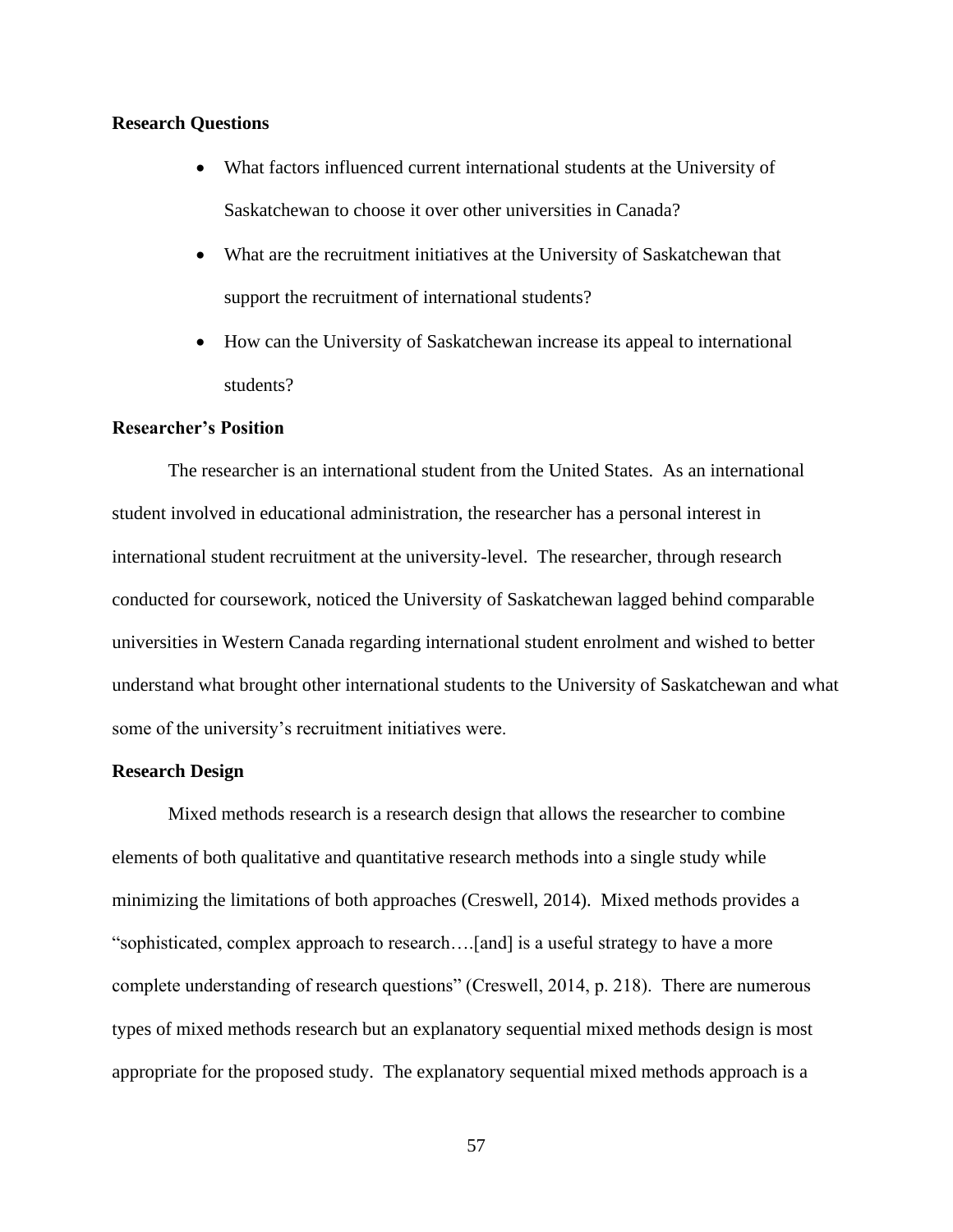two-phase project "in which the researcher collects quantitative data in the first phase, analyzes the results, and then uses the results to plan (or build on to) the second, qualitative phase" (Creswell, 2014, p. 224). Creswell (2014) explained that a typical first phase would be to collect results from a survey, analyse the data, and then conduct follow up qualitative interviews to help explain the survey responses for the second phase. An explanatory sequential mixed methods approach was chosen because it allowed the researcher to gather quantitative data from the participants using an online survey and then gained a more in-depth insight into the survey responses by conducting follow-up interviews with three participants that completed the survey.

To gain an understanding of the focus of the recruitment initiatives regarding international students, this study conducted a document analysis of four *Foundational Documents* that were available to the public from the university's web page. The initiatives were used in the design of the survey that was distributed to current international students at the University of Saskatchewan. To determine the factors that influenced international students already in attendance at the University of Saskatchewan, the study conducted an online survey of international students at the university through the International Student and Study Abroad Center (ISSAC) and the PAWS feed at the University of Saskatchewan. There could have been factors that influenced international students that were not present on the survey so three followup interviews were conducted to gain more insight. The interviews were conducted with three participants that answered the survey and volunteered to be interviewed at the conclusion of the survey. The participants for the interviews were selected randomly from the group of participants that volunteered. Conducting a survey is a quantitative research method and document analysis and follow-up interviews with participants from the survey are both qualitative methods, thus, the combination of methods calls for a mixed method approach.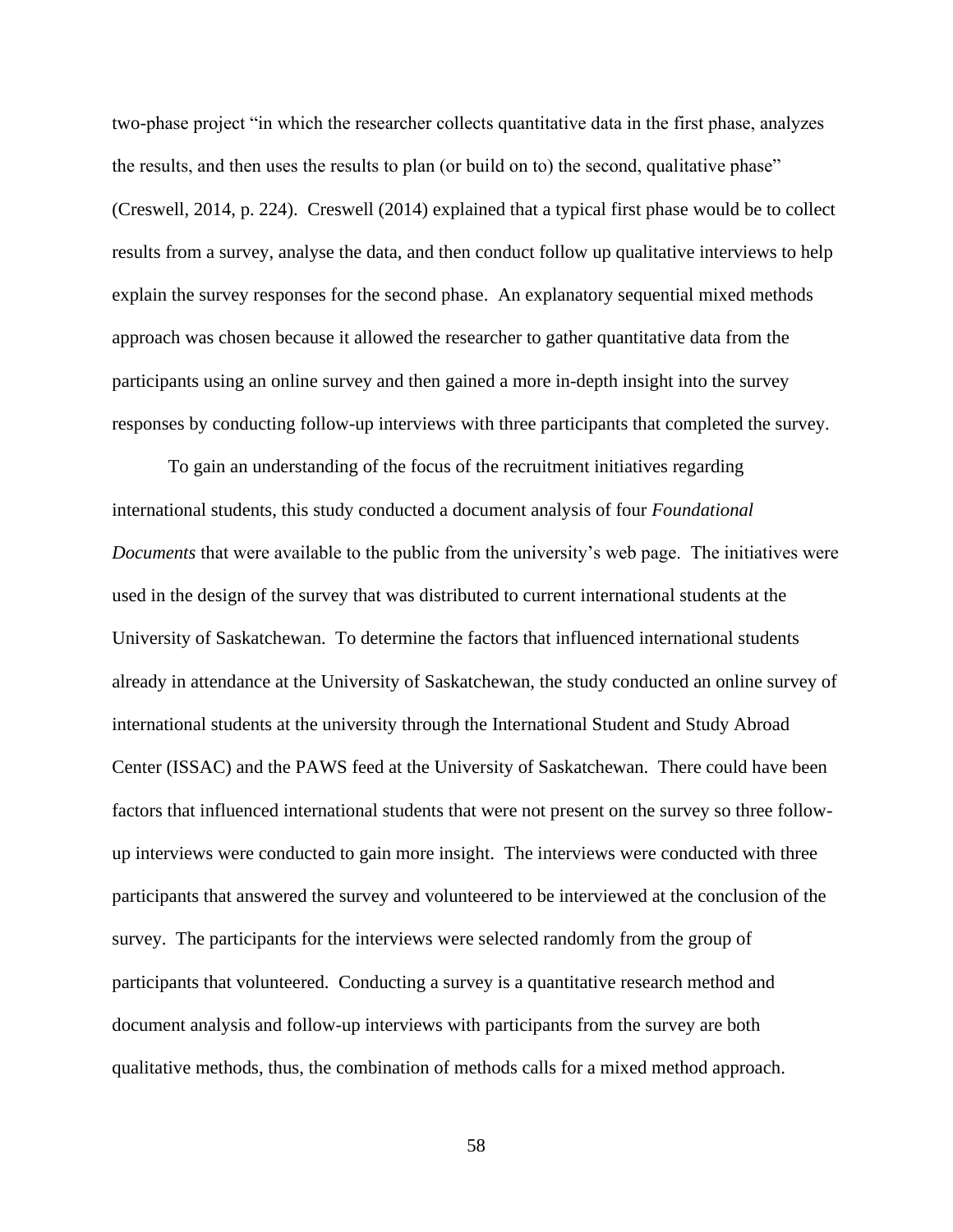Explanatory sequential mixed methods design was chosen over other mixed methods designs because the follow-up interviews build off information collected in the survey prior to the interview process. In this study, research was conducted in the following phases:

Phase One: identify international recruitment initiatives at the University of

Saskatchewan through document analysis; incorporate findings into survey; Phase Two: quantitative data collection from online survey;

Phase Three: quantitative data analysis;

Phase Four: qualitative data collection from follow-up interviews;

Phase Five: qualitative data analysis;

Phase Six: Triangulation of findings from document analysis, online survey, and followup interviews;

Phase Seven: implications based on the qualitative and quantitative data analysis.

#### **Instrumentation and Data Collection**

The mixed methods approach to this study required three separate ways of collecting data: one for the qualitative data from the document analysis, one for quantitative data from the survey, and another for the qualitative data from the follow-up interviews. To form questions that were included on the survey, publicly-available documents from the University of Saskatchewan, like the *Globalism and the University of Saskatchewan: The Foundational Document for International Activities at the University of Saskatchewan* (2003), *Implementation Plan for the Foundational Document for International Activities* (2009)*, International Blueprint for Action 2025* (2018), and *University Plan 2025* (2018), were analysed and recruitment initiatives that were supported by multiple documents were presented. Document analysis was undertaken using analytic induction, a "strategy that involves scanning the data for categories of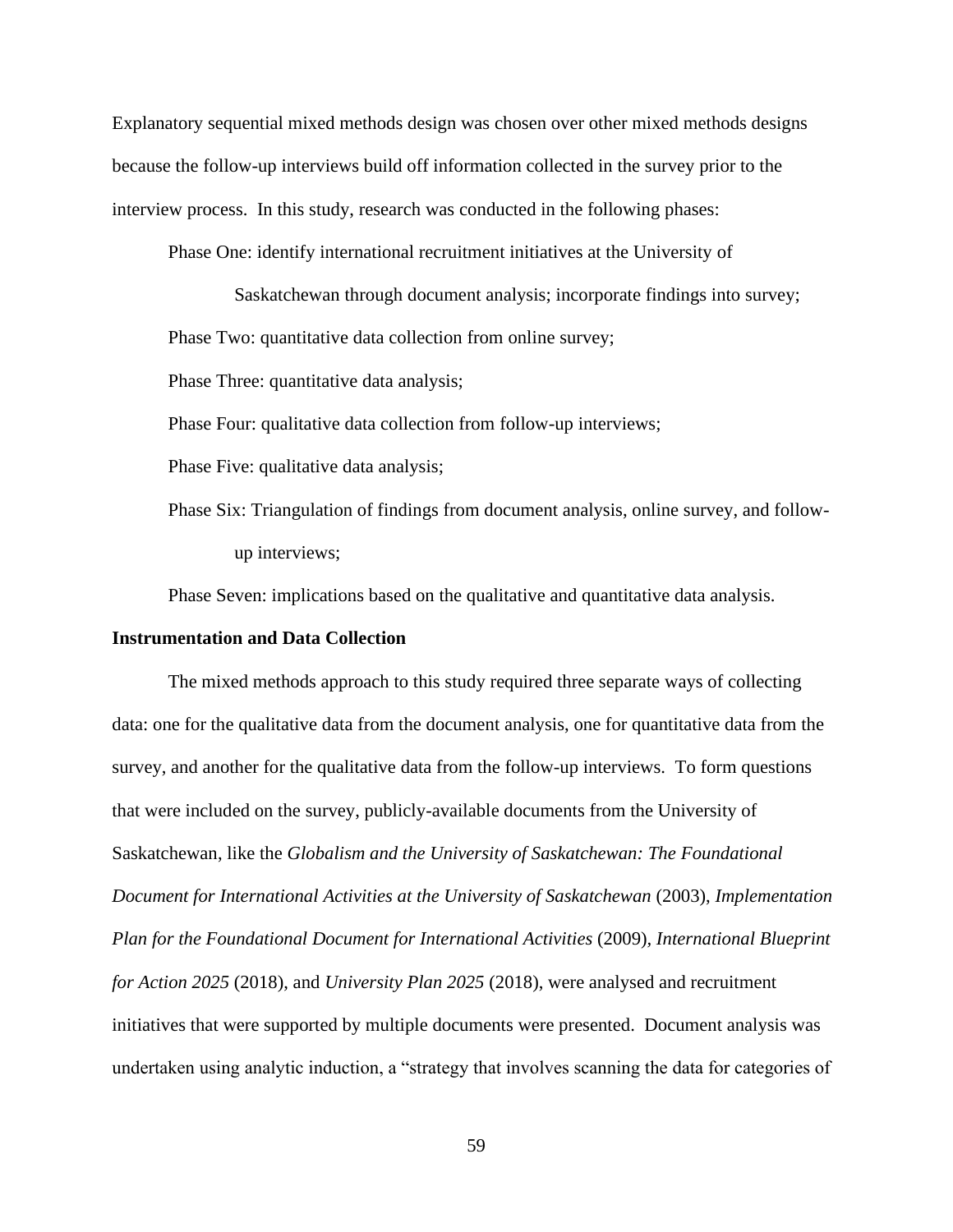phenomena and for relationships" (Teddlie & Tashakorri, 2009, p. 251) and the categories were compared to the push-pull factors (Binsardi & Ekwulugo, 2003; Leary et al., 2016; Lee & Tan, 1984; Mavondo et al., 2004; Mazzarol, 1998; Mazzarol et al., 1997; Mazzarol & Soutar, 2002; McBride, 1998) identified in the literature review as structures and initiatives universities use to recruit international students. Several of the categories found throughout the *Foundational documents* were incorporated into the survey questions. The remaining categories that were not present on the survey were used as questions during the follow-up interviews.

Quantitative data were collected from an online survey distributed to international students presently enrolled at the University of Saskatchewan. The survey was created by adapting two existing surveys: *Canada First, the 2009 Survey of International Students*  (Canadian Bureau of International Education) and the *BC Student Survey: Final Report* (British Columbia Council on Admissions and Transfer, 2015). The survey was further personalised to the University of Saskatchewan with the addition of questions related to the international student recruitment initiatives found in the *Foundational Documents* mentioned previously. With the adaptation of the previous surveys, a multiple-choice format was used in the online survey along with an open-ended question that asked the participant, "In your own words, what can be done at the University of Saskatchewan to increase its appeal to international students in the future?" The response format for the multiple-choice questions uses a Five-point Likert type scale. The Likert type scale format was used because it "measure[s] respondents' level of agreement or disagreement to multiple items related to a topic of interest" (Teddlie & Tashakkori, 2009, p. 234). In this study, wording and meaning of the Five-point Likert type scale were adapted to fit the purpose of the study and research questions. For example, a survey item was as follows: I chose this university because the tuition fees required by the university are affordable. (1)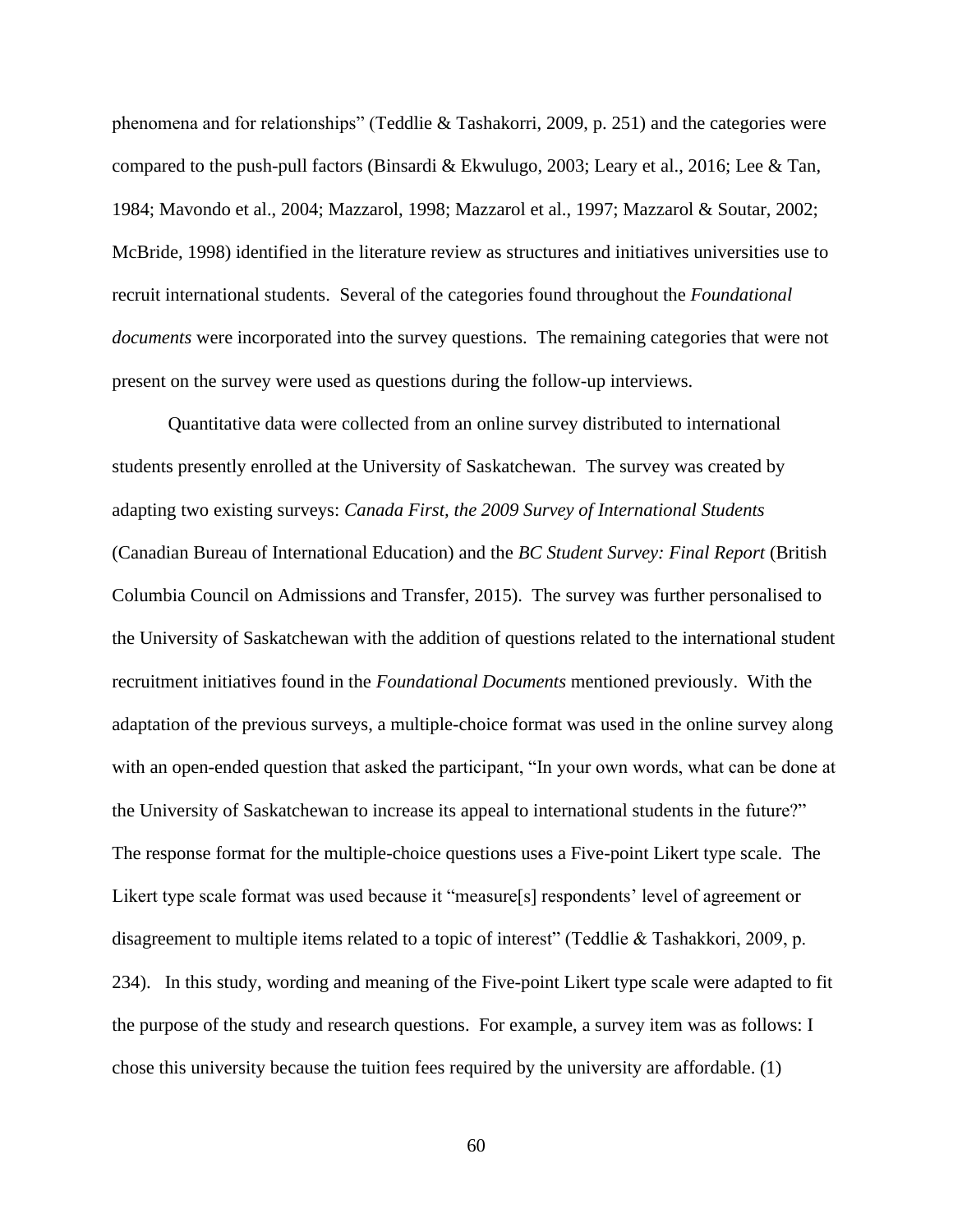Strongly agree, (2) Agree, (3) Neither agree or disagree, (4) Disagree, (5) Strongly disagree, and (NA) Not applicable. Every "not applicable" response to a survey item would not be scored and would not be considered for further statistical analysis. A copy of the questions on the online survey is available in Appendix A.

Follow-up interviews were conducted with three international students that participated in the online survey who also agreed to volunteer to be interviewed by the researcher. The interview gave the participants an opportunity to further explain what factors brought them to the University of Saskatchewan, including factors that may not have been present on the online survey. The interview also asked about the participant's familiarity and opinion with several of the recruitment initiatives identified during the document analysis. The participants were labelled Student A, Student B, and Student C.

**Description of the survey.** The online survey had five sections. The first section gathered demographical information through multiple choice and open-ended questions. There were three questions in the first section; a confirmation of their status as students at the University of Saskatchewan, that they were an international student when they completed the survey, and the level (undergraduate, Master's, etc.) of their studies when they completed the survey.

There were three questions in the second section of the survey. The three questions were yes/no response questions that ascertained information regarding how the international student found the University of Saskatchewan. Two of the questions asked if the participant physically visited the province of Saskatchewan or the University's campus before applying for enrolment. The rationale for these two questions was to find out if the participant had visited the province or campus, either for pleasure, for a conference, or as part of a university tour for prospective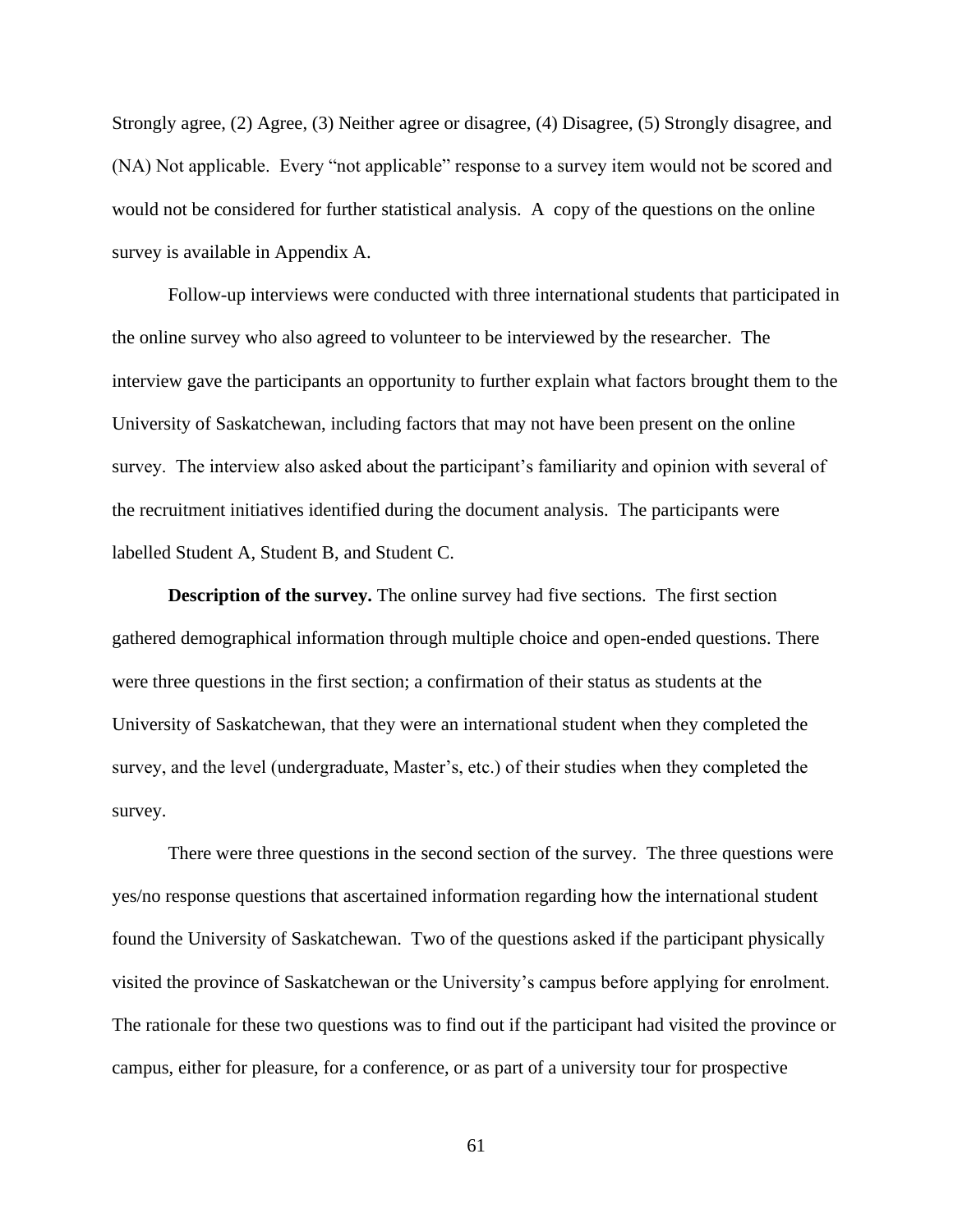students, before applying or if the participant's first-time visiting Saskatchewan or the University was for the commencement of their studies. The third question asked if the University of Saskatchewan was the participant's first choice for post-secondary education in Canada. The rationale for this question was to see if the University was viewed by the participant as the bestchoice for them for post-secondary education in Canada or if it was a fall-back option.

The third and fourth sections of the survey asked questions that were related to the push/pull factors and University's international student recruitment initiatives that were identified in the literature review. The multiple-choice questions in these sections used closed responses and the Five-point Likert type scale response format. The student's reasons for selecting the University of Saskatchewan addressed in section three were selected from the academic pull factors outlined in the literature review like: academic quality, academic reputation, global rankings, availability of information, ease of obtaining academic information, specific programs offered, teaching quality of the faculty, academic publications by the faculty, technology, academic organization and facilities, and the participant's involvement with joint programs with another university. The student's reasons for selecting the University of Saskatchewan in section four were selected from non-academic pull factors and University recruitment initiatives outlined in the literature review like: affordable tuition fees, available financial assistance, exchange agreement with a university in the participant's home country, ease of obtaining non-academic information, services offered by ISSAC, student population demographics, recommendations from friends and family, cost of living, being able to work parttime while completing studies, location, safety and security, and future employment goals. The final open-ended question addressed the third research question of how the university can increase its appeal to international students.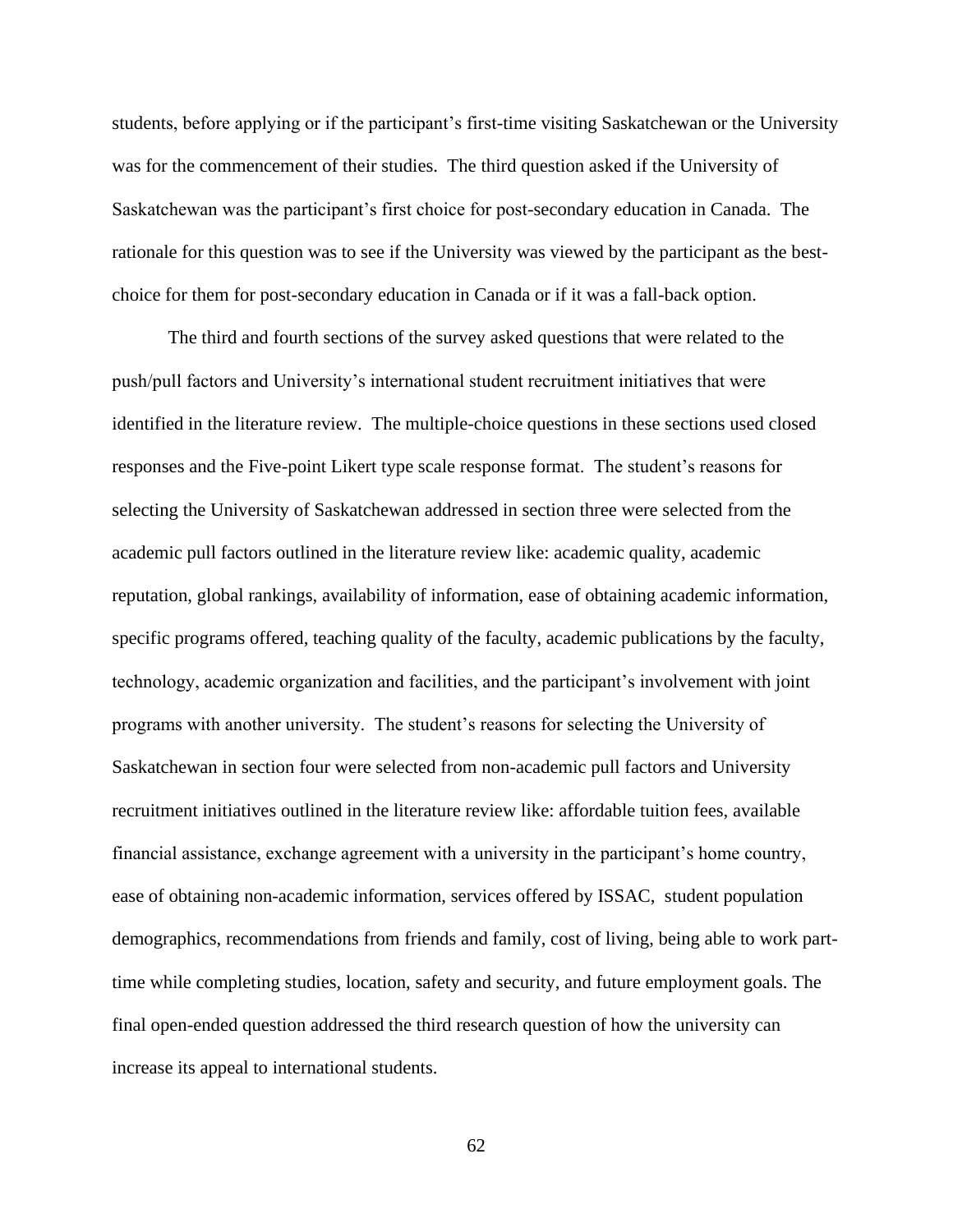The fifth section had three open-response questions. The first question asked participants what could be done at the University of Saskatchewan to increase its appeal to future international students. This was an opportunity for the participants to explain factors that influenced them that were not addressed on the survey. The second question asked the country of Citizenship of the participant. This question was for the establishment of participant demographics and to see if the participant population resembled the international student makeup at the University of Saskatchewan. The last question asked participants if they would consent to a follow-up interview with the researcher and if so, to provide their email address for contact. Their email address was not used in the data analysis or presentation of results.

#### **Participants**

Participants in this research were international students that were enrolled at the University of Saskatchewan when the survey was made available. Participants could have attended a campus other than the main campus in Saskatoon, provided they had access to e-mail and internet so they could complete the survey. Participants could hold either a student visa or permanent residency card. The University of Saskatchewan (2017) had about 2,500 international students in the fall semester of 2017 at the undergraduate and graduate levels, comprising about 11.5% of its student body. Participants were recruited in two ways: through the *Global Connections* newsletter published bi-weekly by the International Student and Study Abroad Centre (ISSAC) and the PAWS news feed/bulletin board system that students can view upon logging into their PAWS account. There were 115 participants for the online survey but only 99 completed the Likert-style sections of the survey. The 16 participants whose surveys were not used completed between two-to-five of the first 32 survey items, which was not enough data to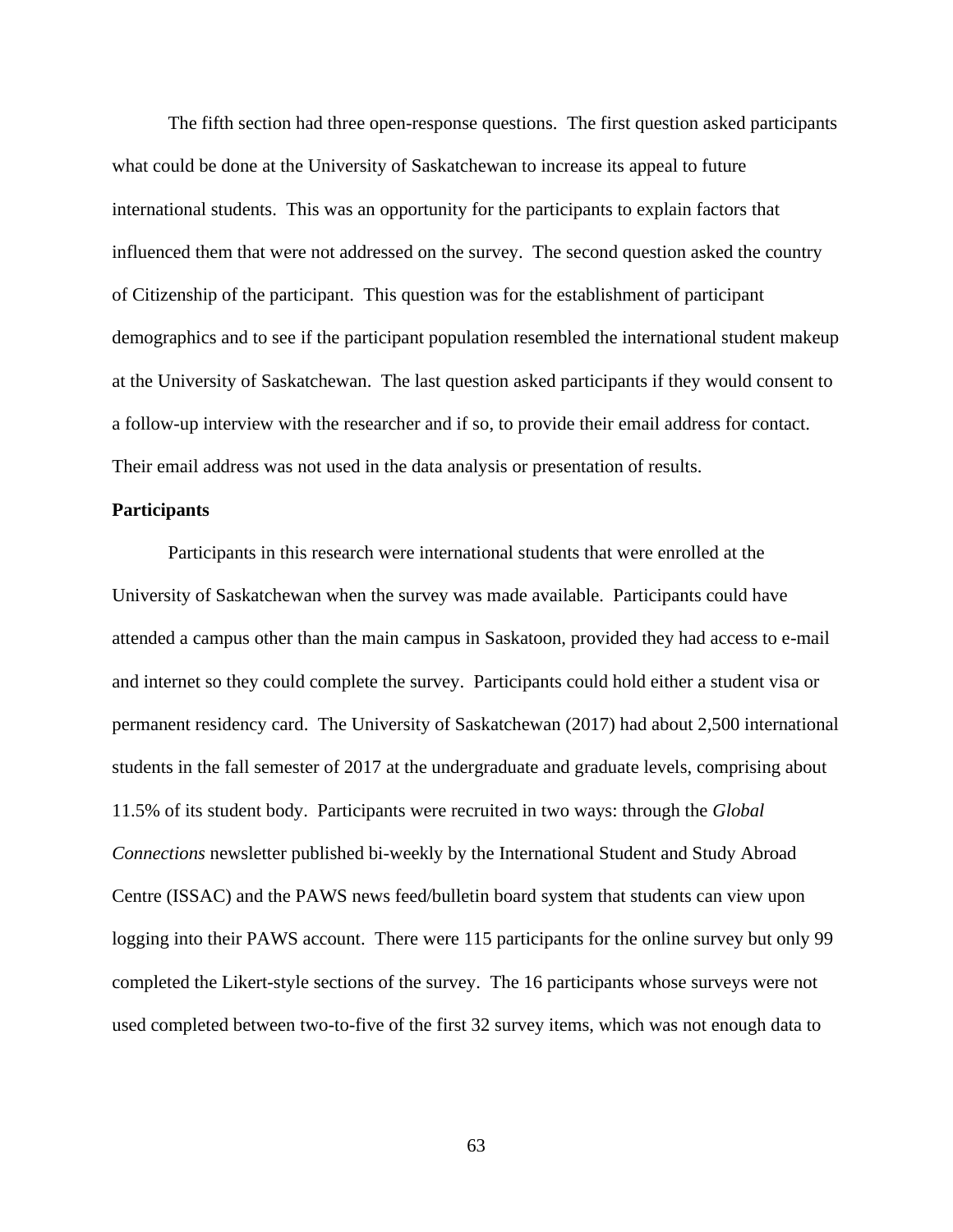warrant use in the data analysis. The surveys from the 99 participants that answered the first 32 survey items were used in the data analysis of the study.

Before beginning data collection, the Director of ISSAC was emailed requesting its help in contacting international students that were enrolled at the University of Saskatchewan. The director of ISSAC suggested the best way to get into contact with the international students was by publishing a post in their newsletter that was published bi-weekly. In the newsletter, a brief description of the study was mentioned along with the principal investigator's contact information for any international students that wished to participate in the study. Once the principal investigator was contacted, the potential participant was emailed an informed consent form that had detailed information about the study and survey along with a link to SurveyMonkey. The informed consent form included information related to: the study's purpose, procedures, potential risks, potential benefits, confidentiality, a right to withdraw, and a link to the survey at the bottom of the form. After the study was mentioned in the newsletter, only three international students emailed the principal investigator and wished to participate in the study. It was unknown if the three international students that contacted the principal investigator participated, as the survey responses were collected anonymously.

The survey was also advertised on the University's PAWS news feed/bulletin board that students view once they log onto PAWS. A description of the study and the survey was given along with informed consent information. At the end of the advertisement, there was a link to the survey so the students could easily participate in the survey. To limit the occurrence of including non-valid results, the second question of the survey required an answer and asked if the participant was an international student. If participants answered 'no' they would be taken to the end of the survey and their data was discarded (there was no way to ensure the participants were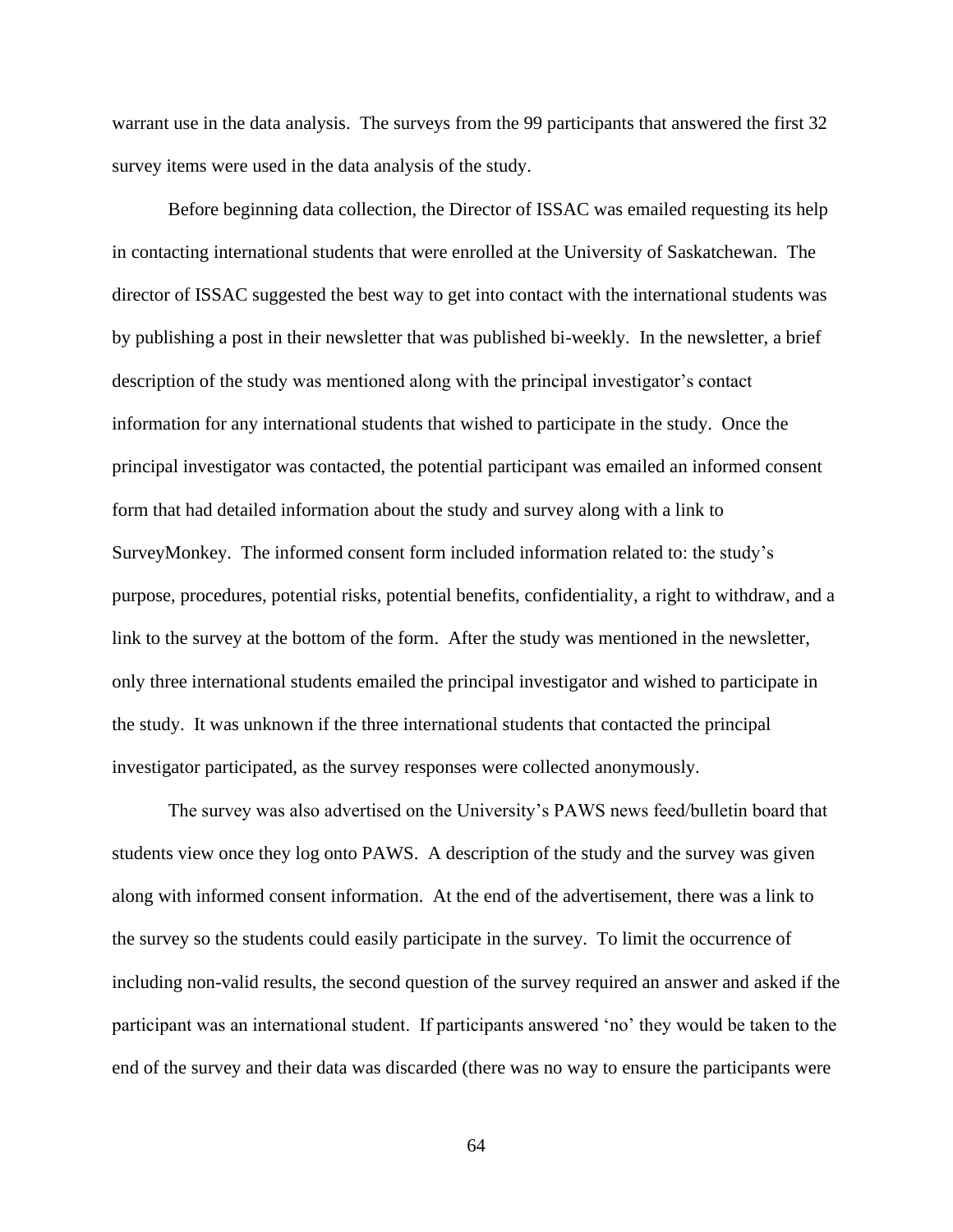actual international students as the responses were collected anonymously, IP addresses were not saved, and the participants self-identified that he/she was an international student). The survey offered respondents a \$10 Tim Horton's gift card if they enter their email address at the conclusion of the survey; multiple submissions with the same email address were discarded as invalid. To limit the occurrence of including non-valid results, the link to the survey was only available to students with access to the University of Saskatchewan's PAWS system.

Follow-up interviews were conducted with three participants that completed the online survey. At the conclusion of the online survey, participants were asked if they would like to participate in a follow-up interview with the principal investigator. If the participant agreed to volunteer, he/she entered their email address into the written response for the question. From the 99 participants that were included in the data analysis, 54 provided their email address to volunteer to participate in the follow-up interview. A list of emails that were provided by the participants was created and the researcher chose three at random from the list. The three volunteers were contacted by the researcher and two agreed to participate but one of the emails yielded no response. An additional volunteer was chosen and he/she agreed to participate. This provided an opportunity to go beyond the Likert-scale responses that were given by the participants and for them to provide additional data that was not gathered by the survey. The interviews were semi-structured and the questions asked the participants to provide further explanation behind some of the factors they found to be most influential and some of the recruitment initiatives of the University of Saskatchewan that were found during the document analysis.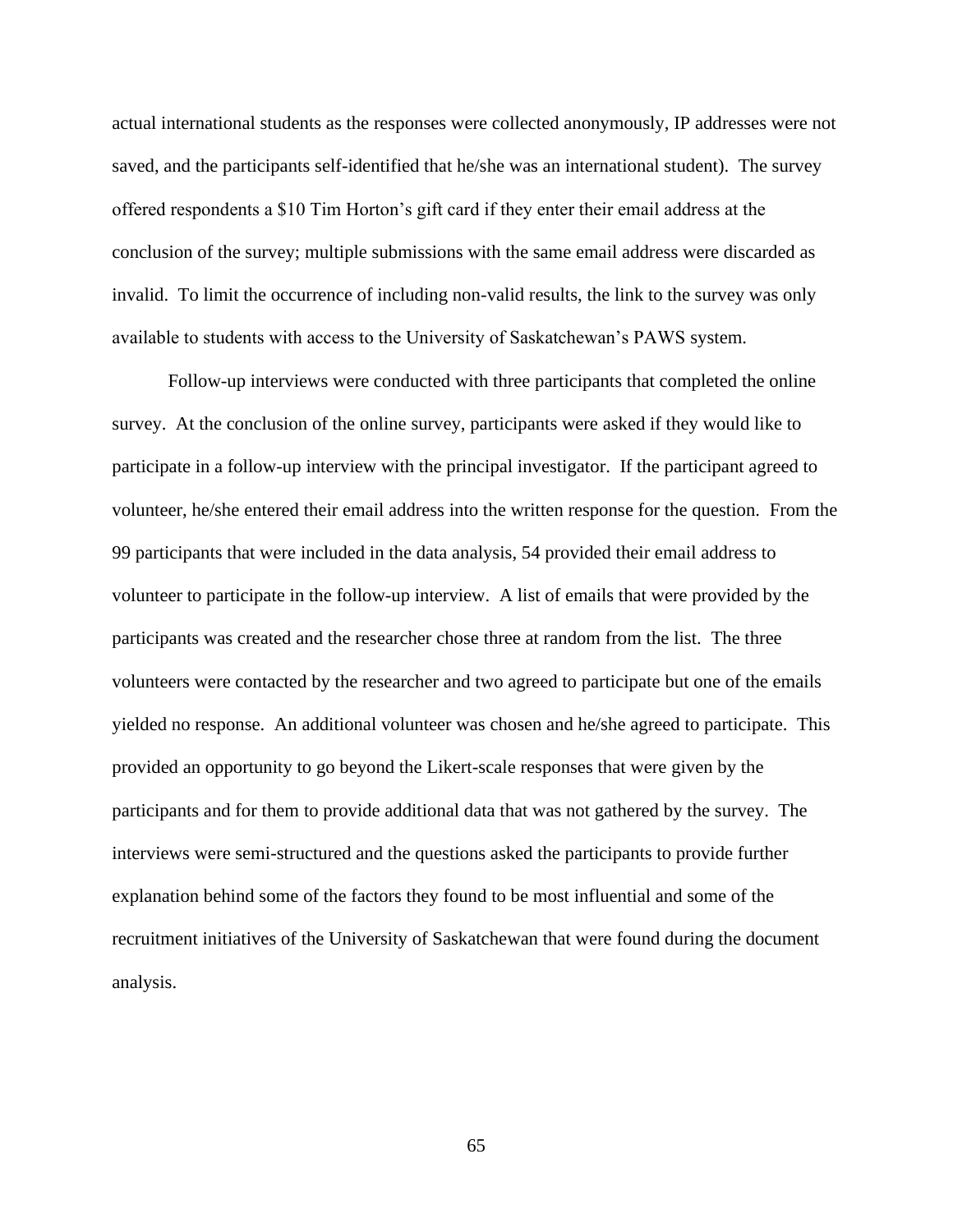# **Data Analysis**

In this explanatory sequential mixed methods design, the quantitative data were analysed first and the data was used to plan the qualitative follow-up interview (Creswell, 2014). SPSS was used to analyse quantitative data to generate mean and standard deviation for the survey results. Microsoft EXCEL was used to analyse frequency for each question and the openresponse questions, survey items 33 and 34. Also, the survey data from SurveyMonkey was able to be exported as a spreadsheet of individual responses for each question that could be used on Microsoft EXCEL and SPSS. Individual responses from participants were available in two formats: as the participant's actual answer, i.e. 'strongly agree', or the participant's response as a numerical value based on their response to the Likert-style survey items, i.e. 'strongly agree' would have a numerical value of one. Participants' individual responses that had their actual answers were exported into Microsoft EXCEL while their numerical value responses were exported into SPSS for analysis. NVivo was used in the qualitative data analysis for the document analysis, open-response questions on the online survey, and for the follow-up interviews.

Creswell (2014) stated that researchers needed to separate, code, categorize, segment, and label qualitative data so that general themes could be formed. For the qualitative data, categorical strategies were employed by the researcher to generate emergent themes from the documents gathered, so that the qualitative data could be rearranged to produce categories that facilitate comparisons (Teddlie & Tashakkori, 2009). Categories were created in NVivo by analysing the *Foundational Documents* from the University of Saskatchewan to develop themes related to initiatives for the recruitment of international students and also from previous research studies like Lam et al. (2011), Lee and Tan (1984), Mazzarol et al. (1997), and Mazzarol and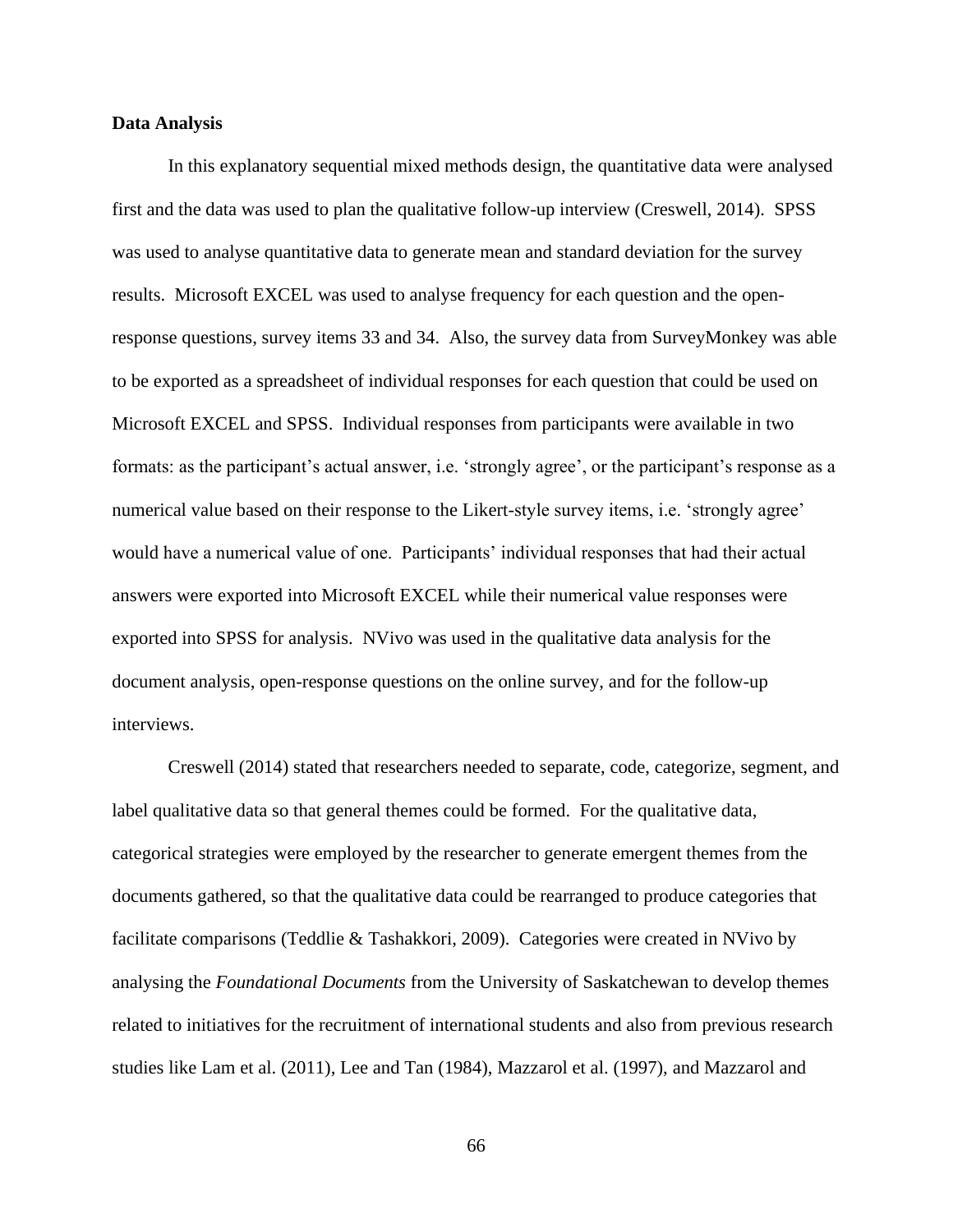Soutar (2002). According to Creswell (2014), the researcher needed to identify some linkage between quantitative and qualitative findings in mixed methods research. Several of the themes generated from the document analysis were used in the development of the survey. The participants' narrative responses to survey item 33, "In your own words, what can be done at the University of Saskatchewan to increase its appeal to international students in the future?" on the online survey were used to answer the research question, "How can the University of Saskatchewan increase its appeal to international students?" A list was created that recorded each participant's response and kept a frequency of same or similar responses. The qualitative data collected from the follow-up interviews with participants from the survey was analysed in comparison to the quantitative results, categorical themes, and used as rationale for future initiatives for the University.

# **Trustworthiness**

Teddlie and Tashakkori (2009) and Creswell (2014) noted that there were no unified criteria for data trustworthiness in mixed methods studies. However, Creswell (2014) explained that establishing validity and reliability for both quantitative and qualitative data would be sufficient for researchers, participants, and readers. Lincoln and Guba (1985) explained that establishing credibility in qualitative research is also necessary.

**Credibility and Validity.** Creswell (2014) states that "validity using the convergent approach [of mixed methods research] should be based on establishing both quantitative validity…and qualitative validity…for each database" (p. 223). Qualitative validity, also known as credibility (Anney, 2014), was established using triangulation. Triangulation for this study used different data sources of information, like previous studies outlined in the literature review, *Foundational Documents* of the University, online survey responses from international students,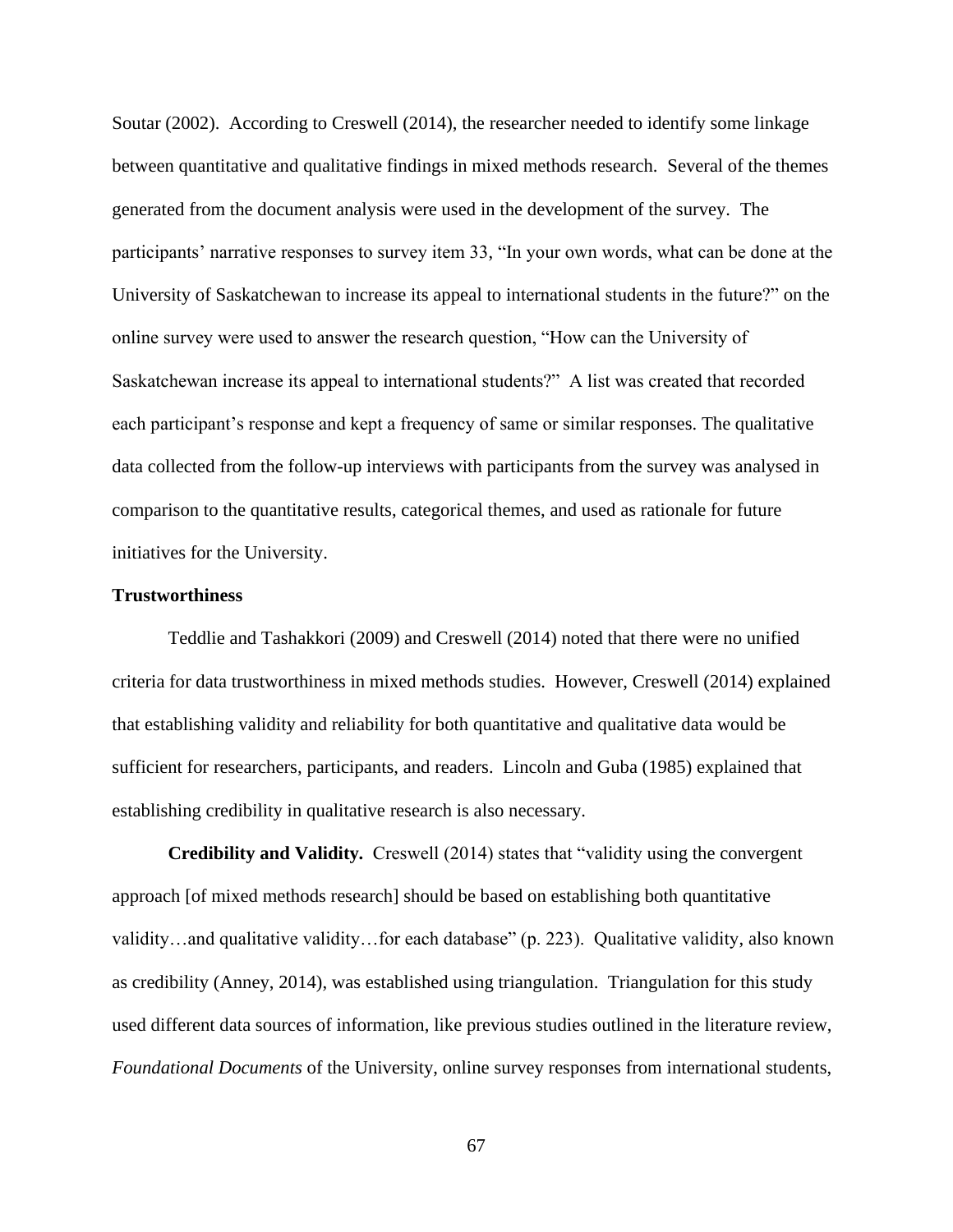and interviews conducted with international students, to examine evidence to develop coherent justification for themes (Guba  $\&$  Lincoln, 1982). As this study was a mixed methods design that utilised quantitative and qualitative data, triangulation also occurred from using different methods (Anney, 2014). If themes were created based on converging several sources of data, then this process can be claimed as adding validity (Creswell, 2014) and credibility (Anney, 2014) to the study.Creswell and Clark (2007) also stated that the experiences of both the researcher and participants could make data credible in a study. As an international student who came to Canada to study, my experience helped maintain the credibility of this study as it focused on international students studying at the University of Saskatchewan.

Another strategy for ensuring credibility was member checks. Member checks meant that the data that was collected from the follow-up interviews was sent back to the participants for them to evaluate and suggest changes (Anney, 2014). This also provided an opportunity for the interview participants to provide additional comments or to change anything he or she felt was misreported (Creswell, 2014). A copy of the informed consent form was also returned to the interview participants, as required by the Research Ethics Office at the University of Saskatchewan.

Content validity was established for quantitative data through the purpose statement and targeting international students for the survey. In selectively targeting international students and utilizing survey items from previous published studies targeting international students, the items measured the content they were intended to measure (Creswell, 2014). Creswell (2014) noted that researchers needed to design their surveys based on a review of literature, including existing surveys, to make their own more credible. The survey used in this study was adapted from two two published surveys: *Canada First, The 2009 Survey of International Stude*nts (Canadian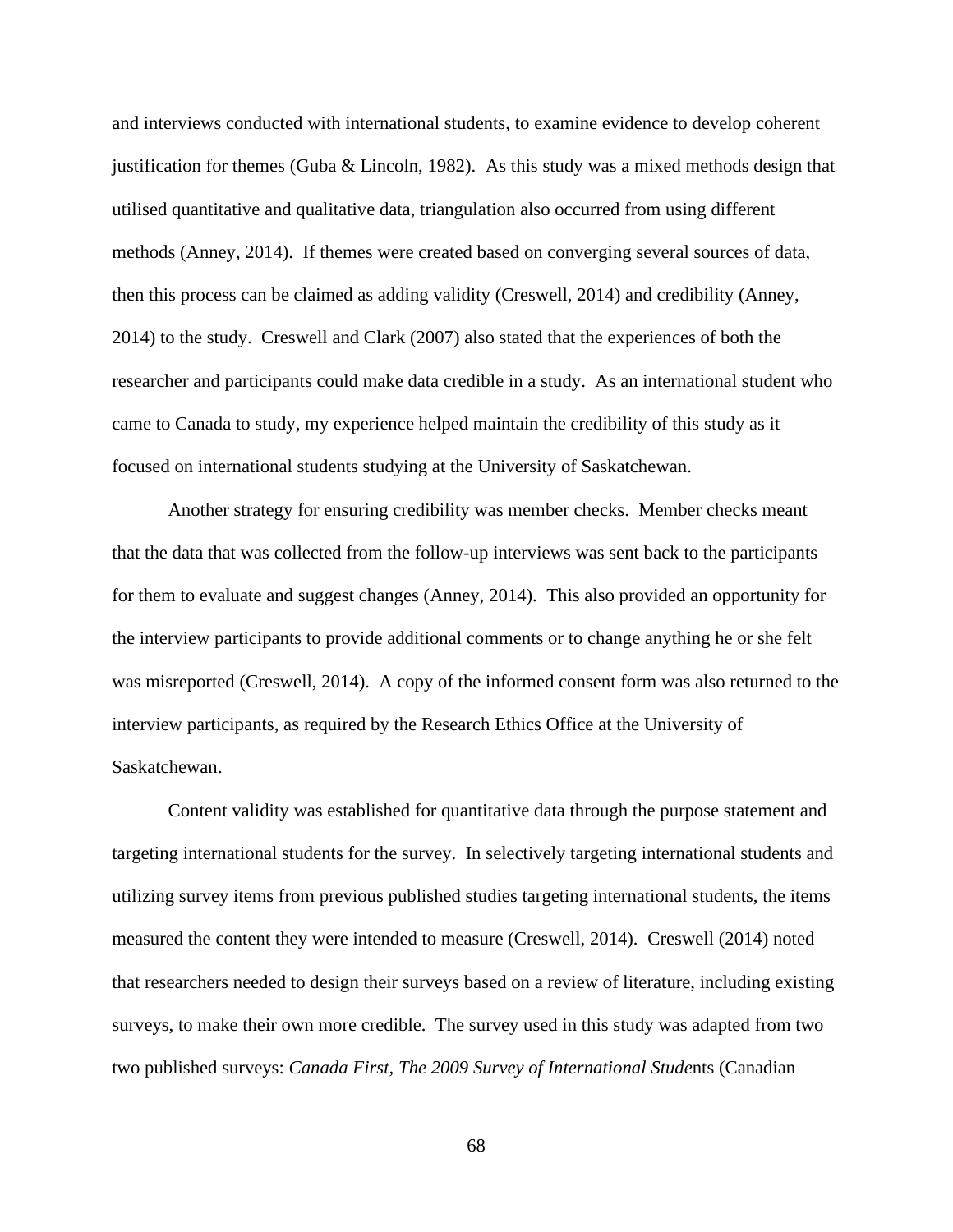Bureau of International Education) and the *BC Student Survey: Final Report* (British Columbia Council on Admissions and Transfer, 2015).

**Reliability.** Yin (2009) explained that qualitative researchers need to document the procedures in their study and to document as many steps of the procedures as possible. Creswell (2014) noted that constantly comparing the data to the categories and variables can ensure there will not be a drift in what is being compared within the data. By explaining the process and rationale for identifying the categories from the document analysis, others wishing to replicate the qualitative portion of the study will be able to follow the same procedures.

Reliability of survey items was tested by an analysis of internal consistency using Cronbach's alpha coefficient value. For the academically related reasons international students chose the University of Saskatchewan in section three of the survey, Cronbach's alpha coefficient was .852 ( $N = 10$ ). For the non-academic reasons international students chose the University of Saskatchewan in section four of the survey, Cronbach's alpha coefficient was .842  $(N = 16)$ . Both sections were considered reliable as they were above the minimum accepted level of .700 for internal consistency (Nunnally, 1978). Fowler (2009) also recommended making the questions as reliable as possible by being as specific as possible with wording, utilizing standardized presentation, and avoiding vagueness in response form.

**Dependability.** Dependability refers to the extent that the data collected was accurate, stable, and reliable (Guba & Lincoln, 1982). Data triangulation, appropriate collection methods, and access to original data are all strategies that help ensure data reliability (Guba & Lincoln, 1982). In this study, the online surveys were completed by participants at their leisure and independently after reading the informed consent and following the link to the survey. After conducting the survey, the data was stored according to Research Ethics Office at the University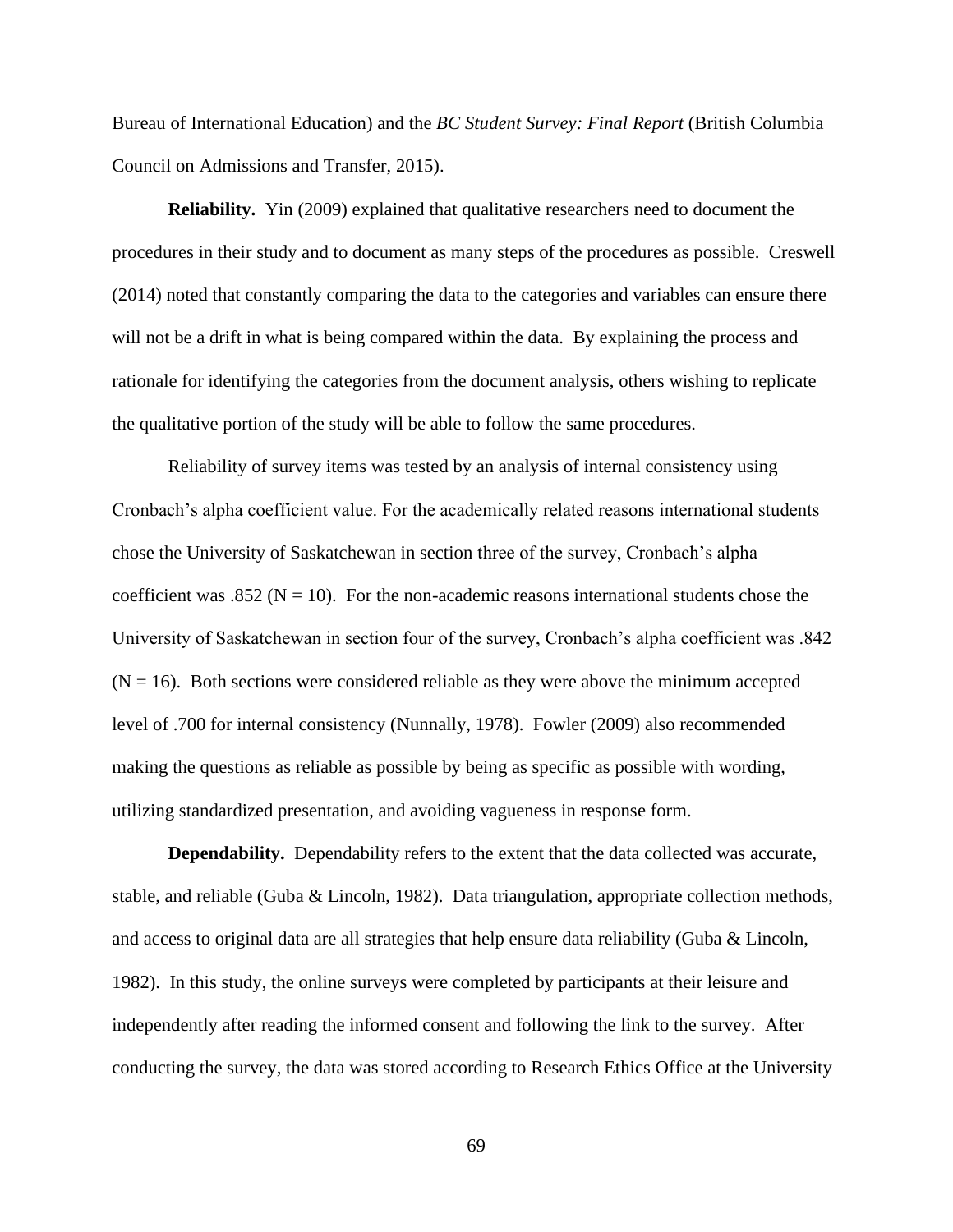of Saskatchewan guidelines. Access to original data will be maintained for up to five years, after which it will be destroyed according to University policy.

**Confirmability.** Confirmability refers to the degree to which the results of a study could be confirmed or corroborated by different researchers (Anney, 2014). Tobin and Begley (2004) stated that confirmability is "concerned with establishing that data and interpretations of the findings are not figments of the inquirer's imagination, but are clearly derived from the data" (392). One way to ensure confirmability is through triangulation (Anney, 2014), and triangulation was described previously in the subsection on credibility and validity. Guba and Lincoln (1982) also explained that researchers must check to see if their findings were derived from original data through appropriate analysis and if the interpretation of the data was reasonable. By providing a thick description and storing the original data, an audit trail and replication study could be completed to confirm the results of the study (Anney, 2014).

**Transferability.** Transferability refers to the degree to which the results of qualitative research can be transferred to other contexts with other respondents (Anney, 2014). There were two methods for ensuring transferability: purposeful sampling and a thick description (Guba & Lincoln, 1982). Purposeful sampling is the technique of selecting participants based on specific purposes associated with answering a research study's question (Teddlie & Yu, 2007). This study's research question targeted international students so the participants for the online survey and follow-up interviews were required to be international students. Thick description involves the researcher explaining the research processes like data collection, analysis, context of the study, and findings (Anney, 2014). Thick description helps other researchers to replicate the study with similar conditions in other settings (Anney, 2014). A thick description of this study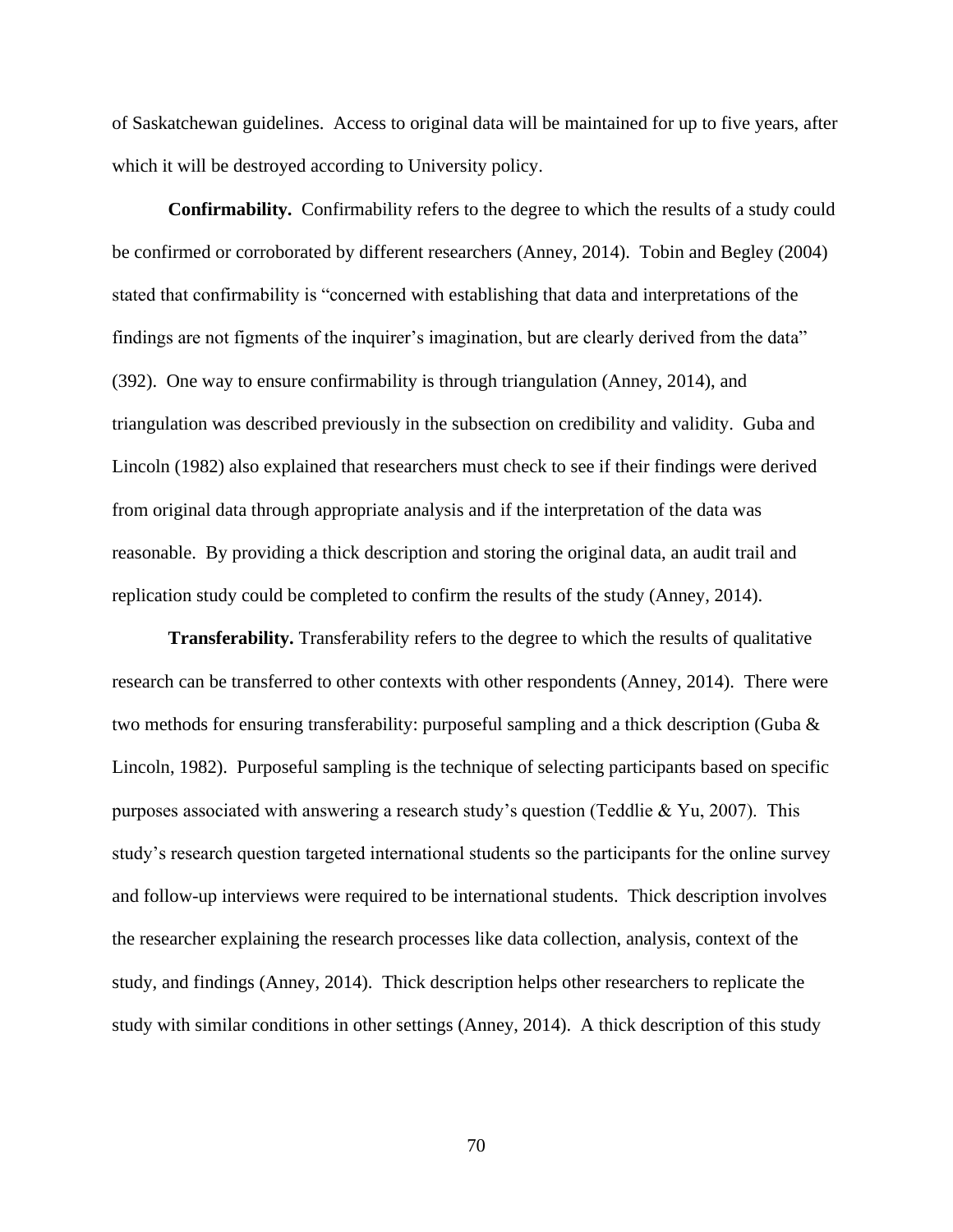was given through the purpose statement of the study, research questions, participant selection, quantitative and qualitative data collection, data analysis, and interpretation.

### **Ethical Considerations and Confidentiality**

International students may be seen as a vulnerable population so several steps were taken to ensure they will be protected from harm. Approval of the administration of the survey and follow-up interviews given to students at the university was obtained from the Research Ethics Office at the University of Saskatchewan prior to the administering of the survey and subsequent interviews. Student participation in the survey was voluntary and informed consent forms were attached to the advertisement of the survey. The first question on the survey, issued through SurveyMonkey, required an answer and stated: "I certify that I am voluntarily participating in this research answering questions about the factors that influenced my choice to attend the University of Saskatchewan and consent to the use of my responses about it." Any participants that did not agree to the statement were thanked for their interest and taken to the end page of the survey and not allowed to answer any further questions. The online survey responses were anonymous.

Participants that were randomly selected by the researcher to participate in a follow-up interview were emailed by the researcher and an informed consent form was attached and was to be read and signed before the start of the interview. No names were used during the interview and the participants were labelled as Student A, Student B, and Student C. The results of the survey and follow-up interviews were kept anonymous and secure as per the guidelines of the Research Ethics Office at the University of Saskatchewan. When analyzing and reporting the quantitative and qualitative data, each participant's personal identity was well-protected. The email address of the researcher was given in case any students have questions or concerns before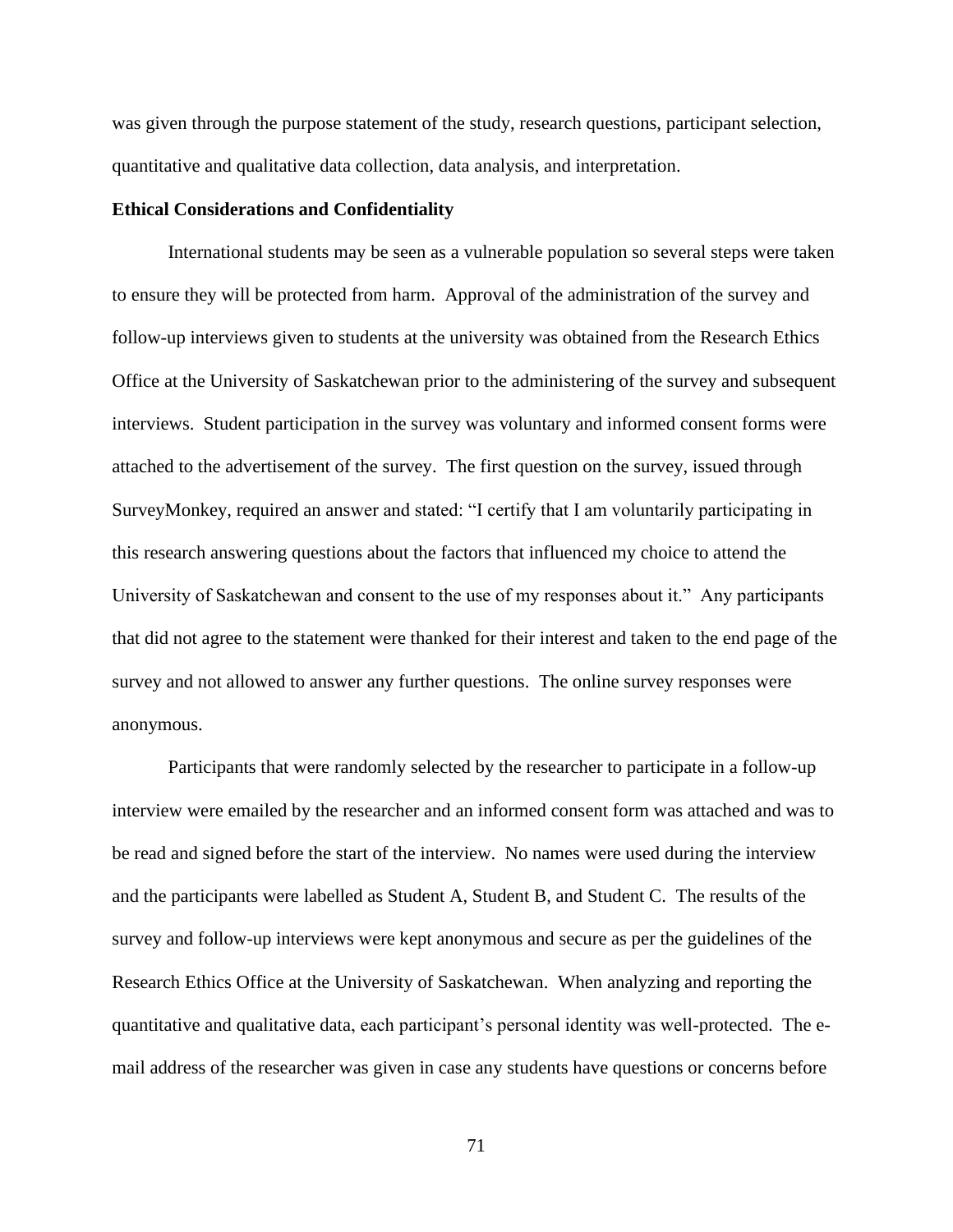taking the survey or participating in the follow-up interview. Both quantitative and qualitative data was preserved using the researcher's secure Cabinet on PAWS, as is the Research Ethics Office at the University of Saskatchewan's guidelines, to ensure that confidentiality was maintained throughout and after the study.

# **Summary**

Chapter three explained the mixed methods approach of the research study, and outlined the researcher's philosophical grounding and position within the study. An explanation was given regarding the collection of data and how the data was analysed. A description of the survey was given, as were the parameters for the selection of participants. The chapter concluded with a detailed explanation of how the various categories of trustworthiness were maintained throughout the duration of the study. Ethical considerations and a statement on confidentiality were also given.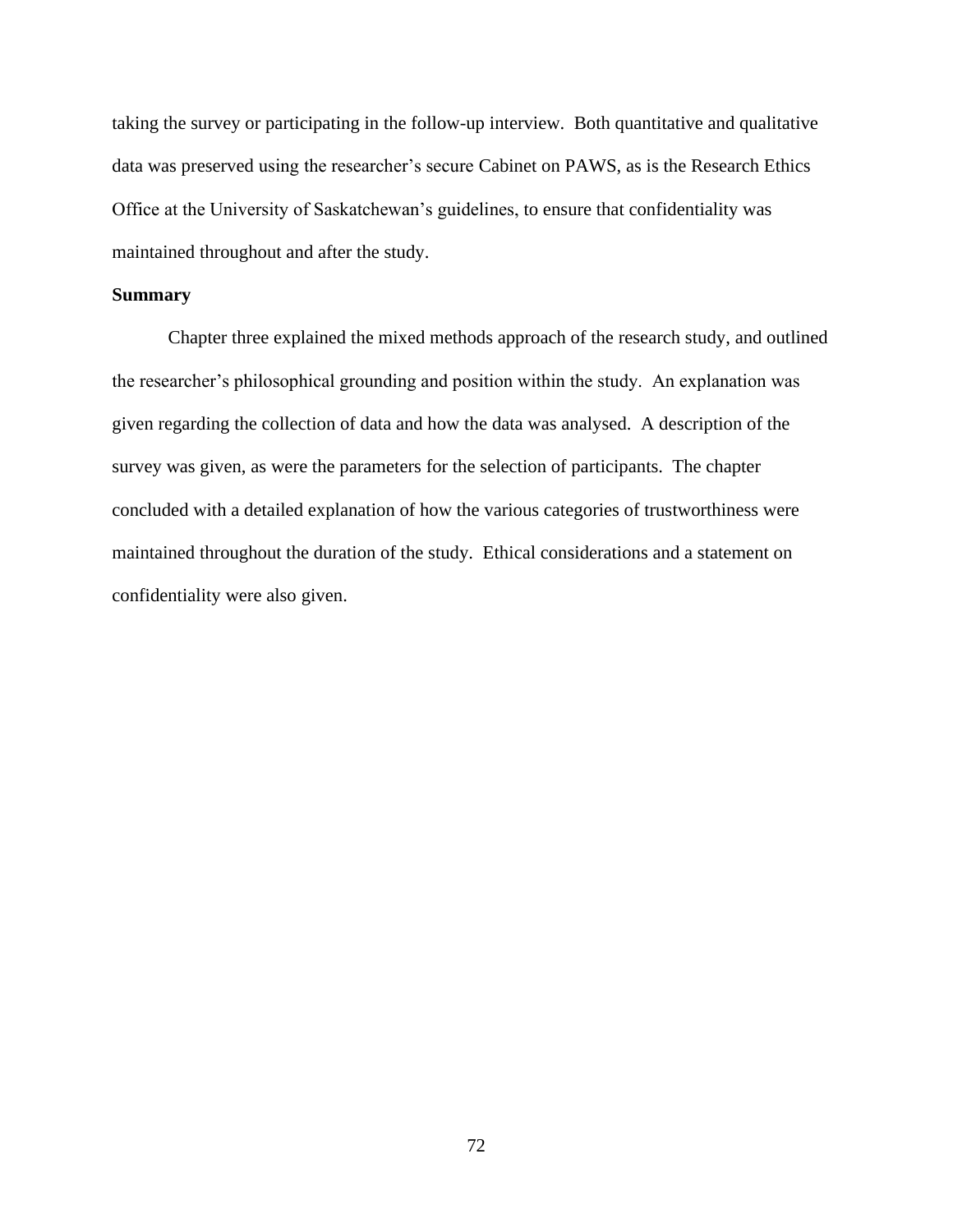#### **Chapter Four: Data Analysis and Findings**

Chapter four presents and analyses the data gathered from the survey of international students and three follow-up interviews with international students that participated in the survey. The survey answered the research questions: What factors influenced current international students at the University of Saskatchewan to choose it over other universities in Canada; and how can the University of Saskatchewan increase its appeal to international students? The questions on the survey were shaped by previous studies by Binsardi and Ekwulugo (2003), Lam, Ariffin, and Ahmad (2011), and Mazzarol and Soutar (2002) that used the push-pull model, and also adapted two existing surveys: *Canada First, the 2009 Survey of International Students* (Canadian Bureau of International Education) and the *BC Student Survey: Final Report* (British Columbia Council on Admissions and Transfer, 2015). The survey was further personalised to the University of Saskatchewan with the addition of questions related to the international student recruitment initiatives found in the *Foundational Documents* mentioned previously. The follow-up interview conducted individually with three international students gave in-depth and personalised responses that also provided qualitative information related to the research questions. The quantitative findings from the survey are presented in the first section and the qualitative findings from the interviews were presented in the second section.

The quantitative data from the survey were analysed using the mean and standard deviation to show the central tendency and variability of the survey items. Frequencies were utilised to demonstrate distributions of the survey responses. For qualitative data from the interviews, the participants' answers were analysed in terms of support or a lack of support for both the survey items and the recruitment initiatives of the University of Saskatchewan. The major findings from the survey and the interviews were summarised at the end of this chapter.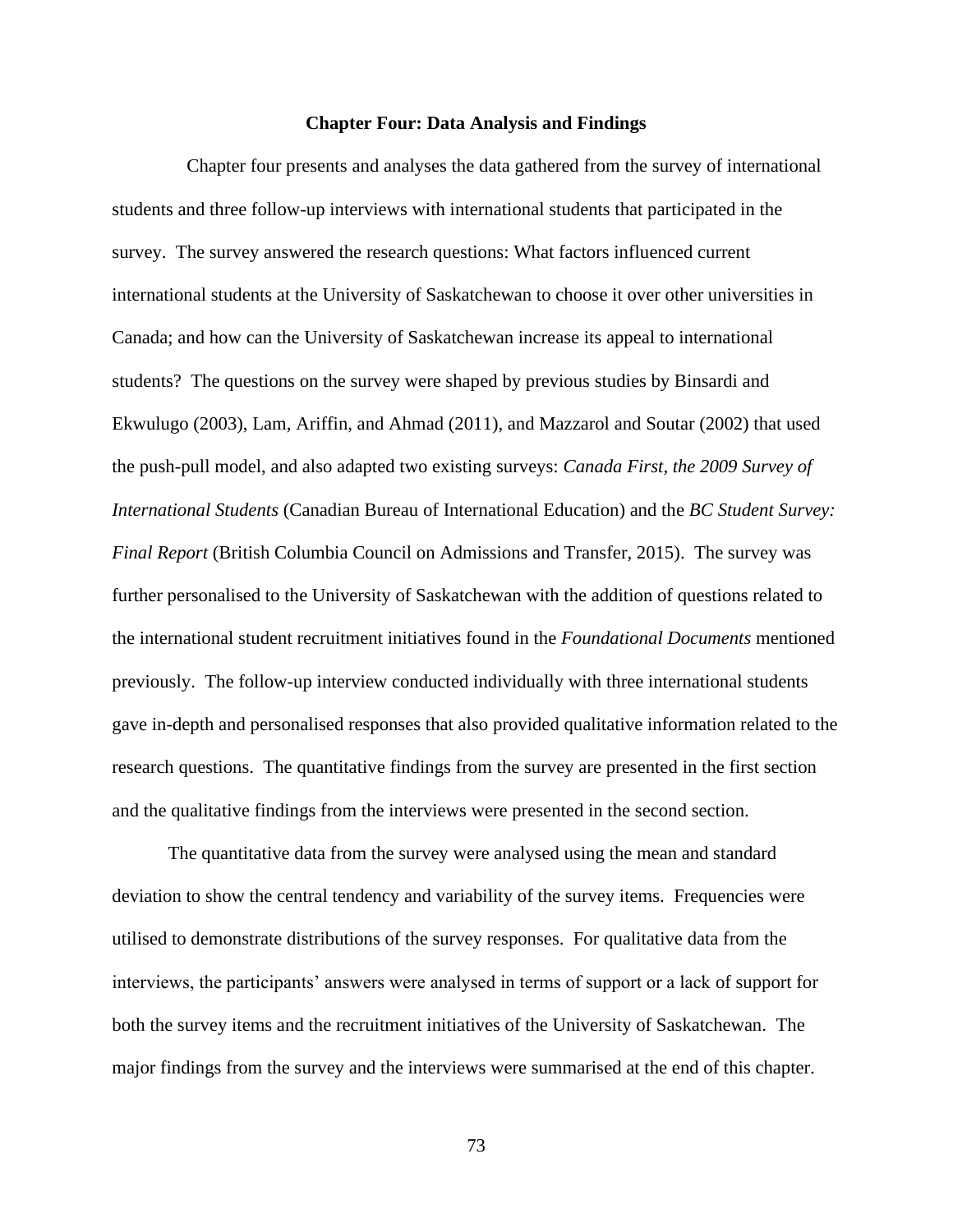# **Quantitative Data Analysis**

International students at the University of Saskatchewan were invited to participate in the survey through their PAWS feed and 115, self-identified, international students participated. Sixteen participants did not complete all of the closed-ended questions and were discarded while 99 completed all of the closed-ended questions and their surveys were used in the data analysis. It was interesting that 50 participants answered that the University of Saskatchewan was not his or her's first choice of post-secondary institution in Canada. This showed a mix of desirability to attend the University of Saskatchewan by current international students in attendance. The participants' demographic information will be presented before analysing the results of the survey questions. A copy of the online survey that was distributed is in Appendix A.

**Demographic information.** Undergraduates were the majority of respondents with 46 participants. There were 44 graduate students that were almost evenly split between Master's and PhD students: 23 Master's participants and 21 PhD participants. Eight participants answered 'other' and provided more information: five were visiting research students, one student working on a postgraduate diploma, and one participant was a recent graduate of animal bioscience. One participant did not provide details on what his or her level of study was. The participants came from 29 countries and six continents. Four countries, Mexico, Peru, Russia, and Zimbabwe had two participants, while 15 countries had only one participant. The top nine countries with participants were shown in Table 3.1 below.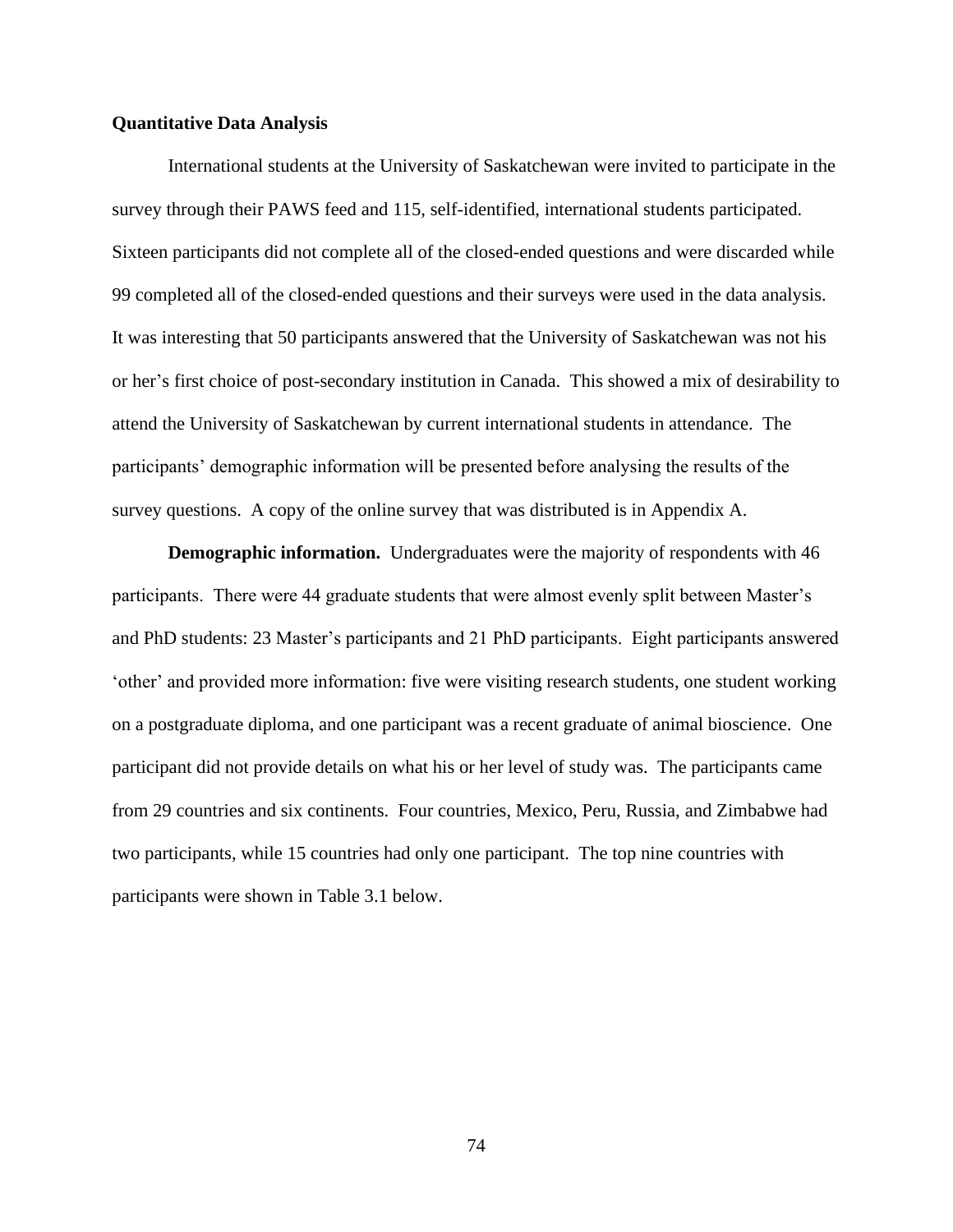# Table 3.1

| Country              | <b>Number of Participants</b> |
|----------------------|-------------------------------|
| India                | 23                            |
| <b>Brazil</b>        | 8                             |
| Nigeria              | $\tau$                        |
| China                | 6                             |
| Vietnam              | 6                             |
| Ecuador              | 5                             |
| Bangladesh           | $\overline{4}$                |
| Iran                 | $\overline{4}$                |
| <b>United States</b> | $\overline{4}$                |

*Participant's Country of Origin*

*Note. Five participants did not answer.* 

At the University of Saskatchewan (2019a) international students from China make up 40 percent of international students at the undergraduate level and 17 percent of the international students at the graduate level, first among all countries in both categories for the 2018/2019 academic year. Nigeria (10 percent), India (8 percent), Bangladesh (6 percent), and Vietnam (4 percent) were the other four in the top five countries represented at the undergraduate level at the University of Saskatchewan (2019) for the 2018/2019 academic year. Iran (12 percent), India (11 percent), Bangladesh (7 percent), and Nigeria (7 percent) were the other four in the top five countries represented at the graduate level at the University of Saskatchewan (2019a) for the 2018/2019 academic year.

Every one of the top five countries that contributed students to the University of Saskatchewan at the undergraduate and graduate level were represented in the results of the survey. From Table 4, it was evident that India was overrepresented in the population sample, so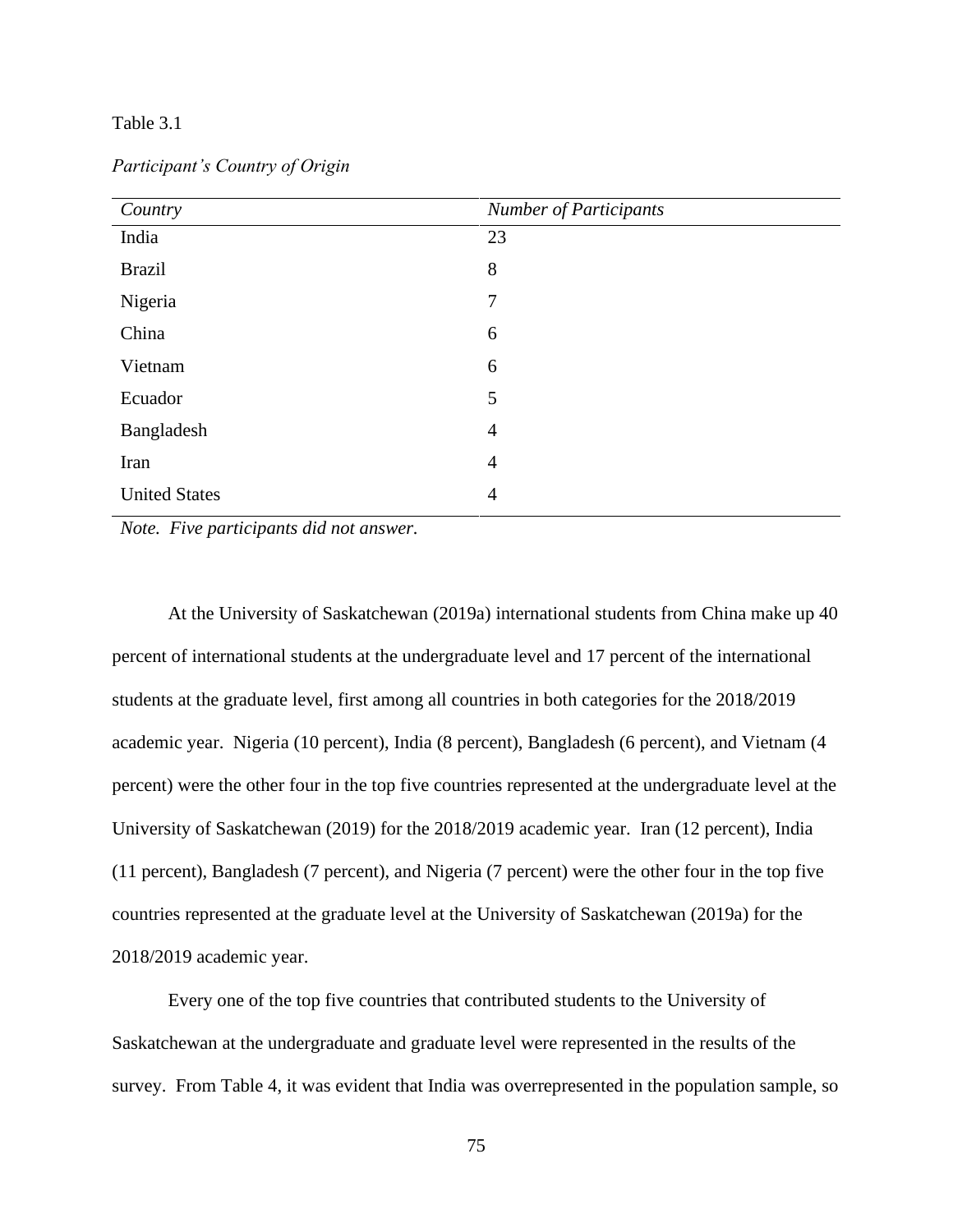the results were biased towards the influencing factors of international students from India. China had the most international students at the undergraduate and graduate level but only had six participants included in the survey results. Brazil had the second-highest number of participants for the survey, which was a surprise considering it was not represented among the top five countries contributing international students on either of the lists at the University of Saskatchewan (2019a). The factors that influenced international students to attend the University of Saskatchewan were divided into an academic section and a non-academic section on the survey and are presented in the next section.

**Academic factors.** There were 10 items in the survey that were academically related factors that influenced international students to attend the University of Saskatchewan. The academically related factors were items 7-16 on the survey and the response rate of this survey section was 100 percent as all 99 participants completed every item in the section (N=99). Descriptive statistics such as frequencies, means, and standard deviations were presented and examined. Table 3.2 displayed the quantitative data of items 7-16 in detail below.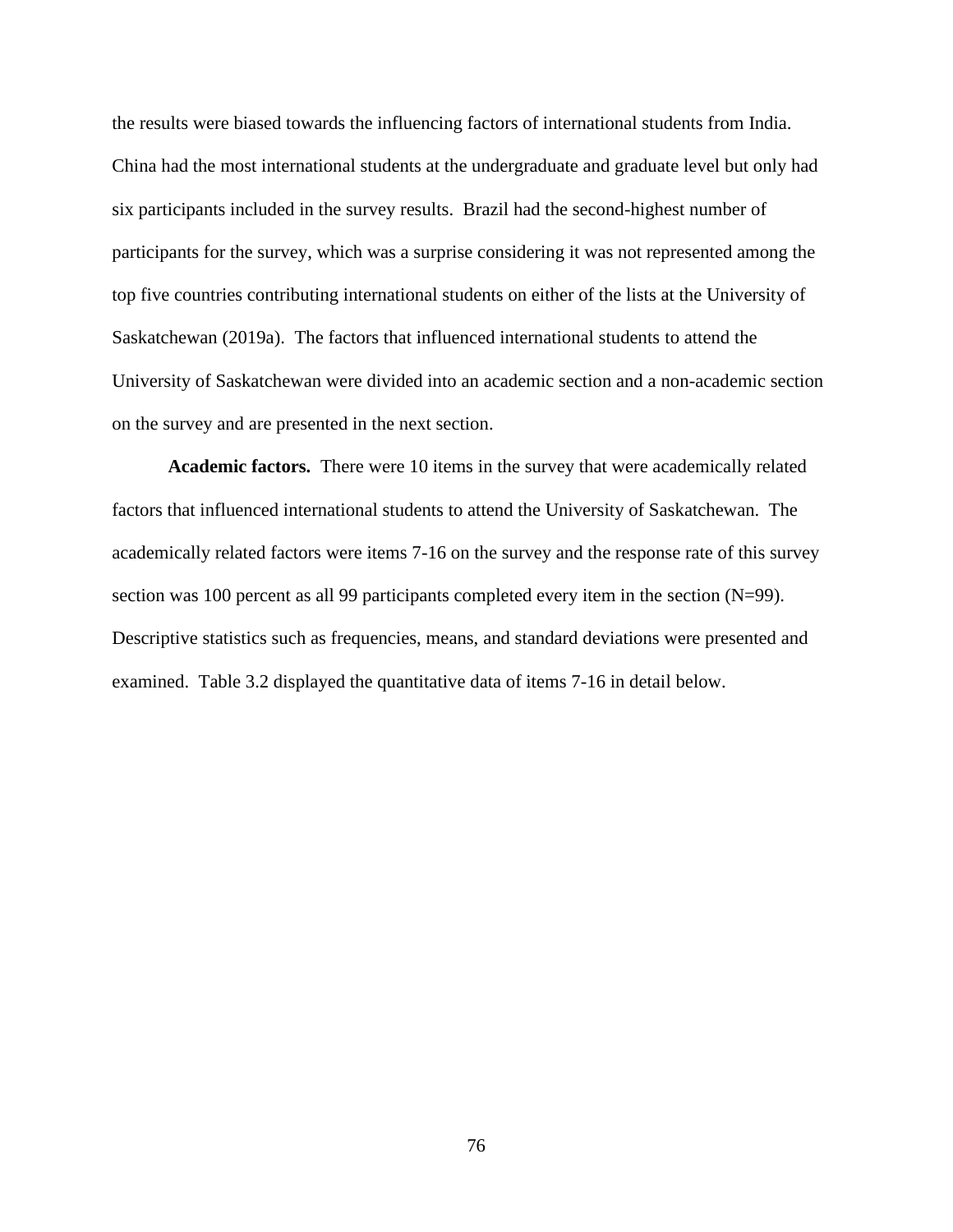# Table 3.2

# *Survey Items 7-16*

| Survey item                                                                                                         | SA(1)          | A(2) | N(3) | D(4) | SD(5)          | $\boldsymbol{M}$ | <b>STD</b> |
|---------------------------------------------------------------------------------------------------------------------|----------------|------|------|------|----------------|------------------|------------|
| 7. Academic quality                                                                                                 | 25             | 43   | 22   | 6    | 3              | 2.18             | .983       |
| 8. Academic reputation/prestige                                                                                     | 15             | 45   | 27   | 8    | $\overline{4}$ | 2.40             | .979       |
| 9. University ranking in<br>publications in print or online                                                         | 13             | 34   | 33   | 14   | 5              | 2.64             | 1.04       |
| 10. Effective at providing<br>information related to: my<br>program, academic, and<br>application to the University | 35             | 37   | 15   | 9    | 3              | 2.07             | 1.07       |
| 11. Particular program offered                                                                                      | 42             | 29   | 15   | 11   | $\overline{2}$ | 2.01             | 1.10       |
| 12. Teaching quality of faculty                                                                                     | 17             | 34   | 34   | 11   | 3              | 2.48             | 1.00       |
| 13. Publications by faculty                                                                                         | 15             | 19   | 41   | 20   | $\overline{4}$ | 2.79             | 1.06       |
| 14. Technology available on<br>campus                                                                               | 16             | 18   | 34   | 25   | 6              | 2.87             | 1.15       |
| 15. Academic organization and<br>facilities                                                                         | 14             | 48   | 20   | 14   | 3              | 2.43             | 1.00       |
| 16. Fulfill part of a joint<br>program with another university                                                      | $\overline{4}$ | 8    | 11   | 37   | 39             | 4.00             | 1.10       |

*Note. SA=Strongly agree; A=Agree; N=Neither agree or disagree; D=Disagree; SD=Strongly disagree; M=Mean; STD=Standard deviation.*

There were six items that stood out from all of the other academically related factors for choosing the University of Saskatchewan and had a mean of less than 2.5. Three of the six survey items had means that were below 2.20, which meant the number of participants that 'strongly agreed' or 'agreed' with the statements greatly outnumbered the participants that chose to 'disagree' or 'strongly disagree'. The most influential factor, according to the lowest mean, in this section of the survey was item 11: "I chose the University of Saskatchewan because of a particular program offered at the university" ( $M = 2.01$ ,  $STD = 1.10$ ,  $N = 99$ ) as 71 participants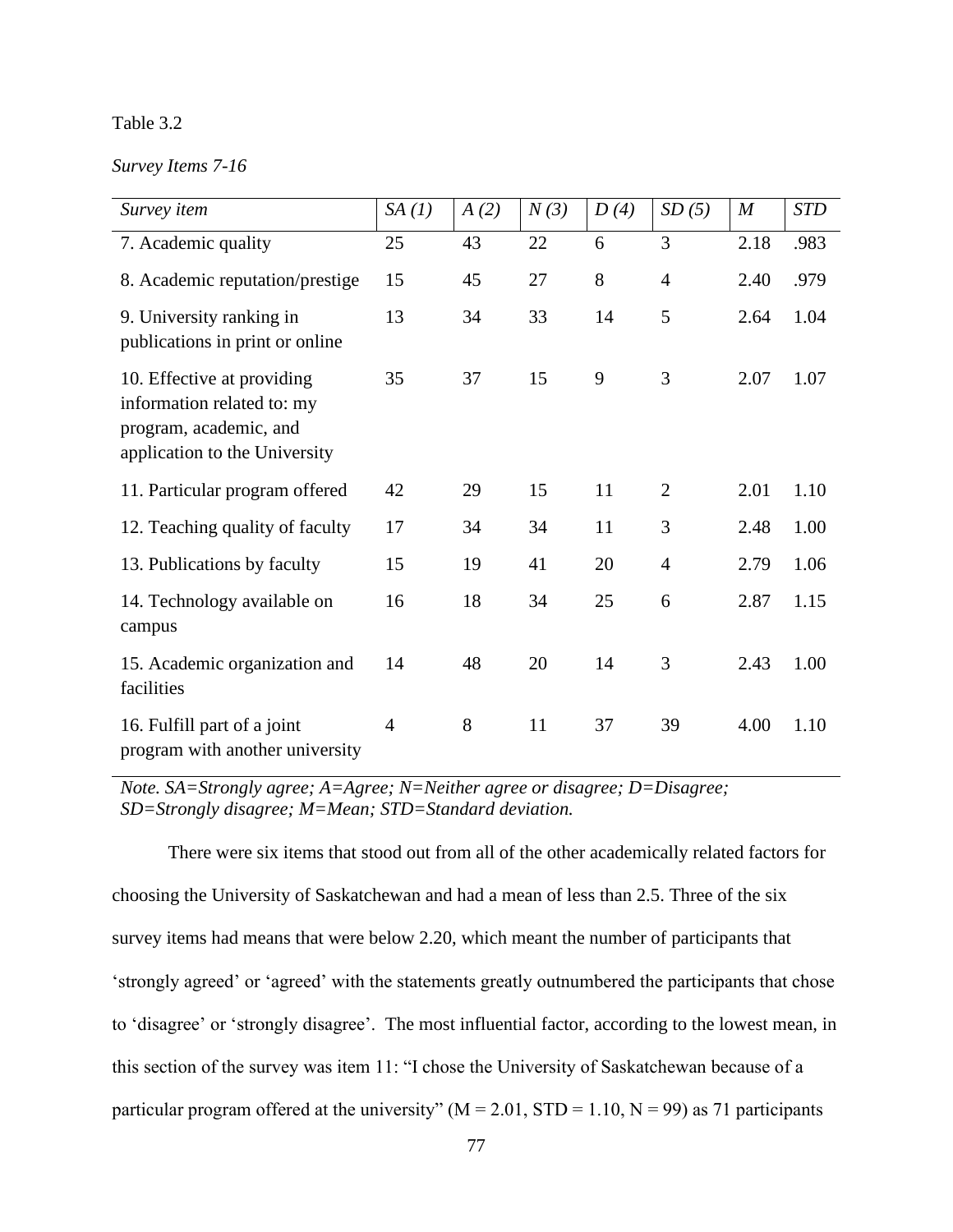strongly agreed or agreed with the statement while only 13 participants strongly disagreed or disagreed. The second factor that was very influential among international students was item 10  $(M = 2.07, STD = 1.07, N = 99)$  that stated: "I chose the University of Saskatchewan because they were effective at providing information related to my program, academics, and application to the University" as 72 participants strongly agreed or agreed with the statement while 12 strongly disagreed or disagreed. While not as influential, in terms of its mean, as survey items 10 and 11, survey item 7 ( $M = 2.18$ , STD = .983, N = 99), which stated: "I chose the University of Saskatchewan for its academic quality" was significantly more influential than all the other factors surveyed in this section. Survey items 7, 10, and 11 were the most influential academic factors as they had the lowest means and a large majority of participants that 'strongly agreed' or 'agreed' with the respective statements.

There were three survey items that did not have means as low as survey items 7, 10, and 11 but still had means below 2.5, which displayed significant influence on the participants. Survey item 8 ( $M = 2.4$ ,  $STD = .979$ ,  $N = 99$ ) stated: "I chose the University of Saskatchewan because of its academic reputation/prestige" and had 60 participants that 'agreed' or 'strongly agreed' with the statement while having 19 participants 'disagree' or 'strongly disagree'. Another academic factor that had a low mean was survey item 15 ( $M = 2.43$ ,  $STD = 1.00$ ,  $N =$ 99) that stated "I chose the University of Saskatchewan because of the academic organization and facilities" and had 62 participants 'agree' or 'strongly agree' with the statement. The last survey item with a mean below 2.5 in the academic factors section of the survey was item 12 (M  $= 2.48$ , STD = 1.00, N = 99) that stated: "I chose the University of Saskatchewan because of the teaching quality of the faculty at the university" and had 51 participants "strongly agree" or "agree" with the statement while only 14 participants chose to "strongly disagree" or "disagree".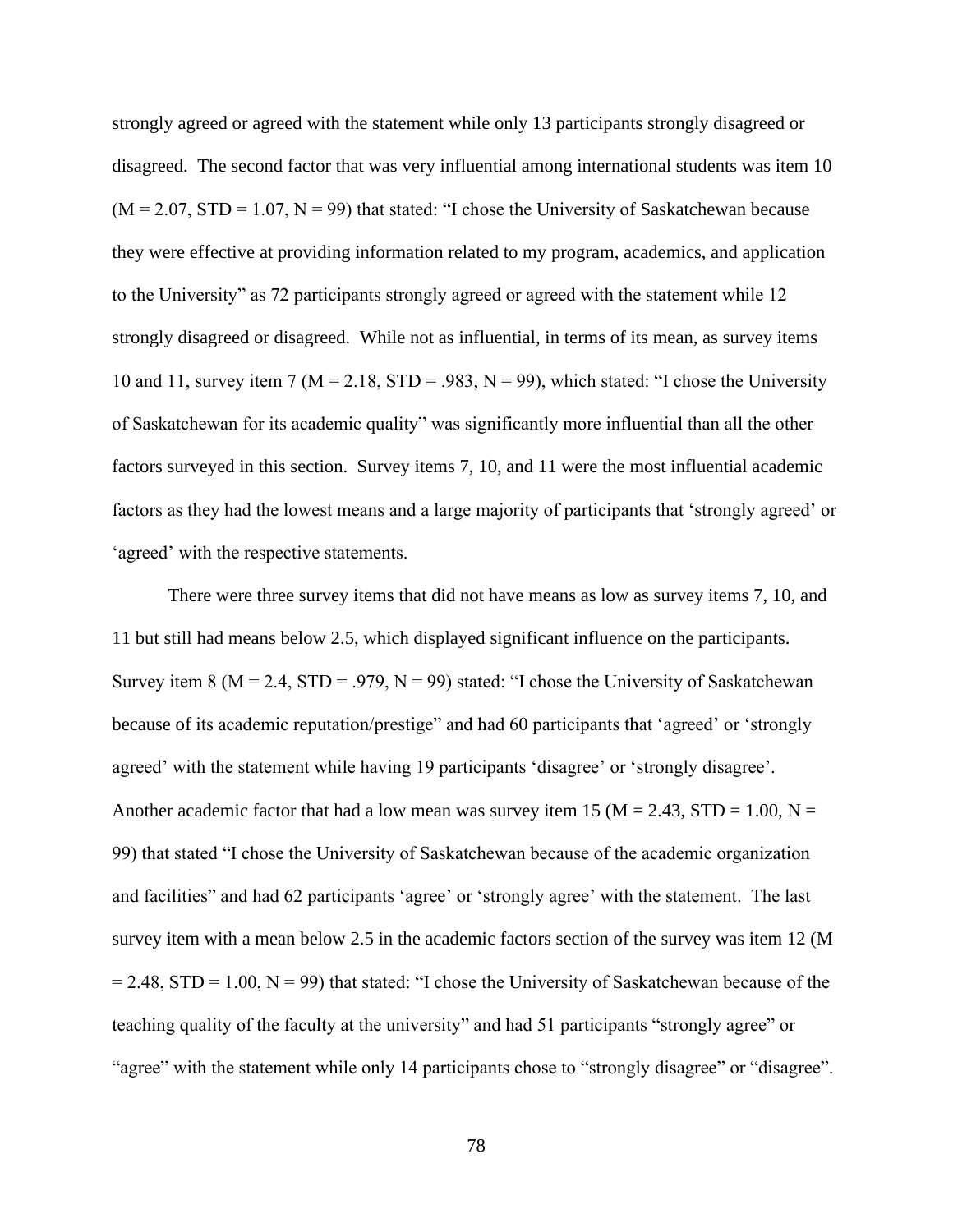The survey items 7, 8, 10, 11, 12, and 15 were the most influential academic factors on international students that participated in the online survey as they all had means of less than 2.5.

There were three survey items that had means less than three but a lot of participants that chose to 'neither agree or disagree' with the statements. Survey item  $9 (M = 2.64, STD = 1.04,$  $N = 99$ ) had 33 participants that 'neither agreed or disagreed' with the statement "I chose the University of Saskatchewan because of its ranking in publications, either in print or online, like the Times Higher Education Rankings" that contributed to having a higher mean, even though 47 participants 'agreed' or 'strongly agreed' with the statement. Survey item 13 ( $M = 2.79$ , STD = 1.06,  $N = 99$ ) stated: "I chose the University of Saskatchewan because of academic publications by the faculty at the university" but had 41 participants that chose to 'neither agree or disagree' with the statement. Survey item 14 ( $M = 2.87$ ,  $STD = 1.15$ ,  $N = 99$ ) only had 34 participants 'neither agree or disagree' with the statement: "I chose the University of Saskatchewan because of the technology available on campus (i.e. computer labs, wireless internet, iUsask and uSafe phone apps, etc)" but had a large standard deviation. While survey items 9, 13, and 14 had means less than three, there were a large number of participants that chose to 'neither agree or disagree' with the statements compared to the amount that chose to 'strongly agree' or 'agree' and could not be counted as having a large degree of influence on international students.

The academic factors section of the survey showed that there were numerous factors that held considerable influence on international students. Three of the survey items had means below 2.20 and three more had means below 2.5, which showed that a lot of participants chose to 'strongly agree' or 'agree' with the statements. There were only two survey items, 13 and 14, that had the majority of participants choose to 'neither agree or disagree' with the statements but still had means less than 3, which showed that the two items had a small degree of influence.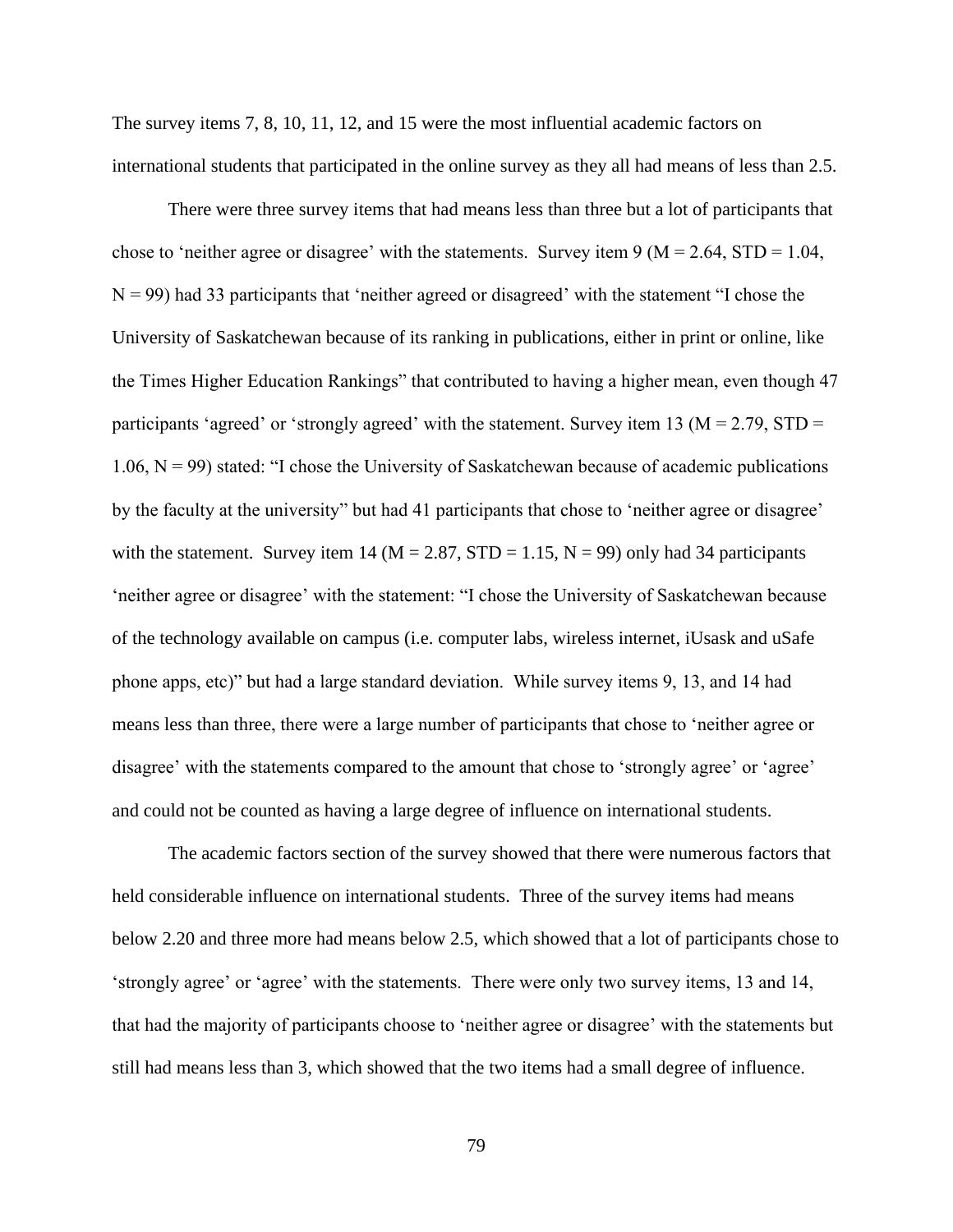The only factor that was found to be non-influential was item 16 ( $M = 4.00$ ,  $STD = 1.10$ ,  $N = 99$ ) that stated: "I chose the University of Saskatchewan to fulfill part of a joint program with another university" as only 12 participants strongly agreed or agreed with the statement while 76 participants disagreed or strongly disagreed with the statement. This showed that not many participants in the online survey were a part of a joint program at the University of Saskatchewan and was similar to findings from survey items 19 ( $M = 3.88$ , STD = 1.28, N = 99) and 27 ( $M =$ 3.98,  $STD = 1.20$ ,  $N = 99$ ) discussed in the following section.

**Non-academic factors.** There were 16 items that were on the survey that were nonacademic factors that influenced international students to attend the University of Saskatchewan. The non-academic factors were items 17-32 on the survey and the response rate of this survey section was 100 percent as all 99 participants completed every item in the section (N=99). Descriptive statistics such as frequencies, means, and standard deviations were presented and examined. Table 3.3 displayed the quantitative data of items 17-32 in detail below. Table 3.3

| Survey Items 17-32 |  |
|--------------------|--|
|--------------------|--|

| Survey <i>item</i>              | SA(1) | A(2) | N(3) | D(4) | SD(5) | $\boldsymbol{M}$ | <b>STD</b> |
|---------------------------------|-------|------|------|------|-------|------------------|------------|
| 17. Tuition fees are affordable | 23    | 31   | 20   | 14   | 11    | 2.59             | 1.29       |
| for international students (IS) |       |      |      |      |       |                  |            |
| 18. Amount of financial         | 25    | 25   | 22   | 17   | 10    | 2.62             | 1.31       |
| assistance available for IS     |       |      |      |      |       |                  |            |
| 19. Exchange agreement with     | 8     | 10   | 9    | 31   | 41    | 3.88             | 1.28       |
| the university and a university |       |      |      |      |       |                  |            |
| in my home country              |       |      |      |      |       |                  |            |
| 20. Effective at providing      | 18    | 40   | 21   | 14   | 6     | 2.49             | 1.13       |
| information: tuition, financial |       |      |      |      |       |                  |            |
| assistance, scholarship awards  |       |      |      |      |       |                  |            |
| 21. Services offered by ISSAC   | 14    | 14   | 35   | 29   | 7     | 3.01             | 1.14       |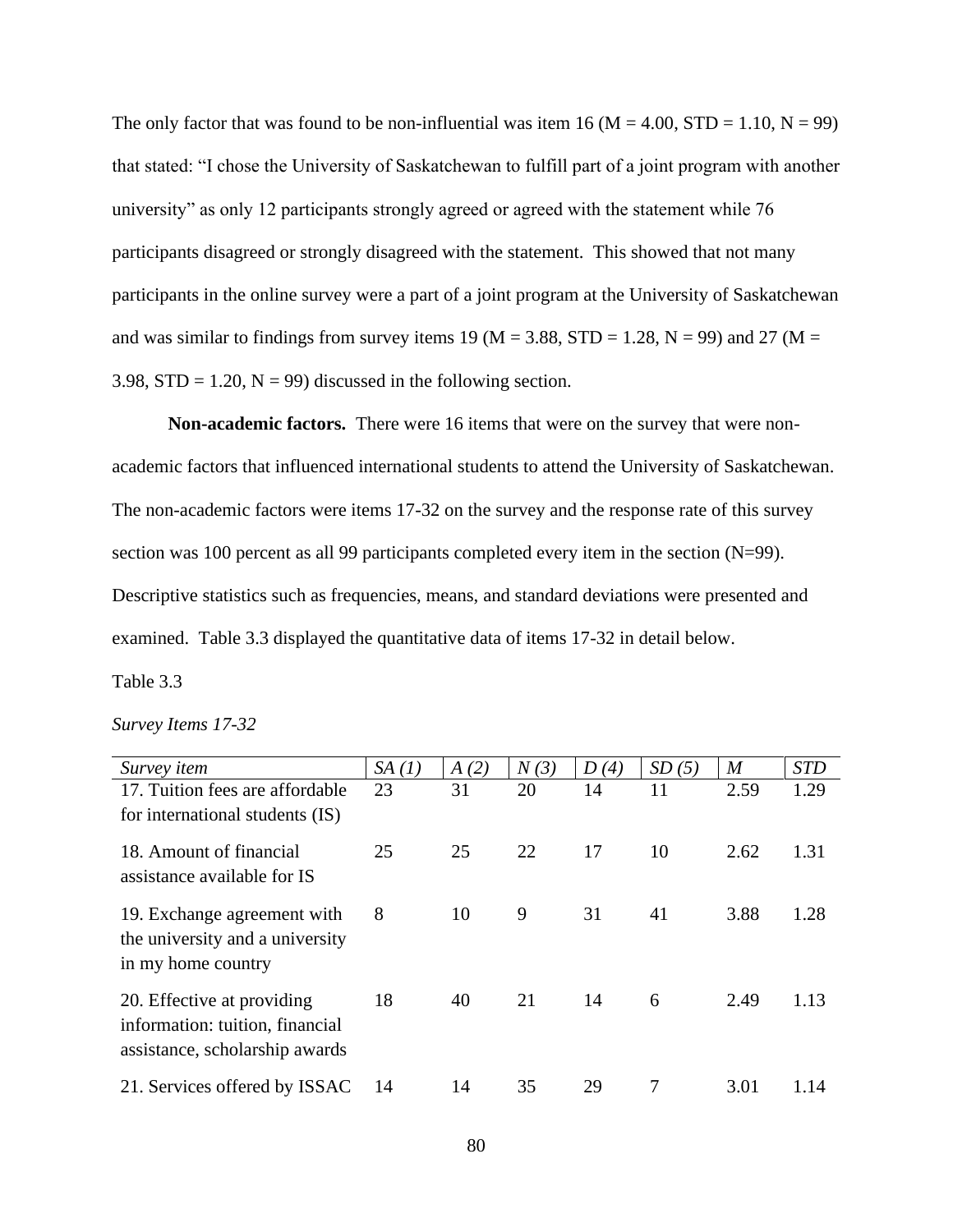| 22. Size of student population                                                                            | 8  | 22 | 31 | 29     | 9              | 3.09 | 1.10 |
|-----------------------------------------------------------------------------------------------------------|----|----|----|--------|----------------|------|------|
| 23. Scenic campus                                                                                         | 10 | 39 | 23 | 17     | 10             | 2.78 | 1.16 |
| 24. Factors related to its<br>location: climate, city size,<br>transportation, activities in<br>Saskatoon | 12 | 27 | 17 | 26     | 17             | 3.09 | 1.31 |
| 25. Safe and secure campus                                                                                | 16 | 31 | 28 | 18     | 6              | 2.67 | 1.13 |
| 26. Someone I know is<br>currently studying or had<br>studied previously at U of S                        | 16 | 21 | 11 | 30     | 21             | 3.19 | 1.41 |
| 27. The university has a<br>partnership or agreement with<br>a university in my home<br>country           | 6  | 9  | 9  | 32     | 43             | 3.98 | 1.20 |
| 28. Advice from parents or<br>relatives                                                                   | 9  | 19 | 17 | 28     | 26             | 3.43 | 1.31 |
| 29. My home country's<br>recognition of a degree from<br>the U of S                                       | 10 | 20 | 19 | 30     | 20             | 3.30 | 1.28 |
| 30. Diverse student population                                                                            | 11 | 25 | 30 | 15     | 18             | 3.04 | 1.26 |
| 31. Able to work part-time<br>while studying                                                              | 15 | 30 | 27 | 20     | $\overline{7}$ | 2.74 | 1.16 |
| 32. Cost of living was<br>affordable for: rent, groceries,<br>leisure activities, etc.                    | 19 | 45 | 19 | $\tau$ | 9              | 2.41 | 1.15 |

*Note. SA=Strongly agree; A=Agree; N=Neither agree or disagree; D=Disagree; SD=Strongly disagree; M=Mean; STD=Standard deviation.*

Unlike the academically related factors that had several factors that were found to be influential by a large majority, the non-academic factors only had two items that had a mean lower than 2.5, items 20 and 32. Item 20, "I chose the University of Saskatchewan because they were effective at providing information related to tuition, financial assistance, scholarship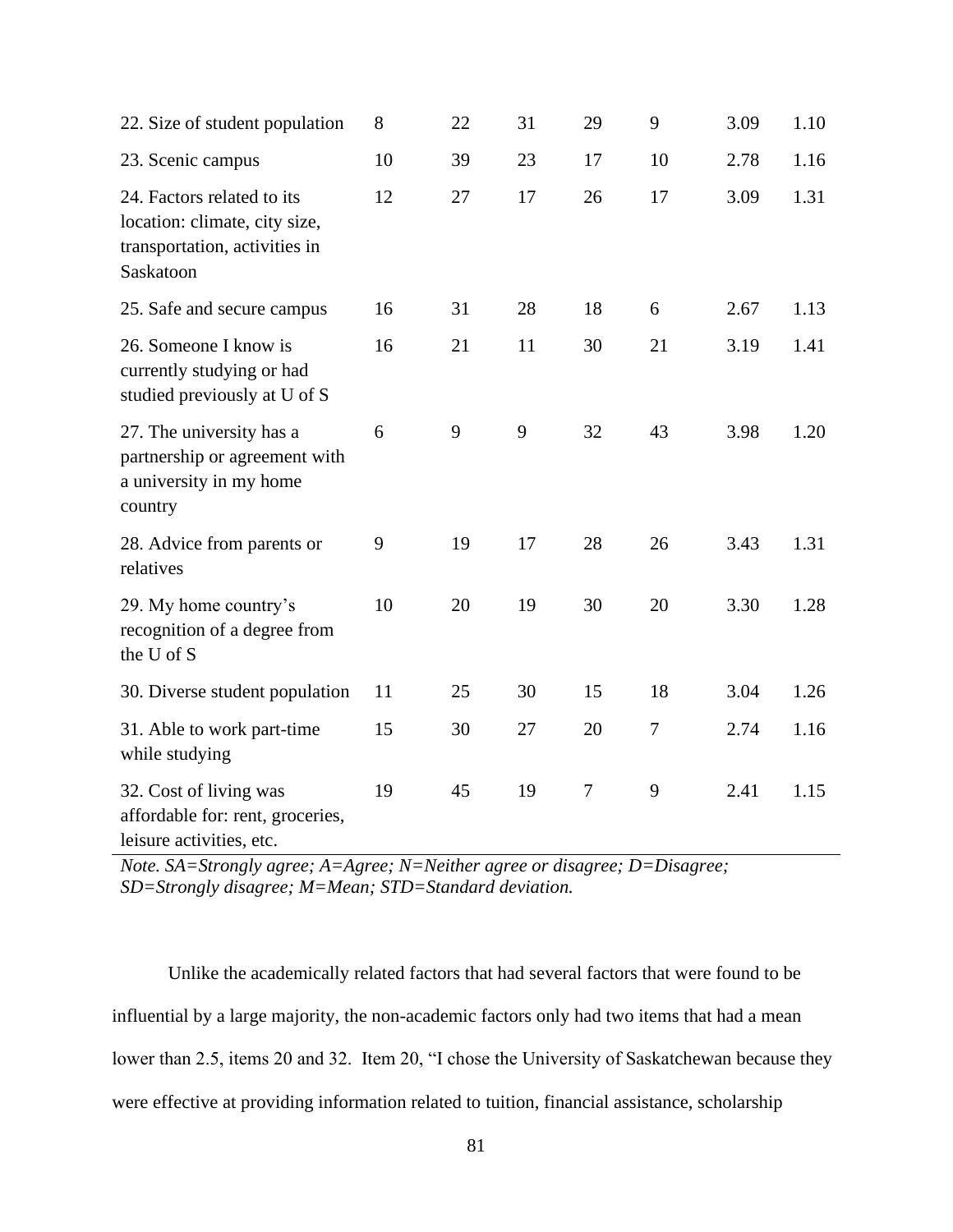awards, and other non-academic areas" ( $M = 2.49$ ,  $STD = 1.13$ ,  $N = 99$ ) had 58 participants 'strongly agree' or 'agree' with the statement and only 20 'strongly disagree' or 'disagree'. This was a similar finding to item 10 discussed in the previous section regarding the effectiveness of providing academic information that had considerable influence. Item 32 ( $M = 2.41$ , STD = 1.15,  $N = 99$ ), "I chose the University of Saskatchewan because the cost of living (rent, groceries, leisure activities, etc.) is affordable during my studies" also had a large amount of participants 'strongly agree' or 'agree', 64, compared to those that ''strongly disagreed or 'disagreed', 16, with the statement. It was a surprise to only find two non-academic factors that had a mean less than 2.5 in the survey even though the non-academic section had more questions.

There were three survey items in the non-academic section that had a mean greater than 2.5 but less than 2.7. This showed that the non-academic factors had some influence but not considerable influence. Survey item 17 ( $M= 2.59$ ,  $STD = 1.29$ ,  $N = 99$ ) stated: "I chose the University of Saskatchewan because the tuition fees are affordable for international students" with 54 participants that 'strongly agreed' or 'agreed' with the statement. Survey item18 ( $M =$ 2.62,  $STD = 1.31$ ,  $N = 99$ ) stated: "I chose the University of Saskatchewan because of the amount of financial assistance available to international students" and had 50 participants 'strongly agree' or 'agree' with the statement. Survey item 25 ( $M = 2.67$ , STD = 1.13, N = 99) stated: "I chose the University of Saskatchewan because of its reputation as being a safe and secure campus" but only had 47 participants 'strongly agree' or 'agree' with the statement. All three survey items had a high standard deviation and a large number of participants that chose to 'neither agree or disagree', which contributed to a higher mean. The three survey items showed a degree of influence on international students but were not as significant, based on their mean,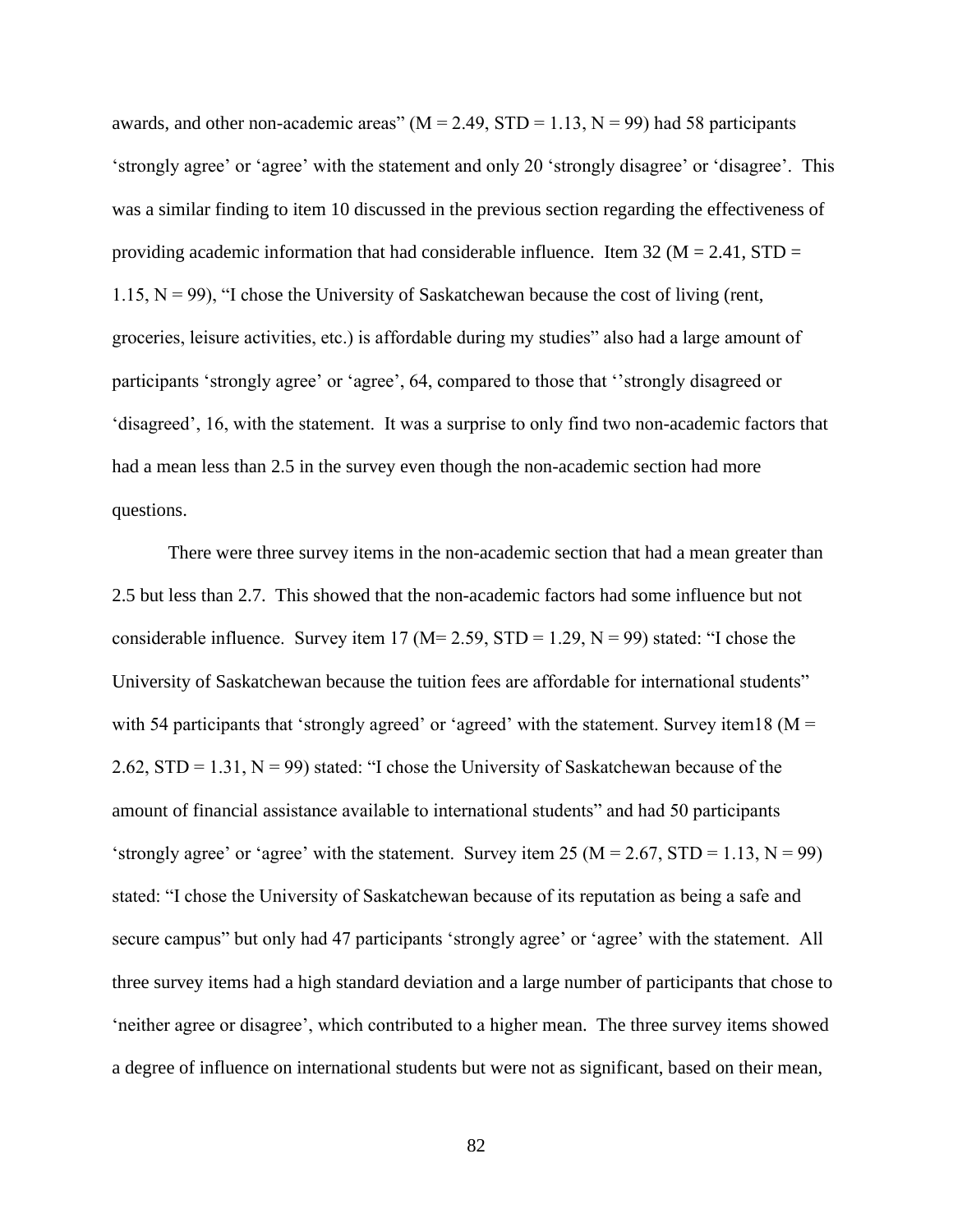standard deviation, and number of participants that chose to 'strongly agree' or 'agree' with the statements, as many of the academic factors from the previous section.

There were five items, 19, 26, 27, 28, 29 that had a majority of participants chose strongly disagree or disagree with the respective statements, which showed a lack of influence on their decision to study at the University of Saskatchewan. Survey items 19 ( $M = 3.88$ , STD = 1.20,  $N = 99$ ) and 27 ( $M = 3.98$ , STD = 1.20,  $N = 99$ ) addressed the influence of exchange agreements and partnership agreements with the University of Saskatchewan and a university in the participant's home country. Survey items 26 (M = 3.19, STD = 1.41, N = 99) and 28 (M = 3.43,  $STD = 1.31$ ,  $N = 99$ ) were related to the influence that friends, parents, and other relationships had on the international student to choose the University of Saskatchewan and both were showed to have little impact based on their high means and standard deviation. Survey item 29 ( $M = 3.30$ , STD = 1.28,  $N = 99$ ) stated: "I chose the University of Saskatchewan because of my home country's recognition of a degree from the university" and also had a high mean and large standard deviation.

It was clear from the closed-ended questions on the survey that there were more academic factors than non-academic factors that influenced international students' decision to study at the University of Saskatchewan. Six of the 10 academic factors had a mean less than 2.5 but nine of the 10 factors had a mean less than three, which showed all but one of the factors had some degree of influence. Only two of the 16 non-academic factors had a mean less than 2.5 and neither was below 2.4. In a broader context, only seven of the 16 non-academic factors had a mean less than 3, which showed that the University of Saskatchewan should focus its efforts regarding the recruitment of international students on academic factors compared to nonacademic factors.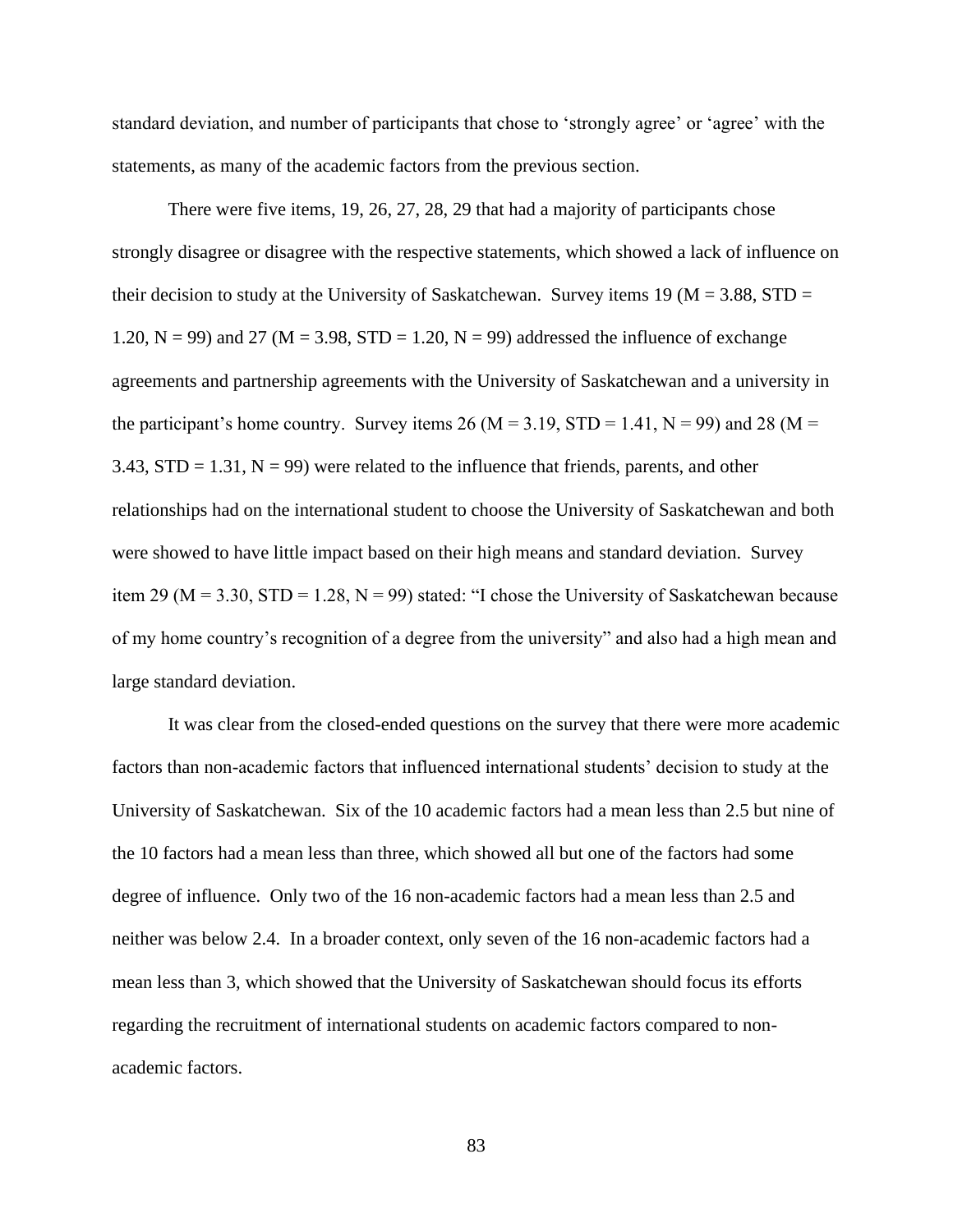**Open-ended response.** One of the last questions on the survey asked participants, "In your own words, what can be done at the University of Saskatchewan to increase its appeal to international students in the future?" The question was open-ended and participants had no restrictions on what they could write. The question was not required but 89 of the 99 participants answered the question with a large variance in answers. However, there were six suggestions that were supported by multiple participants. The comment that had the most support was to reduce the differential tuition paid by international students. Lowering the tuition fee for international students was mentioned in the statements of 29 participants. Another comment that was supported by 21 participants involved making more scholarships available for international students. It is worth noting that both statements involve overcoming financial obstacles that international students face when studying at the University of Saskatchewan.

Four other statements were supported by multiple participants but were not as common as lowering tuition and offering more scholarships to international students. Eleven participants felt the best way to increase the appeal of the University of Saskatchewan to future international students was for the university to advertise more so that it would get more publicity. Several participants suggested the University should advertise more about its programs online while others suggested more outreach because he or she felt, "the University itself is great [but] it isn't really known as more recognised places like in Toronto are more visible." It was also suggested by four participants that the University build more partnerships with universities abroad and participate in more exchange programs. Two participants believed that increasing the University's global ranking would increase its appeal and one participant stated, "the research ranking of the university plays an essential role for international students." Two participants believed that providing more pictures and videos of what the University looked like would help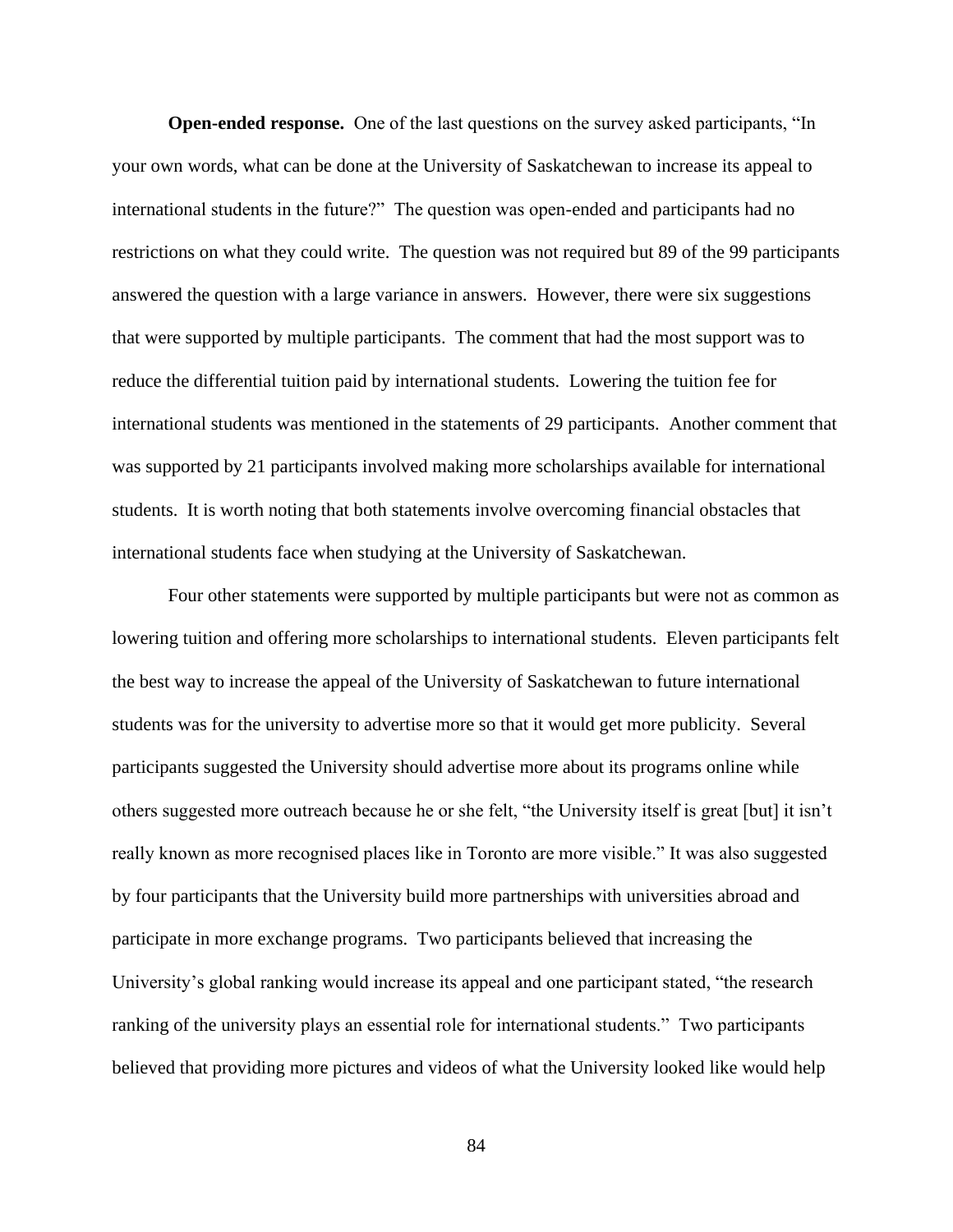the University appeal to future international students because, "YouTube, Facebook, and Instagram are great ways for people not able to physically be at the university have a good feel of what it feels like to be a USASK student." Several of the suggestions made in the open-ended response were addressed in the survey and were present in the questions for the follow-up interviews that were conducted with three participants that completed the online survey.

# **Qualitative Data Analysis**

There were two forms of qualitative data collection and analysis for this study. The first was a document analysis conducted on several *Foundational Documents* that was explained at the end of chapter two. The second form of qualitative data collection was a follow-up interview that was conducted with three participants that had completed the online survey. At the conclusion of the survey, participants were asked to provide their email address if they were interested in participating in a follow-up interview with the principal investigator. From those that provided their information, three participants were chosen at random. Student A was a PhD student in the third year of his program in the chemistry department and his home country was India. Student B was an undergraduate student in the mathematics field that was participating in a summer exchange program with her university in India. Student C was a PhD student in the physics department whose home country was Brazil. Since two of the three participants had the same home country, the interviews, like the survey, were also biased towards India compared to the other countries. Comparatively, the international student population at the University of Saskatchewan (2019) was similar at the undergraduate level, which had 1,455 international students, and graduate level, which had 1,603 international students. However, having two graduate students participate in the interviews was favourable as international students were 37 percent of the entire graduate student population at the University of Saskatchewan (2019) but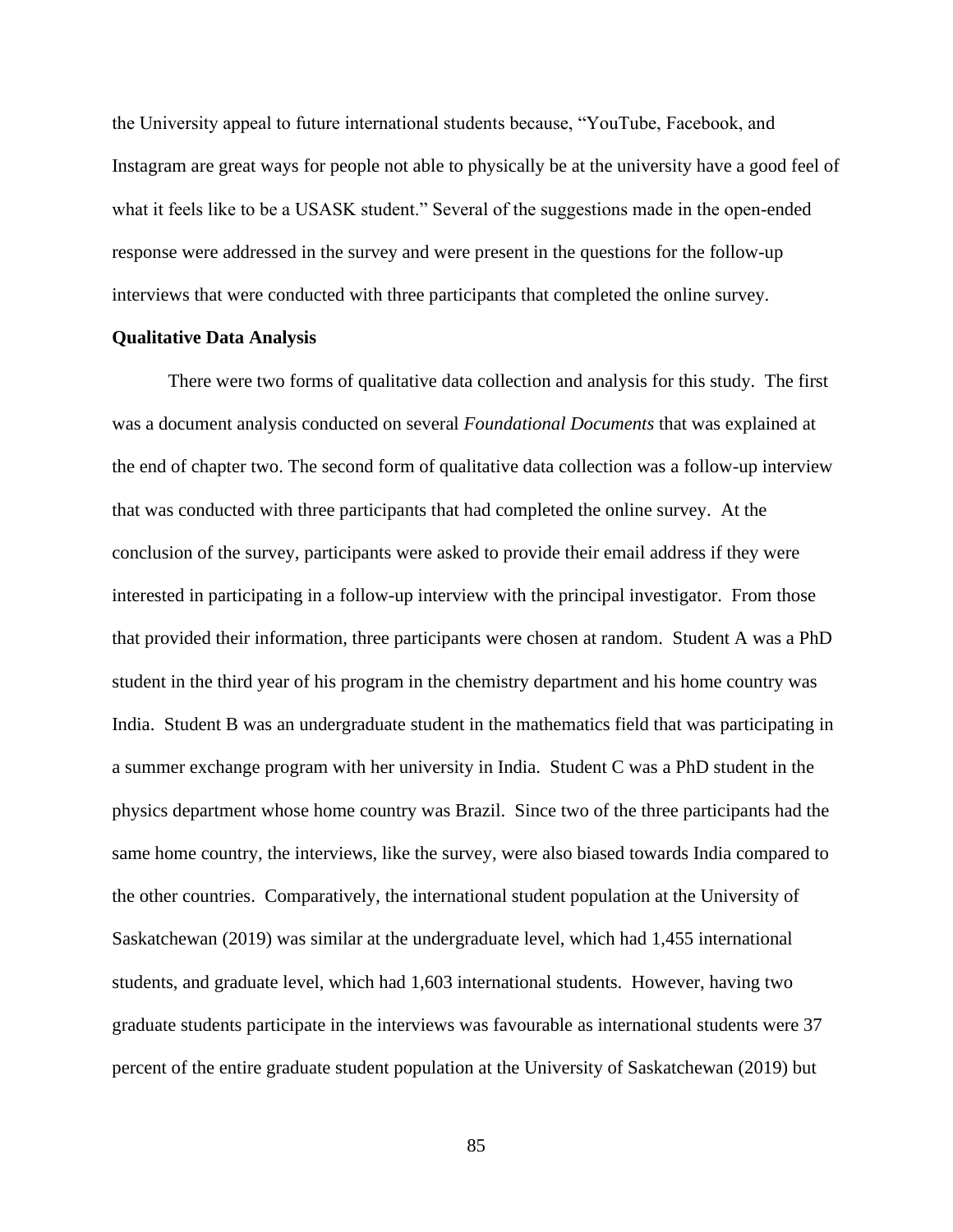only nine percent of the undergraduate population. The participants were asked 15 questions that were related to the survey responses and the themes developed from the document analysis conducted on the *Foundational Documents* of the University of Saskatchewan. The major findings from the interview were noted in the following subsection.

**Tuition fees.** The differential tuition fee that international students pay was something both Student A and Student C spoke about as being important. Student C felt that if the tuition "was lower than the other universities, it would be more attractive" but also believed that the international student tuition at the University of Saskatchewan was competitive with other universities. Student A had completed his Master's at the University of Manitoba (UM) and much preferred their tuition system to the University of Saskatchewan. Student A explained at UM, "the first two years you pay the full tuition and for the consecutive years, which is three, four, five, you pay the differential fee, which is not at USASK," which meant, as long as the international student maintained an acceptable grade point average, he or she would pay the same tuition as a Canadian resident. Student A also disliked that graduate students were not given a bus pass for transportation during the spring and summer terms even though they were required to be registered for classes and had to pay tuition for both terms. In regards to the bus pass for the fall and winter semesters, Student A said, "it doesn't make sense at all. And even if you register for a course, maybe it's a no-credit course, you are eligible [for a bus pass]" but graduate students do not receive one for the spring and summer terms regardless of how many classes they are enrolled in. Student B was attending the University of Saskatchewan as part of an exchange agreement and did not have to pay tuition as part of her program.

**Student services.** All three participants were very happy with the amount of support and services they were receiving at the University of Saskatchewan. All three participants were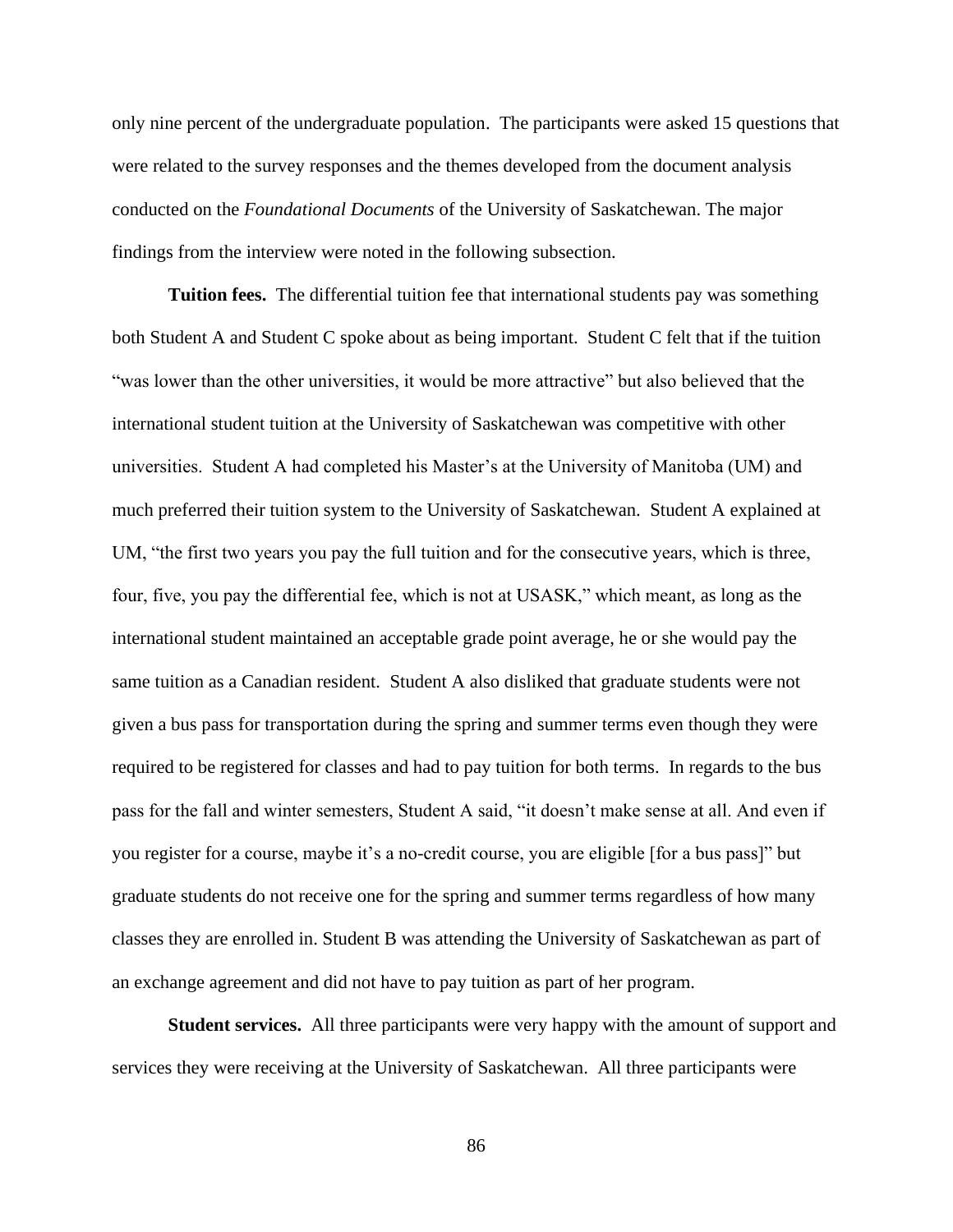familiar with the International Student and Study Abroad Centre (ISSAC) and had accessed their services or events at least once during their time as students on campus. Student A said the education counselor was, "very open-minded, ready to accept new things and they try within their best comfort zone to help as much as possible" and did everything possible to ensure a smooth transition. Student B went on a guided tour of the Farmer's Market that ISSAC had organised. Before the tour, Student B was experienced some "culture shock," but the tour with ISSAC made Student B feel "homely" and more at-ease in Saskatoon. Student C had questions about documents and paperwork before applying and arriving at the University of Saskatchewan and found ISSAC to be very helpful and answered all of her questions. Student A also liked that ISSAC organises activities that incorporates a variety of cultures because, "it's good to interact with different communities rather than clustering into one space-group." None of the participants could think of more student services or support that they would like to see at the University.

**Hosting conferences with an international focus.** All three participants believed that the University of Saskatchewan should try to host more conferences that have an international focus. There were two purposes that hosting more international conferences would have. The first would be that there would be more opportunities to network with people globally. As Student A explained, "students are what makes up USASK" and speaking at conferences is a way for students to "showcase USASK to others" because there are representatives from other universities at conferences and also potential employers and industry leaders. Student C also believed hosting more international conferences would be an opportunity to, "have more contact with people from around the world, so it would be interesting."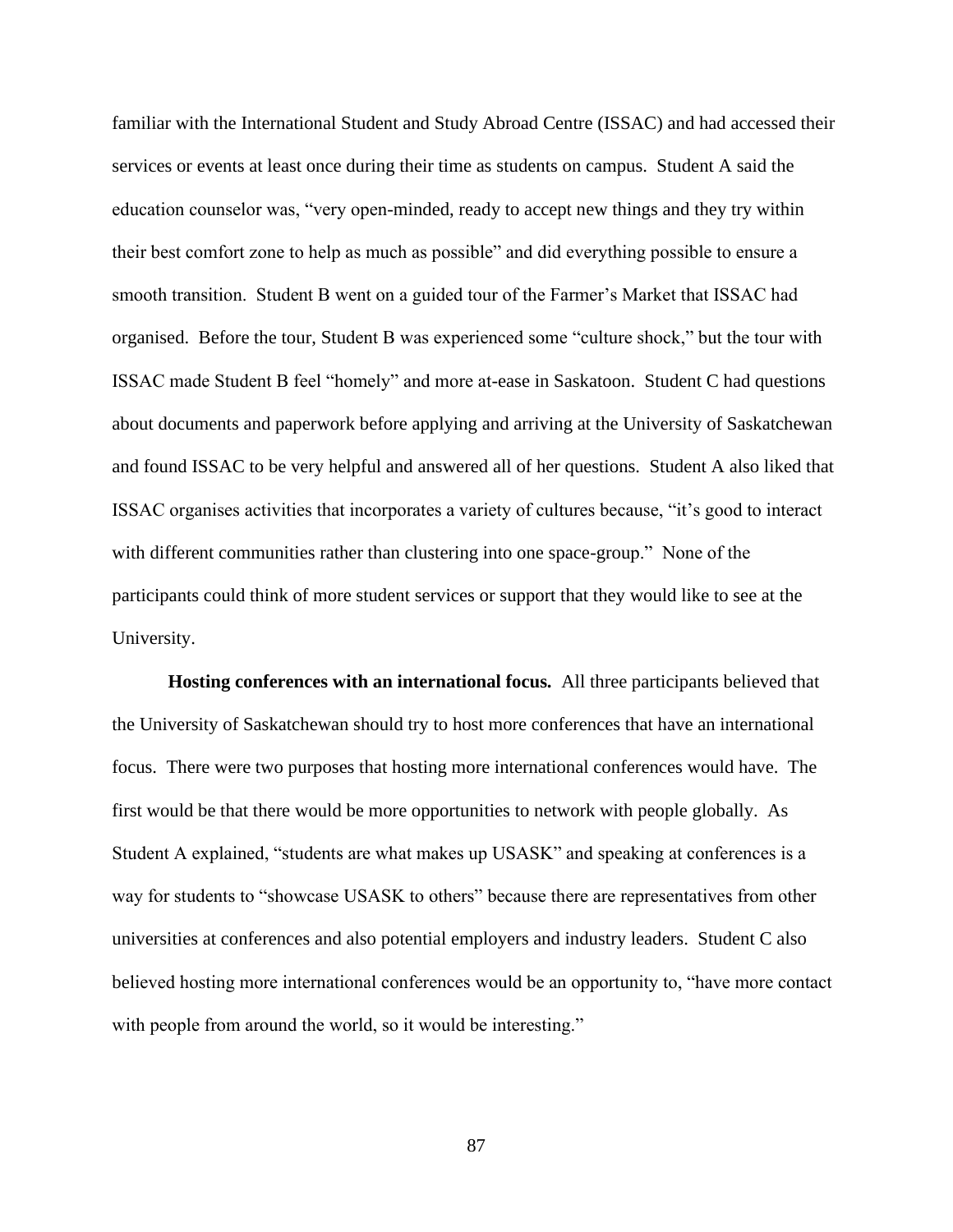The second purpose for hosting more conferences with an international focus would be to help market the University of Saskatchewan to people around the world that might not have heard about the university. Student A believed that the University of Saskatchewan would be more marketable if it showcased what it has "in terms of research opportunities, the amount of funding, and, most importantly, it does have all of the facilities in which the student can not only thrive, but can be the best version of themselves" and all this would be accomplished by hosting more international conferences. Student B also believed that hosting more international conferences would help market the University because it would "give a lot more exposure. And, if I come here, I can see many more things" because being able to physically experience a place is preferable to reading about it online or in other literature.

**Partnership agreements.** Having partnership agreements between the University of Saskatchewan and universities in the participant's home country was a divisive topic. Student B was attending the University of Saskatchewan because it had a partnership agreement with the university she was getting her undergraduate degree through in India. Student B's university in India had a summer student program that paid for her to visit the University of Saskatchewan for two-and-a-half months and advertised which courses students from her university could attend while visiting. Without a partnership agreement, Student B said she would not have come to the University of Saskatchewan, so it was a huge influence on her decision. Student A, who was also from India, was unaware of any partnership agreements between the University of Saskatchewan and any universities in his home country. However, Student A felt that if the University of Saskatchewan did have a partnership agreement with the university he attended in India it would, "would have made a massive difference. In terms of credibility of knowledge, skill sets, and acclimatisation." Student A believed that having this partnership would have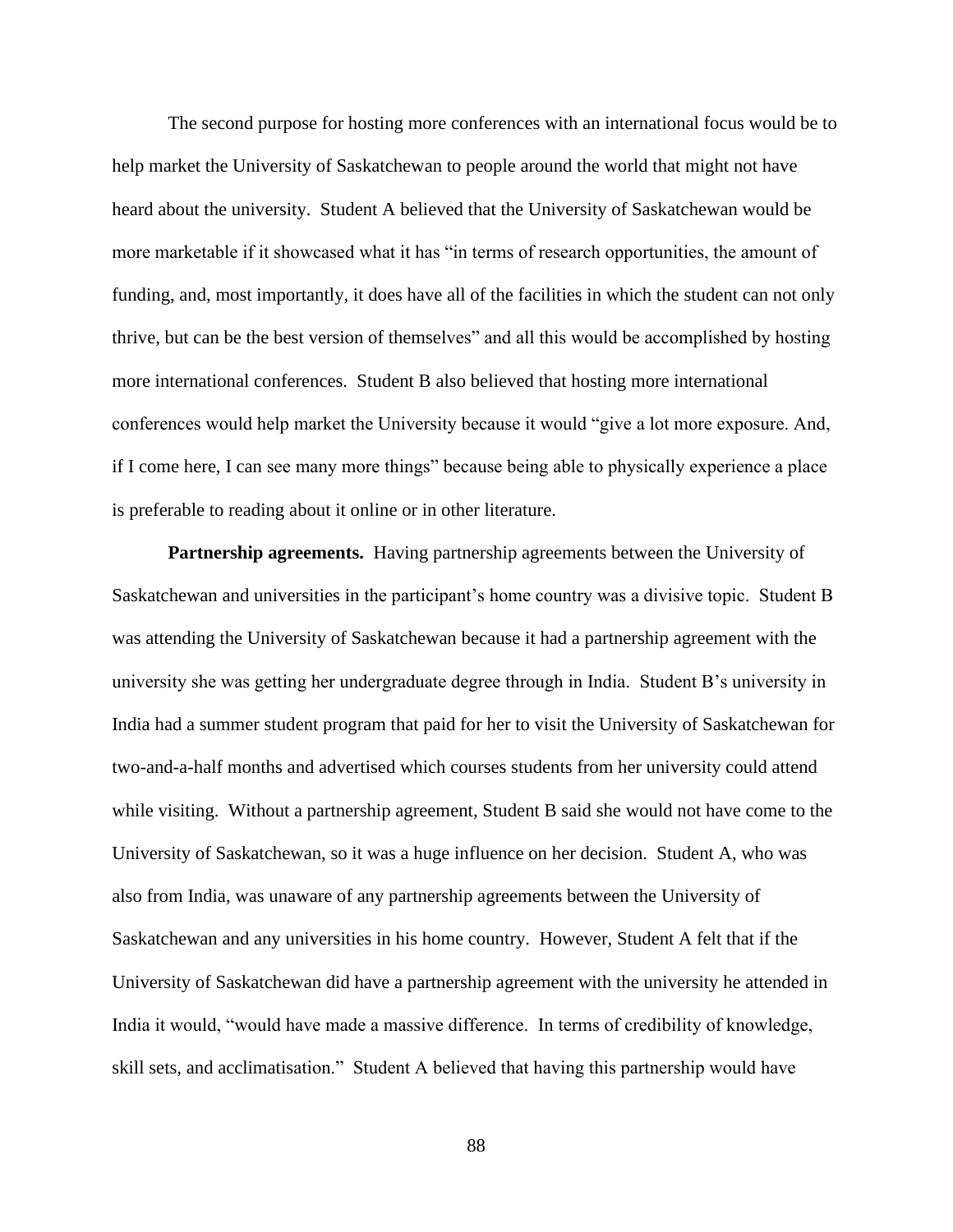helped with the process of normalisation and to help graduate students find their research supervisor because each would know and be "aware of the expectations of his or her future lab he or she will be going on as well as a supervisor from here [USASK]." Student C was the outlier as she did not believe a partnership agreement would have influenced her at all. Student C's rationale was that if a university abroad has an agreement with Brazil, the student has to return to Brazil at the conclusion of their studies for the same amount of time he or she had been gone for and Student C had no intention of returning to Brazil after she completed her PhD.

**Cost of living.** The cost of living in Saskatchewan and Saskatoon was important to all three participants. Students B and C did not have much more dialogue beyond that it was affordable to live in Saskatoon and that it was important to each of them when they applied. Student A obtained a lot of information through ISSAC about what to expect once he moved to Saskatoon and did research on things like rent through the website Kijiji. Student A also believed that since Saskatoon is a smaller city with a large research university, there is a lot of appeal since things seemed to be cheaper compared to the large universities in the larger cities.

**Scholarships.** The importance of scholarships was not mentioned by Student B or Student C but it was one of the main reasons Student A decided to study at the University of Saskatchewan and it was one of the main responses on the open-response question on the survey. Student A felt that the financial aspect of attending university was "critically important for a Grad School program" and that the University of Saskatchewan needs to offer more scholarships to international students or make more scholarships available that international students would be able to apply. Student B had her summer exchange program paid for through the university so she could not speak on the financial part of attending the University of Saskatchewan.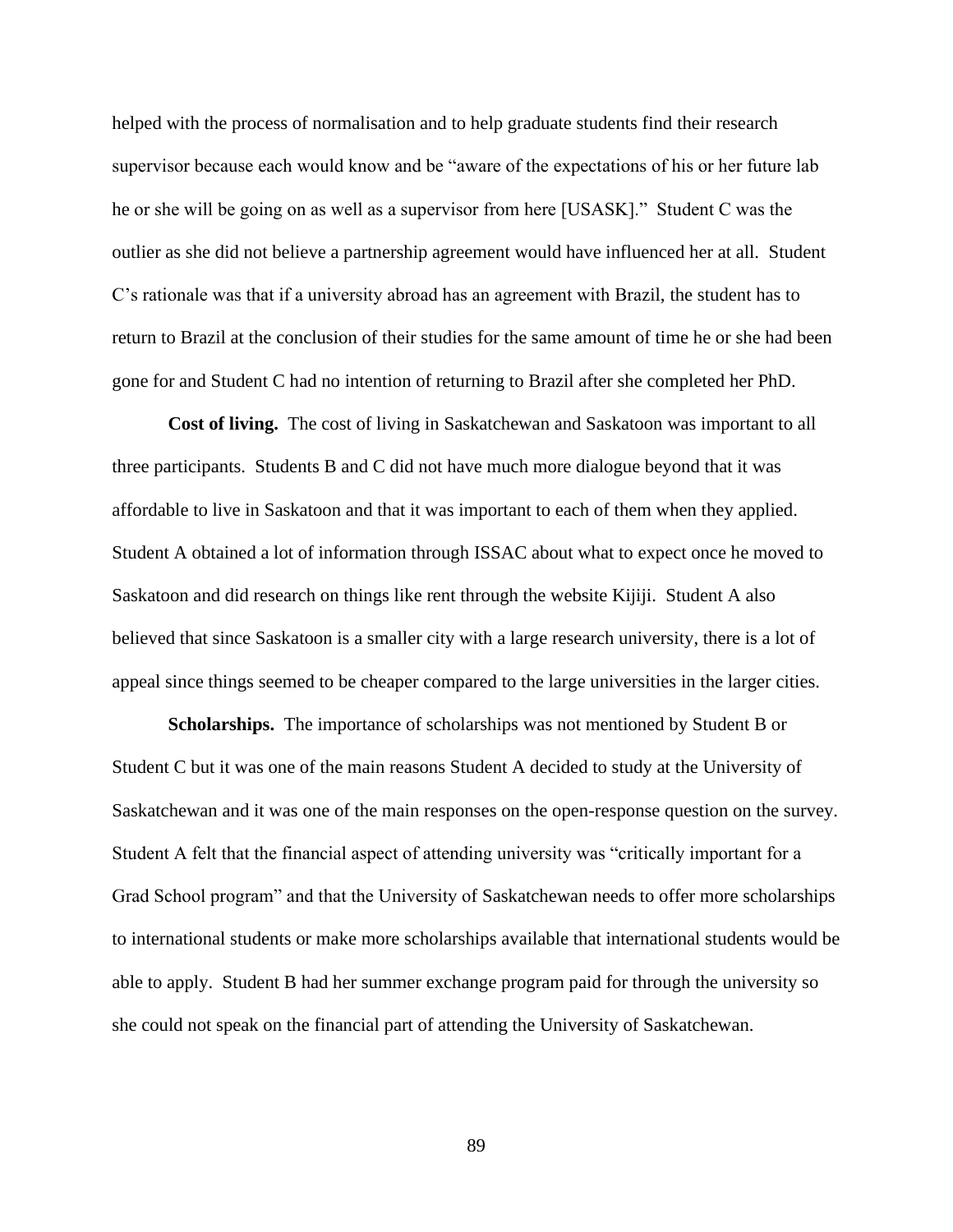**Virtual tour.** One thing all three participants agreed upon was that the University of Saskatchewan would be more appealing to them if it offered a virtual tour of the campus online. Student B said it took "two weeks" to adjust to the campus and that it would have been much easier to adjust if there had there been a way to see what the campus looked like and where the different buildings were located. When Student B first arrived at the University, she spent two hours talking to someone in the University book store trying to figure out where different things were located and what she and her friends could visit. Student A believed that offering a virtual tour would be "fantastic" and make it easier to navigate the University's campus. Student C said she would have used such a service to find the College of Education as she did not know how to get to the interview and had to ask for assistance from her supervisor. Students B and C also used YouTube to try to find out information about the University of Saskatchewan. Perhaps the University could make a video tour of the campus and post it so prospective students could get a feel for what the campus looks like since it was one of the more influential non-academic factors on the survey, item 23, and 89 participants on the online survey answered that he or she had never physically visited the province of Saskatchewan or the University of Saskatchewan before applying for enrolment.

#### **Summary**

This chapter presented and analysed the findings from a survey completed by 99 participants and a follow-up interview conducted with three participants that had also completed the survey. All participants self-identified as international students at the University of Saskatchewan. The survey identified three academically related factors that were chosen by a large majority of participants as being influential: offering a particular program; being effective at providing information related to the participant's program, academics, and application to the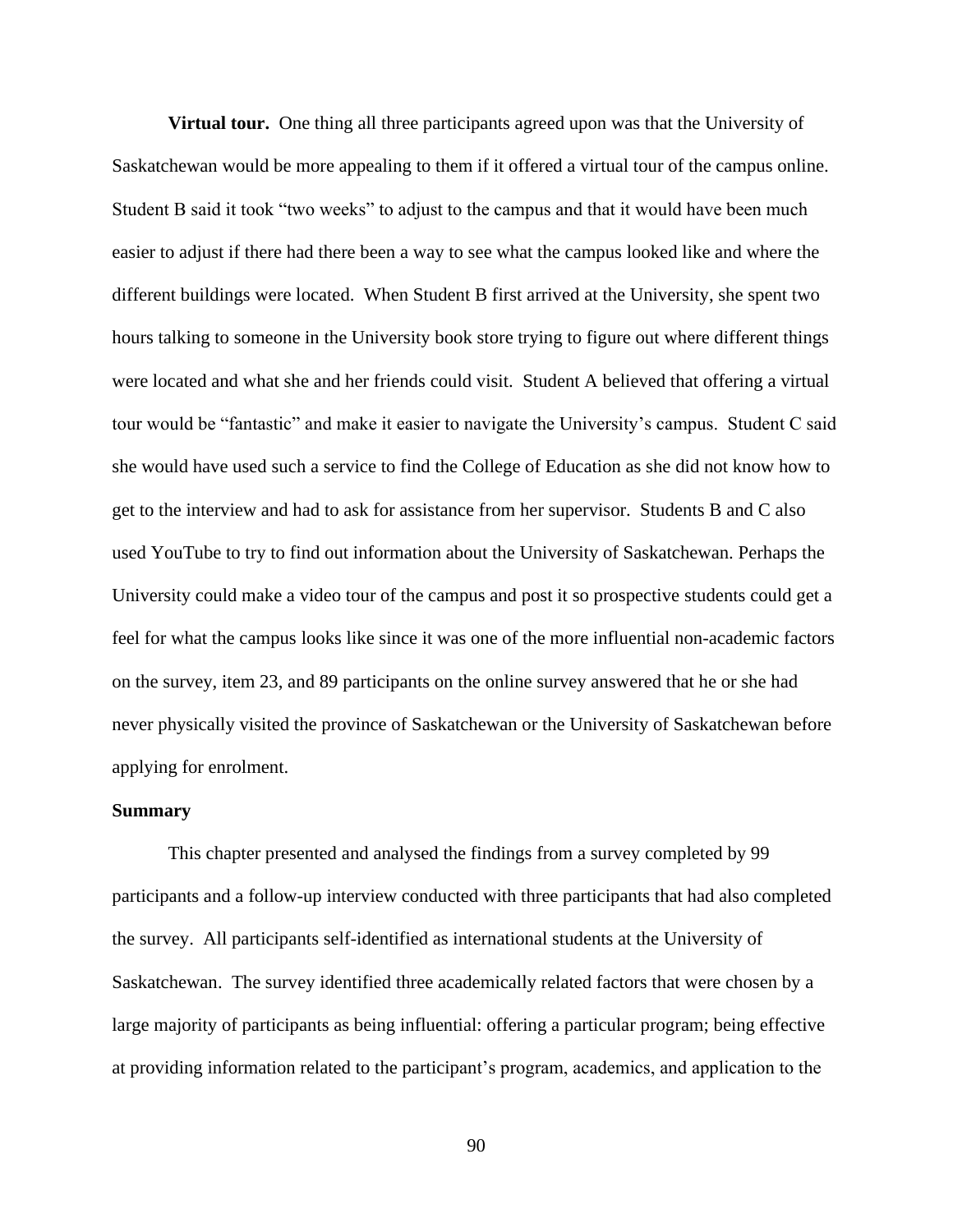University of Saskatchewan; and the academic quality of the university. The survey also identified two non-academic factors that were chosen by a large majority of participants as being influential: being effective at providing information related to tuition, financial assistance, scholarship awards, and other non-academic areas and that the cost of living was affordable during the participant's studies. The follow-up interviews conducted with the participants further showed a relationship between tuition, scholarships, and the cost of living and the University of Saskatchewan's appeal to international students. The interview participants also believed that the University of Saskatchewan would be more appealing to future international students if it offered more scholarships for international students, lowered the differential tuition, were to host more conferences with an international focus, and if there was a virtual tour offered of the campus available online. In the following chapter, the findings of the surveys and followup interviews will be discussed in relation to the University of Saskatchewan's international student recruitment initiatives analysed previously and in relation to the pull factors identified by Binsardi and Ekwulugo (2003), Lam, Ariffin, and Ahmad (2011), and Mazzarol and Soutar (2002).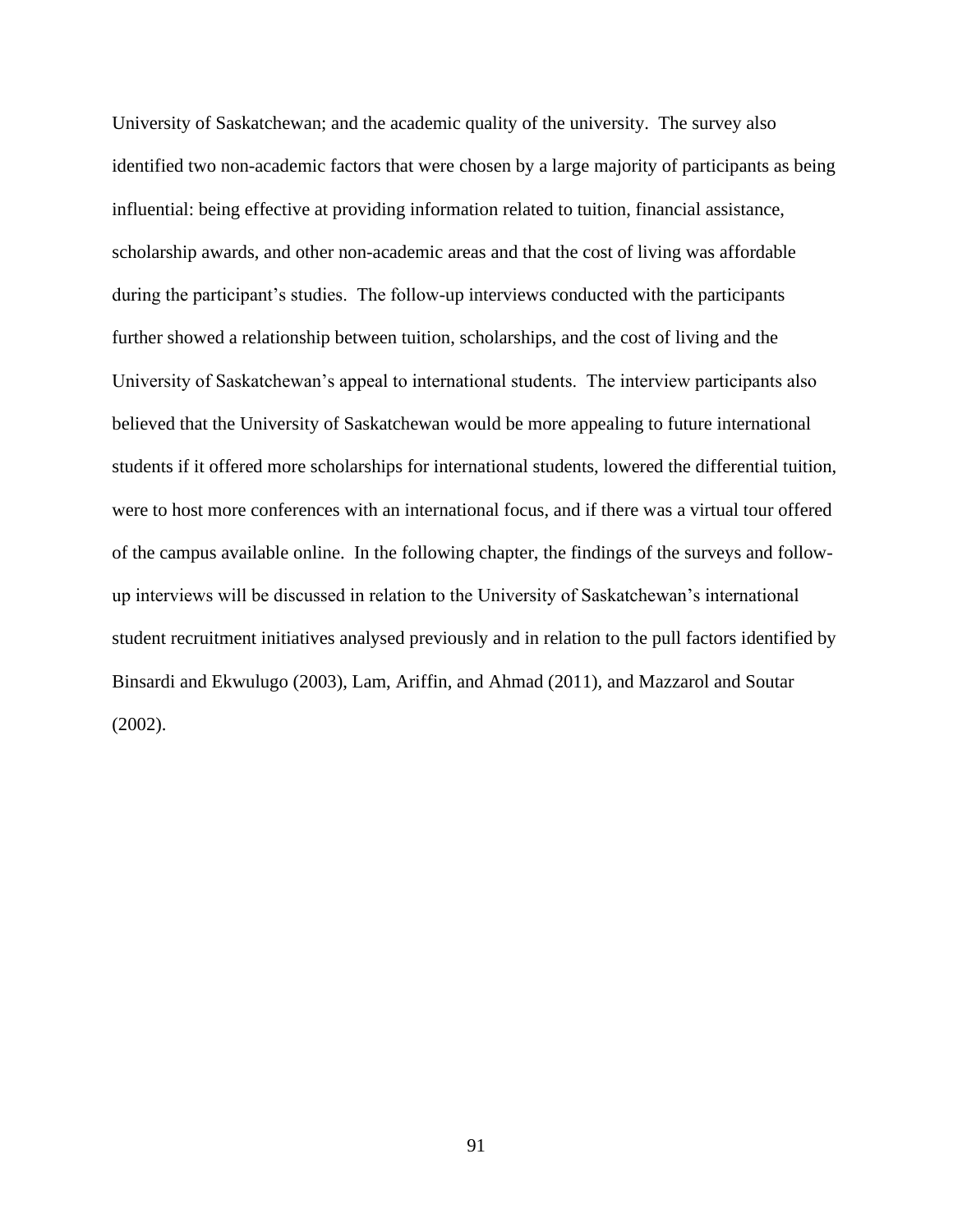#### **Chapter Five: Discussion, Recommendations, and Conclusion**

Chapter five discussed the findings of the survey and follow-up interviews in relation to the University of Saskatchewan's international student recruitment initiatives outlined in the document analysis and to the pull factors found in studies by Binsardi and Ekwulugo (2003), Lam, Ariffin, and Ahmad (2011), and Mazzarol and Soutar (2002). Implications and recommendations for future research were also addressed in this chapter. The chapter concludes with a summary and explanation of the study.

#### **Discussion**

Through the creation and implementation of the four *Foundational Documents* by the University of Saskatchewan: *Globalism and the University of Saskatchewan: The Foundational Document for International Activities at the University of Saskatchewan* (2003), *Implementation Plan for the Foundational Document for International Activities* (2009)*, International Blueprint for Action 2025* (2018), and *University Plan 2025* (2018), the University highlighted many recruitment initiatives that targeted international students. The initiatives identified through the document analysis were listed in Table 3 previously. Several of the initiatives were found to be influential for a majority of participants in the survey while others were favourable to interview participants. Not all initiatives had an influence on international students even though they were supported on multiple *Foundational Documents*.

### **Influential Factors**

The survey was divided into two main sections: academic factors, found in Table 5, and nonacademic factors, found in Table 6, that influenced international students to attend the University of Saskatchewan. The academic factors had a majority of participants 'strongly agree' or 'agree' with eight of the 10 statements. The non-academic factors only had a majority of participants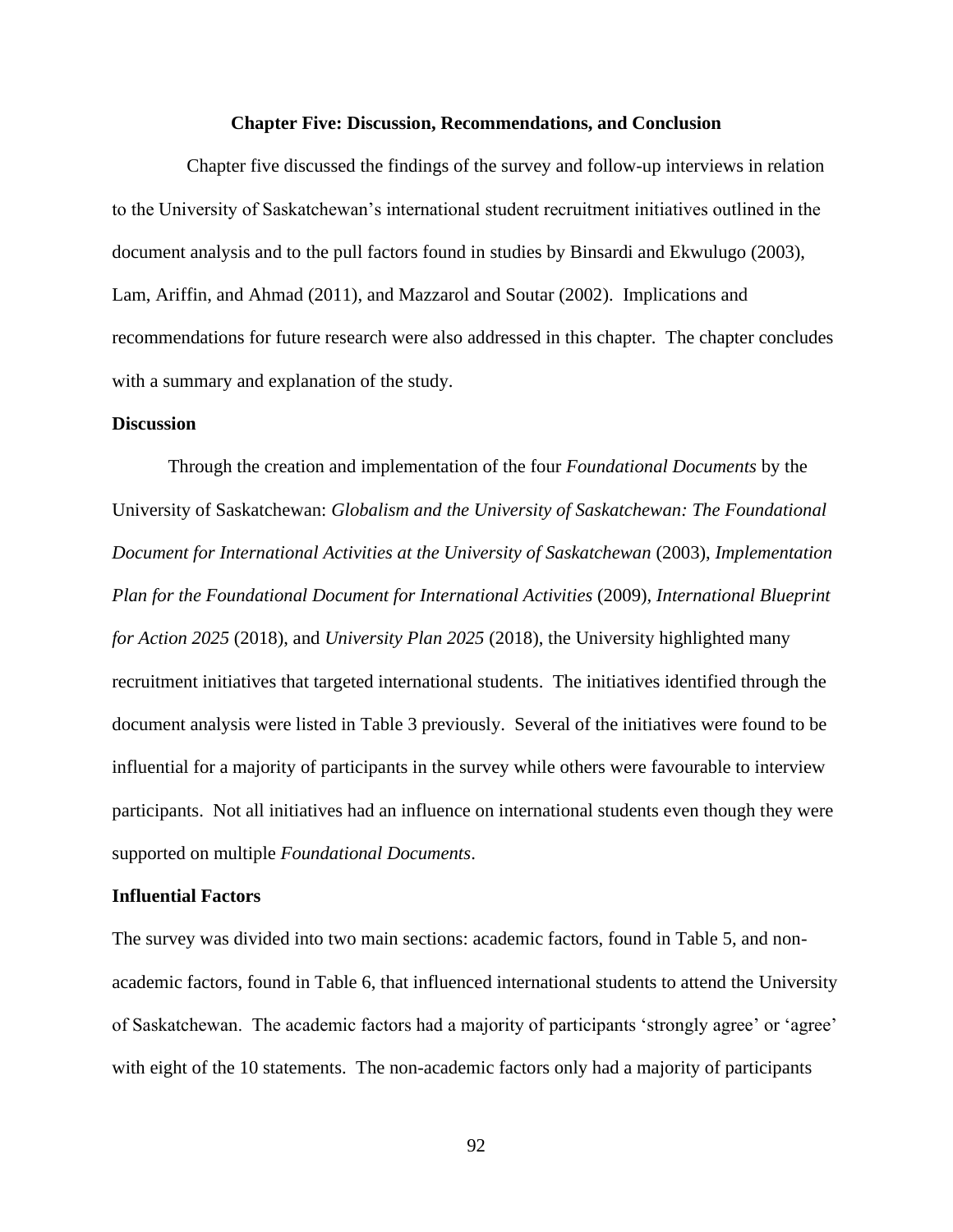'strongly agree' or 'agree' with three of the 16 statements. This showed that the international students that participated in the survey were influenced more often by academic factors than nonacademic factors. However, participants for the follow-up interview said they were influenced more by non-academic factors like partnership agreements and financial factors.

**Faculty.** Diversifying the faculty at the University of Saskatchewan was an initiative that was present on all four *Foundational Documents* and the faculty was one of the factors that was found to have an influence on a majority of participants on the survey. Item 12 ( $M = 2.48$ , STD  $=$  .999, N = 99), regarding teaching quality at the university, and Item 13 (M = 2.79, STD = 1.06,  $N = 99$ ), regarding academic publications by the faculty at the university, both had a majority of respondents that chose they 'strongly agreed' or 'agreed' with the statements. In the interviews, Student A and Student C were directly influenced by a member of the faculty. Student A met researched faculty members in his area of interest for his PhD and met his eventual-supervisor at a conference in Ottawa and was recruited upon the meeting. Student C also researched her area of interest for her PhD and found a faculty member that conducted research in that field. Binsardi and Ekwulugo (2003) found that when they asked international students what was important when choosing an institution, the third-most important factor was the rating of the teaching at the institution. No participants mentioned, on both the open-response question on the survey or the follow-up interviews, that having a more diverse faculty would have influenced their decision to attend the University of Saskatchewan. This showed that the University of Saskatchewan should emphasise the teaching quality of its faculty while highlighting the research areas that faculty members focus on instead of trying to recruit faculty from abroad.

**Academic courses and programs***.* Three *Foundational Documents* mentioned adding more international focus to academic courses as a recruitment initiative but the data from follow-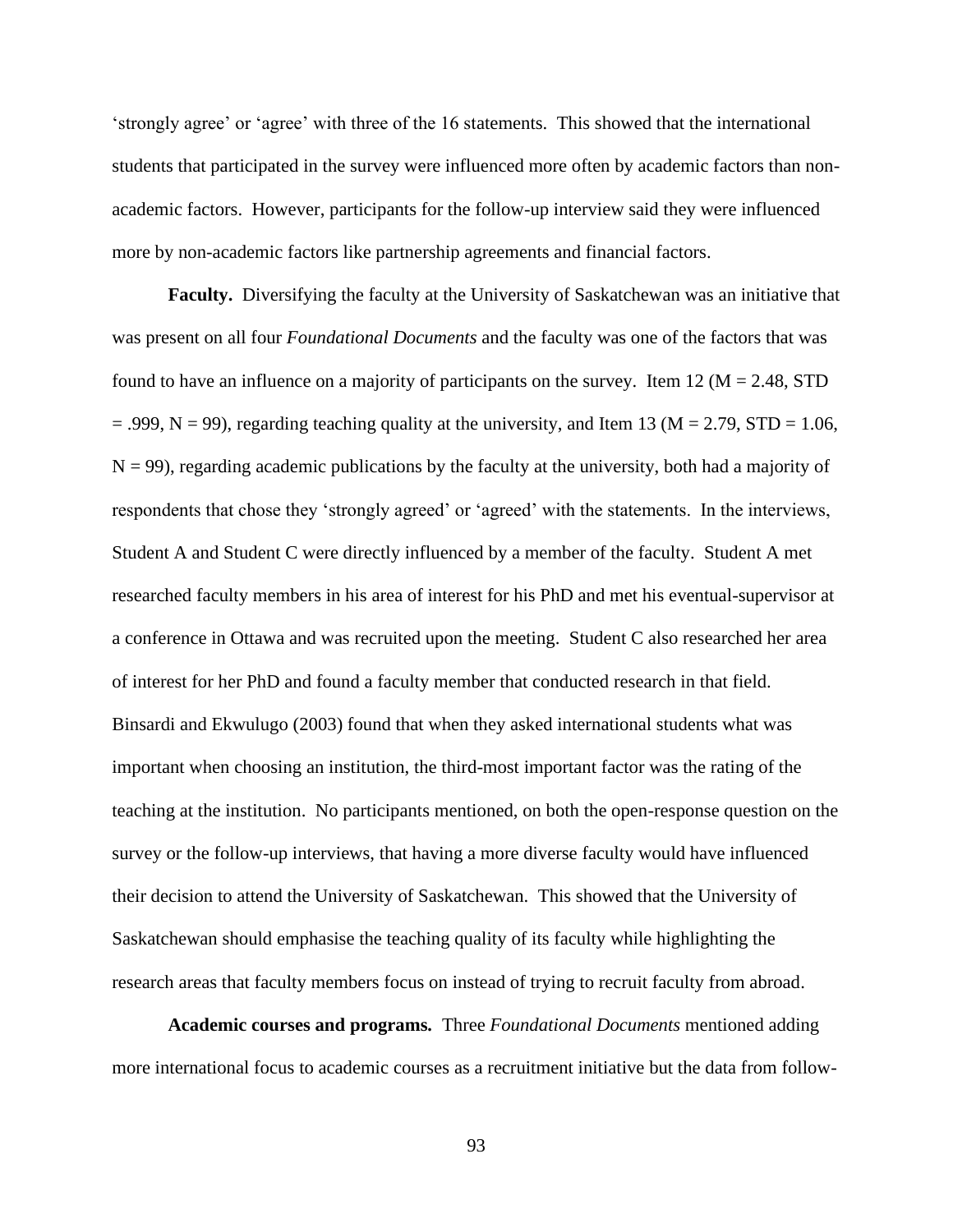up interviews was inconclusive. Student B was a mathematics student that was visiting for the summer and did not believe it was possible to tailor mathematics courses to a Canadian or an international perspective. Student C was a physics student and had similar views about a lack of variability for the subject material because, "physics is equal all over the world. So, the courses I take here are the same as in Brazil." Student A interpreted the question from a cognition standpoint and believed the Canadian system favoured a more critical thinking style of instruction in most courses where, in his experience, the rest of the world favours more of a memorization style of instruction. Student A believed that in the future, both styles of instruction should be present to assist with international students' transition into the Canadian system.

The survey item that had the most participants 'strongly agree' or 'agree' was item 11 (M  $= 2.01$ , STD = 1.1, N = 99) that asked if students chose the University of Saskatchewan because of a particular program. This was similar to earlier findings by Mazzarol (1998) and Binsardi and Ekwulugo (2003), who found the courses offered by universities to be one of the top factors that influenced international students to attend a particular university. In the follow-up interviews, Student A was heavily influenced by the chemistry PhD program and being able to conduct research at the Canadian Light Source. One of the reasons Student B chose to visit the University of Saskatchewan was because there was an exchange agreement between her university in India where she was an undergraduate student and the mathematics department at the University of Saskatchewan that allowed her to shadow several courses over the spring and summer terms. One of the influencing factors for Student C was the physics program offered at the University of Saskatchewan and chose the U of S over a similar program at the University of Toronto. The data showed that international student participants in this study were influenced by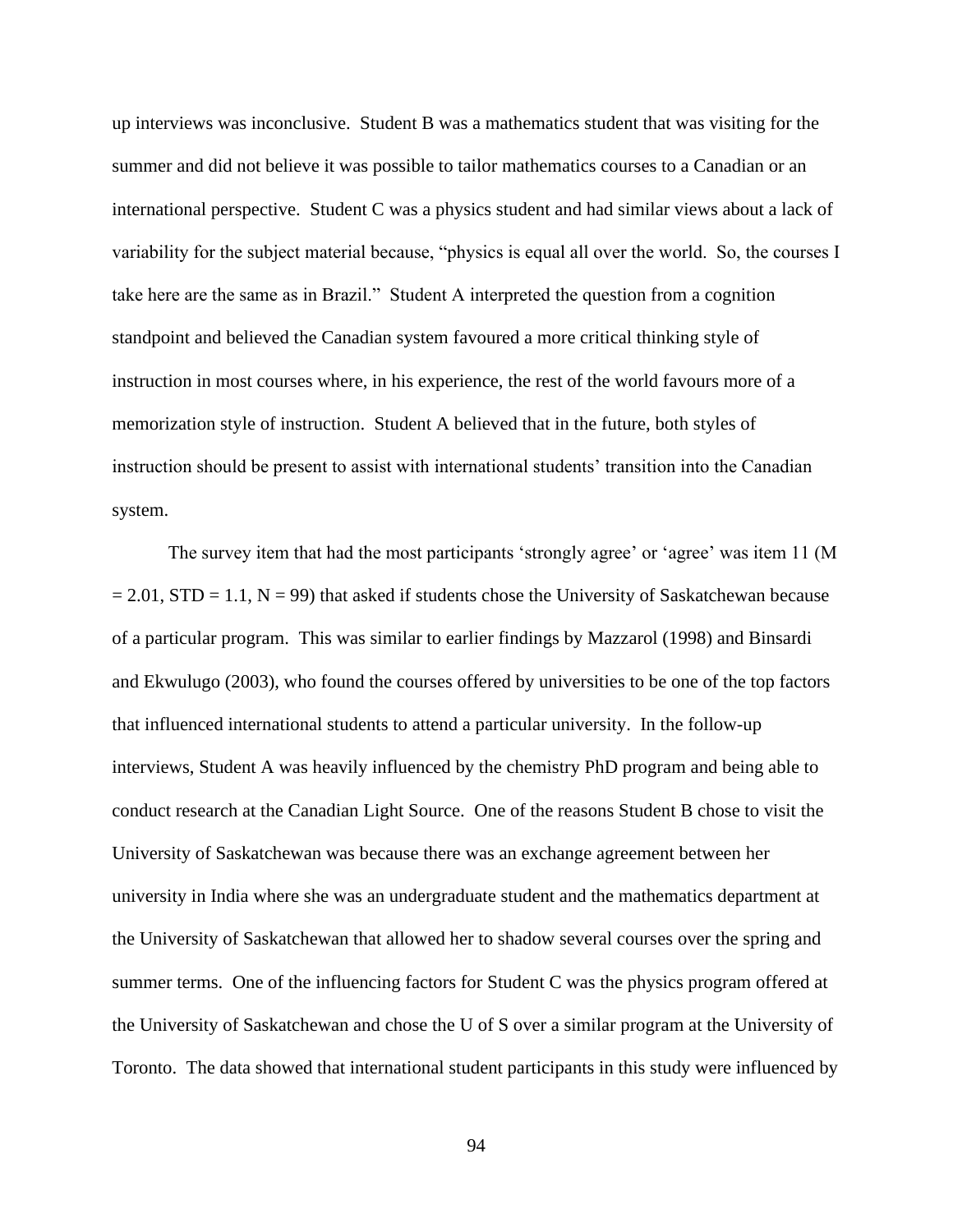academic courses, so the University of Saskatchewan should continue to offer high-quality courses that appeal to international students. More research needs to be conducted into what courses international students enroll in at the University of Saskatchewan so the university can focus its marketing efforts on courses that have the most appeal to international students from different countries.

**Hosting international conferences***.* Three *Foundational Documents* mentioned a goal to host more conferences with an international focus and this initiative was supported by the three participants in the follow-up interviews and through the open-response statements on the online survey. On the *Implementation Plan for the Foundational Document for International Activities* (2009) it was stated that international conferences would be a great way to "bring more international visitors to our campus" (p. 17) as a way to "promote more contacts with international scholars and students" (p. 17). In the follow-up interviews, Student A believed the University of Saskatchewan needed more opportunities to market "research opportunities, the amount of funding, and, most importantly, it does have all of the facilities in which the student can not only thrive, but can be the best version of themselves" and felt that hosting conferences with an international focus would be the perfect way to showcase the University. Student B believed that hosting international conferences would give the University "more exposure" and Student C felt international conferences would be a good way to "contact with people from around the world." On the open-response question on the online survey, nine people wrote that the University of Saskatchewan needs more publicity because it is largely unknown in the world, something Student C echoed in her interview as well. Hosting international conferences that interested people from around the world would be an ideal opportunity to give the University of Saskatchewan much-needed publicity and a chance to showcase all that it has to offer.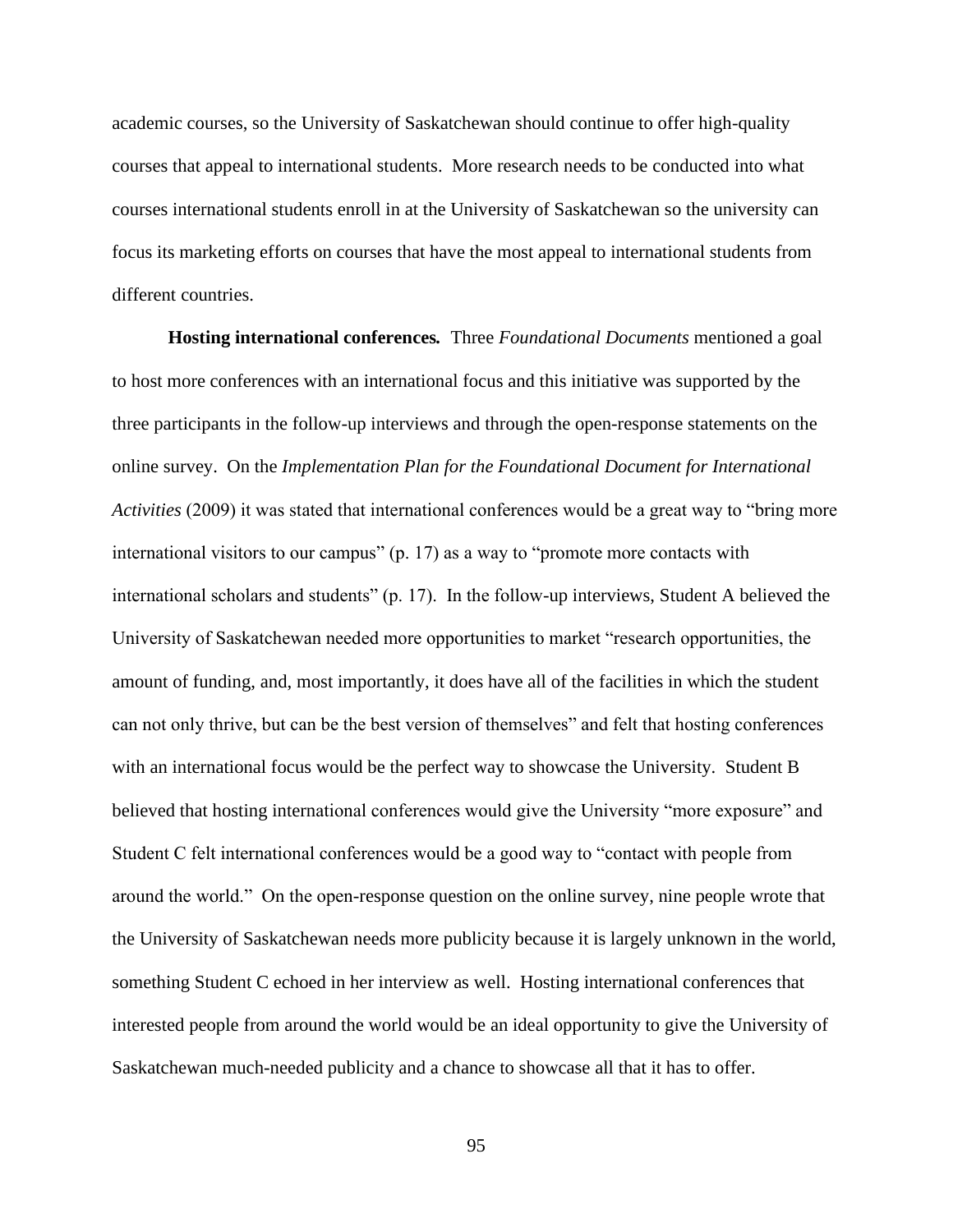**Financial factors***.* There were three distinct factors that make up the broad category of financial factors: scholarships, tuition, and cost of living. The only factor mentioned in the *Foundational Documents* was in relation to scholarships and offering more financial rewards for international students and was mentioned on two of the documents, *Implementation Plan for the Foundational Document for International Activities* (2009) and the *International Blueprint for Action 2025* (2018). Survey item 18 (M = 2.62, STD = 1.27, N = 99) stated: "I chose the University of Saskatchewan because of the amount of financial assistance available to international students" and 50 participants 'strongly agreed' and 'agreed' with the statement, which was a majority. On the open-response question, 21 participants wrote that offering more scholarships for international students would be the best way to increase the University's appeal to future international students and was the second-most written response. In the follow-up interview, Student A answered that one of the three most-influential factors for him was qualifying for scholarships at the University and also believed that if the University offered more scholarships for international students, the University would be more attractive for future international students. This supported findings by Binsardi and Ekwulugo (2003) that found the second-best way to attract international students was by offering more scholarships for international students.

Tuition similarly had influence in previous studies (Binsardi & Ekwulugo, 2003; Mazzarol & Soutar, 2002; and Sá, Florax, & Rietveld, 2004) and was also found to be influential on the online survey as well. Item 17 ( $M = 2.59$ ,  $STD = 1.29$ ,  $N = 99$ ) on the online survey had 54 participants 'strongly agree' or 'agree' with the statement that they "chose the University of Saskatchewan because the tuition fees are affordable for international students." However, there were 25 participants that 'strongly disagreed' or 'disagreed' with the statement and the follow-up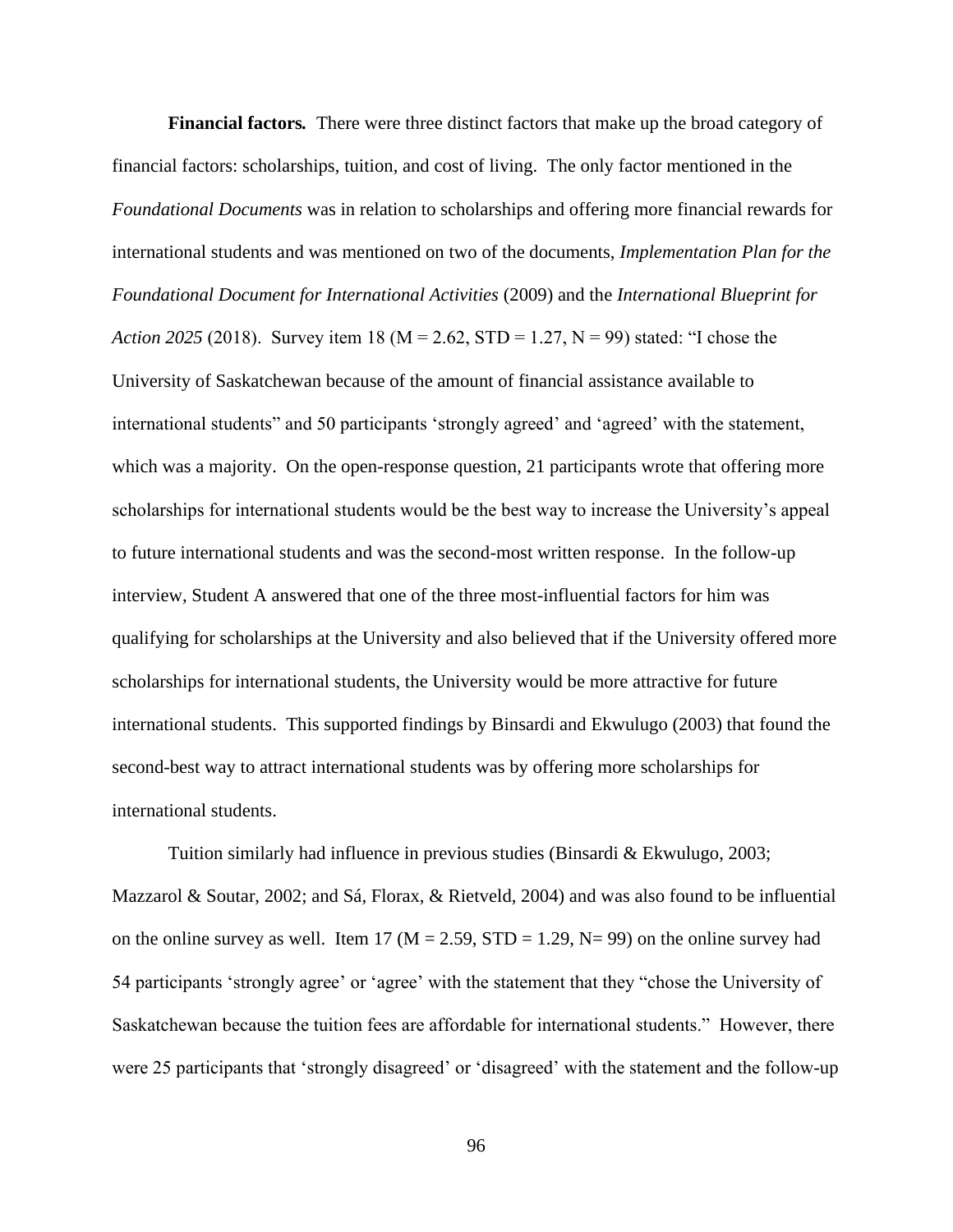interview with Student A showed there could be improvements. Student A believed that the fee structure could be set up differently and that if international students maintained a high average, they should pay what Canadian residents pay; as was his case when he completed his Master's degree in the Western Canadian province of Manitoba. Student A also believed that international students enrolled in graduate studies should qualify for bus passes during the spring and summer terms because they are required to be enrolled and pay a higher fee than Canadian residents.

The cost of living while completing a university degree was also an influencing factor for international students that completed the online survey. Item 32 ( $M = 2.41$ , STD = 1.15, N = 99) had 64 participants 'strongly agreed' or 'agreed' with the statement that they chose the University of Saskatchewan "because the cost of living (rent, groceries, leisure activities, etc.) is affordable during my studies" and had the most participants that chose to 'strongly agree' and 'agree' compared to any other non-academic factor in the online survey. In the follow-up interviews, Student A and Student C stated that the cost of living was an important factor in them choosing to study at the University of Saskatchewan and liked that it was cheaper to afford rent in Saskatoon compared to bigger cities like Toronto. The findings for cost of living from the online survey and follow-up interviews were similar to what Binsardi and Ekwulugo (2003), Findlay, King, Stam, and Ruiz-Gelices (2006), Mazzarol, Kemp, and Savory (1997), and Sá et al. (2004) found in their studies as well.

The data from this study and previous literature showed that financial factors hold a lot of influence for international students. The University of Saskatchewan should ensure that the differential tuition the international students pay is competitive with other universities in Canada while working towards offering more scholarships for international students. Bowman and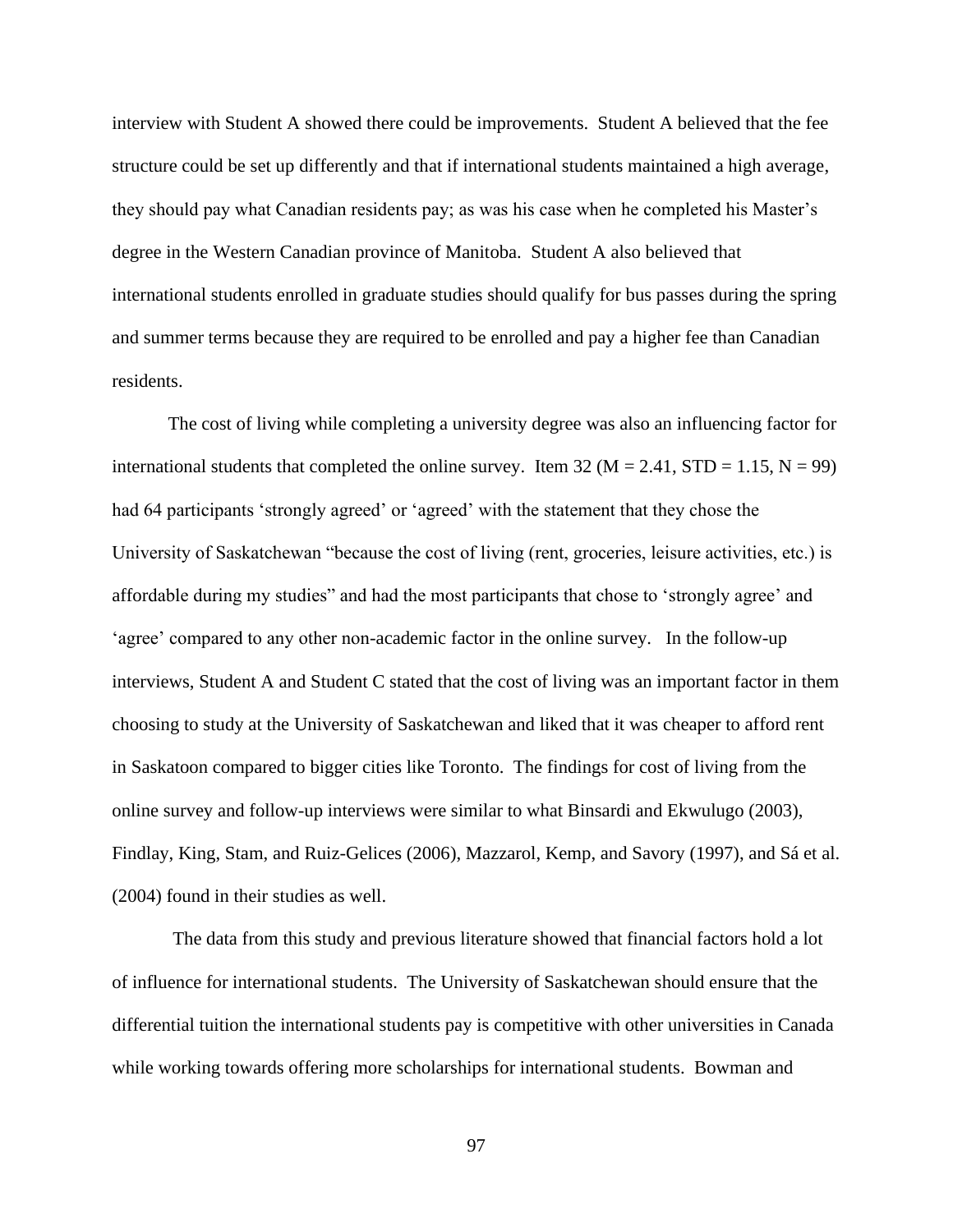Bastedo (2009) found that there can be a perception of higher tuition with the reputation of a higher education institution, but if the goal of the University of Saskatchewan is to increase the number of international students that are enrolled, charging higher tuition may drive potential international students to look at similar universities in Canada with a similar reputation and lower tuition.

**Institution ranking and reputation***.* The University of Saskatchewan has been ranked in the bottom third of universities on the list of the top 15 research institutions in Canada (U15, 2017) but its ranking was still an influential factor for a majority of participants in the online survey. Survey item eight ( $M = 2.41$ ,  $STD = .974$ ,  $N = 99$ ) had 60 respondents that 'strongly agreed' or 'agreed' with the statement: "I chose the University of Saskatchewan because of its academic reputation/prestige." Additionally, on the open-ended response on the survey, three participants believed that increasing the University's ranking and reputation was the best way to increase its appeal to future international students. The findings from the online survey were similar to what Chen (2007), Federkeil (2009), and Hazelkorn (2011) reported from their studies regarding the influence of an institution's reputation and ranking. Nine participants in the open response question on the online survey recommended the University of Saskatchewan advertise more to gain more publicity and name recognition abroad. Mazzarol (1998) found a link between reputation and name recognition and found the linkage to be a critical factor for establishing a competitive advantage over other institutions. Mazzarol (1998) also found that institutions could overcome shortcomings in some areas if the institution had enough name recognition also. The University of Saskatchewan should continue working to improve its ranking within the U15 to have a more attractive ranking for future international students but more needs to be done to boost its name recognition abroad. The university could offer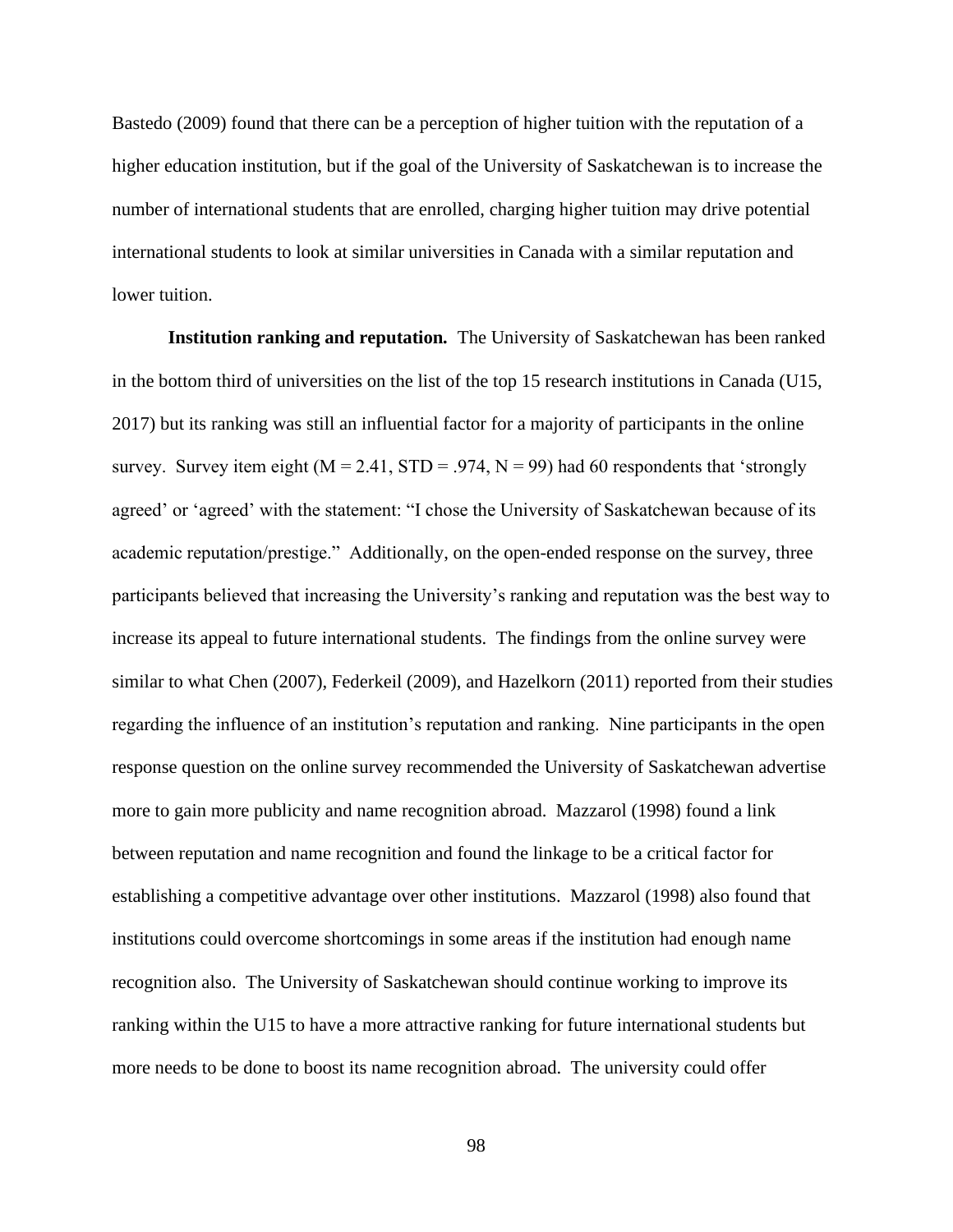incentives for presenting at academic conferences abroad so that faculty members have more chances to interact with international academics, employers, and students that may be in attendance.

**Information***.* Providing potential international students with the information requested in a timely manner was not something that was mentioned in any of the University of Saskatchewan's *Foundational Documents*. However, Mazzarol et al. (1997), Mortimer (1997), and Sá et al. (2004) found that the knowledge and awareness of an institution that was made available via information that had been disseminated to the student and the ease with which that information was able to be obtained was a very influential factor for international students. There were two survey items that targeted the effectiveness of the University of Saskatchewan to provide information to the international student participants. Survey item 10 ( $M = 2.07$ , STD = 1.07,  $N = 99$ ) had 72 participants 'strongly agree' or 'agree' with the statement, "I chose the University of Saskatchewan because they were effective at providing information related to my program, academics, and application to the University" and had the second-lowest mean in the academically related factors section of the survey. Survey item 20 ( $M = 2.49$ ,  $STD = 1.12$ ,  $N =$ 99) had 58 participants 'strongly agree' or 'agree' with the statement, "I chose the University of Saskatchewan because they were effective at providing information related to tuition, financial assistance, scholarship awards, and other non-academic areas" and also had the second-lowest mean in the non-academic factor section of the survey. Even though there was no mention in the *Foundational Documents,* the survey results showed that the University has prioritized the providing of information to prospective international students. The University of Saskatchewan should continue to provide information effectively and efficiently to prospective international students as many participants showed it was a significant factor. By getting pertinent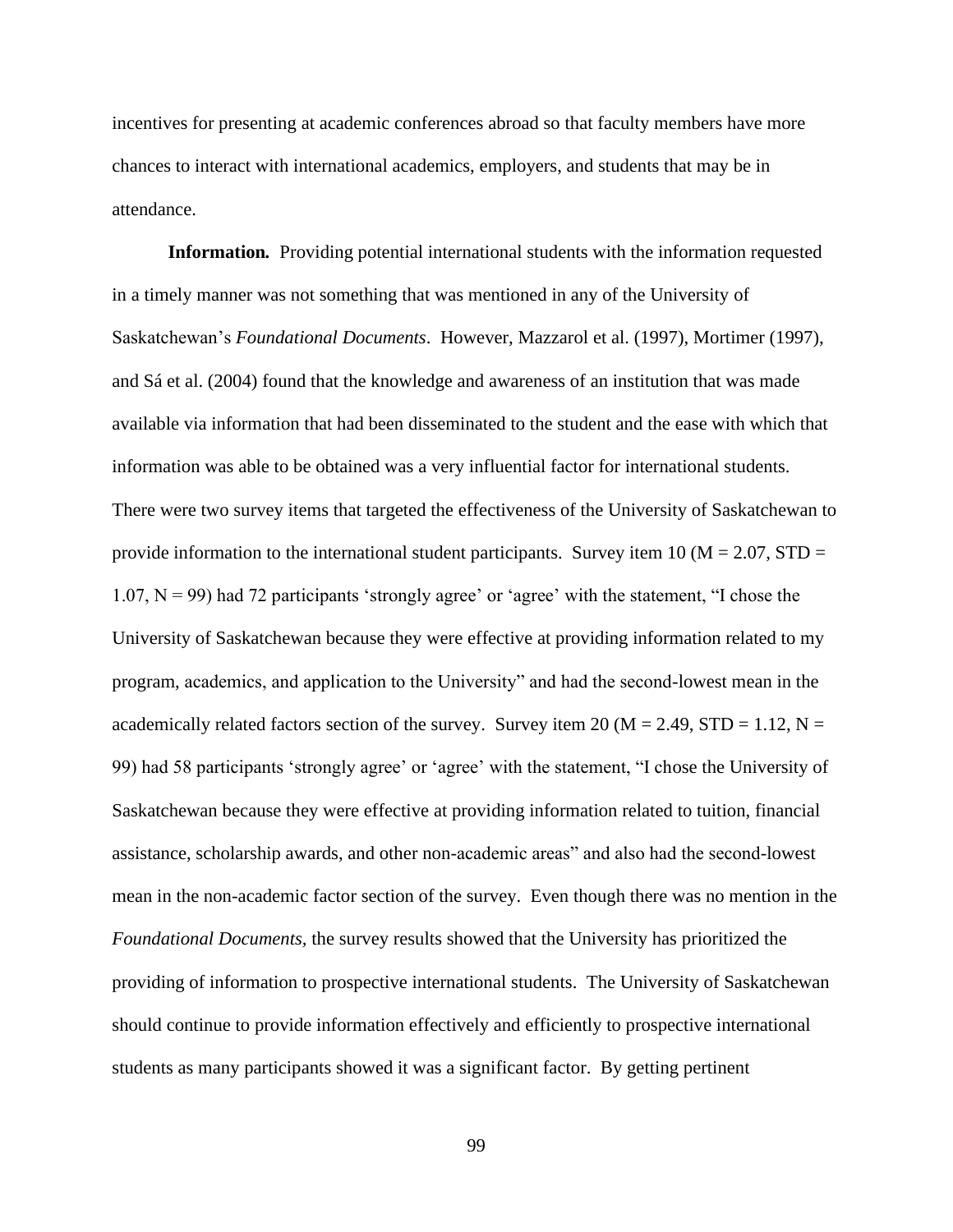information to prospective students effectively, the university is showing it values the prospective international student and may influence the student to choose the University of Saskatchewan over other universities that take longer to send information or send the incorrect information.

### **Factors with Mixed Results**

There were three recruitment initiatives that were mentioned in the University of Saskatchewan's *Foundational Documents* and supported by previous studies but had mixed results from the online survey. Four *Foundational Documents* prioritized the establishment of more partnerships between the University of Saskatchewan and universities abroad. However, survey item 27 ( $M = 3.98$ , STD = 1.20,  $N = 99$ ) had 75 participants 'strongly disagree' or 'disagree' with the statement, "I chose the University of Saskatchewan because the university has an agreement or partnership with a university in my home country." Survey item 27, regarding agreements and partnerships with universities in the participant's home country, also had the highest frequency of participants that chose to 'strongly disagree' or 'disagree' with any of the influencing factors in the non-academic section of the survey. The follow-up interviews and the open response question on the online survey found different results though. During the interview, the three participants were asked if he or she knew of a partnership agreement with a university in their home country. Student A was unaware of any partnership agreements between the University of Saskatchewan and any universities in his home country of India, where the University had a partnership with 28 different institutions (University of Saskatchewan, 2019b). However, Student A believed if the University of Saskatchewan had a partnership agreement with the university where he had completed his undergraduate agreement, it would have "made a massive difference. In terms of credibility of knowledge, skill sets, and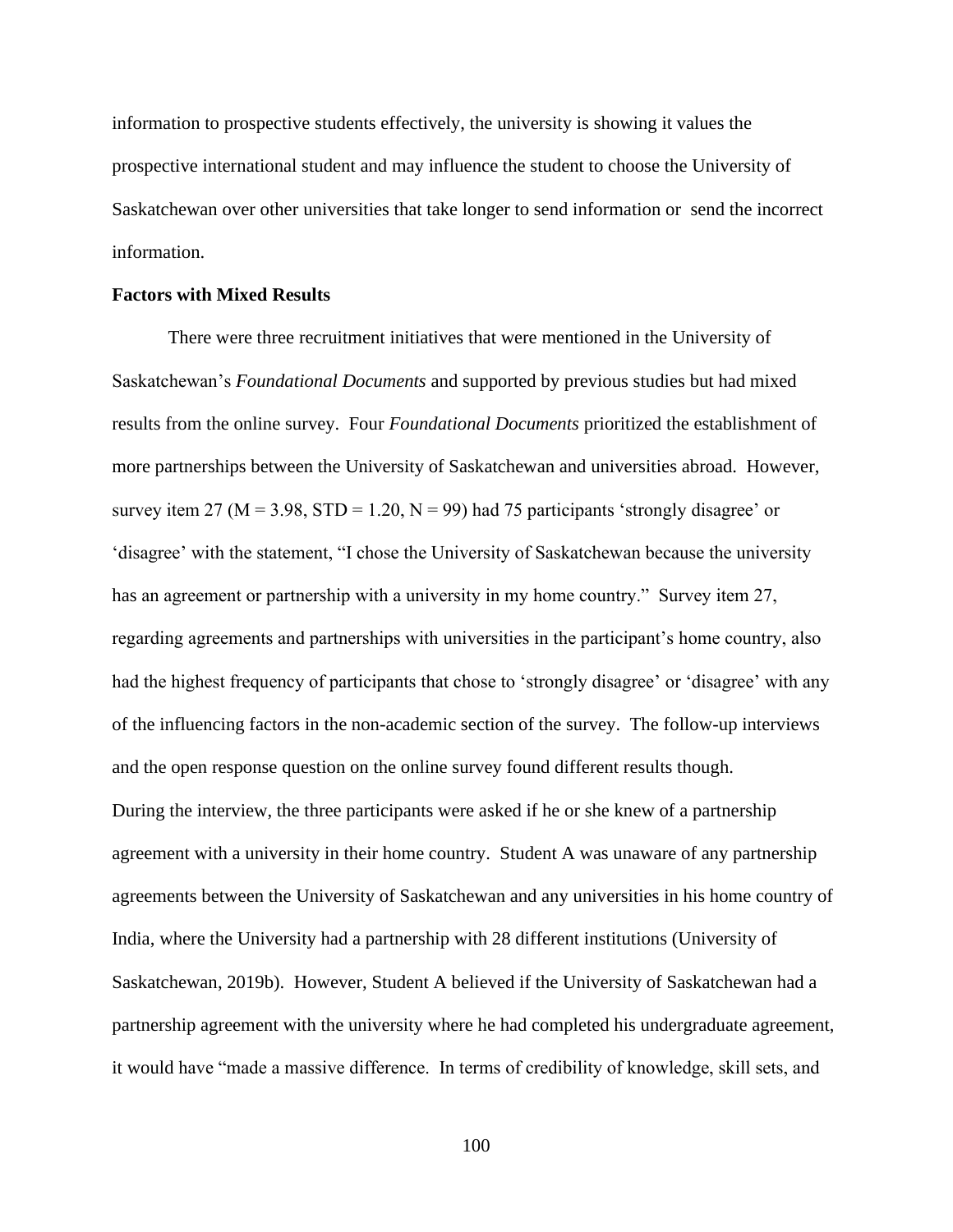acclimatisation" and this would aid both the prospective student and their future supervisor with the process of normalisation. Student B's university where she was getting her undergraduate degree had a partnership agreement with the University of Saskatchewan and was only in attendance as a result. On the open-response question for the online survey, four participants wrote that the University of Saskatchewan needed to build more partnerships abroad as the best way to attract future international students. Building more partnerships abroad was the fourthmost written response by participants behind reduced tuition, more scholarships for international students, and increased marketing of the University abroad.

Another international student recruitment initiative supported on multiple *Foundational Documents* was to support the academic and non-academic success of international students. The initiative was mentioned on three of the four documents, first appearing in *Globalism and the University of Saskatchewan* in 2003 and recently in the *International Blueprint for Action 2025* (2018). International students were primarily supported through the International Student and Study Abroad Centre (ISSAC) at the University and the influence of ISSAC was tested on survey item 21 ( $M = 3.01$ ,  $STD = 1.12$ ,  $N = 99$ ). Only 28 participants 'strongly agreed' or 'agreed' with the statement, "I chose the University of Saskatchewan because of the services offered by … (ISSAC)" compared to 36 participants that 'strongly disagreed' or 'disagreed' with the statement. The findings from the online survey opposed findings by Leary, Hotchkiss, and Robb (2016), Mavondo, Tsarenki, and Gabbott (2004), and McBride (1998) that showed student services were an important recruitment tool for recruiting international students. On the followup interviews, none of the participants answered that services provided by ISSAC or by the University were among their top influential factors. However, all three felt that ISSAC was providing more than adequate support and services for international students. Student A had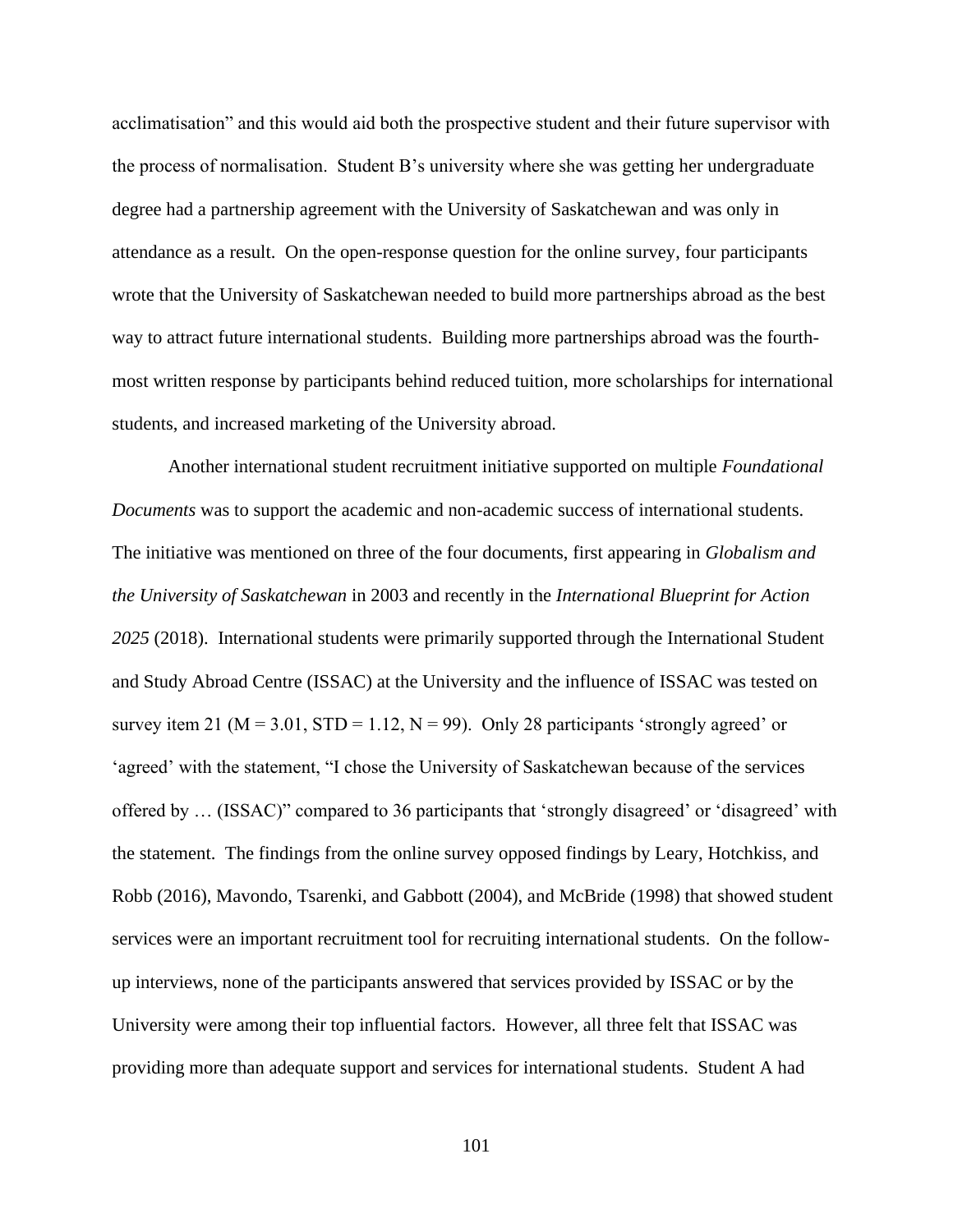positive experiences with the education counselor and received timely advice on submitting the paperwork required for his student visa; Student B benefitted from several events organised by ISSAC that were meant to assist international students with acclimatisation; and Student C had a positive experience when she asked ISSAC about several official documents like her passport and obtaining a driver's license. The findings from the follow-up interviews supported Leary et al.'s (2016) belief that receiving effective student services was important to the retention of international students. The findings from the follow-up interviews also implied that, while ISSAC may not directly influence international students' decision to attend the University of Saskatchewan, the services and supports provided by ISSAC enhanced the experiences of all three interview participants, and could be a factor for future international students and their decision to complete their program at the University of Saskatchewan or transfer to another university.

It was a surprise to find few participants on the online survey were influenced by recommendations from friends, family, or someone the participant knew that had attended the University of Saskatchewan. Several studies (Mazzarol et al., 1997; Mazzarol & Soutar, 2002; Mavando et al., 2004) found recommendations by relatives, alumni, and friends to have a lot of influence on prospective international students. A study by Binsardi and Ekwulugo (2003) found the second-most effective promotional strategy was to involve alumni, friends, and relatives. The online survey had two items with statements regarding recommendations. Survey item 26  $(M = 3.19, STD = 1.41, N = 99)$  had 37 participants 'strongly agree' or 'agree' with the statement, "I chose the University of Saskatchewan because someone I know is currently studying or had studied previously at the university" but had 51 participants 'strongly disagree' or 'disagree' with the statement. Survey item 28 (M=3.43, STD = 1.31, N = 99) had 28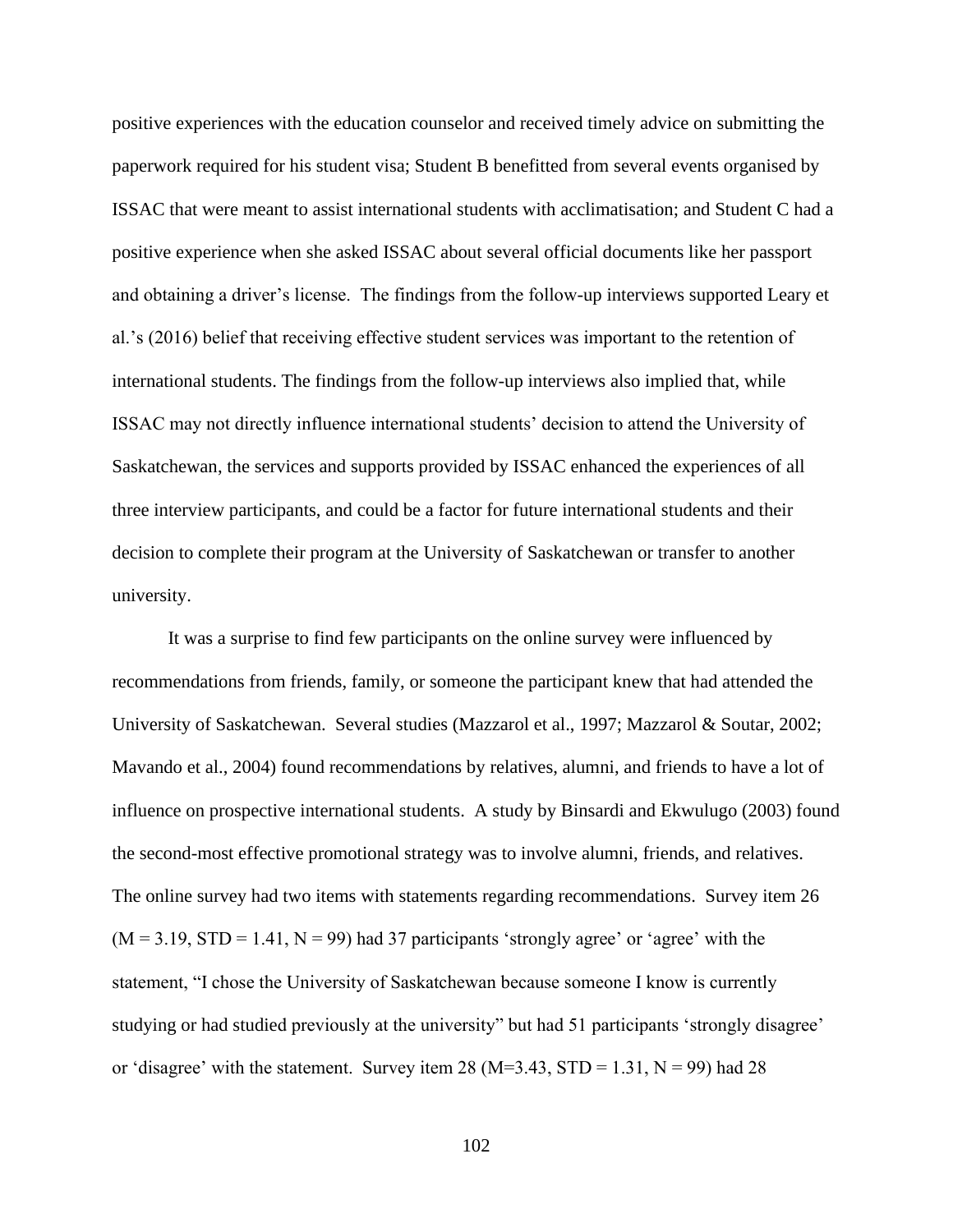participants 'strongly agree' or 'agree' with the statement, "I chose the University of Saskatchewan because of the advice from parents or relatives" but had 54 participants 'strongly disagree' or 'disagree' with the statement. None of the three interview participants mentioned recommendations by others as an influential factor on their decision to attend the University of Saskatchewan during the follow-up interviews. In the open response question on the survey, no participants suggested enhancing alumni networks or anything related to recommendations as a way to make the University of Saskatchewan more appealing to future international students. Enhancing the alumni network in key geographic locations for student recruitment abroad was an initiative of the *International Blueprint for Action 2025* (2018), but the findings from the online survey and follow-up interviews showed little influence on current international students.

### **Research Questions**

This study asked three research questions in chapter one. The first research question sought to find the factors that influenced the current international students enrolled at the University of Saskatchewan. To answer this research question, an online survey was created, which was based on two previous survey administered in Canada: *Canada First, the 2009 Survey of International Students* (Canadian Bureau of International Education) and the *BC Student Survey: Final Report* (British Columbia Council on Admissions and Transfer, 2015). The adapted surveys, in addition to the survey used in this study, incorporated many of the pull factors identified by (Binsardi & Ekwulugo, 2003; Leary et al., 2016; Lee & Tan, 1984; Mavondo et al., 2004; Mazzarol, 1998; Mazzarol et al., 1997; Mazzarol & Soutar, 2002; McBride, 1998). The online survey was able to identify several academic and non-academic factors that influenced international students to attend the University of Saskatchewan. For further clarification, follow-up interviews were conducted with three participants from the online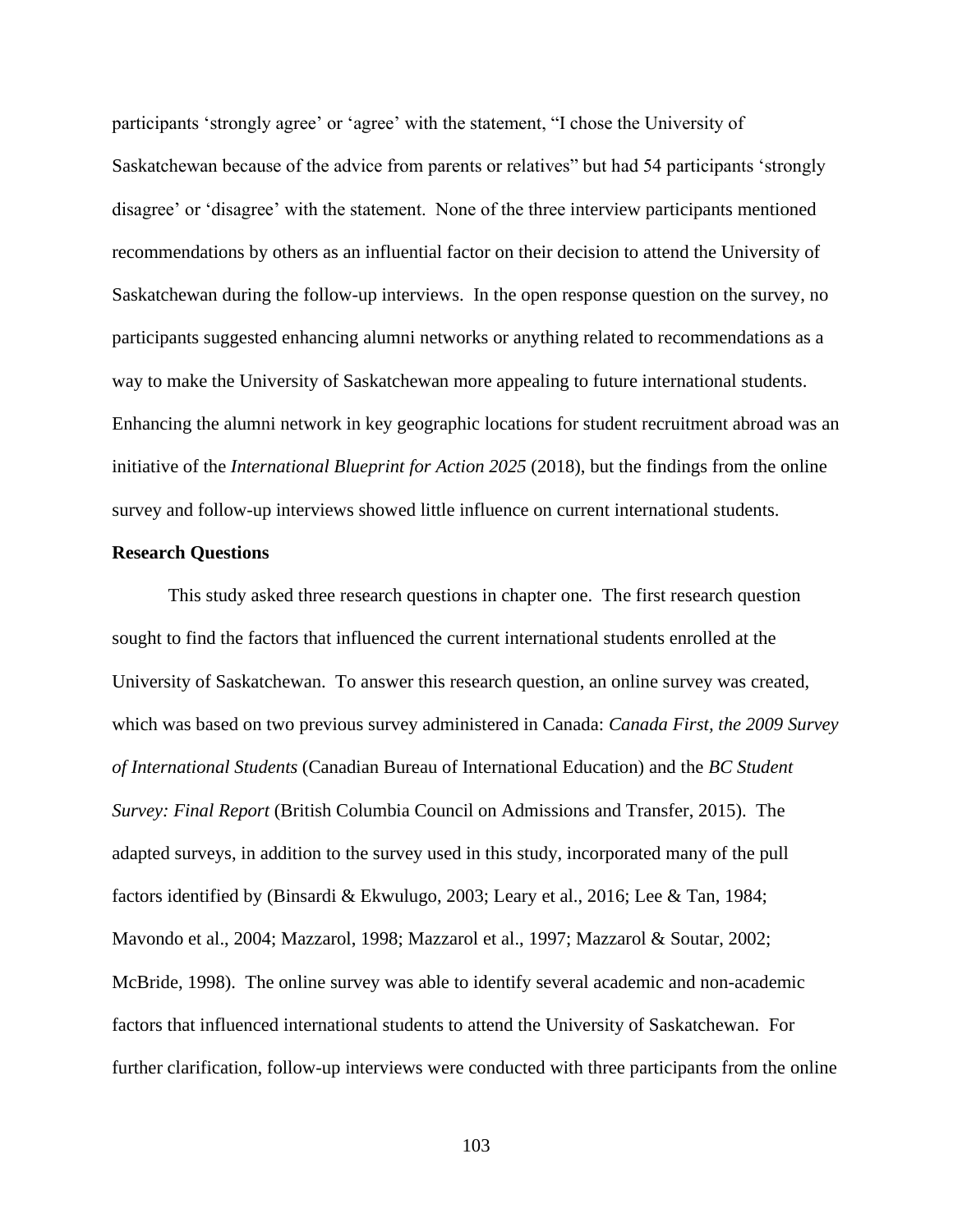survey and they provided in-depth answers as to what influenced each of them to choose the University of Saskatchewan.

The second research question wanted to identify the recruitment initiatives at the University of Saskatchewan that supported the recruitment of international students. To identify the recruitment initiatives, a document analysis was performed on several *Foundational Documents* that were publicly-available on the University of Saskatchewan webpage. The documents analysed were: *Globalism and the University of Saskatchewan: The Foundational Document for International Activities at the University of Saskatchewan* (2003), *Implementation Plan for the Foundational Document for International Activities* (2009)*, International Blueprint for Action 2025* (2018), and *University Plan 2025* (2018), and were analysed using NVivo software. To analyse the data, categorical strategies were employed by the researcher to generate emergent themes from the documents gathered, so that the qualitative data could be rearranged to produce categories that facilitate comparisons (Teddlie & Tashakkori, 2009). Categories were created in NVivo by analysing the *Foundational Documents* from the University of Saskatchewan to develop themes related to initiatives for the recruitment of international students. The themes generated from the document analysis were also used in the development of the online survey and follow-up interviews.

The third research question gathered current international students' ideas as to what could be done at the University of Saskatchewan to be more appealing to future international students. This was answered through two mediums. One of the last questions on the online survey was open-ended and asked participants, "In your own words, what can be done at the University of Saskatchewan to increase its appeal to international students in the future?" The final question of the follow-up interview also asked the same question and gave an opportunity for the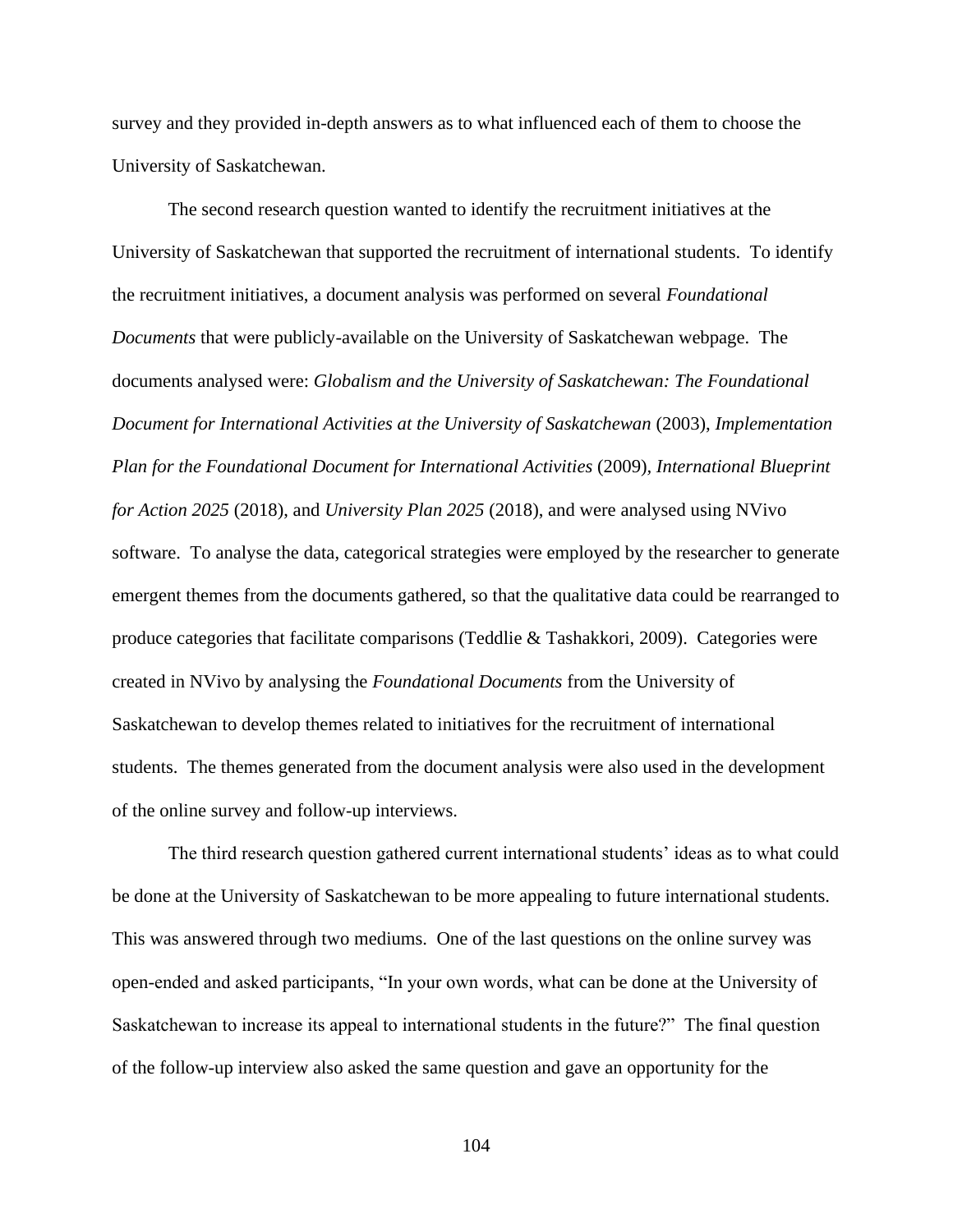participants to give a more detailed answer. The qualitative data collected from the online survey and follow-up interviews was analysed in comparison to the quantitative results, categorical themes, and used as rationale for future initiatives for the University.

### **Implications**

There were several implications for the University of Saskatchewan that resulted from this study. Participants from the survey and interviews showed that there was a lot of influence from financial factors, both academic and non-academic, on international students and their decision to choose the University of Saskatchewan. Ensuring that international students have access to more scholarships and keeping the tuition for international students competitive compared to other universities in the U15 will be paramount for the future recruitment of international students. Many participants were influenced by the University's effectiveness at providing information, both academic and non-academic, but the open-response questions and interviews showed that the University was lacking in its publicity internationally. If future international students have not heard of the University of Saskatchewan, there will not be anyone for whom to provide information.

Many participants on the survey and interviews were also influenced by the academic programs that were offered at the University of Saskatchewan, so a diverse offering of highquality courses should be maintained throughout the University. The participants for the followup interviews struggled to find relevant media for the University's campus on Instagram or YouTube and found it difficult to navigate the campus upon attendance. Survey items 4 and 5 asked participants if he or she had visited the province of Saskatchewan or the University of Saskatchewan in person before applying. Considering that 89 of the 99 participants for the online survey had never visited either Saskatchewan or the University of Saskatchewan before he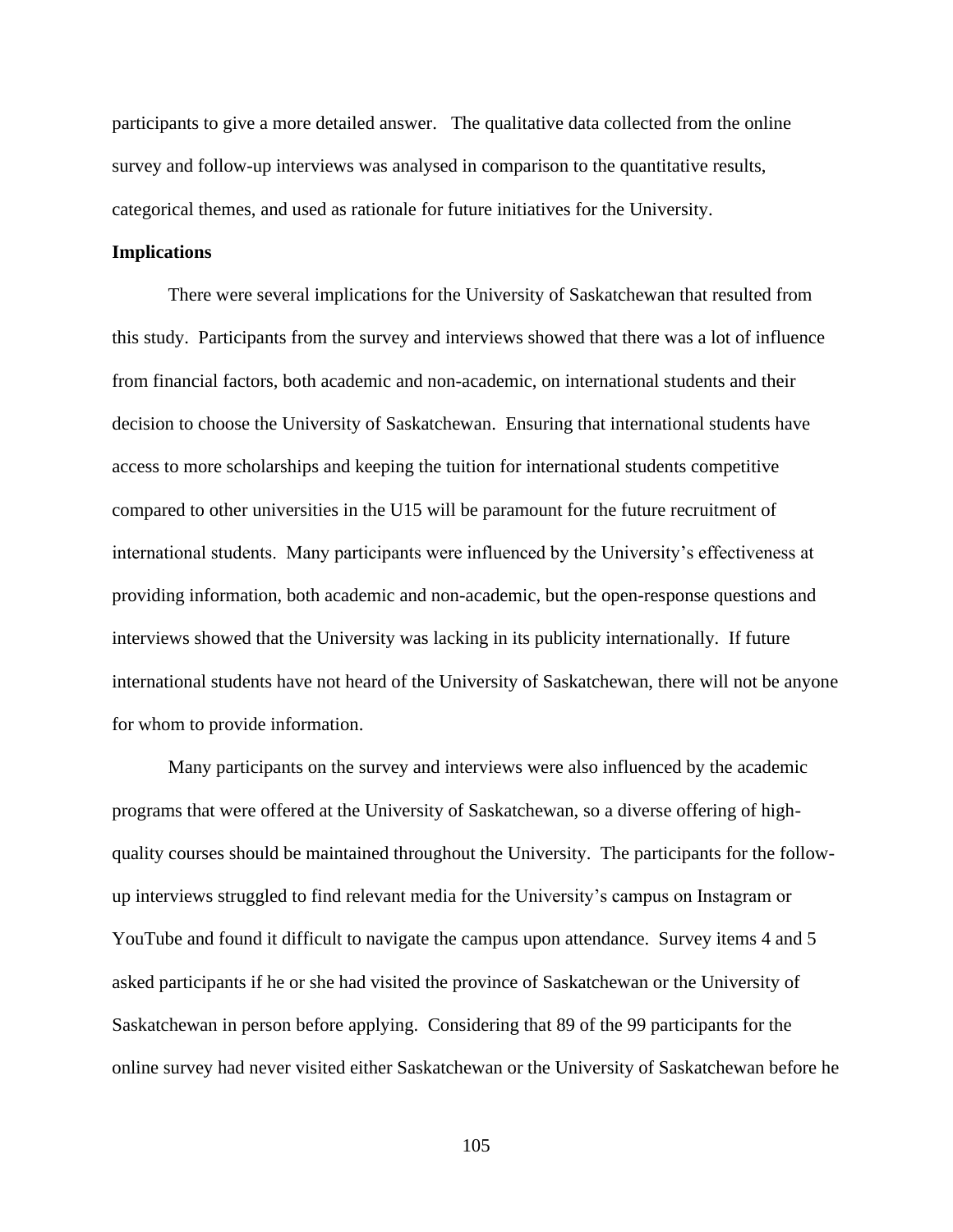or she applied for enrolment, the University should provide the relevant information that someone would gain by physically visiting the campus. This could be remedied by offering a virtual tour of the University of Saskatchewan's campus, either through videos or an interactive map, that would include information about where departments are located, bus stops, and how to navigate the campus. This could be something similar to what the University of British Columbia (2019) offered on their webpage.

There were two factors that were not found on the survey to have as much influence as other factors but need to be mentioned. Services and supports provided by ISSAC was not a main reason that many of the international students enrolled chose the University of Saskatchewan, but the follow-up interviews showed that the services and supports provided by ISSAC helped international students complete the proper paperwork required for admittance, become acclimated to Saskatoon and the university, meet people, attend social events, and provided academic assistance. Research by Leary et al. (2016) showed that international students that received support and services as needed were more likely to remain enrolled at a university. This implies that the University of Saskatchewan should remain committed to ISSAC and the services and support it provides.

Another factor that did not have a lot of influence on current international students at the University of Saskatchewan was partnerships between the university and a university in the participant's home country. However, during the follow-up interview, all three participants believed building partnerships with universities abroad was vitally important to attracting future international students. As Student A said, establishing partnerships aids "credibility of knowledge, skill sets, and acclimatisation" for potential international students. As the University of Saskatchewan continues to build partnerships abroad, it is possible that there will be an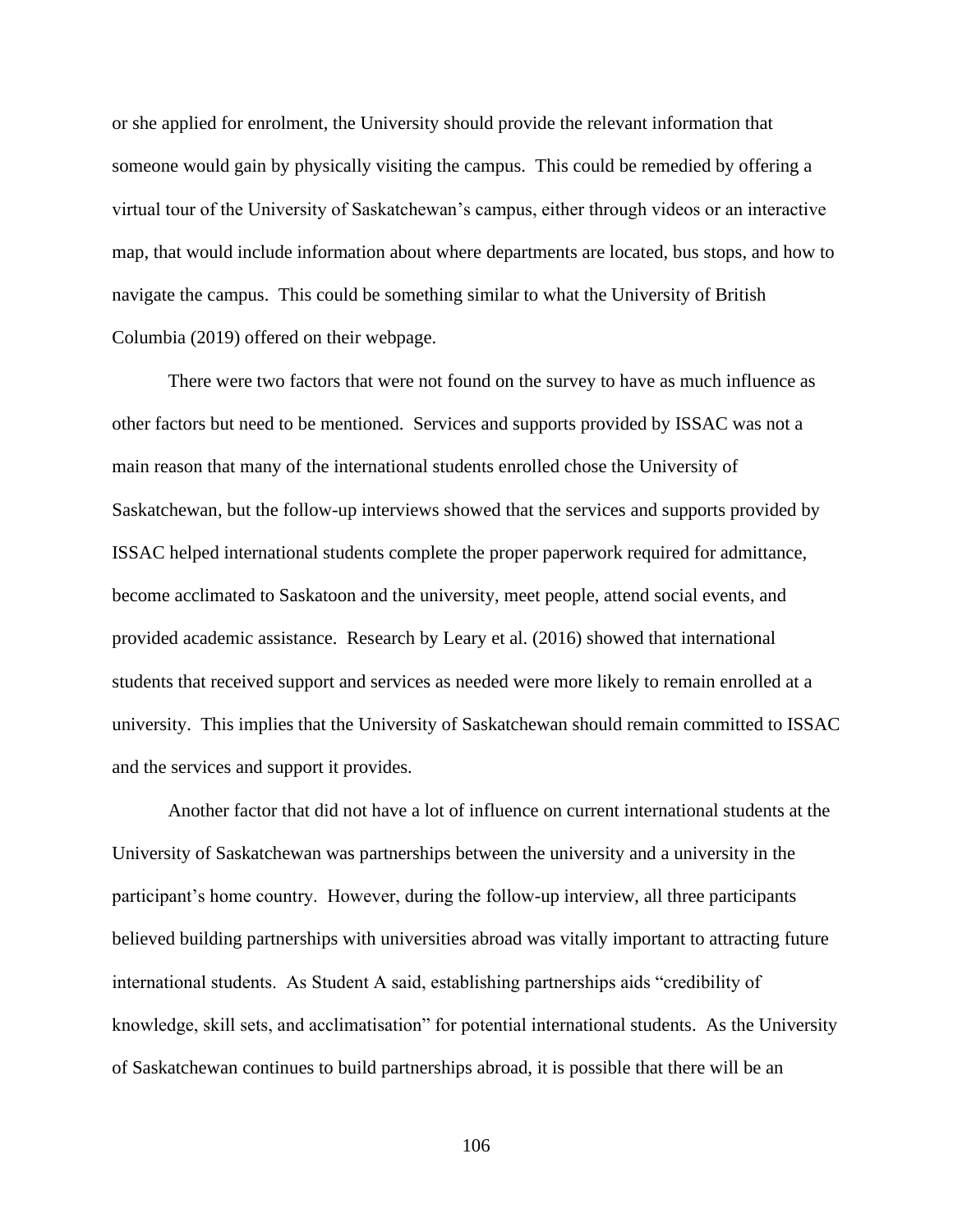increase in international students from those partnership institutions as there would be more publicity and awareness for the University of Saskatchewan. More research regarding partnership agreements with the University of Saskatchewan and universities abroad needs to be completed to see if partnership agreements are an effective means for recruiting international students.

#### **Recommendations for Future Research**

The results of the study supported the research questions but there were several recommendations for future studies. This study analysed the recruitment initiatives that pertained to international students that were available on several *Foundational Documents* that were available to the public on the University of Saskatchewan's website. Due to time constraints and delimitations, members of the recruitment office at the University of Saskatchewan were unable to contribute to the study. Future research could involve contact with the recruitment office to gain an understanding of what tools and methods the office utilised to recruit international students and compare what could be found to the results from the online survey of this study.

The country of origin for participants in both the online survey and follow-up interviews was not proportional in relation to the student demographic makeup at the University of Saskatchewan. Due to time constraints and when the data collection occurred, the principal researcher was unable to achieve an unbiased population sample. Data collection for the online survey and follow-up interviews occurred several times over a two-month period during the spring and summer terms and this may have contributed to a misrepresentation of several countries compared to overall international student population. Future researchers could do data collection several times over multiple terms, especially the fall and winter terms, and use a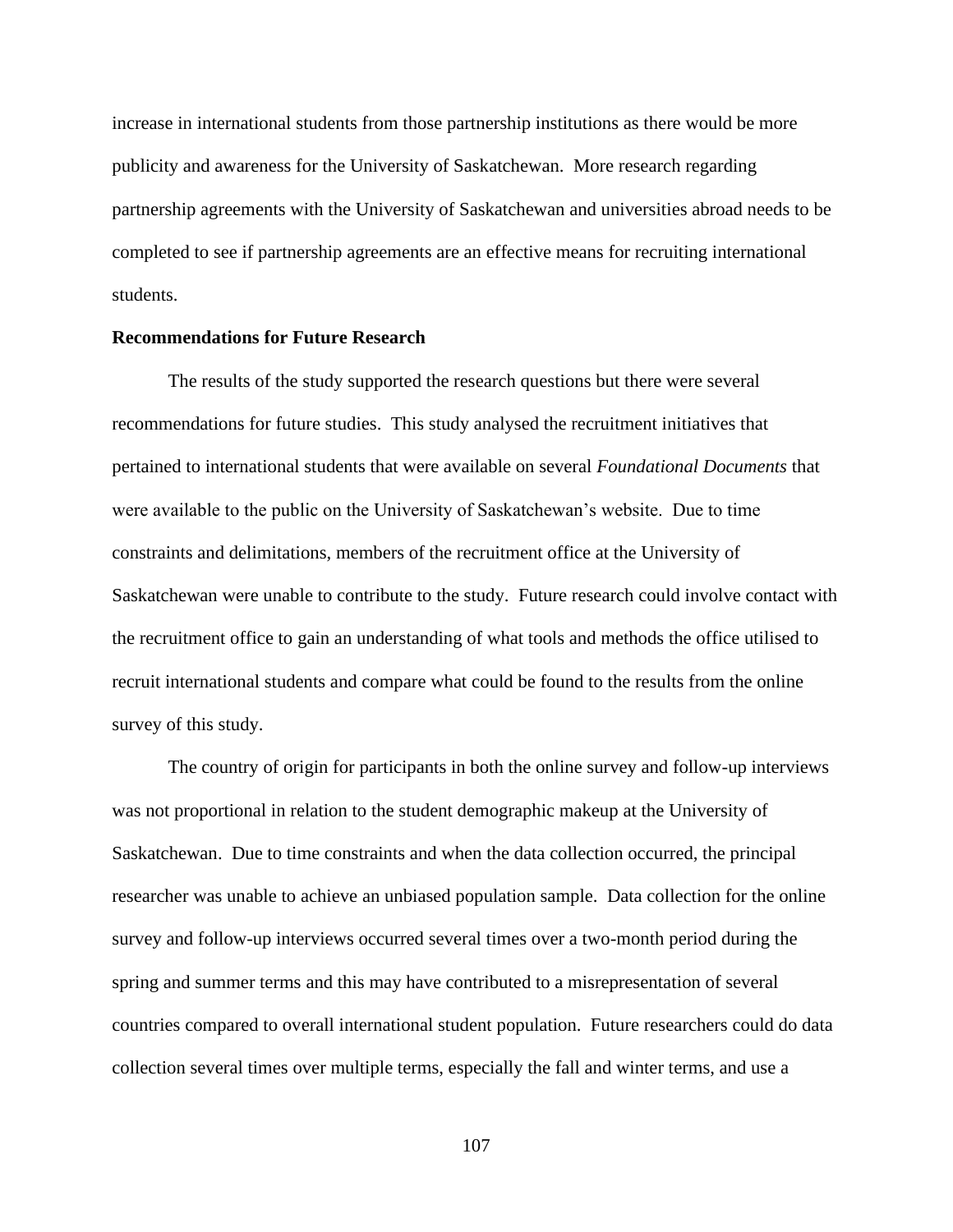purposive sampling technique to ensure the sample population in the study is more representative of the student population demographics and their countries of origin.

One of the survey items asked participants if the University of Saskatchewan was his or hers first choice for post-secondary education in Canada and 50 of the 99 respondents answered 'No.' Future researchers could ask open-ended follow-up questions to determine what university the participant wanted to get into instead of the University of Saskatchewan and why they did not attend their first choice of university. If the University wants to achieve its international student recruitment goals, it needs to increase its desirability among international students and to understand what other universities are taking priority above itself.

The data collected from the three follow-up interviews had a lot of variance between participants. One participant gave an interview that was twice as long as the other two participants, with more explanation given for answers that allowed for more in-depth analysis. There could be several reasons for this. The principal researcher was a male, as was the participant that gave the longer interview, while the shorter interview participants were both female. There could have been a cultural dimension that had the female participants feeling less comfortable speaking to a male interviewer. The principal researcher also spoke fluent English as he was raised in the United States. The interview participant that gave the longer interview had spent eight years in Canada and seemed very comfortable conversing in English while the other two participants struggled to understand the interviewer and had trouble articulating their responses sometimes. When the interview participant did not understand a question, the researcher would repeat the question slower and in a clearer voice and ask if the interview participant understood the question. Future researchers that wish to conduct interviews with international students may collect more data by having both a male and female researcher or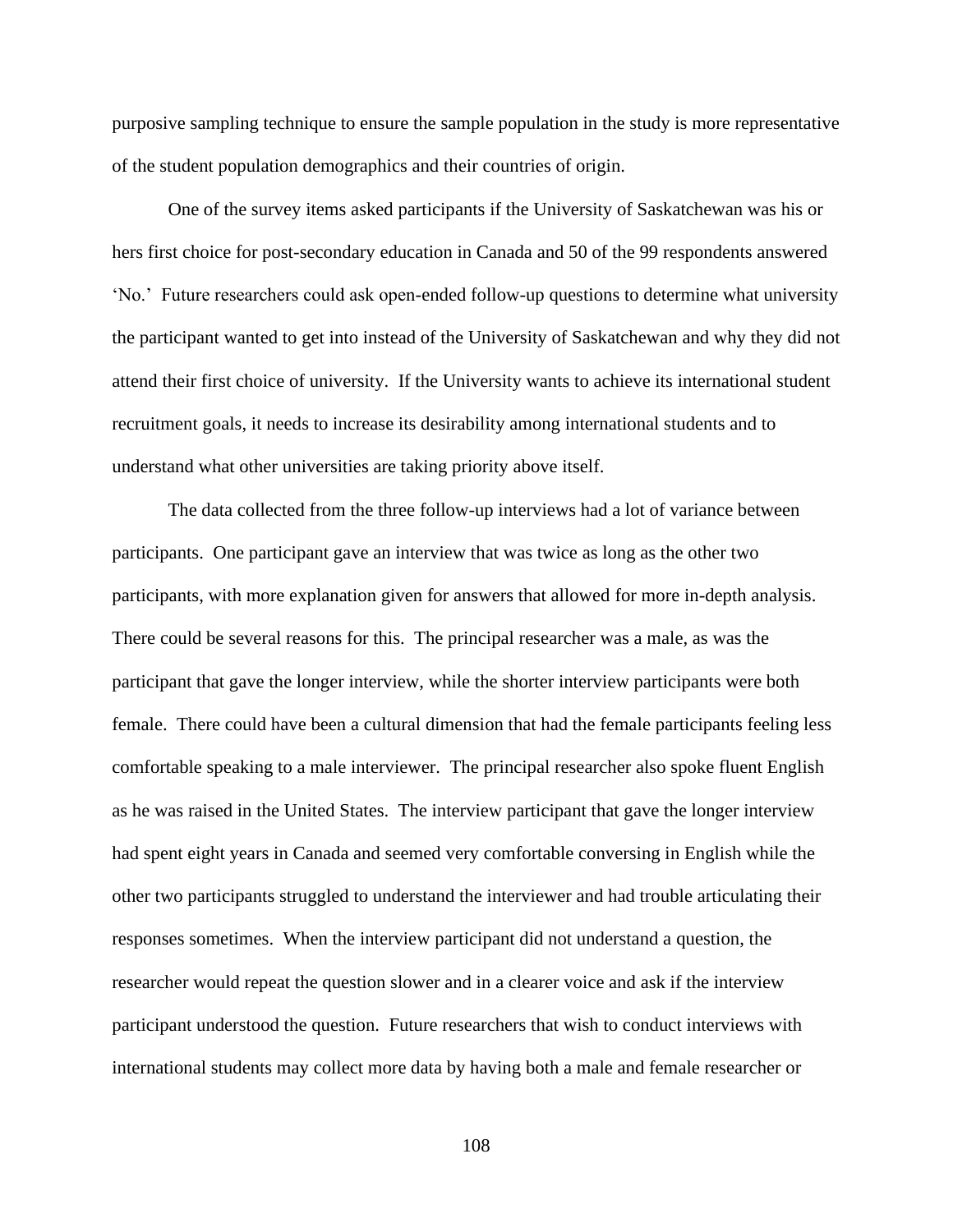research assistant converse with the interview participant before initiating the question-andanswer process of the interview to gauge which person the participant is more comfortable speaking with. Future researchers may also wish to provide the interview participant with a list of possible questions before the interview and give an opportunity for the participant to ask for clarification on terms he or she may not understand or want more clarification on.

#### **Conclusion**

This study found the international student population enrolled at the University of Saskatchewan lagged behind other universities in the U15 that reside in Western Canada and a growing importance placed upon the recruitment of international students by the Canadian government. The principal researcher proposed three research questions to try to understand what the international student recruitment initiatives and structures were at the University of Saskatchewan, what influenced the current international students in attendance at the University, and what could be done in the future to make the University of Saskatchewan more attractive to international students. A review of literature found several studies (Binsardi & Ekwulugo, 2003; Lam et al., 2011; Mazzarol & Soutar 2002) that utilised a push-pull model that found factors that influenced international students. This study utilised the findings from previous studies that used the push-pull model in the creation of this study's survey and the analysis of the results. The document analysis of the four *Foundational Documents* found eight themes, five that were present on previous studies that used the push-pull model. This study used a mixed-methods approach that incorporated document analysis, survey, and follow-up interview data collection methods. The data was analysed using NVivo, Microsoft Excel, and SPSS software.

**University recruitment initiatives and structures.** The recruitment initiatives and structures that pertained to international students were found on four *Foundational Documents*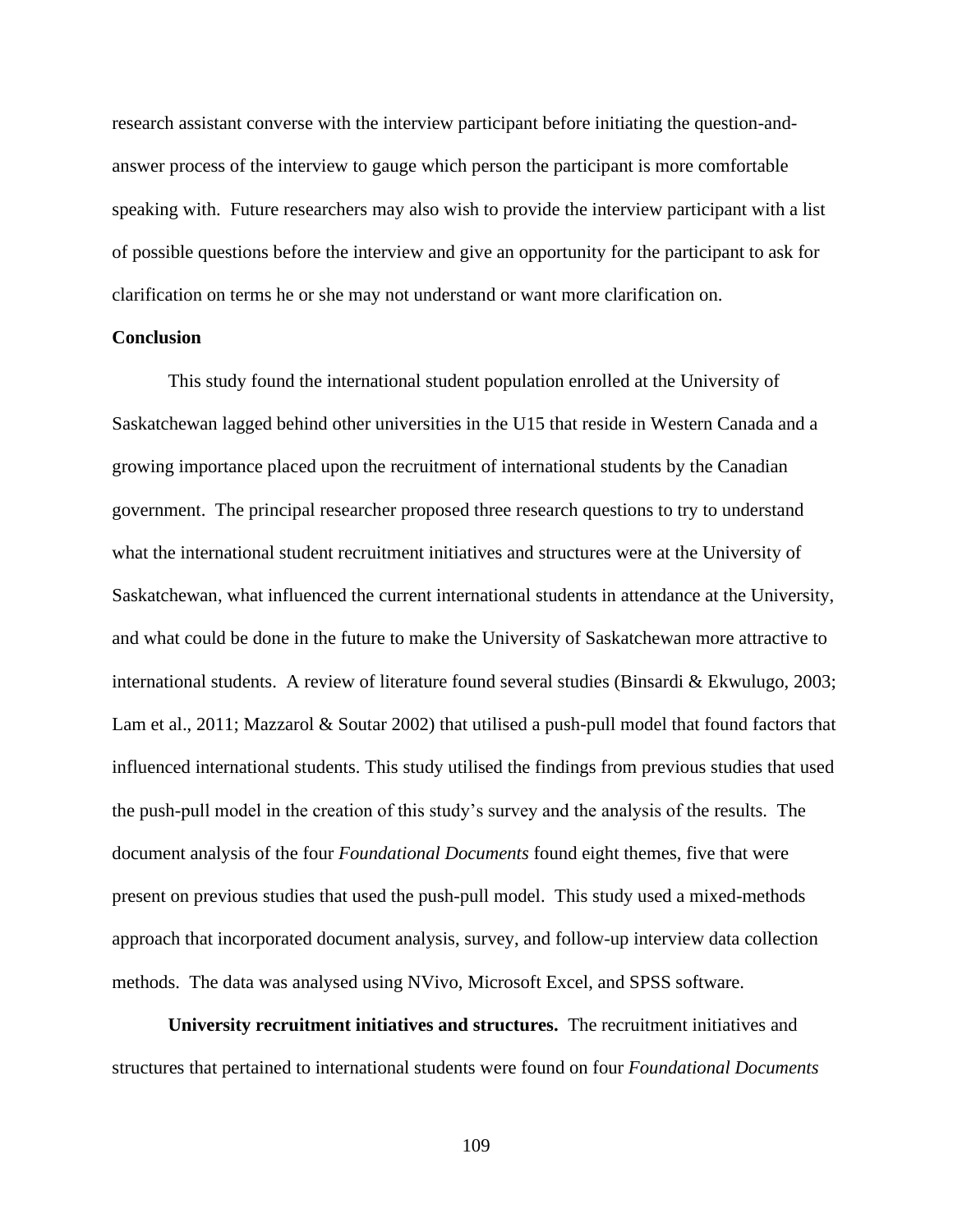that were on the University of Saskatchewan's webpage: *Globalism and the University of Saskatchewan: The Foundational Document for International Activities at the University of Saskatchewan* (2003), *Implementation Plan for the Foundational Document for International Activities* (2009)*, International Blueprint for Action 2025* (2018), and *University Plan 2025* (2018). To find and organise the initiatives and structures, a document analysis was conducted using NVivo. There were three initiatives and structures that were present on all four documents: diversify the faculty by recruiting abroad, strengthen international research activities, and establish more partnerships with universities abroad. There were four initiatives that were supported on three of the four documents: promote academic and non-academic success of international students, add international focus to academic courses, create more exchange agreements with universities, and host more international conferences. An increase in financial awards for international students was supported by the *Implementation Plan for the Foundational Document for International Activities* (2009) and the *International Blueprint for \Action 2025* (2018) but was found to be a significant influential factor on the online survey for this study and from previous research studies (Binsardi & Ekwulugo, 2003; Findlay et al., 2006; Madgett & Bélanger, 2008).

**Factors that influenced international students.** The factors that influenced international students were identified through an online survey conducted on the institution's survey tool. There were 99 responses from participants used in the data analysis of the online survey. Follow-up interviews were also conducted with three participants from the online survey. The survey was broken into two main sections, academic and non-academic factors. The survey identified three academically related factors that were chosen by a large majority of participants as being influential: offering a particular program; being effective at providing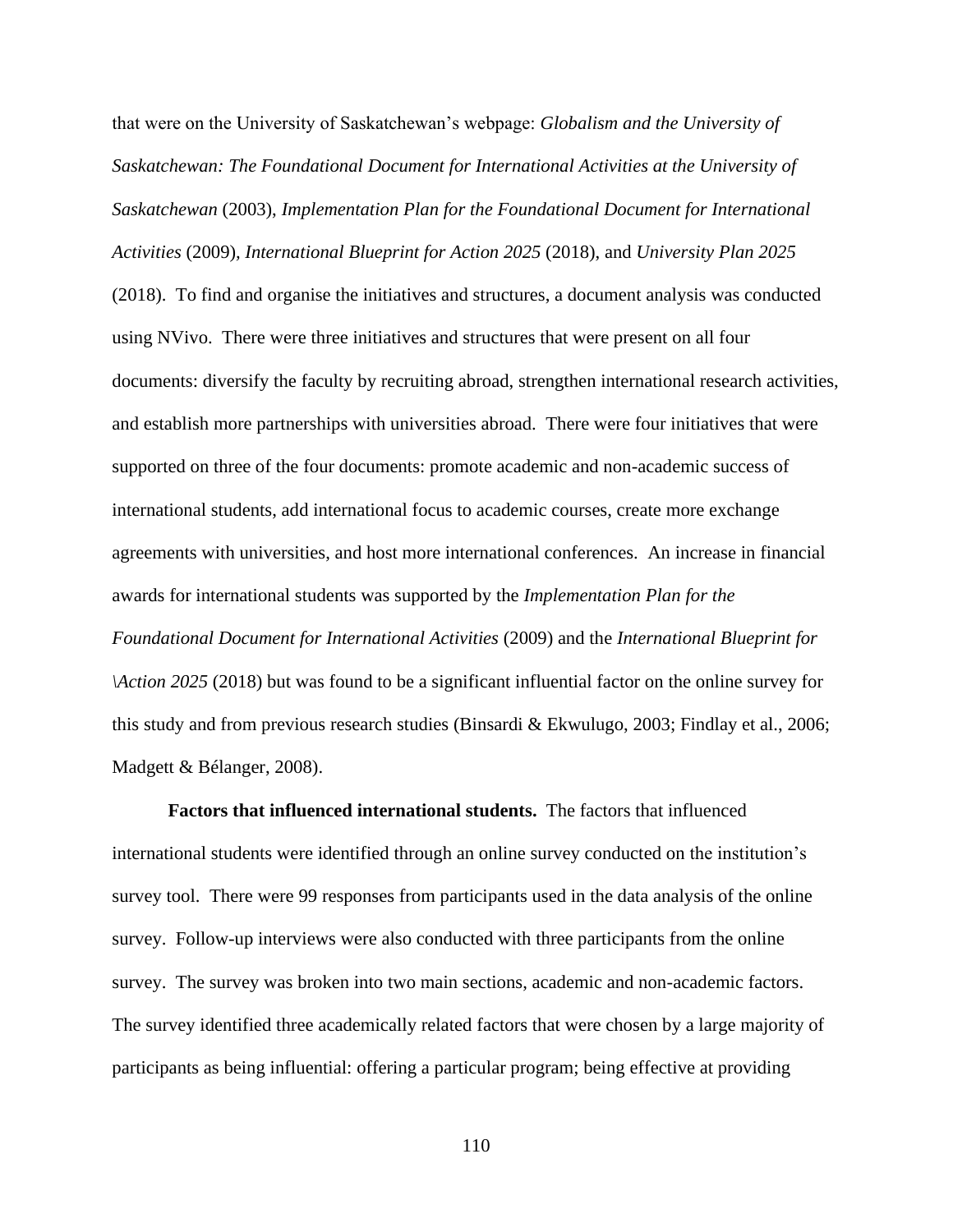information related to the participant's program, academics, and application to the University of Saskatchewan; and the academic quality of the university. The survey also identified four nonacademic factors that were chosen by a large majority of participants as being influential: being effective at providing information related to tuition, financial assistance, scholarship awards, and other non-academic areas and that the cost of living was affordable during the participant's studies. The follow-up interviews conducted with the participants further showed a relationship between tuition, scholarships, and the cost of living and the University of Saskatchewan's appeal to international students.

**Increasing the University's attractiveness.** This research question was addressed through one of the final questions on the online survey and one of the questions for the follow-up interview. On the online survey, the question, "In your own words, what can be done at the University of Saskatchewan to increase its appeal to international students in the future?" was open-ended and participants had no restrictions on what he or she could write. The question was not required but 89 of the 99 participants answered the question with a large variance in answers. However, there were six suggestions that were supported by multiple participants.

The comment that had the most support was to reduce the differential tuition paid by international students. Lowering the tuition fee for international students was mentioned in the statements of 29 participants even though it was unprompted. Another comment that was supported by 21 participants involved making more scholarships available for international students. It is worth noting that both statements involve overcoming financial obstacles that international students face when studying at the University of Saskatchewan. Eleven participants felt the best way to increase the appeal of the University of Saskatchewan to future international students was for the university to advertise more so that it would get more publicity. Several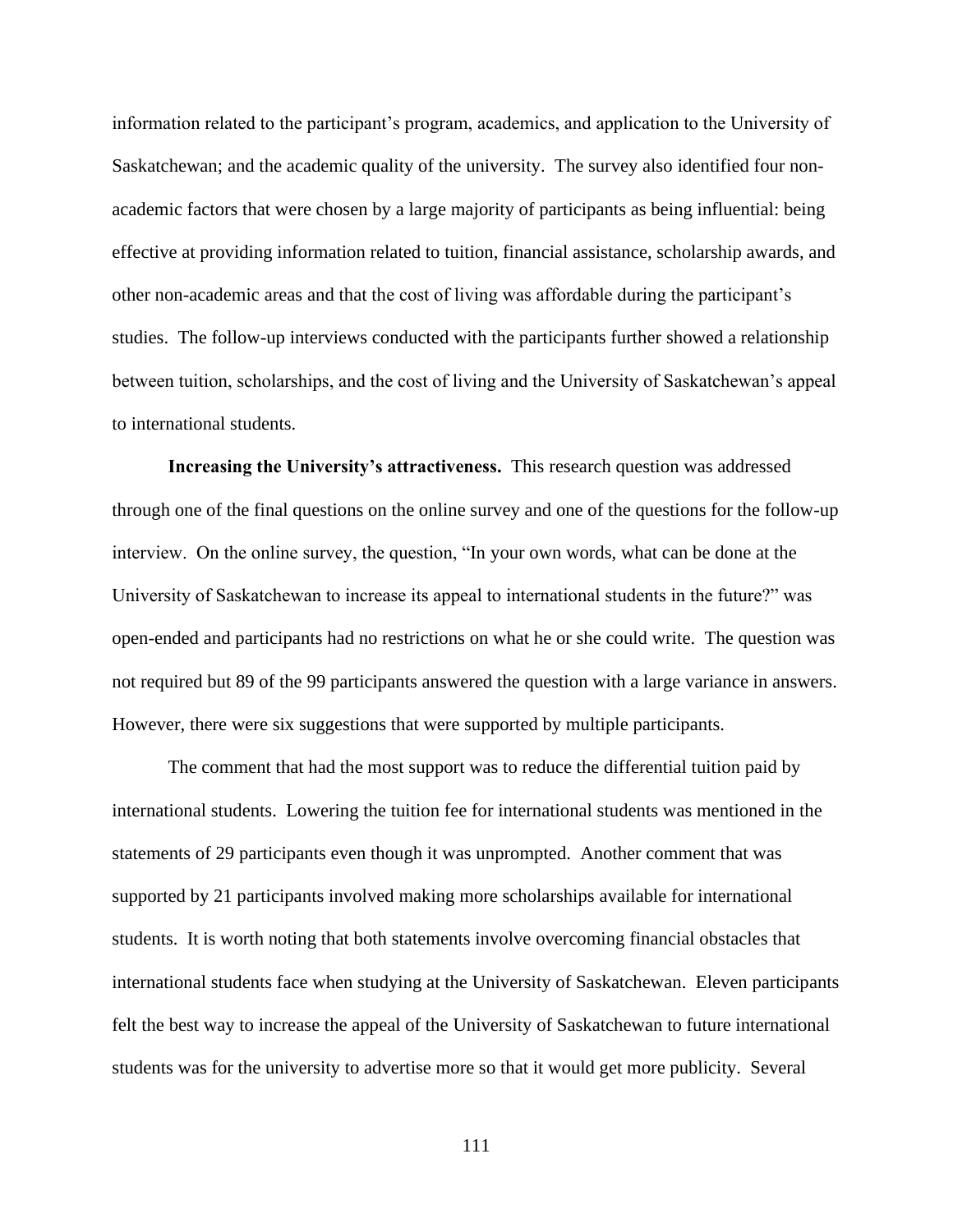participants suggested the University should advertise more about its programs online while others suggested more outreach because he or she felt, "the University itself is great [but] it isn't really known as more recognised places like in Toronto are more visible." It was also suggested by four participants that the University build more partnerships with universities abroad and participate in more exchange programs. Two participants believed that increasing the University's global ranking would increase its appeal, as one participant stated, "the research ranking of the university plays an essential role for international students." Two participants believed that providing more pictures and videos of what the University looked like would help the University appeal to future international students because, "YouTube, Facebook, and Instagram are great ways for people not able to physically be at the university have a good feel of what it feels like to be a USASK student." Several of the suggestions made in the open-ended response were addressed in the survey and were present in the questions for the follow-up interviews that were conducted with three participants that completed the online survey.

The final question of the follow-up interview conducted with three participants asked the same question as the online survey and found similar responses. Student A believed the University would be more attractive to future international students if it offered more scholarships for international students and if it hosted more international conferences. This was similar to what Student C, who said the University would be more appealing to international students if it lowered the differential tuition fee and advertised more, especially in the research areas it offers. Student B believed the University would be more attractive to future international students if it offered a virtual tour or something similar to help navigate the campus and if there were more activities for international students, similar to ones organised by the International Student and Study Abroad Centre.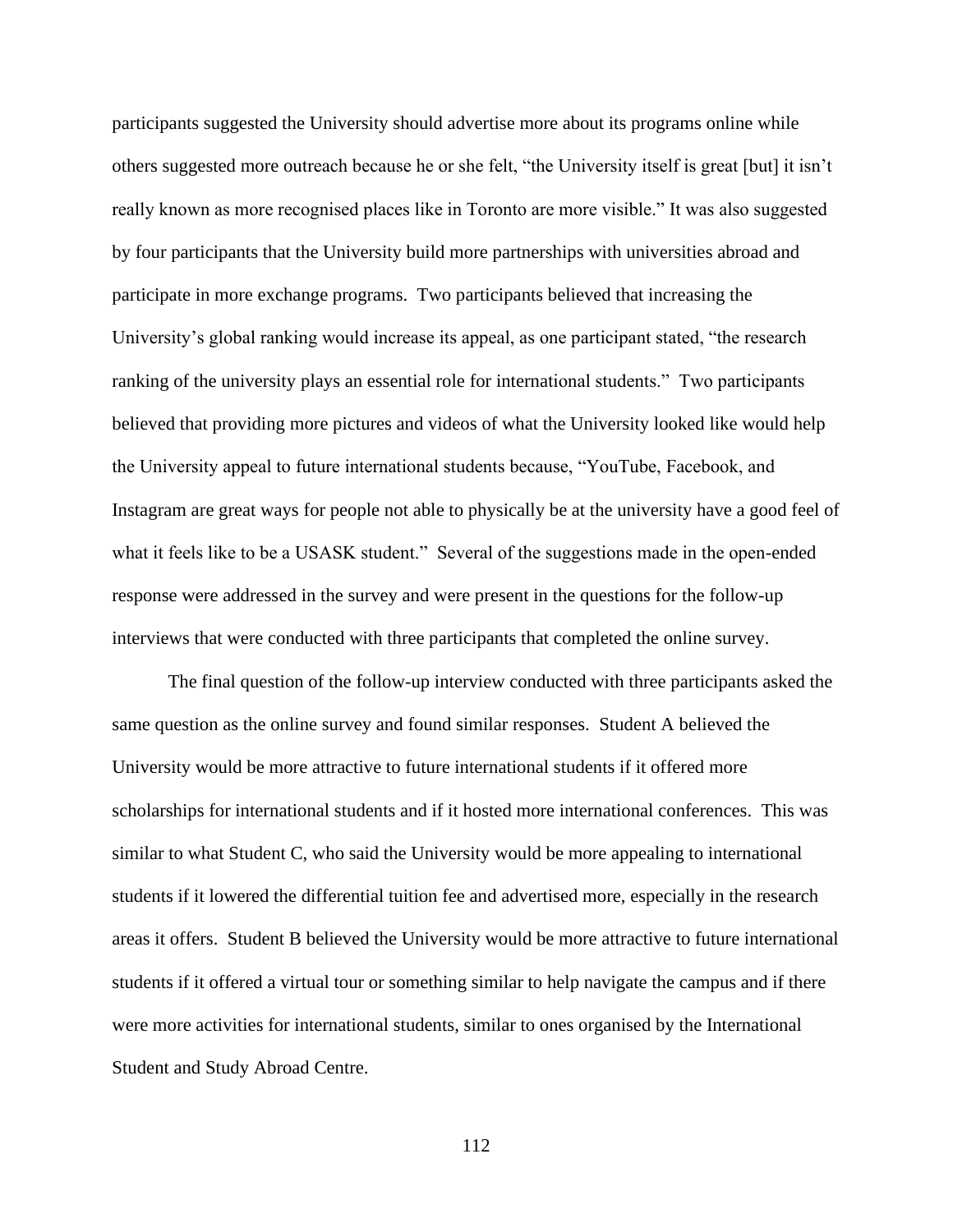Based on comments from the online survey and follow-up interviews, the University of Saskatchewan was considered an ideal place to study for international students with a positive academic environment. Participants were influenced by the cost of living in Saskatchewan but felt there needed to be more scholarships offered for international students in the future. Participants were influenced by the effectiveness of the university to provide academic and nonacademic information but many participants felt the University of Saskatchewan lacked in awareness and name-recognition internationally; being unaware of the University of Saskatchewan could have contributed to a lower number of international students in attendance compared to similar universities in Western Canada. Many participants in this study believed there would be more international students wanting to enroll in the future if the university can find a way to market itself internationally through building partnerships, as proposed in several *Foundational Documents*; hosting/attending international conferences, also proposed in several *Foundational Documents*; and social media outlets like Instagram and YouTube. The Ministry of Advanced Education (2017) for the province of Saskatchewan set a provincial goal of raising the number of international students studying in all of Saskatchewan's post-secondary institutions by 75 percent over the 2011 baseline of 5,144 international students. Listening to what influenced current international students enrolled at the University of Saskatchewan and adjusting its recruitment initiatives to reflect the findings of this study could help the university become a premier destination for international students in the future and meet the province's goals for international student recruitment.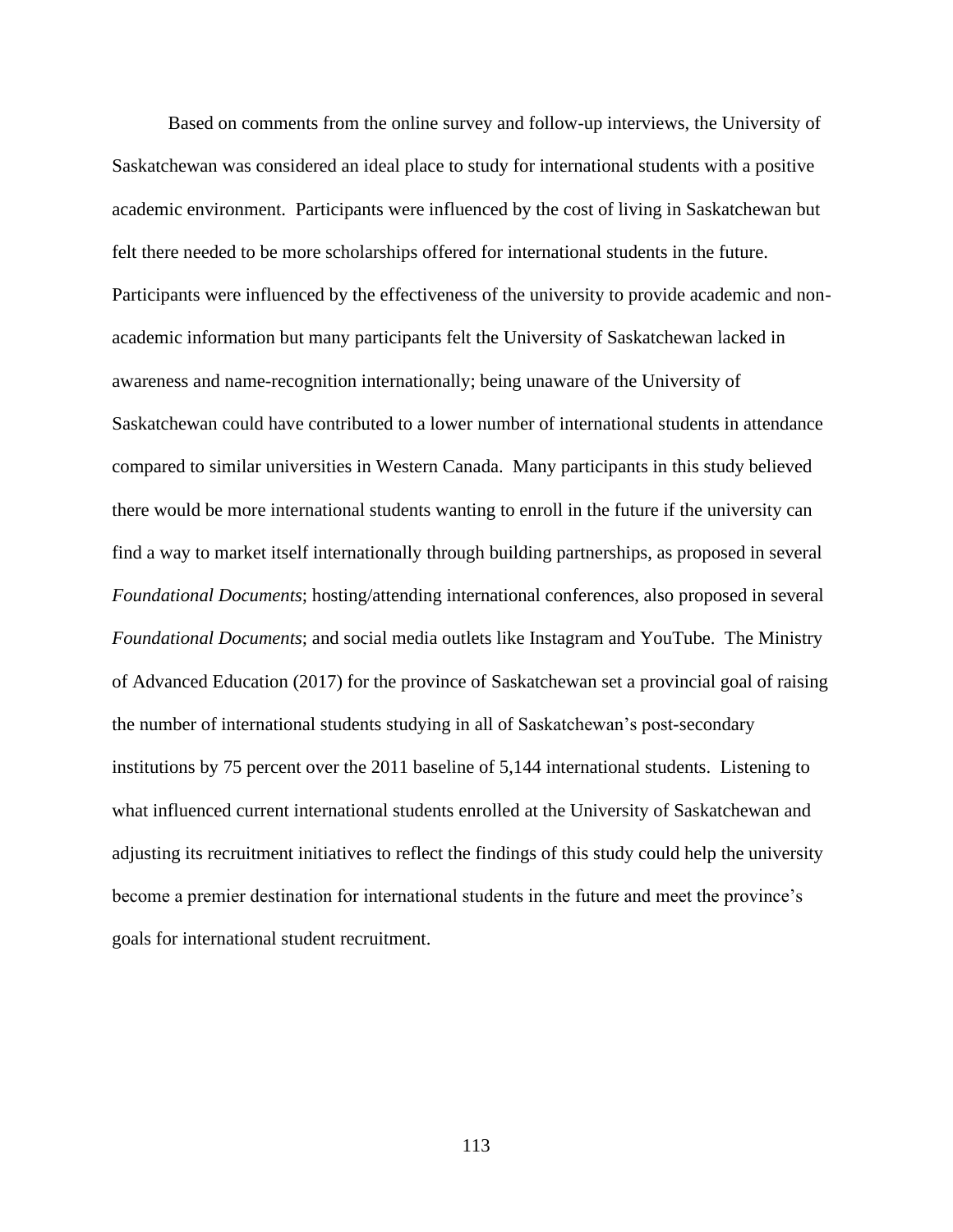#### **References**

- Altbach, P.G. (2002). Knowledge and education as international commodities. *International Higher Education, 28*, 2-5.
- Altbach, P., & Teichler, U. (2001). Internationalization and exchanges in a globalized university. *Journal of Studies in International Education, 5*(1), 5–25. Doi: 10.1177/102831530151002
- Anney, V. (2014). Ensuring the quality of the findings in qualitative research: Looking at trustworthiness criteria. *Journal of Emerging Trends in Educational Research and Policy Studies, 5*(2), 272-281.
- Arnau, R. C., Thompson, R. L., & Cook, C. (2001). Do different response formats change the latent structure of responses? An empirical example using taxometric analysis. *Educational and Psychological Measurement, 61*, 23-44.
- AUCC. (2014). Canada's universities in the world: AUCC internationalization survey. Retrieved from [https://www.univcan.ca/wp-content/uploads/2015/07/internationalization-survey-](https://www.univcan.ca/wp-content/uploads/2015/07/internationalization-survey-2014.pdf)[2014.pdf](https://www.univcan.ca/wp-content/uploads/2015/07/internationalization-survey-2014.pdf)
- Austin, I & Jones G. A. (2016). *Governance of higher education.* New York, NY: Routledge.
- Bain, K. (2004). *What the best college teachers do.* Cambridge, MA: Harvard University Press.
- Binsardi, A., & Ekwulugo, F. (2003). International marketing of British education: Research on the students' perception and the UK market penetration. *Marketing Intelligence & Planning, 21(*5), 318-327. Doi: 10.1108/02634500310490265
- Bowman, N., & Bastedo, M. (2009). Getting on the front page: Organizational reputation, status signals, and the impact of U.S. News and World Report on student decisions, *Research in Higher Education, 50*(5), 415-436. Doi: 10.1007/s11162-009-9129-8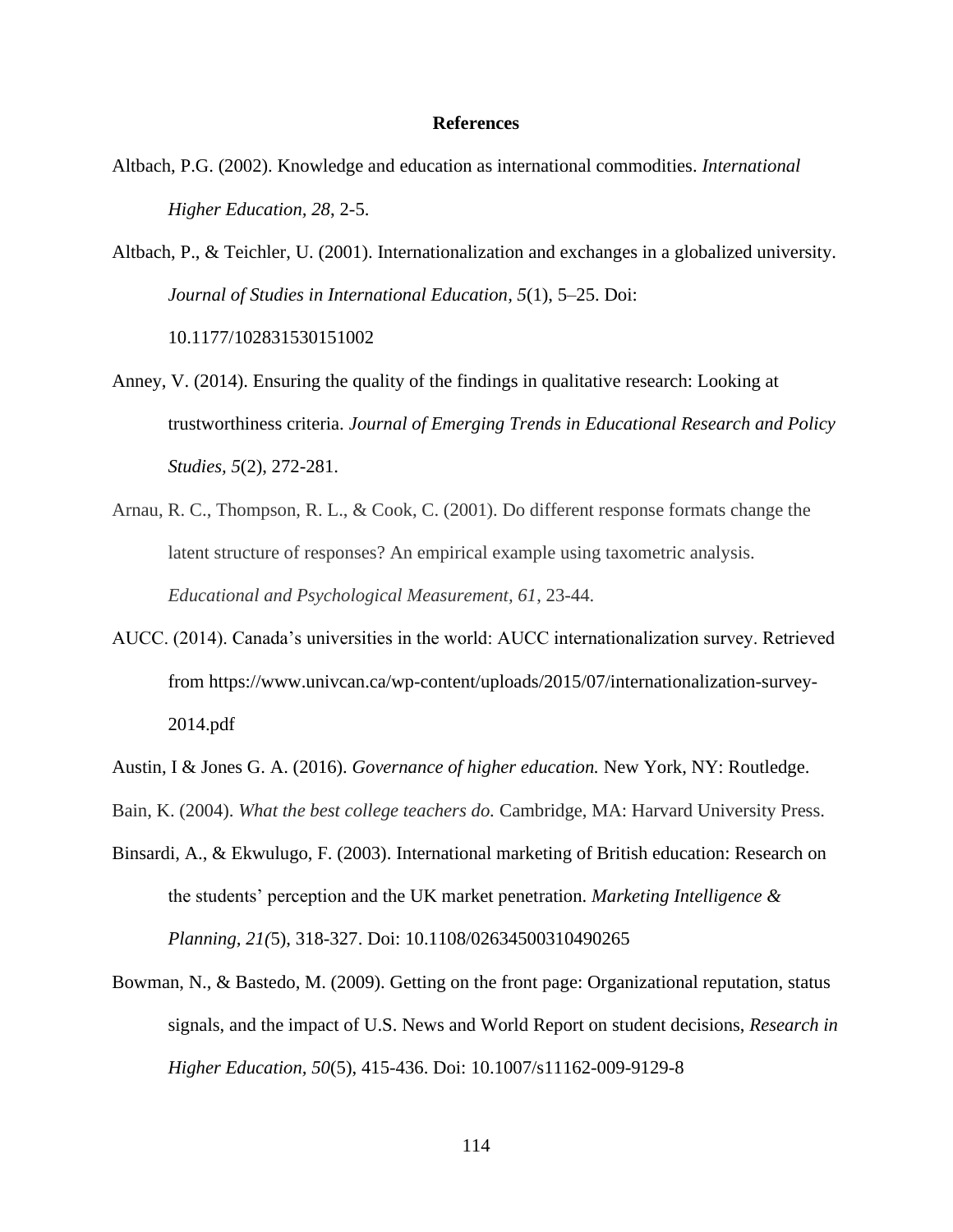- Brinkley, I. (2008). *The knowledge economy: How knowledge is reshaping the economic life of nations.* London, UK: The Work Foundation. Retrieved from [http://www.workfoundation.com/assets/docs/publications/41\\_KE\\_life\\_of\\_nations.pdf](http://www.workfoundation.com/assets/docs/publications/41_KE_life_of_nations.pdf)
- British Columbia Council on Admissions and Transfer. (2015). *BC international student survey: Final report*. Vancouver, BC: British Columbia Council on Admissions and Transfer. Retrieved from<http://www.bccat.ca/pubs/ISSReport2015.pdf>

Burrell, G., & Morgan, G. (1979) *Sociological Paradigms and Organisational Analysis.* Hants, England: Ashgate Publishing Services.

- Canadian Bureau for International Education. (2009). *Canada first, the 2009 survey of international students*. Ottawa, ON: Canadian Bureau for International Education. Retrieved from<http://cbie.ca/wp-content/uploads/2016/06/Canada-First-20091.pdf>
- Canadian Bureau for International Education. (2014). *A world of learning: Canada's performance and potential in international education.* Ottawa, ON. Retrieved from [http://net.cbie.ca/download/CBIE%20Flagship%202014%20E%20-](http://net.cbie.ca/download/CBIE%20Flagship%202014%20E%20-%20WEB%20RES%20final.pdf)

[%20WEB%20RES%20final.pdf](http://net.cbie.ca/download/CBIE%20Flagship%202014%20E%20-%20WEB%20RES%20final.pdf)

Chen, L.H. (2007). Choosing Canadian graduate schools from afar: East Asian students' perspectives. *Higher Education, 54*(5), 759-780.

Clark, M. (2007). The impact of higher education rankings on student access, choice, and opportunity. *Higher Education in Europe, 32*(1), 59-70. Doi: 10.1080/03797720701618880

Contreras, A. (2007). The cult of speed. *Inside Higher Ed.,* July 2007, Retrieved from <https://www.insidehighered.com/views/2007/07/31/cult-speed>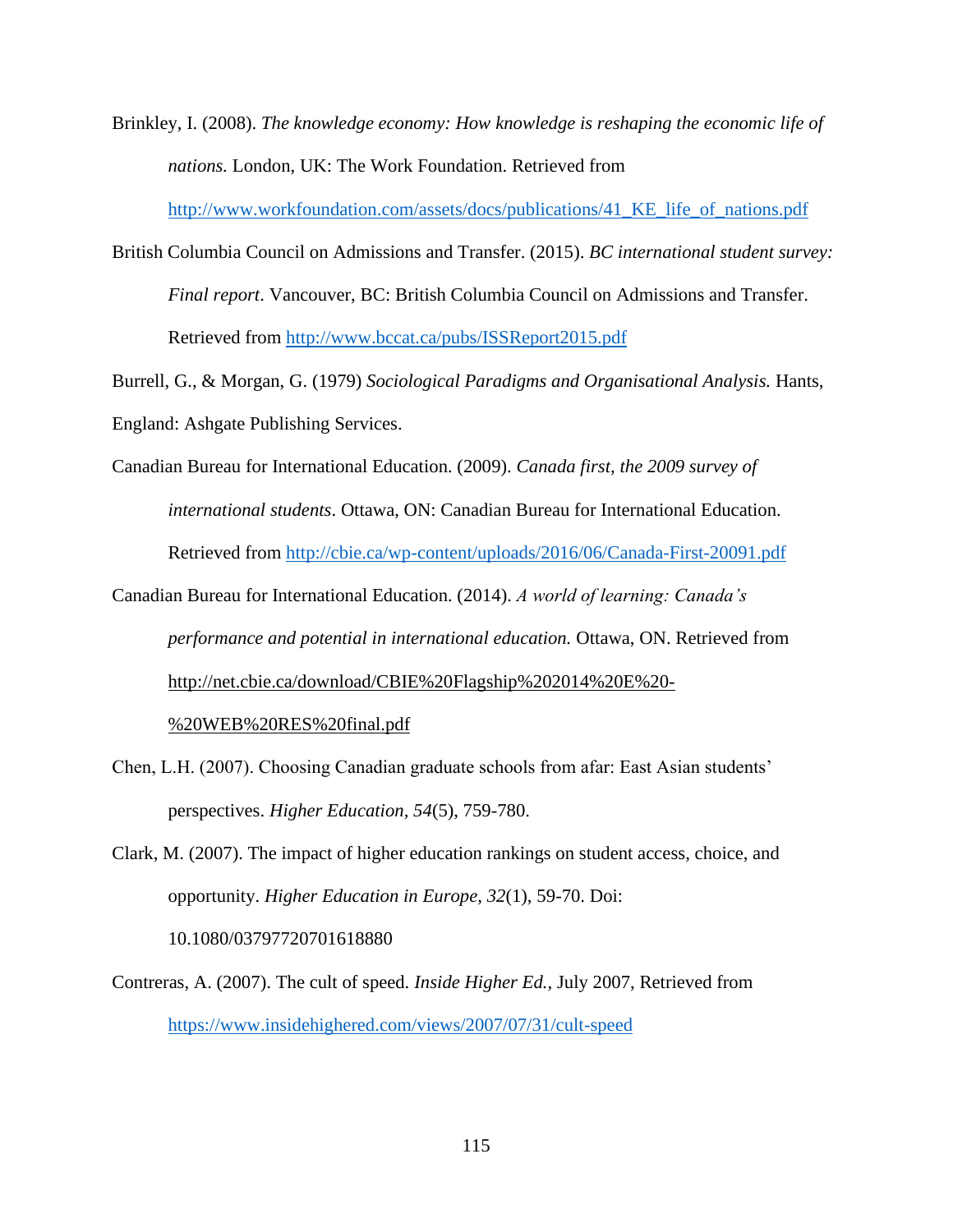Creswell, J. (2002). *Educational research: Planning, conducting, and evaluating quantitative and qualitative research.* Upper Saddle River, NJ: Merrill Prentice Hall.

Creswell, J. (2014). *Research design* (4<sup>th</sup> ed.). Thousand Oaks, CA: SAGE.

- Creswell, J., & Clarke, V. (2007). *Designing and conducting mixed methods research.* London: SAGE.
- de Haas, H. (2008). *Migration and development: A theoretical perspective*. University of Oxford: International Migration Institute. Retrieved from

<https://www.imi.ox.ac.uk/publications/wp-09-08/@@download/file>

- de Kock, M. (2015, June). *Ontology and a mixed methods epistemology in applied research*. Paper presented at European Conference on Research Methodology for Business and Management Studies, Valletta, Malta. Retrieved from [https://primo](https://primo-pmtna02.hosted.exlibrisgroup.com/permalink/f/fbi72i/TN_proquest1721001643)[pmtna02.hosted.exlibrisgroup.com/permalink/f/fbi72i/TN\\_proquest1721001643](https://primo-pmtna02.hosted.exlibrisgroup.com/permalink/f/fbi72i/TN_proquest1721001643)
- de Wit, H. (2011). Globalisation and internationalisation of higher education. *RUSC, 8*(2), 241- 247.
- de Wit, H., Ferencz, I., & Rumbley, L. (2013). International student mobility: European and US perspectives. *Perspectives: Policy and Practice in Higher Education, 17*(1), 17-23. Doi: 10.1080/13603108.2012.679752
- Educational Institutions and Child Care Facility Administration. (2019). Designation framework: International student program. Retrieved from Government of Saskatchewan [file:///C:/Users/Josh/Downloads/Designation%252BFramework%252B-](file:///C:/Users/Josh/Downloads/Designation%252BFramework%252B-%252BInternational%252BStudent%252BProgram%252B-%252BApril%252B2019.pdf) [%252BInternational%252BStudent%252BProgram%252B-%252BApril%252B2019.pdf](file:///C:/Users/Josh/Downloads/Designation%252BFramework%252B-%252BInternational%252BStudent%252BProgram%252B-%252BApril%252B2019.pdf)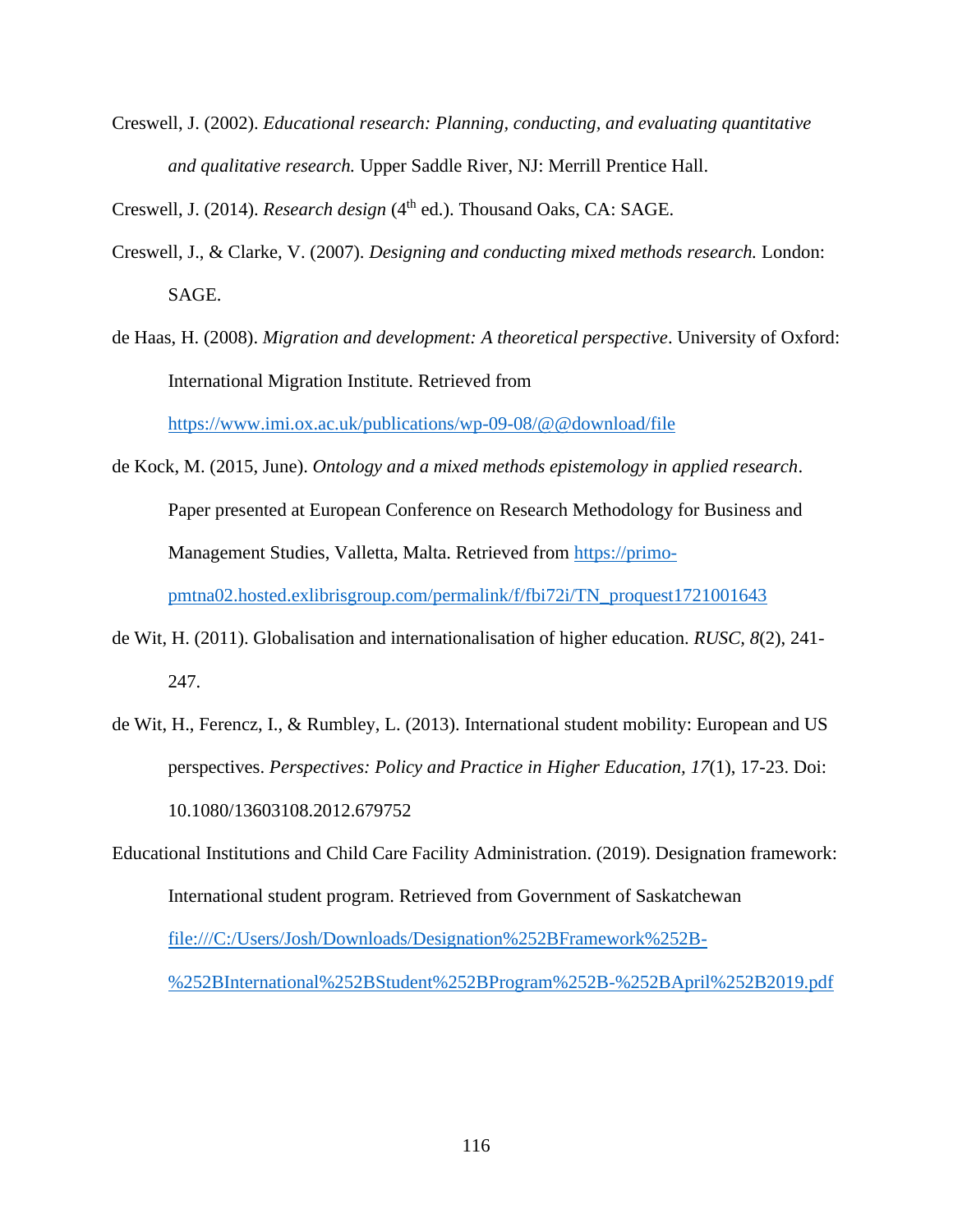- Federkeil, G. (2009). Reputation indicators in rankings of higher education institutions, in B.M. Kehm and B. Stensaker (Eds), *University rankings, diversity, and the new landscape of higher education* (pp. 19-34). Rotterdam: Sense Publishers.
- Findlay, A., King, R., Stam, A., & Ruiz-Gelices, E. (2006). Ever reluctant Europeans: The changing geographies of UK students studying and working abroad. *European Urban and Regional Studies, 13*(4), 291–318.

Fowler, F. (2009). *Survey research methods* (4th ed.). Thousand Oaks, CA: SAGE.

- Gacel-Ávila, J. (2005). The internationalisation of higher education: A paradigm for global citenzry. *Journal of Studies in International Education, 9*(2), 121-136. Doi: 10.1177/1028315304263795
- Global Affairs Canada. (2014). Canada's International Education Strategy. Retrieved from [http://international.gc.ca/global-markets-marches-mondiaux/assets/pdfs/overview-apercu](http://international.gc.ca/global-markets-marches-mondiaux/assets/pdfs/overview-apercu-eng.pdf)[eng.pdf](http://international.gc.ca/global-markets-marches-mondiaux/assets/pdfs/overview-apercu-eng.pdf)
- Government of Saskatchewan. (n.d.). *Post-secondary international education strategy.* Retrieved from [https://www.saskatchewan.ca/residents/education-and-learning/international](https://www.saskatchewan.ca/residents/education-and-learning/international-education/post-secondary-international-education-strategy)[education/post-secondary-international-education-strategy](https://www.saskatchewan.ca/residents/education-and-learning/international-education/post-secondary-international-education-strategy)
- Guba, E., & Lincoln, Y. (1982). Paradigmatic controversies, contradictions, and emerging confluences. In N. K. Denizin & Y. S. Lincoln (Eds), *Handbook of qualitative research* (3rd ed., pp. 191-215). Thousand Oaks, CA: SAGE.
- Guo, S., & Chase, M. (2011). Internationalisation of higher education: Integrating international students into Canadian academic environment. *Teaching in Higher Education, 16*(3), 305-318. Doi: 10.1080/13562517.2010.546524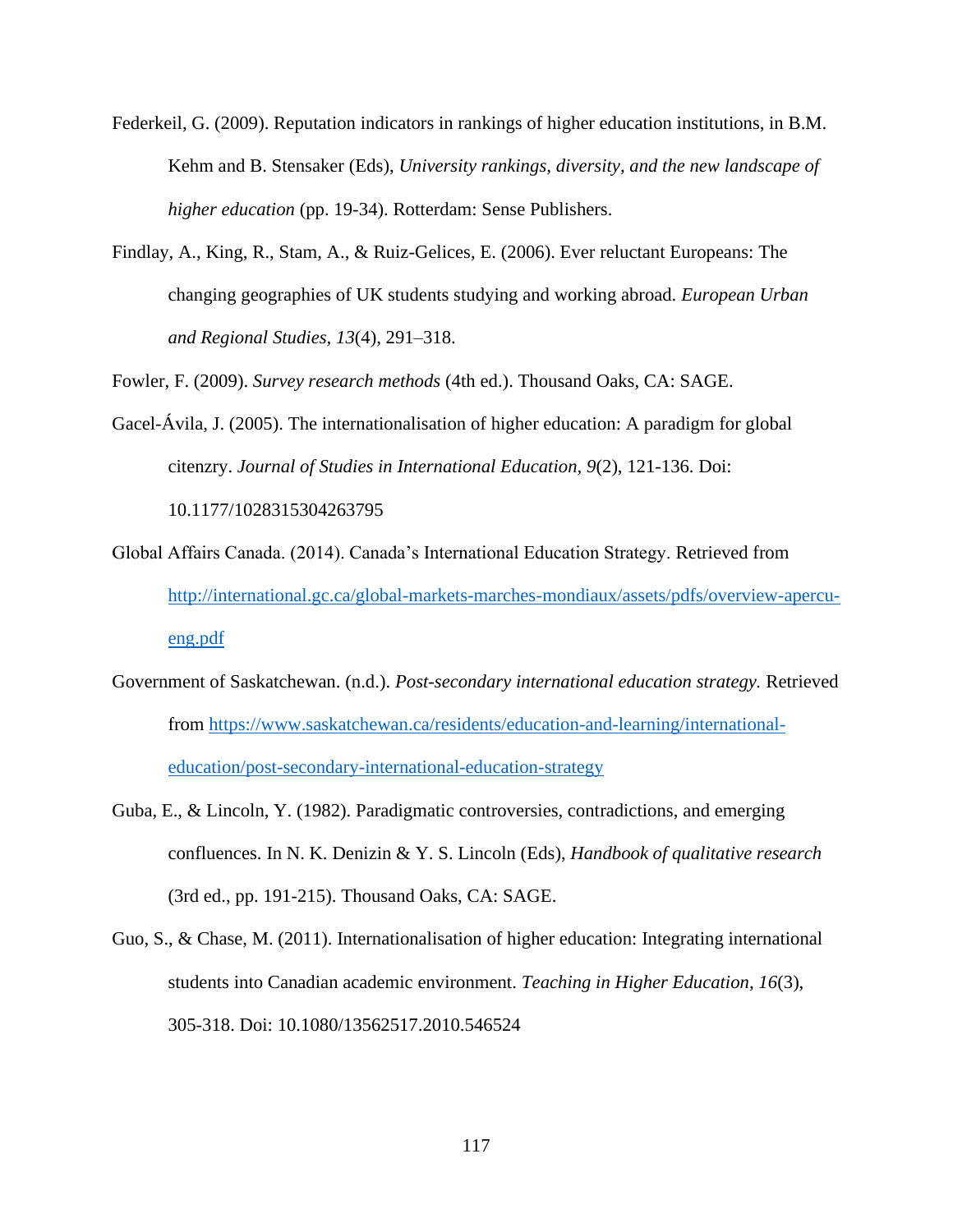- Hazelkorn, E. (2011). *Rankings and the reshaping of higher education: The battle for worldclass excellence.* New York, NY: Palgrave Macmillan.
- Healey, N. (2008). Is higher education really 'internationalizing'? *Higher Education, 55*, 333- 355.
- Hearn, L. (2009). *Five great colleges want her. How will she decide? Report on high-achieving seniors and the college decision.* Retrieved from [http://www.janetrosier.com/wp](http://www.janetrosier.com/wp-content/uploads/2016/10/Lipman_Hearne_High-Achieving_Senior_Study.pdf)[content/uploads/2016/10/Lipman\\_Hearne\\_High-Achieving\\_Senior\\_Study.pdf](http://www.janetrosier.com/wp-content/uploads/2016/10/Lipman_Hearne_High-Achieving_Senior_Study.pdf)

Helgesen, Ø. (2006). Marketing for higher education: A relationship marketing approach. *Journal of Marketing for Higher Education, 18*(1), 50-78. Doi: 10.1080/08841240802100188

- Hemsley-Brown, J., & Oplatka, I. (2006). Universities in a competitive global marketplace: A systematic review of the literature on higher education marketing. *International Journal of Public Sector Management, 19*(4), 316-338. Doi: 10.1108/09513550610669176
- Higher Education Research Institute. (2007). *College rankings and college choice: How important are college rankings in students' college choice process?* UCLA: Higher Education Research Institute. Retrieved from

<https://www.heri.ucla.edu/PDFs/pubs/briefs/brief-081707-CollegeRankings.pdf>

Hudson, L., & Ozanne, J. (1988) *Alternative Ways of Seeking Knowledge in Consumer Research*, *Journal of Consumer Research*, *14* (March), pp. 508-521.

Institutional Planning and Assessment. (2012). Second integrated plan: Toward an engaged university. Retrieved from [https://www.usask.ca/ipa/documents/integrated](https://www.usask.ca/ipa/documents/integrated-plans/IP2_full_version.pdf)[plans/IP2\\_full\\_version.pdf](https://www.usask.ca/ipa/documents/integrated-plans/IP2_full_version.pdf)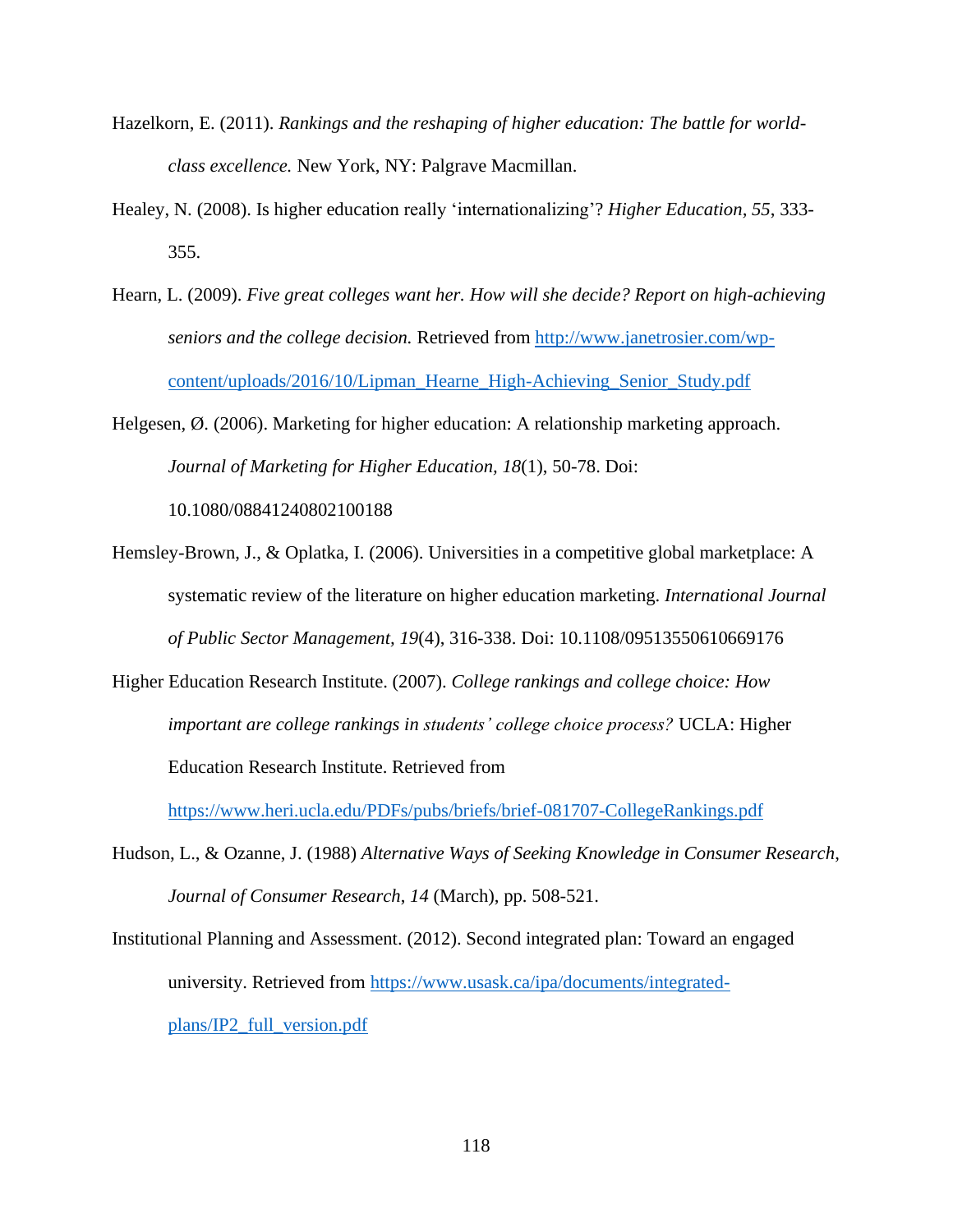- Institutional Planning and Assessment. (2017). Third integrated plan: Promise and potential. Retrieved from [https://www.usask.ca/ipa/documents/integrated](https://www.usask.ca/ipa/documents/integrated-plans/IP3_full_version.pdf)[plans/IP3\\_full\\_version.pdf](https://www.usask.ca/ipa/documents/integrated-plans/IP3_full_version.pdf)
- Karemera, D., Iwuagwu, V., & Davis, B. (2000). A gravity model analysis of international migration to North America. *Applied Economics, 32*(13), 1745–1755. Doi: 10.1080/000368400421093
- Klassen, M. (2002). Relationship marketing on the internet: The case of top-and lower-ranked universities and colleges. *Journal of Retailing and Consumer Services, 9*, 81-85. Doi: 10.1016/S0969-6989(01)00028-5
- Knight, J. (2004). Internationalization Remodeled: Definition, approaches, and rationales. *Journal of Studies in International Education, 8*(1), 5-31. Doi: 10.1177/1028315303260832
- Kunin, R., & Associates. (2012). *Impact of international education in Canada – an update.* Ottawa: Department of Foreign Affairs and International Trade.
- Lam, J., Ariffin, A.A., & Ahmad, A. (2011). Edutourism: Exploring the push-pull factors in selecting a university. *International Journal of Business and Society, 12*(1), 63-78.
- Leary, T., Hotchkiss, K., & Robb, A. (2016). International students. In C. C. Strange & D. H. Cox (Eds.), *Serving diverse students in Canadian higher education* (pp. 100-127). Kingston, ON: McGill-Queen's University Press.
- Lee, E. (1966). A theory of migration. *Demography, 3*(1), 47-57. Retrieved from http://www.jstor.org/stable/2060063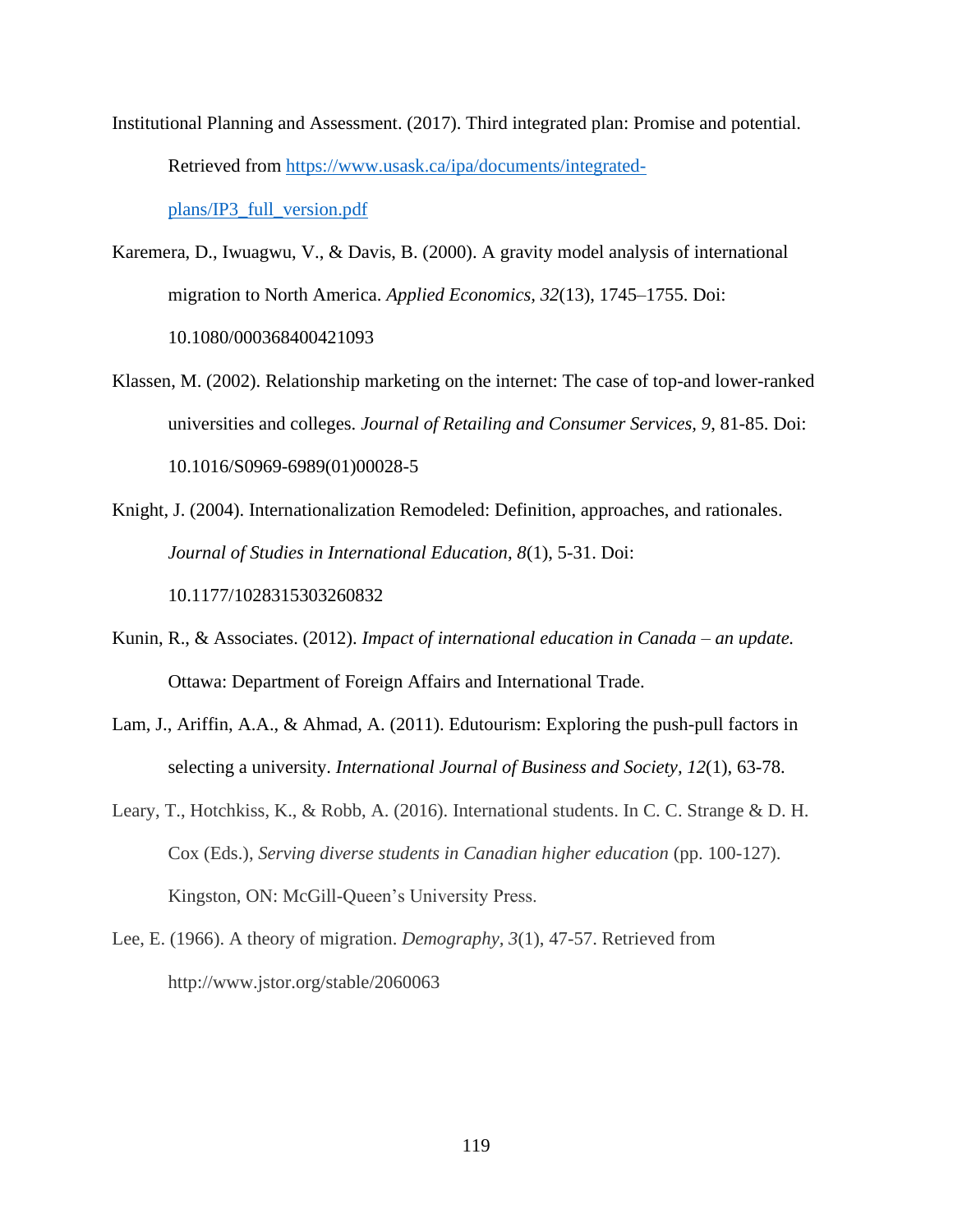- Lee, K., & Tan, J. (1984). The international flow of third level lesser developed country students to developed countries: Determinants and implications. *Higher Education, 13*(6), 687- 707.
- Lincoln, Y, & Guba, E. (1985). *Naturalistic inquiry.* Newbury Park, CA: SAGE.
- Madgett, P., & Bélanger, C. (2008). International students: The Canadian experience. *Tertiary Education and Management, 14*(3), 191-207. Doi: 10.1080/13583880802228182
- Mavondo, F., Tsarenko, Y., & Gabbott, M. (2004). International and local student satisfaction: Resources and capabilities perspective. *Journal of Marketing for Higher Education, 14*(1), 41-60. Doi: 0.1300/J050v14n01\_03
- Mazzarol, T. (1998). Critical success factors for international education marketing. *International Journal of Educational Management, 12*(4), 163-175. Doi: 10.1108/09513549810220623
- Mazzarol, T., Kemp, S., & Savery, L. (1997). *International students who choose not to study in Australia: An examination of Taiwan and Indonesia*. Canberra: Australian International Education Foundation.
- Mazzarol, T. & Soutar, G. (2002). "Push-pull" factors influencing international student destination choice. *International Journal of Education Management, 16*(2), 82-90. Doi: 10.1108/09513540210418403
- McBride, K. (1998). *A warm welcome? Recruitment and admission of international students to Canadian universities: Policy, procedures and capacity.* Ottawa: Association of Universities and Community Colleges of Canada.
- McCormick, E. (2007). Worldwide competition for international students heats up. *Chronicle of Higher Education, 54* (12), 34.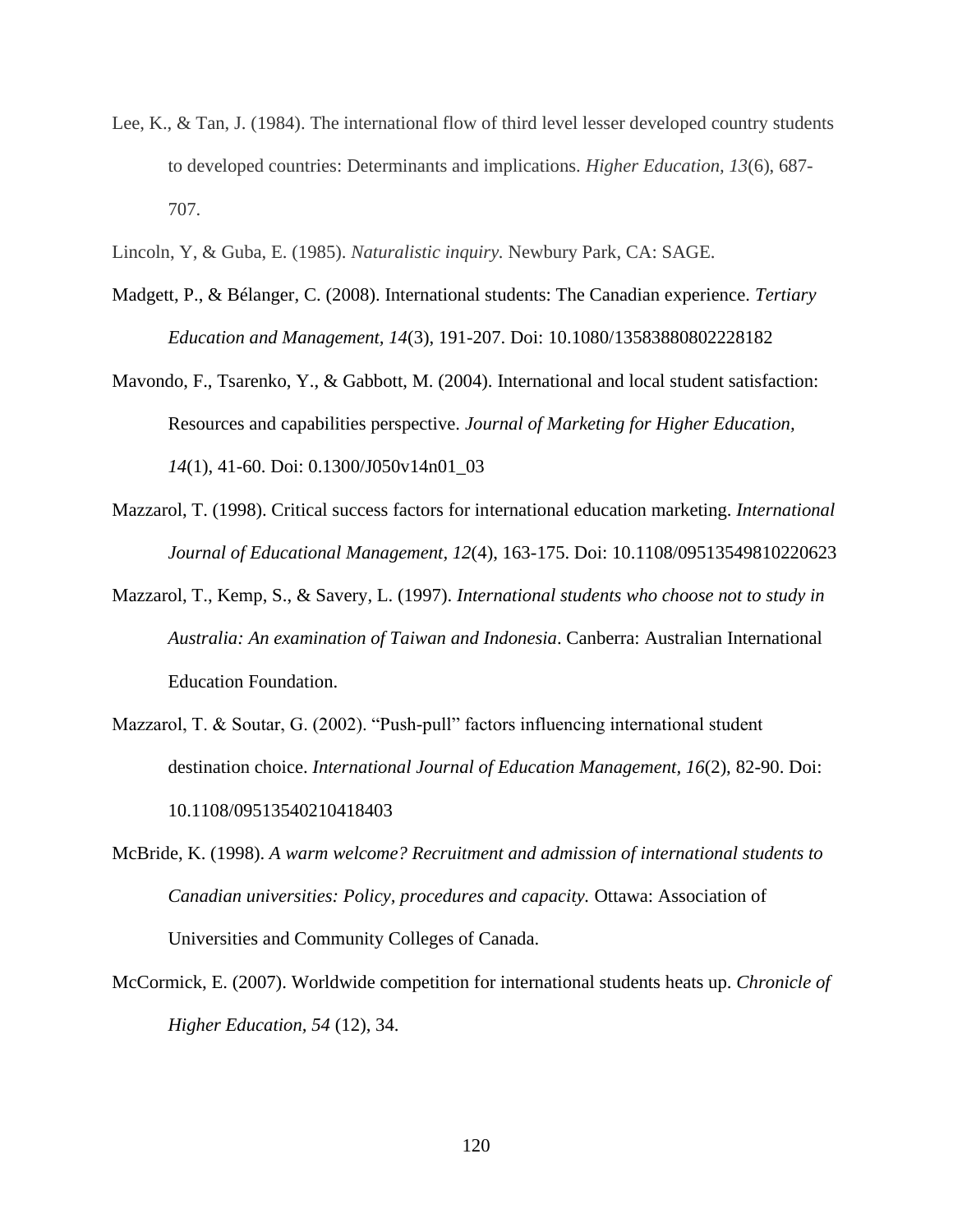- McGrath, C. (2010). Services for diverse students. In D. H. Cox & C. C. Strange (Eds.), *Achieving student success: Effective student services in Canadian higher education* (pp. 153-164). Kingston, ON: McGill-Queen's University Press.
- McMahon, M. (1992). Higher education in a world market: an historical look at the global context of international study. *Higher Education, 24*(4), 465-482. Doi: 10.1007/BF00137243

Ministry of Advanced Education (2014). Plan for 2014-2015. Retrieved from Government of Saskatchewan<http://publications.gov.sk.ca/documents/15/101736-AEPlan1415.pdf>

— (2015). Plan for 2015-2016. Retrieved from Government of Saskatchewan

[http://publications.gov.sk.ca/documents/15/101685-](http://publications.gov.sk.ca/documents/15/101685-AdvancedEducationPlan1516PRINT.pdf)

[AdvancedEducationPlan1516PRINT.pdf](http://publications.gov.sk.ca/documents/15/101685-AdvancedEducationPlan1516PRINT.pdf)

— (2016). Plan for 2016-2017. Retrieved from Government of Saskatchewan

[http://publications.gov.sk.ca/documents/15/101599-](http://publications.gov.sk.ca/documents/15/101599-AdvancedEducationPlan1617PRINT.pdf)

[AdvancedEducationPlan1617PRINT.pdf](http://publications.gov.sk.ca/documents/15/101599-AdvancedEducationPlan1617PRINT.pdf)

— (2017). *Annual report for 2016-2017*. Retrieved from the Government of Saskatchewan

[http://publications.gov.sk.ca/documents/15/101634-2016-](http://publications.gov.sk.ca/documents/15/101634-2016-17AdvancedEducationAnnualReport.pdf)

[17AdvancedEducationAnnualReport.pdf](http://publications.gov.sk.ca/documents/15/101634-2016-17AdvancedEducationAnnualReport.pdf)

—(2018). *Annual Report for 2017-2018.* Retrieved from the Government of Saskatchewan [http://publications.gov.sk.ca/documents/15/107596-2017-](http://publications.gov.sk.ca/documents/15/107596-2017-18%20AdvancedEducationAnnualReport.pdf)

[18%20AdvancedEducationAnnualReport.pdf](http://publications.gov.sk.ca/documents/15/107596-2017-18%20AdvancedEducationAnnualReport.pdf)

Mortimer, K. (1997). Recruiting overseas undergraduate students: Are their information requirements being satisfied? *Higher Education Quarterly, 51*(3), 225-238. Doi: 10.1111/1468-2273.00041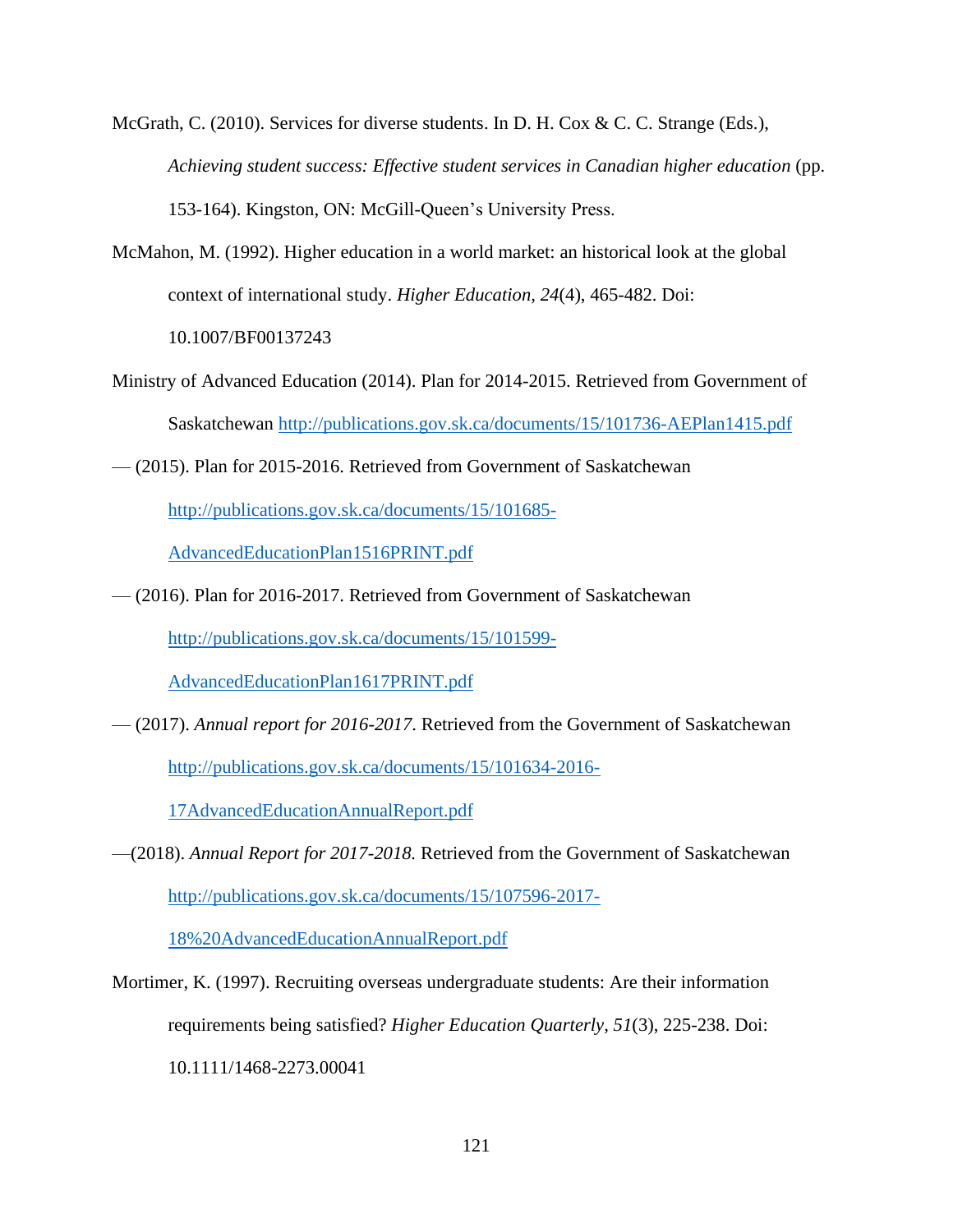Nguyen, N., & LeBlanc, G. (2001). Image and reputation of higher education institutions in students retention decisions. *The International Journal of Educational Management, 15*(6), 303-311. Doi: 10.1108/EUM0000000005909

Nunnally, J. (1978). *Psychological Theory*. 2<sup>nd</sup> ed. New York: McGraw Hill.

- OECD. (2013). How is international student mobility shaping up? *Education Indicators in Focus,* No. 14. Doi: 10.1787/5k43k8r4k821-en
- Oplatka, I., & Hemsley-Brown, J. (2004). The research on school marketing: Current issues, future directions. *Journal of Educational Administration, 42*(3), 375-400.
- Parker, K., Lenhart, A., & Moore, K. (2011). *The digital revolution and higher education: College presidents, public, differ on value of online learning.* Retrieved from Pew Internet & American Life Project, [http://www.pewinternet.org/2011/08/28/the-digital](http://www.pewinternet.org/2011/08/28/the-digital-revolution-and-higher-education/)[revolution-and-higher-education/](http://www.pewinternet.org/2011/08/28/the-digital-revolution-and-higher-education/)
- Ross, M., Grace, D. (2010). Exploring the international student recruitment industry through the strategic orientation performance model. *Journal of Marketing Management, 28*(5-6), 522-545. Doi: 10.1080/0267257X.2010.517709
- Ross, M., Grace, D., & Shao, W. (2013). Come on higher ed…get with the programme! A study of market orientation in international student recruitment. *Educational Review, 65*(2), 219-240. Doi: 10.1177/1028315304263795
- Rüdiger, K. (2008). *Towards a global labour market? Globalisation and the knowledge economy,* Retrieved from The Work Foundation, http://www.workfoundation.com/assets/docs/publications/30\_globalisation.pdf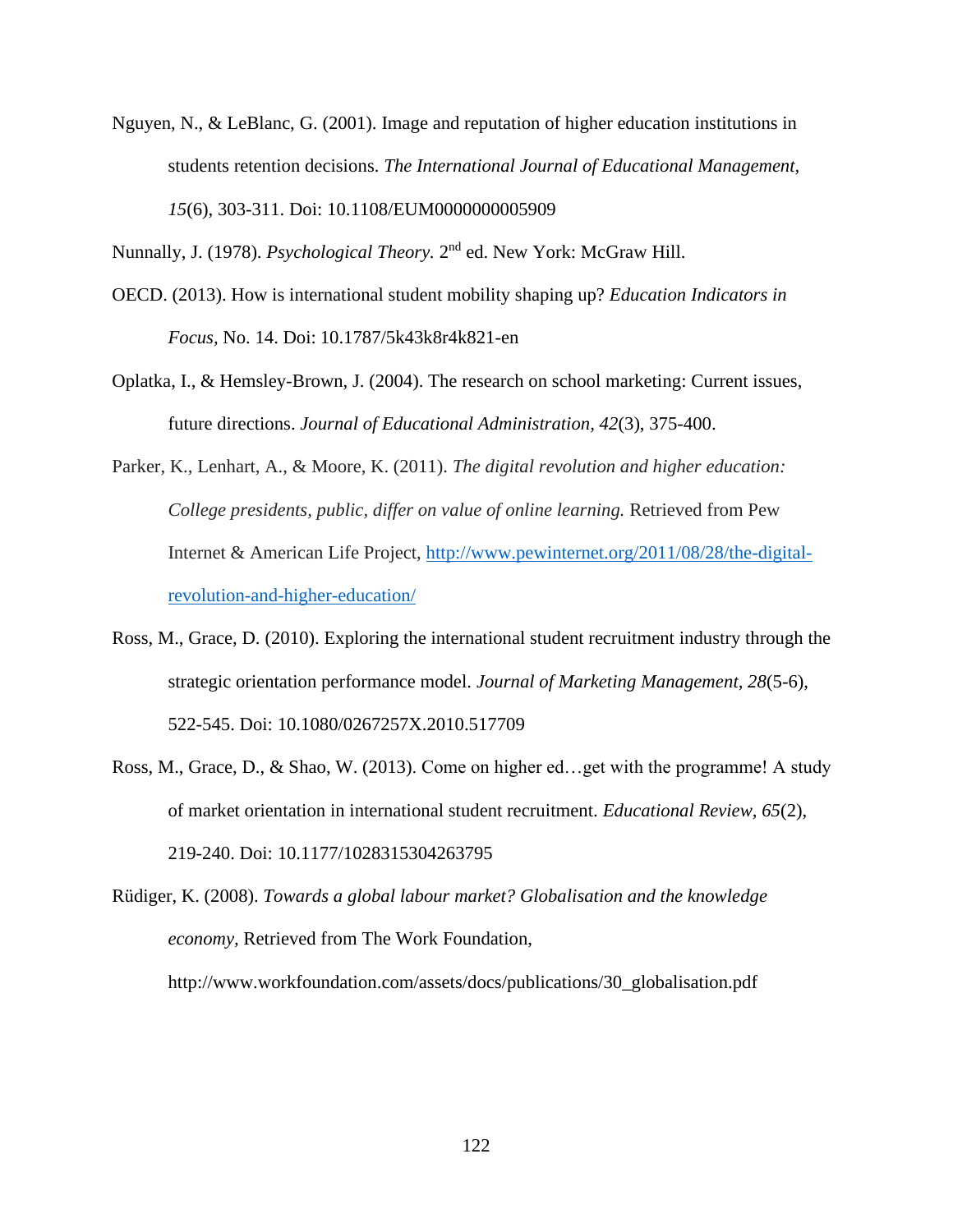- Sá, C., Florax, R., J., & Rietveld, P. (2004). Determinants of the regional demand for higher education in the Netherlands: A gravity model approach. *Regional Studies, 38*(4), 375– 392. Doi: 10.1080/03434002000213905
- Stein, S., & de Andreotti, V. (2016). Cash, competition, or charity: International students and the global imaginary. *Higher Education, 72*(2), 225-239.
- Strange, C. C. (2010). Theoretical foundations of student success. In D. H. Cox & C. C. Strange (Eds.), *Achieving student success: Effective student services in Canadian higher education* (pp. 18-30). Kingston, ON: McGill-Queen's University Press.
- Tallent-Runnels, M., Thomas, J., Lan, W., Cooper, S., Ahern, T., Shaw, S., & Xiaoming, L. (2006). Teaching courses online: A review of the research. Review of Educational Research, *76*, 93–135. doi: 10.3102/00346543076001093
- Teddlie, C., & Tashakkori, A. (2009). *Foundations of mixed methods research.* Thousand Oaks, CA: SAGE.
- Teddlie, C., & Yu, F. (2007). Mixed methods sampling. *Journal of Mixed Methods Research*, *1*(1), 77-100. doi: 10.1177/2345678906292430
- Tobin, G., & Begley, C. (2004). Methodological rigour within a qualitative framework. *Journal of Advanced Nursing, 48*(4), 388-396. doi: 10.1111/j.1365-2648.2004.03207.x
- Trim, P. (2003). Strategic marketing of further and higher educational institutions: Partnership arrangements and centres of entrepreneurship. *The International Journal of Educational Management,* 17(2), 59-70. Doi: 10.1108/09513540310460252

U15. (2017). Our members. Retrieved from<http://u15.ca/our-members>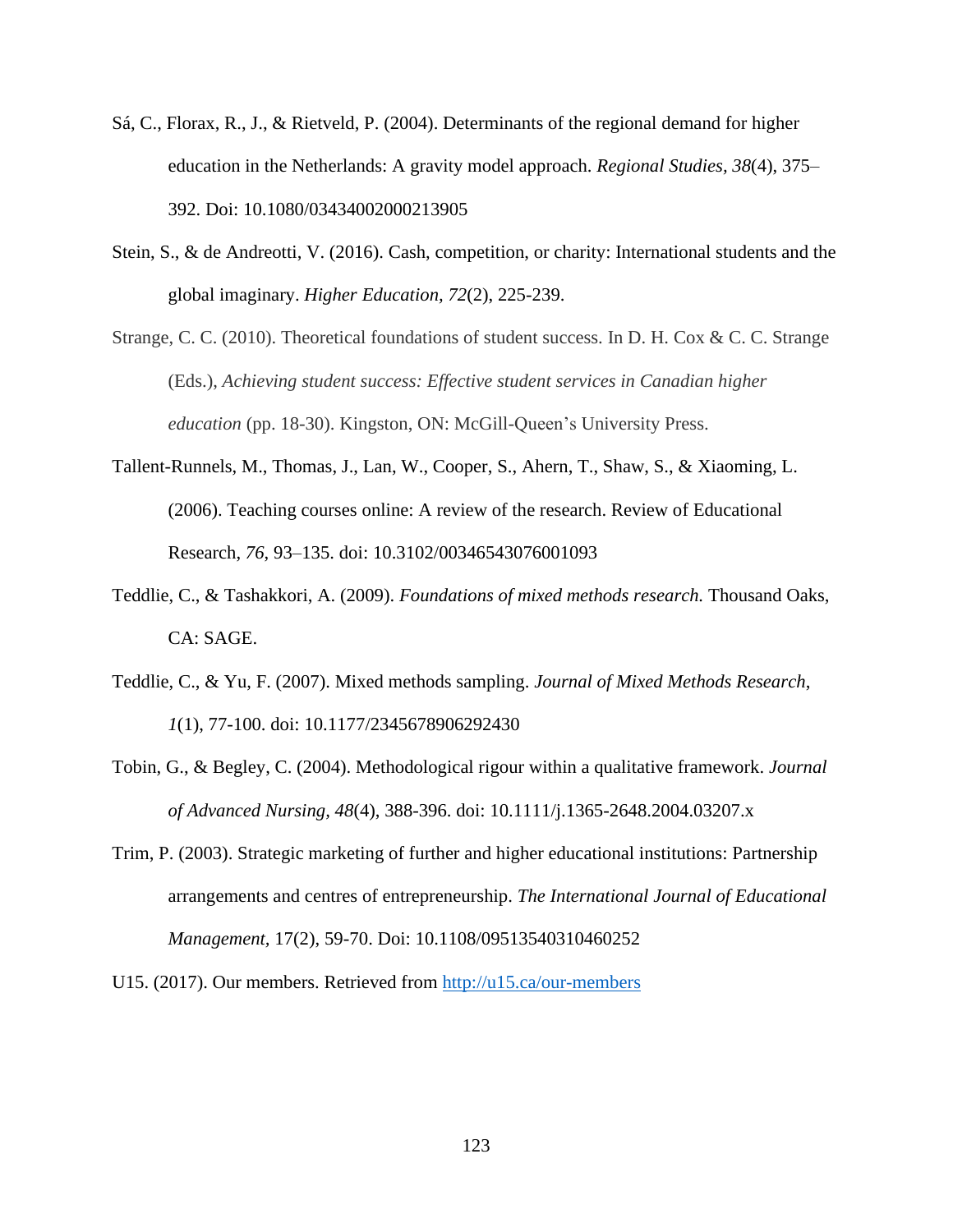Universities Canada. (2014). Internationalization at Canadian universities: Quick facts. Retrieved from [https://www.univcan.ca/wp-content/uploads/2015/07/quick-facts-](https://www.univcan.ca/wp-content/uploads/2015/07/quick-facts-internationalization-survey-2014.pdf)

[internationalization-survey-2014.pdf](https://www.univcan.ca/wp-content/uploads/2015/07/quick-facts-internationalization-survey-2014.pdf)

University of British Columbia. (2017). UBC overview and facts 2016/2017. Retrieved from [https://www.ubc.ca/\\_assets/pdf/UBC\\_Overview\\_Facts\\_2016-2017.pdf](https://www.ubc.ca/_assets/pdf/UBC_Overview_Facts_2016-2017.pdf)

University of British Columbia. (2019). Virtual tour. Retrieved from [https://you.ubc.ca/tours](https://you.ubc.ca/tours-info-sessions/virtual-tour/)[info-sessions/virtual-tour/](https://you.ubc.ca/tours-info-sessions/virtual-tour/)

University of Manitoba. (2016). Fall term enrolment summary report. Retrieved from [https://umanitoba.ca/admin/oia/media/summary\\_report\\_F16.pdf](https://umanitoba.ca/admin/oia/media/summary_report_F16.pdf)

University of Saskatchewan. (n.d.). *International student guide*. Retrieved from <https://students.usask.ca/international/index.php>

University of Saskatchewan. (2017). Student headcount and demographics. Retrieved from <http://www.usask.ca/isa/statistics/students/headcount-demographics.php>

University of Saskatchewan. (2018a). *International blueprint*. Retrieved from <https://www.usask.ca/ipa/documents/international-blueprint.pdf>

University of Saskatchewan. (2018b). *University plan 2025*. Retrieved from <https://plan.usask.ca/documents/University-Plan-2025.pdf>

University of Saskatchewan. (2019a). *2018/2019 Academic year snapshot.* Retrieved from <http://www.usask.ca/isa/university-reports/enrolment/enrolment-report-2018.pdf>

- University of Saskatchewan. (2019b). *The University of Saskatchewan in the world.* Retrieved from<https://uofs.moveonca.com/publisher/6/eng>
- University of Saskatchewan Integrated Planning Committee. (2003). *Globalism and the University of Saskatchewan: The foundational document for international activities at the*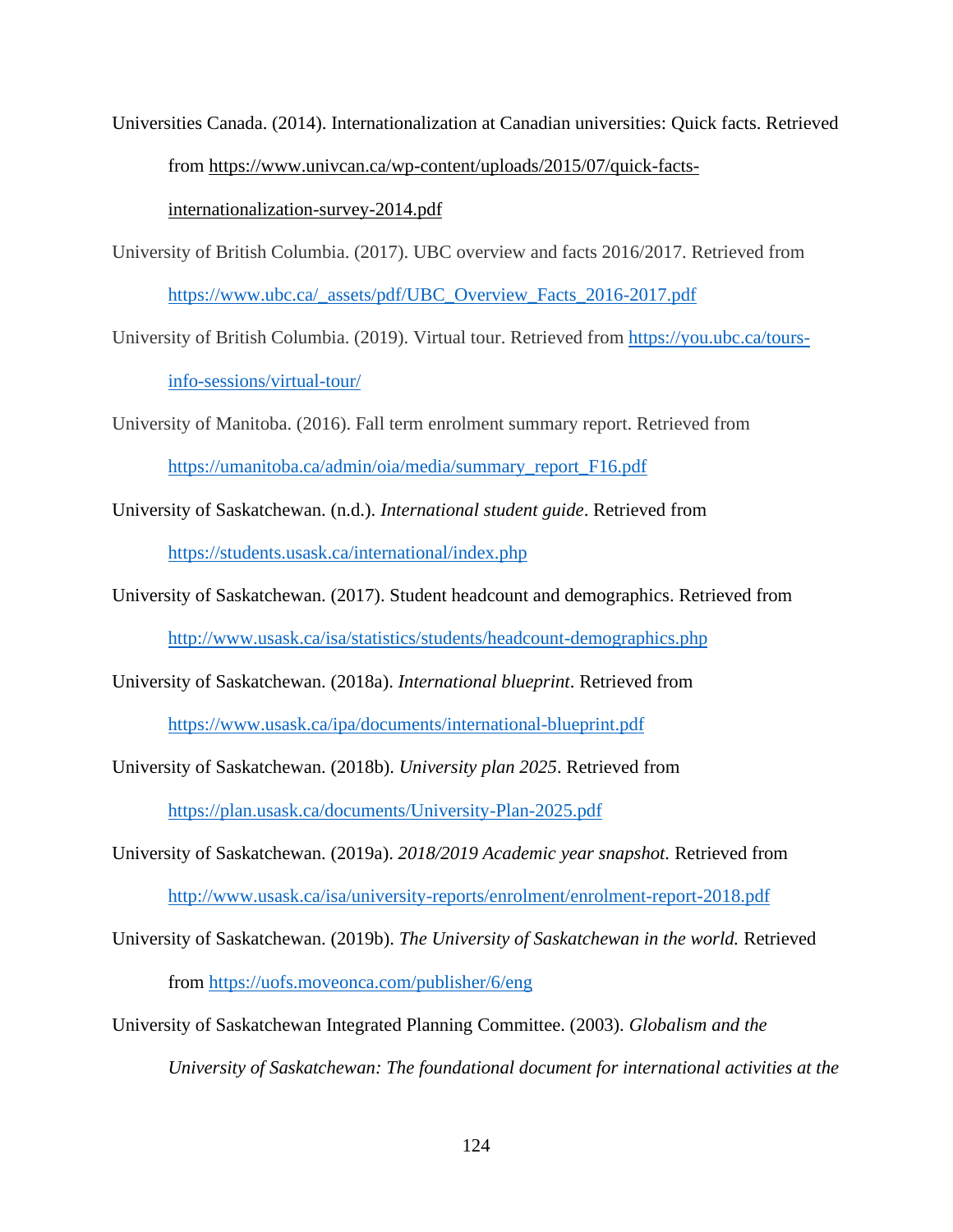*University of Saskatchewan.* Retrieved from

[https://www.usask.ca/ipa/documents/planning/globalism\\_foundationaldoc\\_2003.pdf](https://www.usask.ca/ipa/documents/planning/globalism_foundationaldoc_2003.pdf)

University of Saskatchewan Integrated Planning Committee. (2009). *Implementation plan for the foundational document for international activities*. Retrieved from

[https://www.usask.ca/ipa/documents/planning/globalism\\_implementationplan\\_2009.pdf](https://www.usask.ca/ipa/documents/planning/globalism_implementationplan_2009.pdf)

- Wagner, P. (2004). Higher education in an era of globalization: What is at stake? In J. Odin & P. Manicas (Eds.), *Globalization and higher education* (pp. 7-23). Honolulu, HI: University of Hawaii Press.
- Wishart, T. (2009). Implementation plan for the foundational document for international activities. Retrieved from

[https://www.usask.ca/ipa/documents/planning/globalism\\_implementationplan\\_2009.pdf](https://www.usask.ca/ipa/documents/planning/globalism_implementationplan_2009.pdf)

Yin, R. (2009). *Case study research: Design and methods* (3rd ed.). Thousand Oaks, CA: SAGE.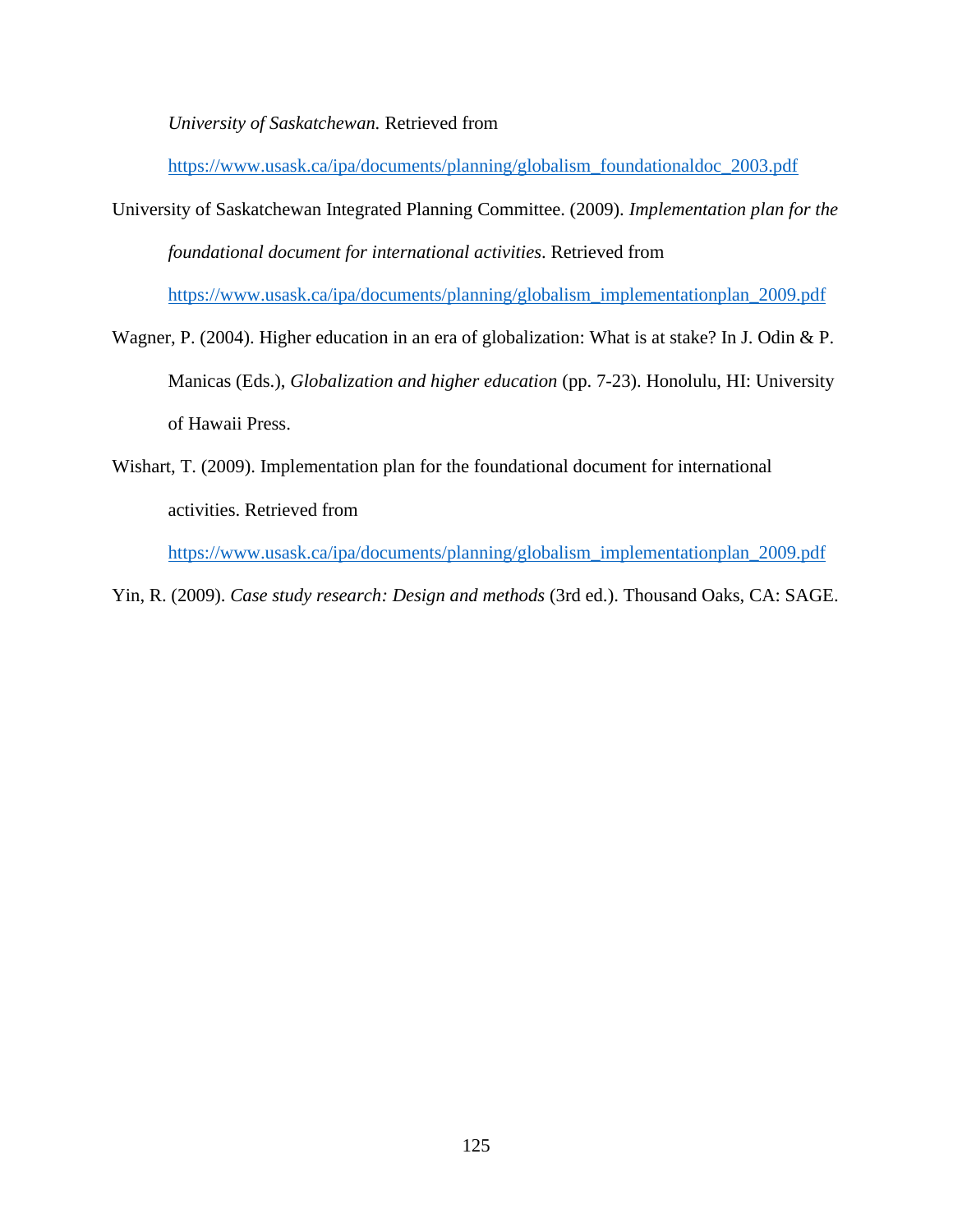## **Appendix A**

### Online Survey

# **Section One: Consent Statement**

I certify that I am voluntarily participating in this research answering questions about the factors that influenced my choice to attend the University of Saskatchewan and consent to the use of my responses about it.

(1) Yes  $(2)$  No

## **Section Two: Confirmation of information**

*Please select the response that applies to you.*

1. To confirm, are you currently a student at the University of Saskatchewan?

 $(1)$  Yes  $(2)$  No

2. To confirm, are you an international student? (You have citizenship in a country other than Canada even though you may have permanent residency in Canada.)

 $(1)$  Yes  $(2)$  No

3. What best describes your current level of studies?

(1) Undergraduate degree (2) Master's degree (3) Doctorate degree (4) Postdoctoral (5) Other

# **Section Three: Finding the University of Saskatchewan**

*Please select the response that applies to you.* 

4. Did you visit the province of Saskatchewan before applying for enrolment at the University of Saskatchewan?

 $(1)$  Yes  $(2)$  No

5. Did you visit the University of Saskatchewan before applying for enrolment?

 $(1)$  Yes  $(2)$  No

6. Was the University of Saskatchewan your first-choice for post-secondary education in Canada?

(1) Yes  $(2)$  No

## **Section Four: Academic Influencing Factors**

*Please select the response that best-describes your level of agreement with the following statements. This section of the survey asks questions that are directly related to academic factors of the University of Saskatchewan.*

7. I chose the University of Saskatchewan because of its academic quality.

(1) Strongly agree (2) Agree (3) Neutral (4) Disagree (5) Strongly Disagree (6) Not Applicable

8. I chose the University of Saskatchewan because of its academic reputation/prestige.

(1) Strongly agree (2) Agree (3) Neutral (4) Disagree (5) Strongly Disagree (6) Not Applicable

9. I chose the University of Saskatchewan because of its ranking in publications, either in print or online, like the Times Higher Education Rankings.

(1) Strongly agree (2) Agree (3) Neutral (4) Disagree (5) Strongly Disagree (6) Not Applicable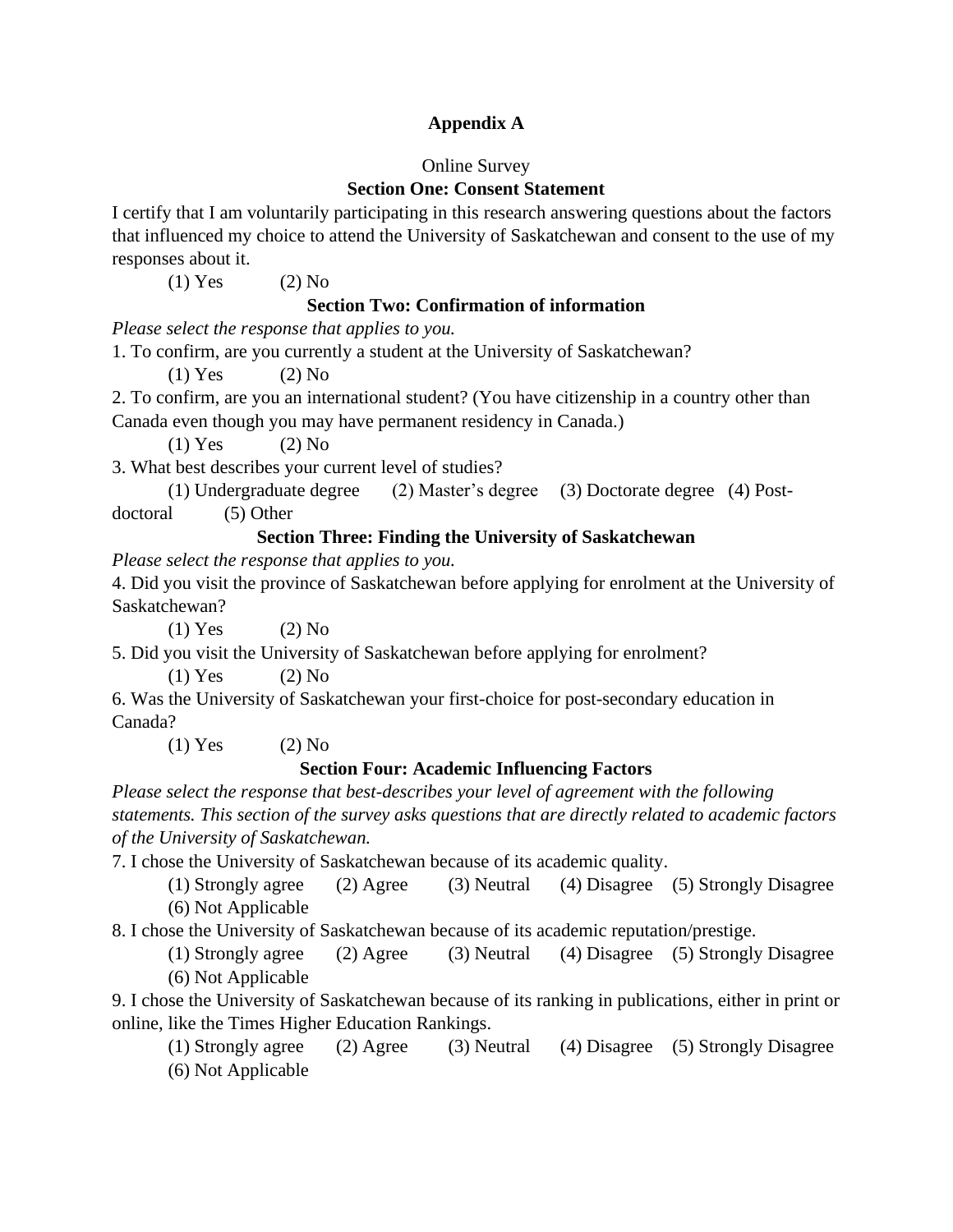10. I chose the University of Saskatchewan because they were effective at providing information related to my program, academics, and application to the University.

(1) Strongly agree (2) Agree (3) Neutral (4) Disagree (5) Strongly Disagree (6) Not Applicable

11. I chose the University of Saskatchewan because of a particular program offered at the university.

(1) Strongly agree (2) Agree (3) Neutral (4) Disagree (5) Strongly Disagree (6) Not Applicable

12. I chose the University of Saskatchewan because of the teaching quality of the faculty at the university.

(1) Strongly agree (2) Agree (3) Neutral (4) Disagree (5) Strongly Disagree (6) Not Applicable

13. I chose the University of Saskatchewan because of academic publications by the faculty at the university.

(1) Strongly agree (2) Agree (3) Neutral (4) Disagree (5) Strongly Disagree (6) Not Applicable

14. I chose the University of Saskatchewan because of the technology available on campus (i.e. computer labs, wireless internet, iUsask and uSafe phone apps, etc).

(1) Strongly agree (2) Agree (3) Neutral (4) Disagree (5) Strongly Disagree (6) Not Applicable

15. I chose the University of Saskatchewan because of the academic organization and facilities.

(1) Strongly agree (2) Agree (3) Neutral (4) Disagree (5) Strongly Disagree (6) Not Applicable

16. I chose the University of Saskatchewan to fulfill part of a joint program with another university.

(1) Strongly agree (2) Agree (3) Neutral (4) Disagree (5) Strongly Disagree (6) Not Applicable

### **Section Five: Non-academic Influencing Factors**

*Please select the response that best-describes your level of agreement with the following statements. This section of the survey asks questions that are not directly related the academic areas of the University of Saskatchewan.*

17. I chose the University of Saskatchewan because the tuition fees are affordable for international students.

(1) Strongly agree (2) Agree (3) Neutral (4) Disagree (5) Strongly Disagree (6) Not Applicable

18. I chose the University of Saskatchewan because of the amount of financial assistance available to international students.

(1) Strongly agree (2) Agree (3) Neutral (4) Disagree (5) Strongly Disagree (6) Not Applicable

19. I chose the University of Saskatchewan because of an exchange agreement with the university and a university in my home country.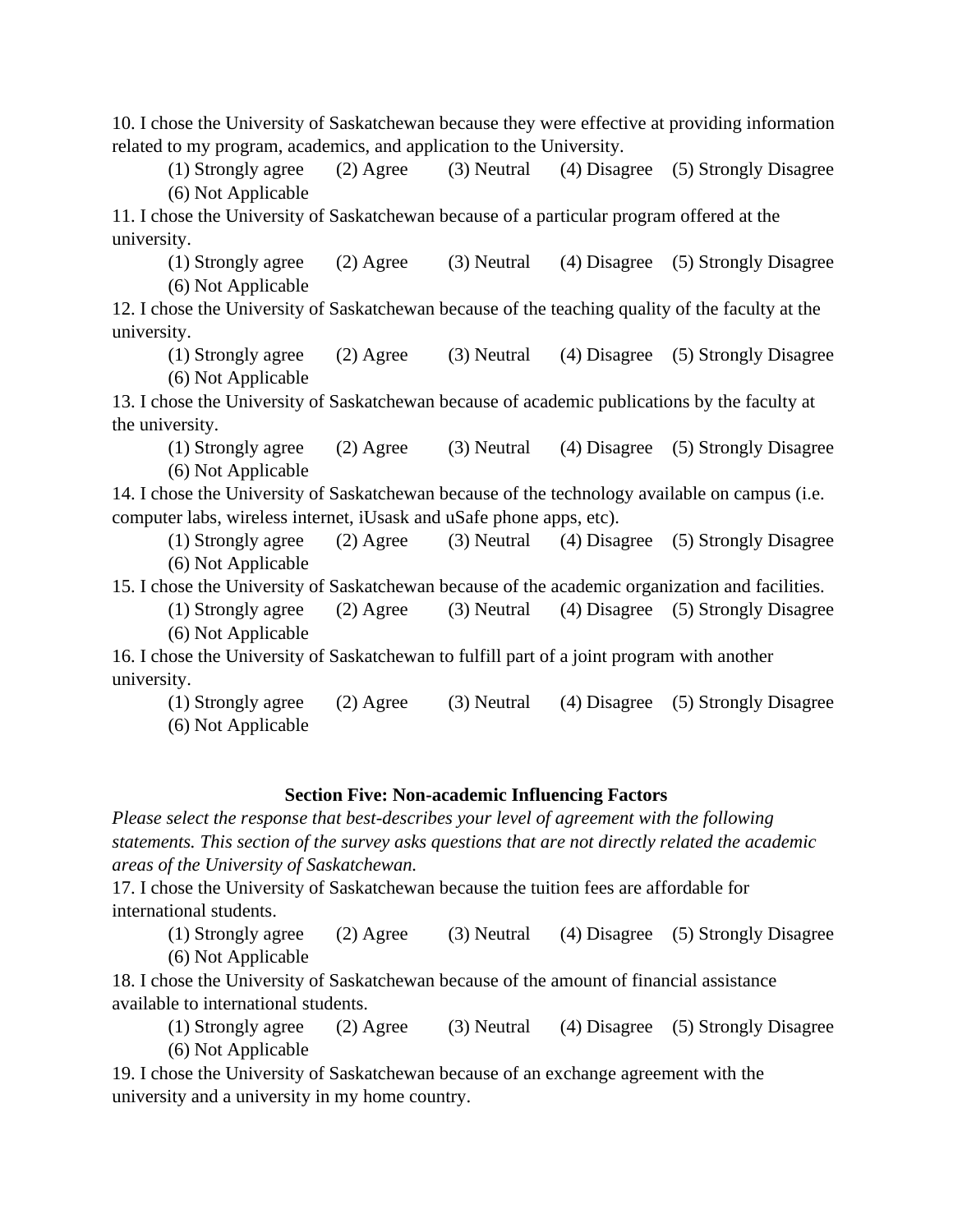(1) Strongly agree (2) Agree (3) Neutral (4) Disagree (5) Strongly Disagree (6) Not Applicable

20. I chose the University of Saskatchewan because they were effective at providing information related to tuition, financial assistance, scholarship awards, and other non-academic areas.

(1) Strongly agree (2) Agree (3) Neutral (4) Disagree (5) Strongly Disagree (6) Not Applicable

21. I chose the University of Saskatchewan because of the services offered by the International Student and Study Abroad Centre (ISSAC).

(1) Strongly agree (2) Agree (3) Neutral (4) Disagree (5) Strongly Disagree (6) Not Applicable

22. I chose the University of Saskatchewan because of the size of the student population.

(1) Strongly agree (2) Agree (3) Neutral (4) Disagree (5) Strongly Disagree (6) Not Applicable

23. I chose the University of Saskatchewan because of its scenic campus.

(1) Strongly agree (2) Agree (3) Neutral (4) Disagree (5) Strongly Disagree (6) Not Applicable

24. I chose the University of Saskatchewan because of factors related to its location (climate, city size, transportation, activities in Saskatoon, etc.).

(1) Strongly agree (2) Agree (3) Neutral (4) Disagree (5) Strongly Disagree (6) Not Applicable

25. I chose the University of Saskatchewan because of its reputation as being a safe and secure campus.

(1) Strongly agree (2) Agree (3) Neutral (4) Disagree (5) Strongly Disagree (6) Not Applicable

26. I chose the University of Saskatchewan because someone I know is currently studying or had studied previously at the university.

(1) Strongly agree (2) Agree (3) Neutral (4) Disagree (5) Strongly Disagree (6) Not Applicable

27. I chose the University of Saskatchewan because the university has an agreement or partnership with a university in my home country.

(1) Strongly agree (2) Agree (3) Neutral (4) Disagree (5) Strongly Disagree (6) Not Applicable

28. I chose the University of Saskatchewan because of the advice from parents or relatives.

(1) Strongly agree (2) Agree (3) Neutral (4) Disagree (5) Strongly Disagree (6) Not Applicable

29. I chose the University of Saskatchewan because of my home country's recognition of a degree from the university.

(1) Strongly agree (2) Agree (3) Neutral (4) Disagree (5) Strongly Disagree (6) Not Applicable

30. I chose the University of Saskatchewan because of the diverse student population at the university.

(1) Strongly agree (2) Agree (3) Neutral (4) Disagree (5) Strongly Disagree (6) Not Applicable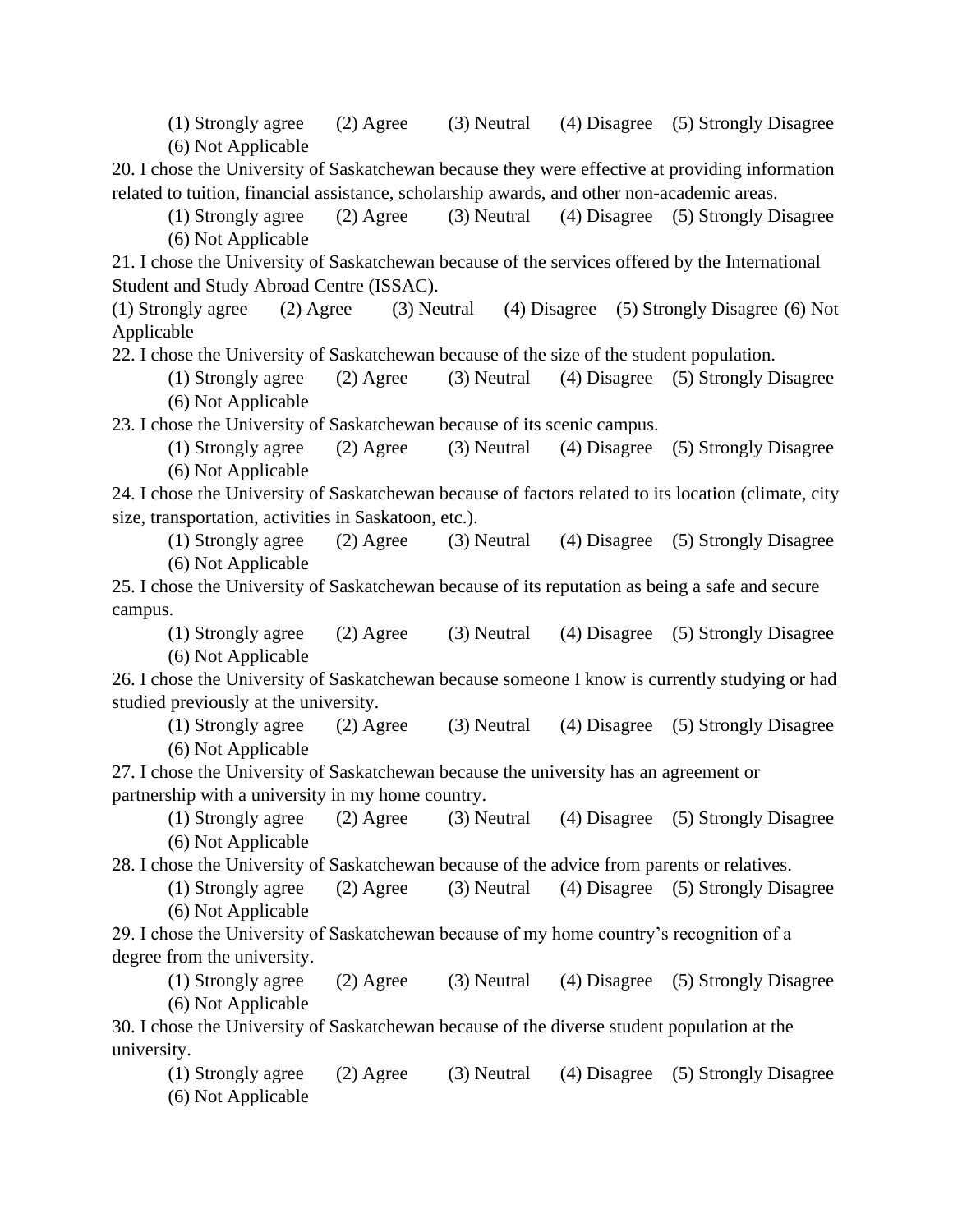31. I chose the University of Saskatchewan because of the ability to work part-time while studying.

(1) Strongly agree (2) Agree (3) Neutral (4) Disagree (5) Strongly Disagree (6) Not Applicable

32. I chose the University of Saskatchewan because the cost of living (rent, groceries, leisure activities, etc.) is affordable during my studies.

(1) Strongly agree (2) Agree (3) Neutral (4) Disagree (5) Strongly Disagree (6) Not Applicable

### **Section Six: Open Response**

*Section five asks three open-ended questions. Your responses are voluntary and you do not have to answer every one to submit the survey.*

33. In your own words, what can be done at the University of Saskatchewan to increase its appeal to international students in the future?

34. What is the country of your citizenship? (Permanent Residency in Canada is not the same as citizenship)

### **Section Seven: Gift Card**

Thank you for your participation in the survey. If you would like to be entered into a drawing for a \$10 Tim Horton's gift card, please provide your email address. Your contact information will not be used in any part of the study or as a way to identify you; your responses will remain anonymous. If you are not interested, do not enter anything into the response.

### **Section Eight: Follow-up Interview**

Would you be interested in a follow-up interview with the researcher? The questions will be about any additional context you could give regarding your responses and for influencing factors that may apply to you but were not included in the survey. If you are interested, please provide your email address so the researcher may contact you. If you are not interested, do not enter anything into the response.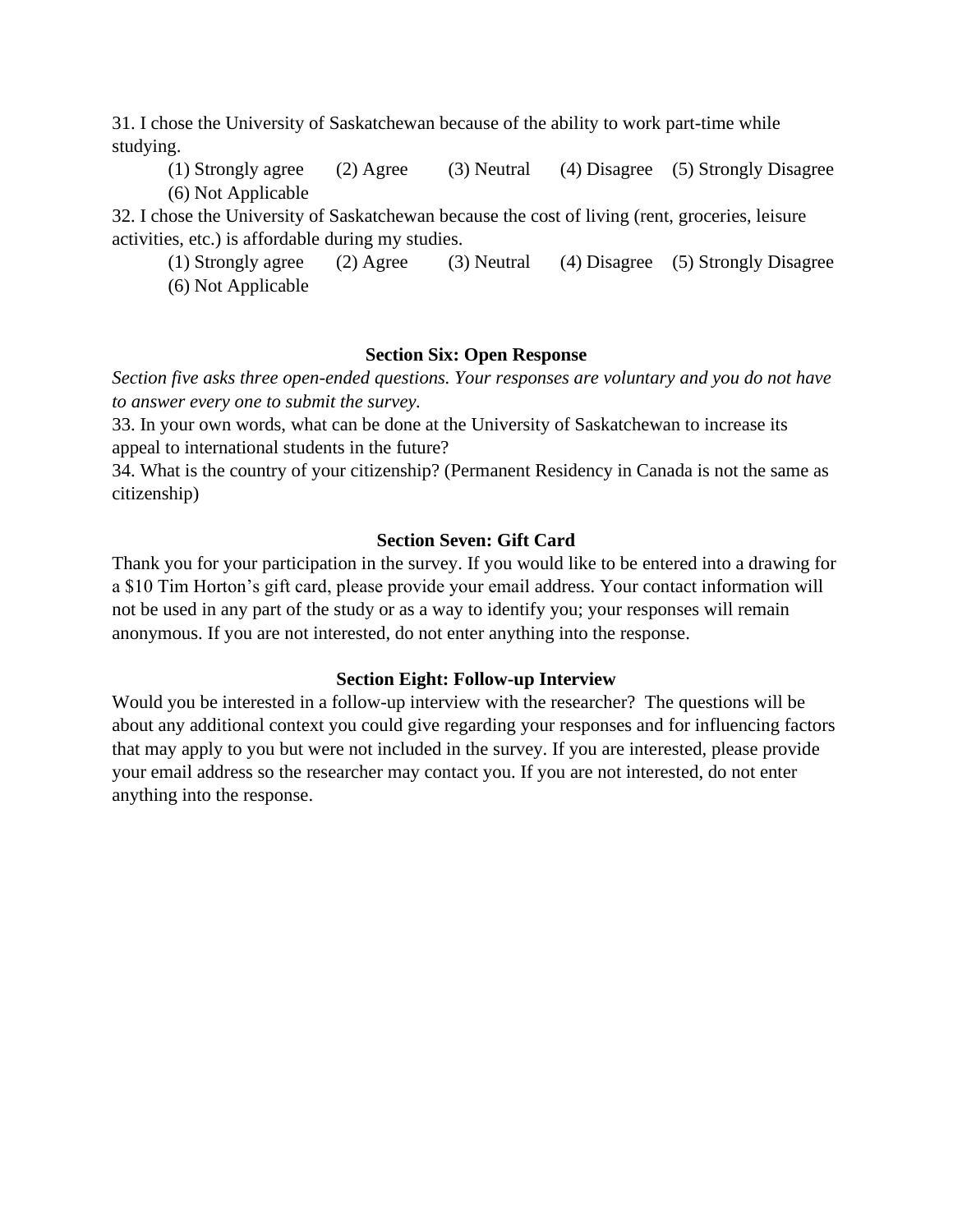## **Appendix B**

### Structured Interview Questions

1. What were the 3 most-influential factors that made you want to attend the University of Saskatchewan?

2. Were there any factors that influenced you to attend the University of Saskatchewan that were not addressed in the survey?

3. What were the steps you took before deciding to apply to the University of Saskatchewan?

4. What did you do after you were accepted into the University of Saskatchewan? (Did you do further research into the U of S?)

5. How did you find information of the University of Saskatchewan?

6. Were you aware of any partnerships between the University of Saskatchewan and universities in your home country?

- If yes: Did that influence your decision to attend the University of Saskatchewan? -If no: Would having a partnership with a university in your home country influence your decision to attend the University of Saskatchewan?

7. Did the university you previously attended have an exchange agreement with the University of Saskatchewan?

-If yes: Did that influence your decision to attend the University of Saskatchewan? -If no: Would having an exchange agreement your previous university influence your decision to attend the University of Saskatchewan?

8. Are you satisfied with the amount of student services and support available to international students at the University of Saskatchewan?

If no: What changes need to be made to make you satisfied?

9. As an international student, would you want your courses that you take at the University of Saskatchewan have more of a focus on Canadian content or would you want them to have a more international focus? Why or why not?

10. If the University of Saskatchewan hosted more conferences with an international focus, would that make the university more appealing, less appealing, or unchanged? Why?

11. Was the cost of living in Saskatchewan important in choosing the University of Saskatchewan?

12. Would lowering the differential tuition for international students have a large impact on your decision to study at the University of Saskatchewan or would it be a minor impact? Why?